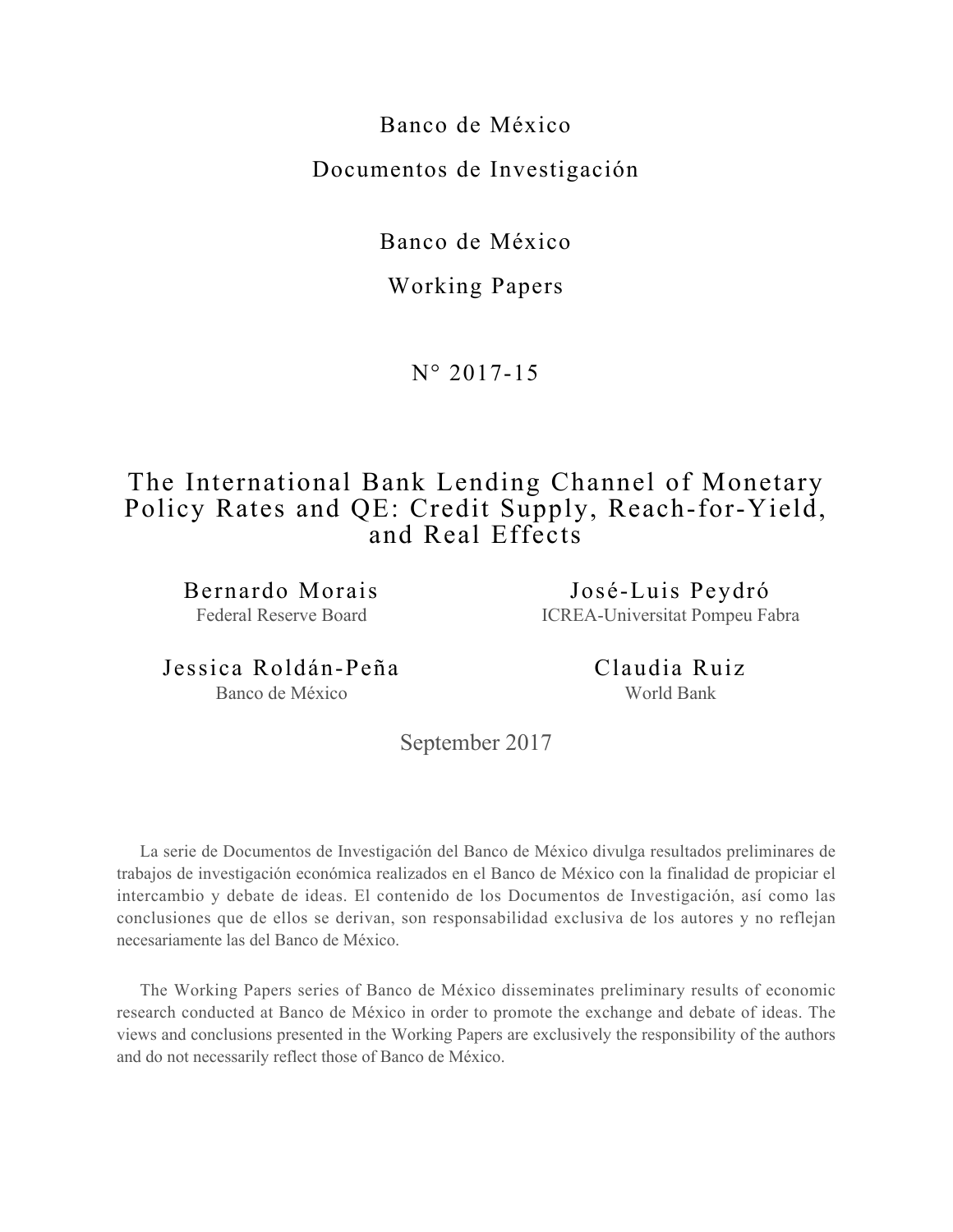Documento de Investigación 2017-15

Working Paper  $2017 - 15$ 

# The International Bank Lending Channel of Monetary Policy Rates and QE: Credit Supply, Reach-for-Yield, and Real Effects \*

Bernardo Morais<sup> $<sup>†</sup>$ </sup></sup> Federal Reserve Board

 $José-Luis Peydró<sup>‡</sup>$ ICREA-Universitat Pompeu Fabra

Jessica Roldán-Peña $\frac{1}{3}$ Banco de México

Claudia Ruiz \*\* World Bank

Abstract: We identify the international credit channel of monetary policy by analyzing the universe of corporate loans in Mexico matched with firm and bank data, and by exploiting foreign monetary policy shocks in a country with a large presence of European and U.S. banks. The robust results show that a softening of foreign monetary policy increases the supply of credit of foreign banks to Mexican firms. Each regional policy shock mainly affects supply via their respective banks, in turn implying strong real effects, with lower elasticities from QE. The impact of low foreign monetary policy rates and expansive QE is stronger on local borrowers with higher ex-ante loan rates -reach-for-yield- and with higher ex-post loan defaults, thus suggesting an international risk-taking channel of monetary policy. All in all, the results suggest spillovers of core-countries´ monetary policies on emerging markets, both in the foreign monetary softening and tightening part.

Keywords: Monetary policy, financial globalization, quantitative easing (QE), credit supply, risk-taking, foreign banks.

JEL Classification: E52, E58, G01, G21, G28.

Resumen: Identificamos el canal de crédito internacional de la política monetaria mediante el análisis del universo de préstamos corporativos en México en conjunto con datos de firmas y bancos, y explotando choques de política monetaria internacional en un país en el que la presencia de bancos europeos y estadounidenses es importante. Los resultados del análisis muestran que un relajamiento de la política monetaria en el exterior aumenta la oferta de crédito por parte de bancos extranjeros a las empresas mexicanas, principalmente a través de sus respectivos bancos, implicando, a su vez, efectos reales significativos. El impacto de bajas tasas de política monetaria internacional y expansiones en el QE es mayor para las empresas que enfrentan tasas de interés ex-ante más altas y mayores tasas de impago ex-post, sugiriendo la existencia de un canal de toma de riesgos internacional de la política monetaria.

Palabras Clave: Política monetaria, globalización financiera, flexibilización cuantitativa, oferta de crédito, toma de riesgos, bancos extranjeros.

 <sup>\*</sup>Acknowledgments and important disclaimers can be found at the end of the paper.

<sup>&</sup>lt;sup>†</sup> Emerging Market Economies Section. Email: bernardo.c.morais@frb.gov.

<sup>&</sup>lt;sup>‡</sup> CREI, Barcelona GSE, Imperial College, CEPR. Email: jose.peydro@upf.edu.

<sup>&</sup>lt;sup>8</sup> Dirección General de Investigación Económica. Email: jroldan@banxico.org.mx.

<sup>\*\*</sup> DECFP. Email: cruizortega@worldbank.org.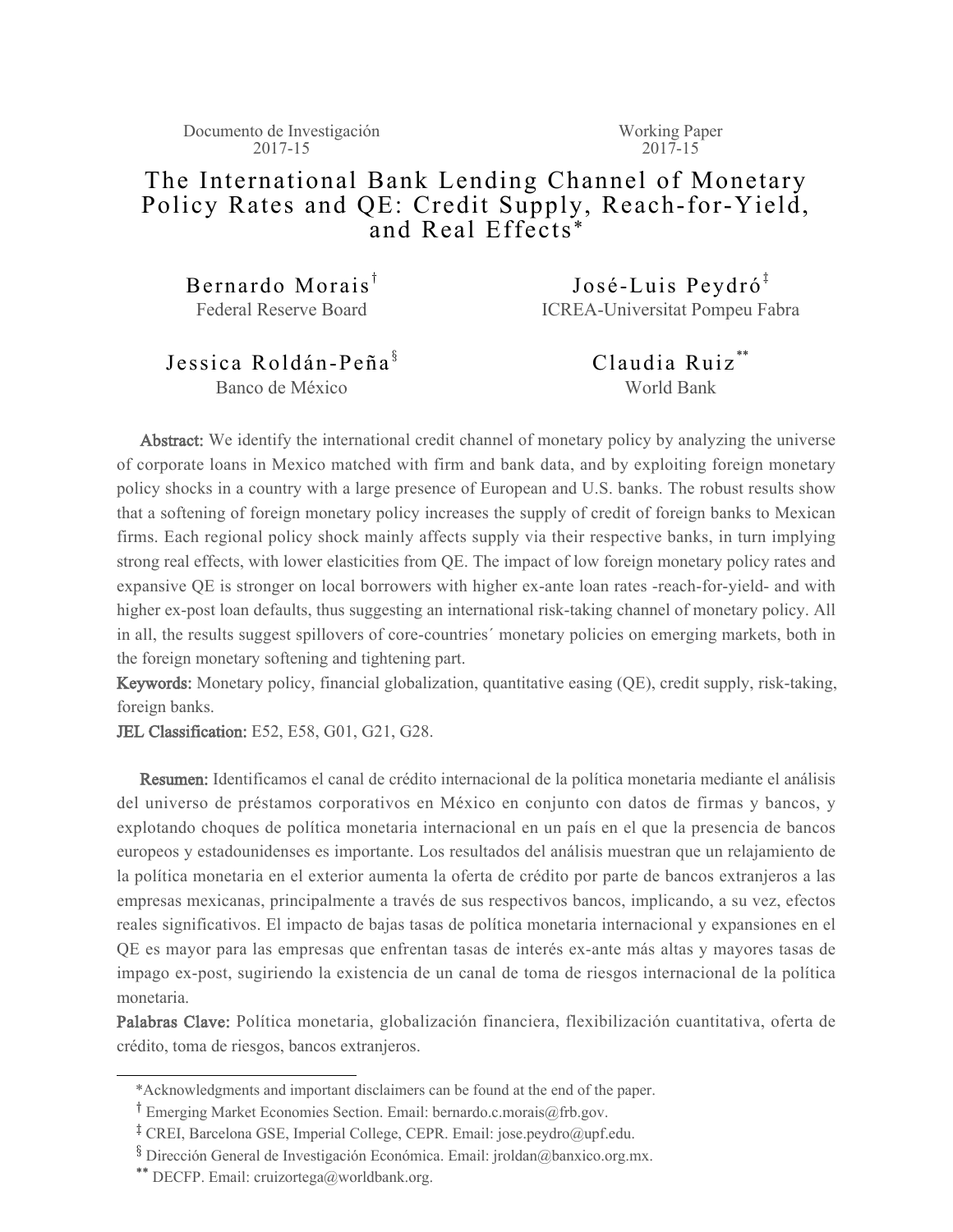## **1. Introduction**

The recent global financial crisis, as well as other previous crises, have shown that bank credit cycles have a crucial impact on the economy, that financial globalization can affect financial stability, and that monetary policy may be a key public policy tool (Bernanke, 1983; Reinhart and Rogoff, 2009; Schularick and Taylor, 2012). Strong bank credit growth, especially financed by foreign liabilities, is the most important predictor of financial crises (Jorda, Schularick and Taylor, 2011; Gourinchas and Obstfeld; 2012), which are in general accompanied by bank credit crunches and sudden stops of foreign capital (Bernanke and Lown, 1991; Calvo and Reinhart, 2000). Moreover, as argued by Rey (2013) in the annual Federal Reserve's conference in Jackson Hole, monetary policy by the Federal Reserve may have substantial spillovers in emerging markets' credit cycles, thereby generating an international risk-taking channel of monetary policy. The Fed's Vice Chairman, Stanley Fischer (2014), similarly warned about the international spillovers that both interest rate and quantitative easing (QE) may have, pointing out that European monetary policy also plays a key role, as European banks are strongly globalized. In emerging markets, central bankers like Raghuram Rajan (2014), Governor from the Reserve Bank of India, have been alerting about the spillovers of U.S. and Europe's monetary policy on the financial stability of their economies.

We study the international credit and risk-taking channel of monetary policy, in particular, the impact of core countries' monetary policy on emerging markets' credit cycles, risk-taking, and the associated local real effects. More concretely, we analyze: (a) whether foreign monetary policy affects the supply of credit from foreign banks to local firms; (b) whether there are real effects associated with foreign monetary policy shocks, including firm investment, employment and survival, or whether local firms are able to reduce these shocks by substituting credit with local banks or with other sources of finance; (c) whether an expansive foreign monetary policy creates an international risk-taking channel by affecting global banks' reach-for-yield incentives; (d) whether these effects depend on the type of monetary policy used, i.e., policy rates versus QE; and finally, (e) whether foreign and local banks finance differently their local credit expansion.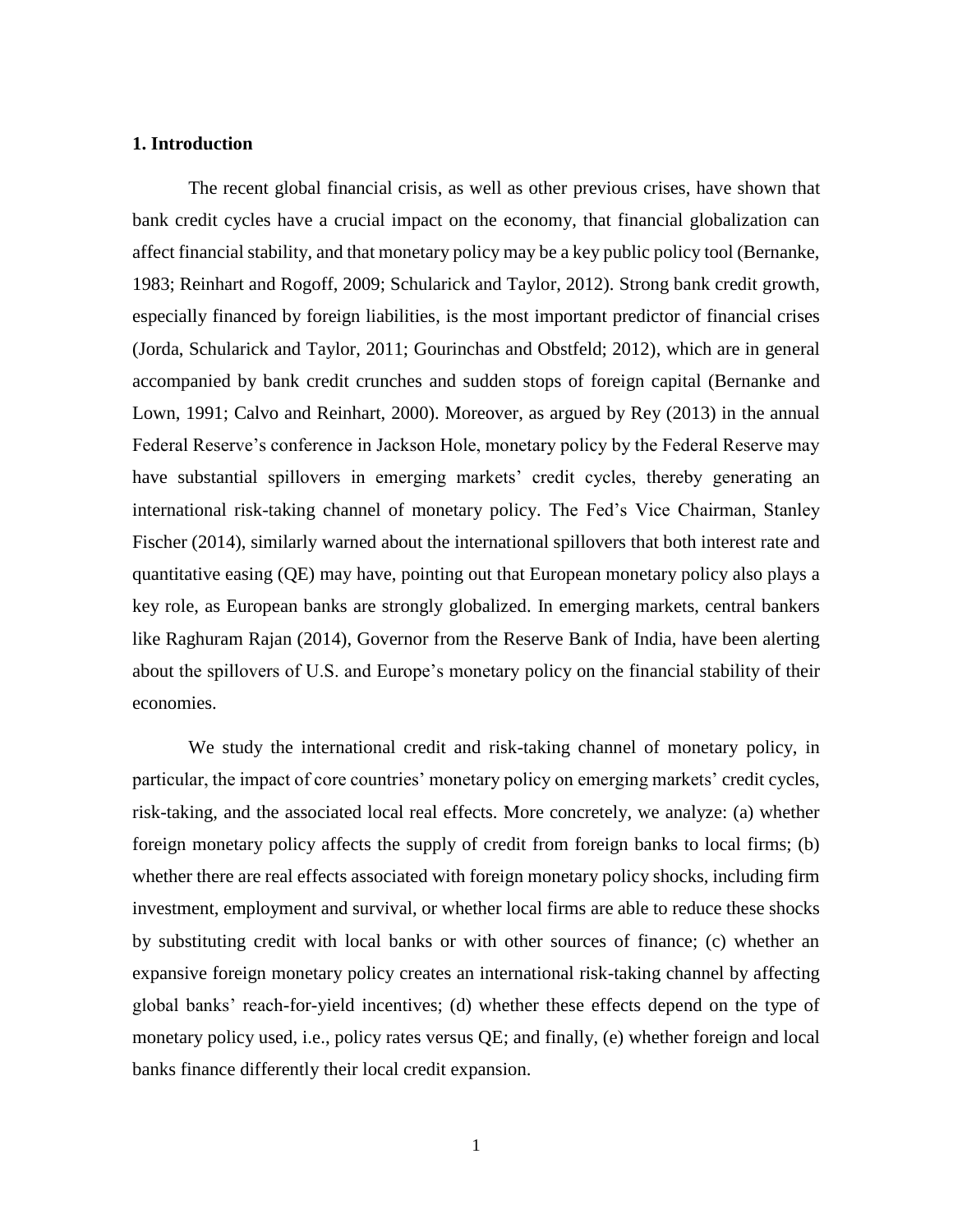Despite the importance of these questions for policy and macro-finance, the identification of foreign monetary policies on the credit and risk-taking channel by foreign banks has been elusive. This has been due to the lack of exploitation of comprehensive credit registry data, matched with firm and bank information, especially in emerging markets, with enough years to analyze monetary policy. As we explain below, a matched credit-firm dataset is necessary to identify (and analyze) credit supply, including risk-taking and reach-for-yield, as well as the associated real effects of credit supply. Moreover, foreign banks are important around the world, and even more in emerging markets and developing countries where they have around 50 percent of the market share in terms of loans, deposits and profits (see Claessens and van Horen, 2012).

We overcome these hurdles by using the proprietary dataset of the Mexican bank supervisor containing all business loans matched with firm balance-sheet information, including for example firm investment and employment, as well as bank information on ownership and funding. Importantly, the dataset includes *all* new and outstanding commercial loans at a monthly frequency from all banks in Mexico, as well as the relevant loan terms, including loan rates (that are absent in most credit registers around the world).

The importance of foreign banks in Mexico (notably U.S., Eurozone and U.K.) in conjunction with the exhaustive credit data (matched with firm and bank level data) makes Mexico an excellent empirical laboratory to identify the transmission of foreign monetary policy shocks – both interest rates and  $QE$  – through the credit supply of foreign banks, as well as the associated real effects on borrowers, and the reach-for-yield incentives of banks. In particular, the credit extended to Mexican firms by banks in Mexico owned by U.S. and European banks represents 58 percent of all commercial bank credit in Mexico. Furthermore, unlike most credit registries, the Mexican one does not have a minimum loan size for inclusion in the dataset.<sup>1</sup> Overall, our dataset includes 8,268,794 loans given by 38 banks to 169,576 firms.

<sup>&</sup>lt;sup>1</sup> For example, in Germany the threshold is 1.5 million euros while in Italy it is 75,000 euros. This implies that loans to small and even medium size firms may not be included in those credit registers.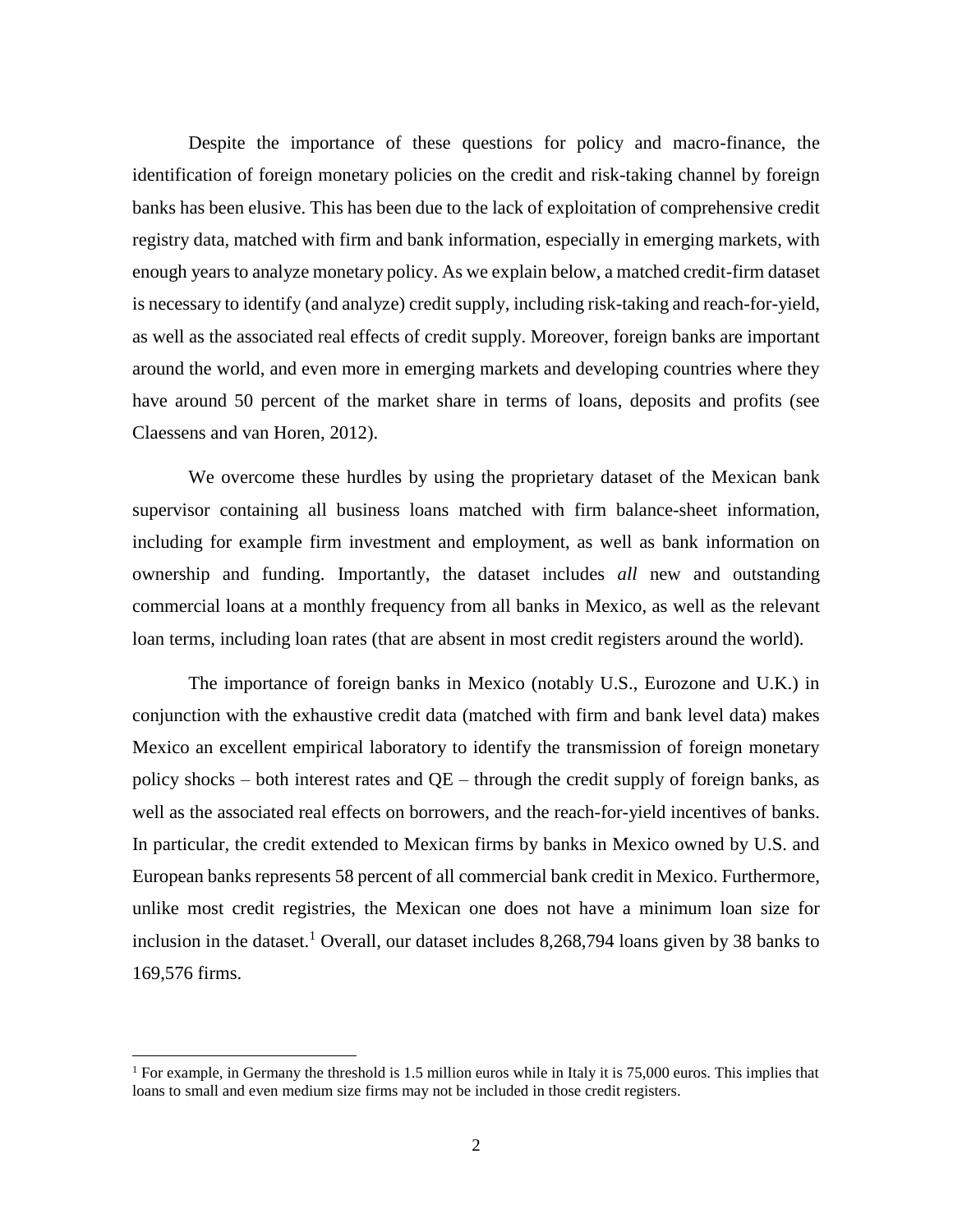To identify the credit and risk-taking channels of monetary policy (Bernanke and Gertler, 1995; Kashyap and Stein, 2000; Stein, 1998 and 2011; Adrian and Shin, 2011; Rey, 2013), we analyze loan-level data at the *monthly* frequency with borrower (or borrower\*period) fixed effects. This allows us to control for unobserved (time-variant) firm fundamentals (such as investment opportunities or risk) that proxy for credit demand, given that foreign banks may lend to different types of firms (Khwaja and Mian, 2008; Mian, 2006). Since only 21 percent of all firms borrow from multiple banks in the *same* period, in some specifications we use firm\*bank and state\*industry\*period fixed effects to include firms that in a given period borrow only from one bank. Note that as period fixed effects control for unobserved global shocks, identification also comes in a given month from the differential of monetary policies between Mexico, U.S., U.K., and the Eurozone. Our results also suggest strong exogeneity of firm fundamentals to bank shocks since, despite a huge increase in  $\mathbb{R}^2$ , our estimated coefficients do not change if we control for firm\*period fixed effects as compared to state\*industry\*period fixed effects (following Altonji et al, 2005). Finally, to identify the risk-taking channel of monetary policy, we classify borrowers into high- and low-yield (based on their *ex-ante* loan rates) and analyze changes in credit supply, including *ex-post* loan defaults.

For the identification of the associated real effects, we analyze total bank credit and also total (bank and non-bank) firm-level credit availability as well as the dynamics of firm assets, net investment, employment and a proxy of firm survival due to loan defaults. Analyzing firm-level credit is key as firms could potentially minimize the international monetary policy shocks by substituting their current credit suppliers with credit from other banks or from other sources of finance. Note that for identification we need a firm matched credit register to study firm outcomes for differently affected firms by foreign banks. Furthermore, and different from papers that analyze local monetary policy on local credit conditions, we examine European and U.S. monetary policies, which are exogenous to the Mexican economy; for monetary rates, we use a measure of the Taylor rule-type shocks,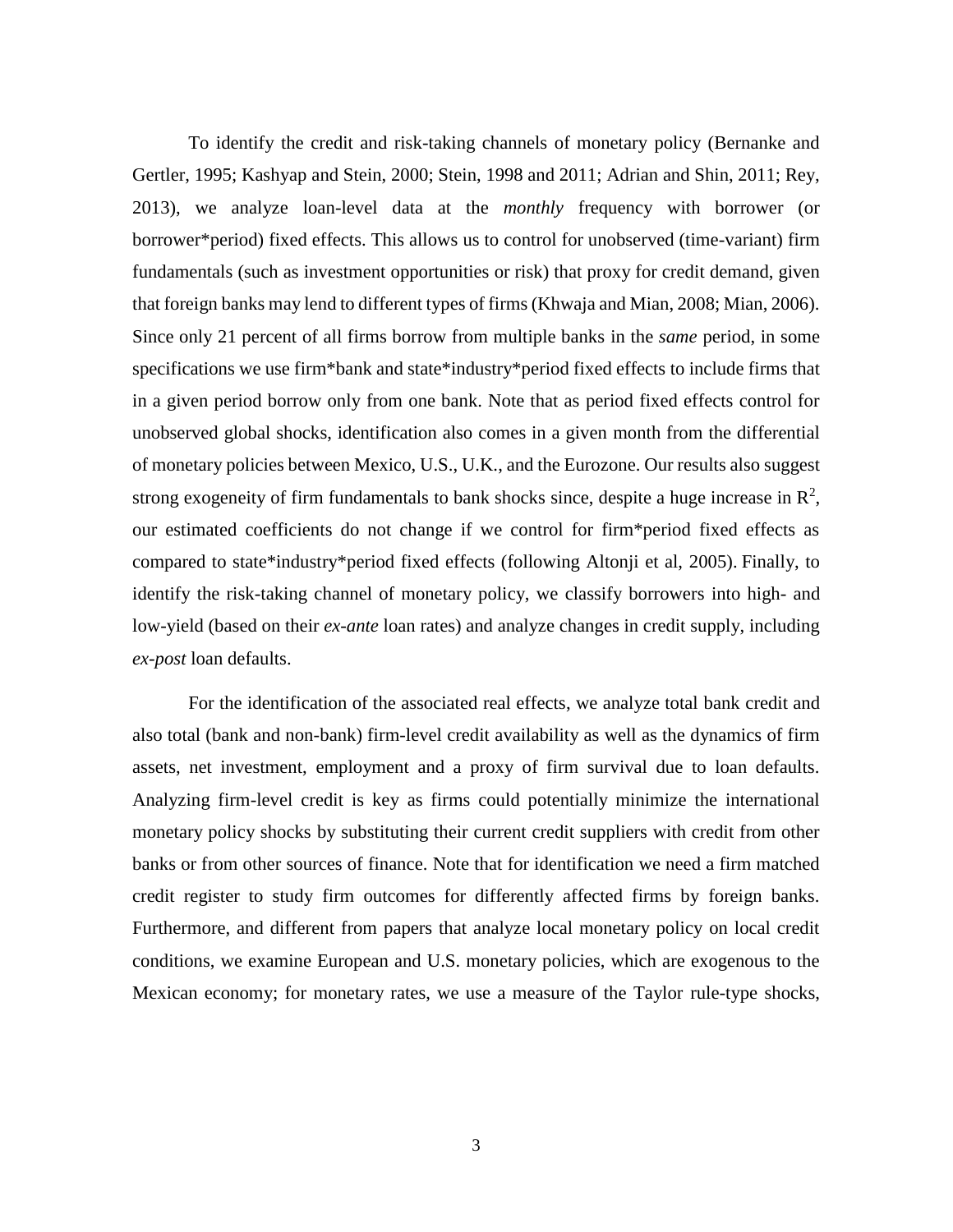while for QE we use the change in the balance sheets of U.S., U.K. and Eurozone central banks' as a share of GDP.<sup>2</sup>

We find the following robust results. A foreign policy rate shock affects the supply of credit to Mexican firms mainly via their respective foreign banks in Mexico: U.S., U.K. and Eurozone monetary policies impact the supply of credit to Mexican firms mostly through U.S., U.K. and Eurozone banks, respectively. Furthermore, all loan terms are significantly affected, reinforcing the supply driven channel; interestingly, though, the effects are weaker for loan rates. Overall, a 1 standard deviation reduction in foreign monetary policy rates: increases the credit volume supplied by foreign banks in Mexico by around 2.1 percent, lengthens the loan maturity by 6.7 percent, and increases the probability of future loan default (delinquencies) over the next year by 9.8 percent. $3$ 

We also find that foreign QE has an expansionary effect on credit supply to Mexican firms. More concretely, QE originated in the U.S. and the U.K. mainly works respectively through U.S. and U.K. banks in Mexico (primarily on credit volume and maturity). Moreover, an increase in foreign QE is related with a rise in loan defaults from Mexican firms to foreign banks over the following year. However, we find that even though these non-standard monetary policies have an expansionary effect, their economic magnitudes tend to be lower than those of changes in policy rates. For instance, for US monetary policy, which have the largest economic effects, whereas a one standard deviation decrease in Fed Funds rate expands credit volume of U.S. banks by 6 percent and maturity by 9.9 percent, a one standard

<sup>&</sup>lt;sup>2</sup> To account for additional concerns of endogeneity of foreign monetary policy rates, while controlling for foreign economic activity, we take the residual of the regression of the policy rate of a country on its GDP growth and inflation (thus proxying a Taylor rule-type shock). Apart from controlling for global shocks via month fixed effects, we also control for foreign economic activity in interactions with our main variables, as this could be a separate channel of influence, including current and expected annual GDP growth and inflation, as well as a measure of financial risk. Finally, and as an additional robustness check, we also instrument for foreign monetary policy. Moreover, it is important to note that while the Fed and the Bank of England pursued explicitly QE as a key non-standard monetary policy, the ECB main non-standard monetary policy was until 2015 the full provision of liquidity to banks (ECB (2009 and 2011)).

<sup>&</sup>lt;sup>3</sup> Moreover, a softening of foreign monetary policy increases collateral by 5.7 percent, which could be due to higher valuation of the collateralized assets when policy is softer; our main results hold when controlling for changes in collateral. Note that we summarize the results for softening, but we do not find any statistically significant asymmetric effects, except for expansive non-standard monetary policy on higher loan defaults.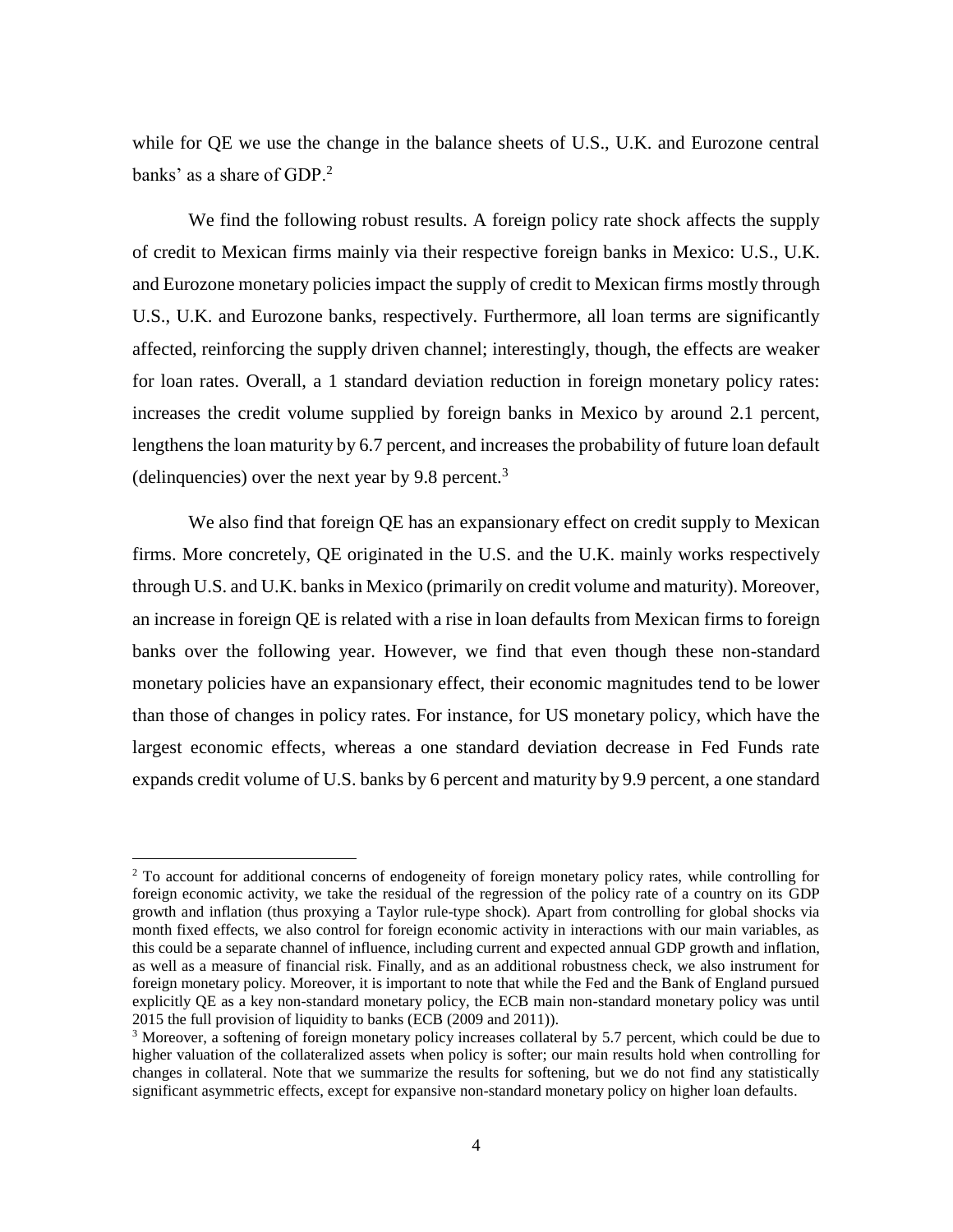deviation increase in QE raises volume by only 2.5 percent and maturity by 7.1 percent.<sup>4</sup> Moreover, the speed of transmission of both types of monetary policy shocks becomes weaker after 12 to 15 months. There is some heterogeneity in the speed of transmission across loan margins in the first 12 months, but effects are generally strongest between 6 and 12 months for both monetary rates and QE. The impact of monetary policy rates on loan volume and rates peaks at around 12 months; the strongest result for loan defaults is also 12 months (statistically significant in both rates and QE, though the estimated coefficient on monetary rates is higher in 6 than in 12 months).

We also analyze the implications of the changes in monetary policy at the firm level. While loan-level analysis is needed to identify the credit supply, including risk-taking, firm level data is necessary to analyze both substitution of different sources of finance and the associated real effects.<sup>5</sup> We find that the international monetary policy channel has significant real effects, with stronger elasticities from monetary rates than QE. In particular, a softening by one standard deviation of foreign monetary rates leads to an increase of: 1.5 percent of total bank credit volume, 4.9 percent on average loan maturity, 5.3 percent of future default rates, 1.2 percent in all firm liabilities, 0.5 percent in net investment, 0.4 percent in employment, and 1 percentage point in the probability of firm survival.<sup>6</sup> Instead, a softening

<sup>4</sup> Results for QE are stronger though, the lower the CDS of the sovereign where the foreign bank is headquartered, which may explain why for some results, QE elasticities are lower than the results on interest rates, especially for Euro area banks that suffered the sovereign debt crisis. Moreover, as the next paragraphs will show, results for QE are also stronger in the *high-yield* segment of firms that were paying higher *ex-ante*  interest rates.

<sup>&</sup>lt;sup>5</sup> Importantly, the loan level regressions show that controlling for firm\*month fixed effects provides very similar coefficients to controlling only for firm and state\*industry\*month fixed effects  $-i.e.,$  results suggest that both specifications control similarly for unobserved borrower fundamentals despite a very different  $\mathbb{R}^2$ , which further suggest strong exogeneity of firm fundamentals to bank shocks following Altonji et al. (2005). Therefore, the firm-level regressions, where we cannot include firm\*period fixed effects but we can include firm and state\*industry\*period fixed effects, can be interpreted as providing the credit availability channel. Similarly, results at the loan level are very similar for exporters versus non-exporters, proxying them by firms in either tradable vs. non-tradable industries following Mian and Sufi (2014), or in northern versus southern states, since the northern states have substantially more economic relations with the U.S. (INEGI (2014)) as well as a larger share of exports to GDP (39 percent compared to 12 percent).

<sup>&</sup>lt;sup>6</sup> Bank-firm relationships are highly persistent, with only 9 percent of firms switching their main bank from one year to the next. Therefore, firms are affected by shocks to the banks they were dealing with in the previous period, and hence by the monetary policy affecting those banks. In addition to defaults (delinquencies) at the loan level, we also analyze a proxy for firm survival due to credit defaults, i.e. firms that disappear after they had loan defaults.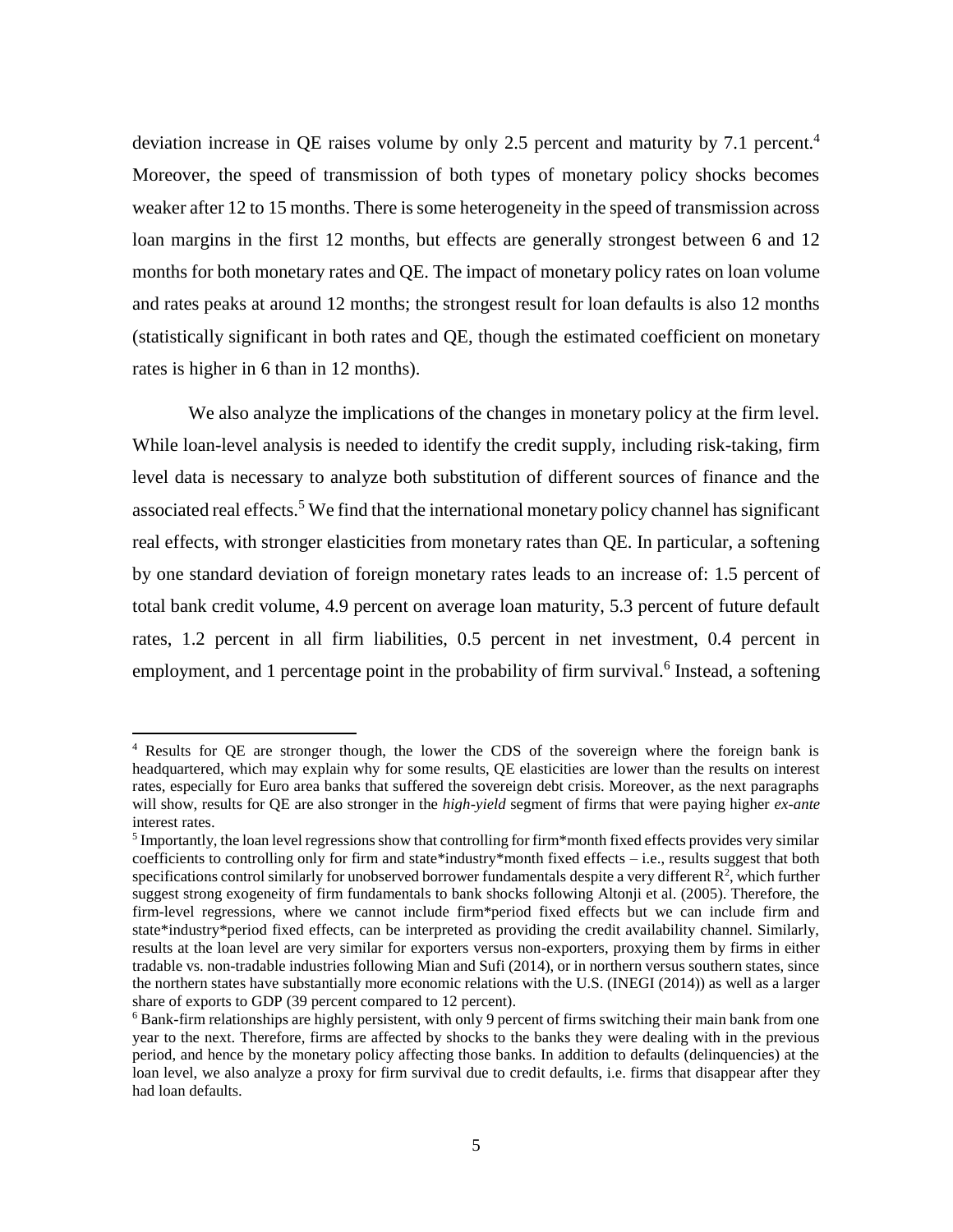of one standard deviation in QE increases future defaults on total bank credit at the firm-level by 6.5 percent but without overall significant real effects.<sup>7</sup>

Finally, expansive monetary policy leads to important heterogeneous effects of credit supply. Quantitative effects of the international channel are strongest to local corporate borrowers with higher ex-ante loan rates – proxying for reach-for-yield – with foreign banks engaging more in this risk-taking when foreign monetary policy is expansive. This finding is present along all the credit dimensions. For borrowers with high ex-ante loan rates (higher than the average), the ex-post default rates associated with a reduction of 1 standard deviation in foreign monetary policy increase by 11.7 percent, whereas for the remaining borrowers there is a 0 effect. Likewise, a 1 standard deviation expansion of QE leads to an 8.6 percent increase in the future default rate of firms with higher ex-ante loan rates, and has a substantial smaller impact on firms with lower ex-ante loan rates. Hence, greater risk-taking is associated with ex-ante observable variables (previous high loan rates) and with higher ex-post defaults.<sup>8</sup> The overall evidence suggests an international risk-taking channel of monetary policy through foreign monetary policy rates and QE.

The overall results suggest spillovers of core-countries' monetary policies on emerging markets, both in the foreign monetary softening part (with higher liquidity and credit risk taken by foreign banks) and in the tightening part (with the negative associated local real effects in terms of lower firm total assets, net investment, employment and survival). It is interesting to note that at the bank level, we find that when foreign monetary policy is softer, the foreign subsidiaries take on more liabilities, especially foreign and shortterm, and have more loan defaults and higher expansion of the balance sheet. Hence, our results are consistent with banks taking on higher liquidity risk (partly from foreigners that are more fragile) and higher credit risk, providing more credit, to riskier ex-ante and ex-post

 $7$  Apart from the crisis effects measured by CDS (see a previous footnote) QE results are lower due to high standard errors in firm-year data; for example, results at the firm level on loan outcomes using monthly level data are all significant.

 $8$  This result is also consistent with Carabarin et al. (2016) who show that an expansive foreign monetary policy leads very large Mexican corporations to borrow more from abroad, freeing up funds for smaller borrowers.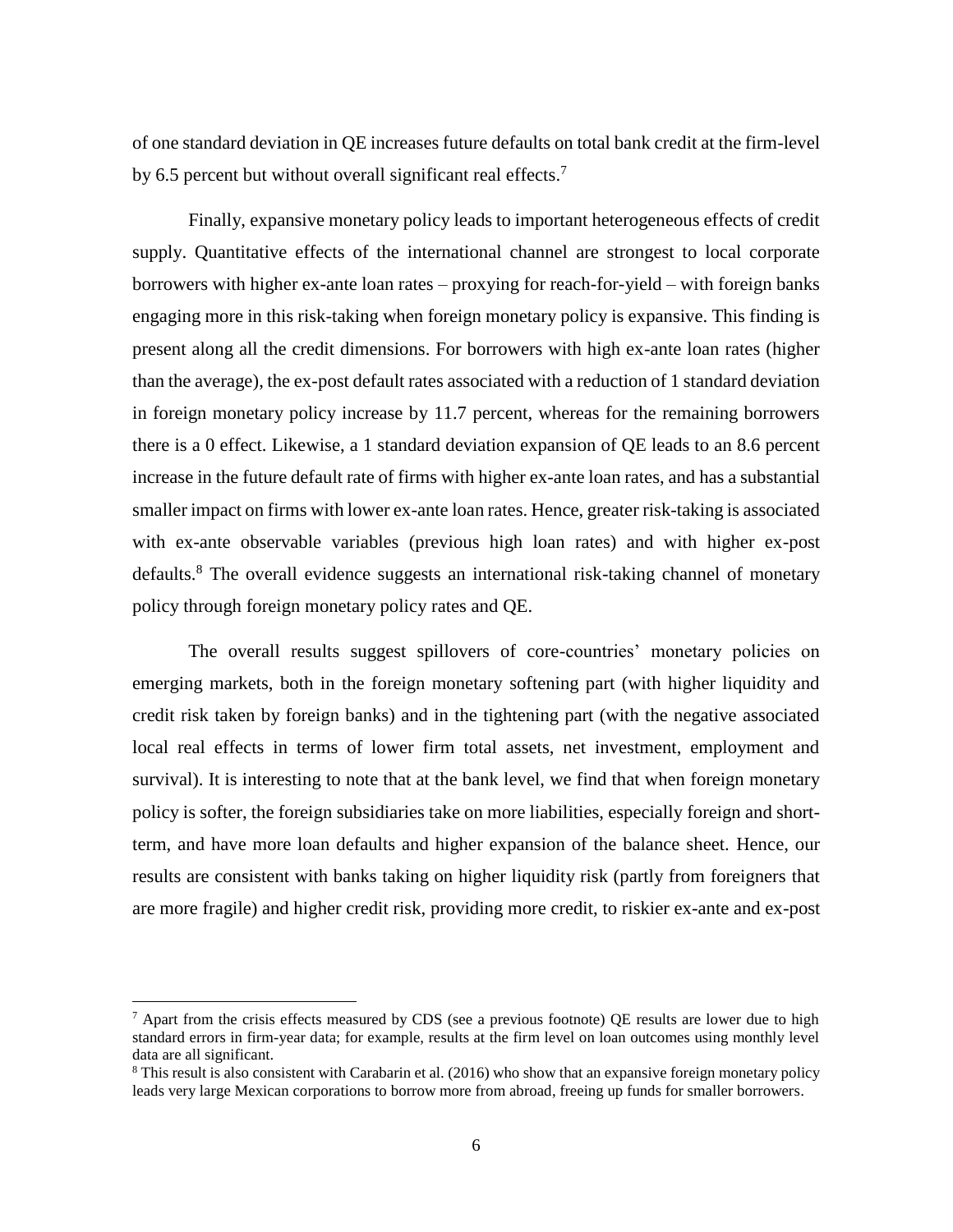borrowers, and despite the shorter foreign liabilities, these banks lend at longer maturities in their assets.

Our key contribution is the identification of the *international* risk-taking and credit channel of monetary policy via foreign banks, which allows us to pin down the associated credit supply channel, including the spillovers on real effects, and the risk-taking, both exante reach for high yield and ex-post defaults. In particular, our paper contributes to the literature analyzing the international channel of monetary policy. Cetorelli and Goldberg (2012a, 2012b) provide direct evidence that global banks manage liquidity on a global scale, actively using cross-border internal funding in response to local shocks. We contribute by showing that local credit supply, including associated local real outcomes and risk-taking, is affected by foreign monetary policy shocks through foreign (global) banks. It is key to stress that foreign banks in emerging markets and developing countries have around 50 percent of the market share in terms of loans, deposits and profits (see Claessens and van Horen, 2012). Furthermore, not only do we analyze interest rate shocks but also QE monetary shocks, and thus our findings are also important given the recent policy debate about the impact of changes in U.S. and European QE/tapering and interest rate policies on the emerging markets (apart from many recent newspaper articles, see e.g. IMF/WB speech by Fed Vice Chairman Fischer (2014), Jackson Hole's Rey (2013) and a speech by Governor Rajan of the Reserve Bank of India  $(2014)$ .<sup>9</sup>

Our paper contributes to the literature analyzing the risk-taking channel of monetary policy, in particular, the *international* channel. Expansive monetary policy rates may promote higher risk-taking by banks and other financial institutions, as argued by an IMF Chief Economist Rajan (2005), by a Federal Reserve Governor, Stein (2013), and by Adrian

<sup>9</sup> Our paper also contributes to the literature in international finance that shows that foreign shocks affects the local economy through the banking sector (Peek and Rosengren. 2000; Mian, 2006; Acharya and Schnabl, 2010; Schnabl, 2012; Giannetti and Laeven, 2012; Popov and Udell, 2012; De Haas and Van Horen, 2012, 2013; Jeon, Olivero and Wu, 2013). We contribute to this literature by analyzing the foreign monetary shocks through foreign banks and quantifying the credit supply and real outcome elasticities associated to central banking policies. Note that a large part of financial globalization is through the banking sector (Kalemli-Ozcan, Papaioannou and Peydró, 2013). Moreover, as we exploit a firm-credit matched register as compared to these papers, we can pin down the real effects of credit supply and the heterogeneous risk-taking effects of credit supply.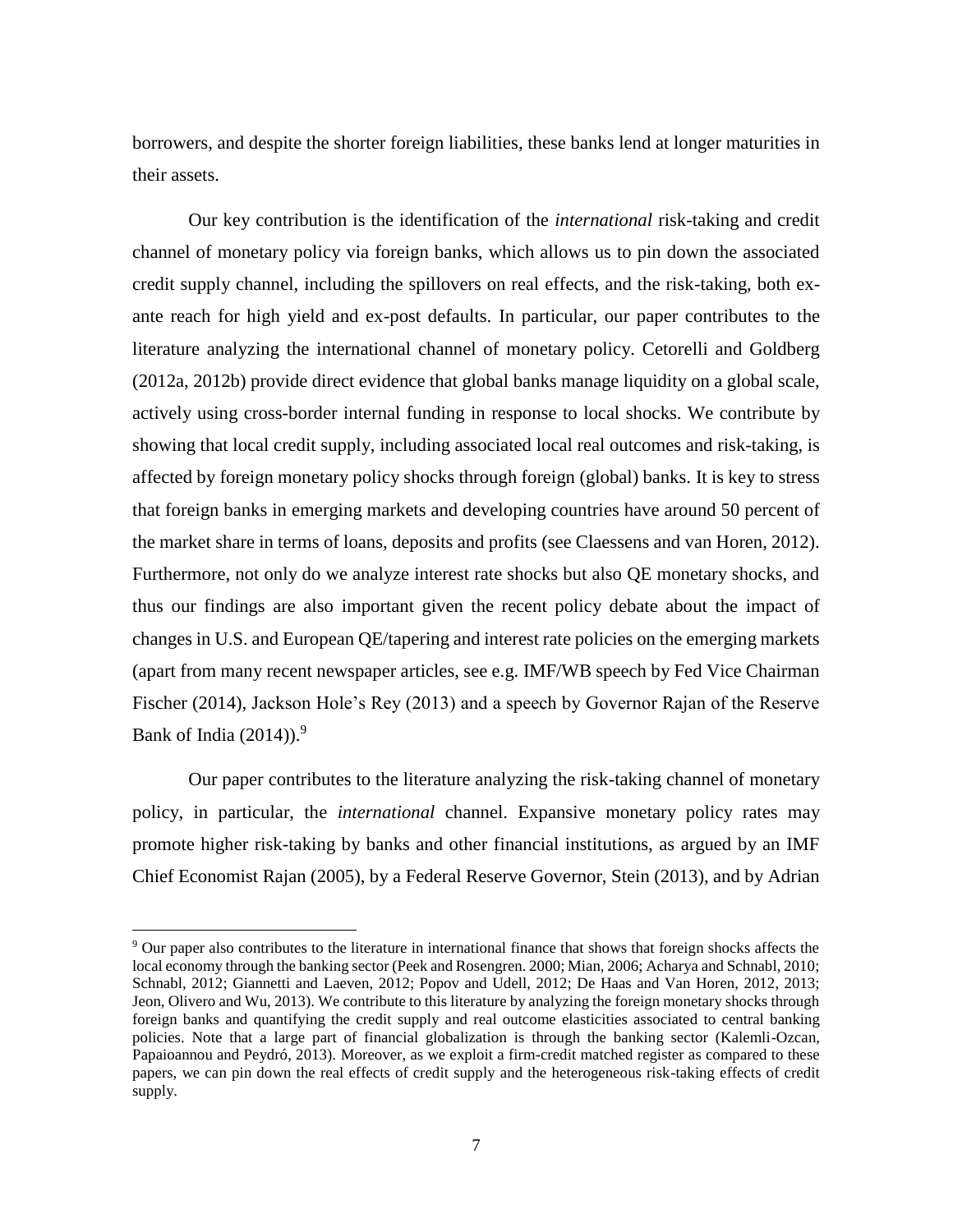and Shin (2011) in the last Handbook of Monetary Economics, among others, and there is local empirical evidence for this channel (e.g., Jiménez et al., 2014; Altunbas, Gambacorta and Marques, 2014; Paligorova and Santos (forthcoming); Dell'Ariccia, Laeven and Suarez (forthcoming)).<sup>10</sup> We contribute by showing the *international* channel (Rey, 2013; Miranda-Agrippino and Rey, 2015; Bruno and Shin, 2015a, 2015b); in particular that low monetary policy rates and QE in high-income countries lead global banks to increase credit supply in emerging markets to reach for higher yield, especially to local borrowers with high ex-ante loan rates that default more (ex-post) on their loans.

Finally, we contribute to the recent literature on the credit channel of monetary policy that analyzes the impact of monetary policy at the loan level (e.g., Jiménez et al., 2012 and 2014) by showing the real effects associated to credit availability. Since these loan-level papers do not match their credit register data with firm level data, they cannot analyze the real effects associated to the bank lending channel of monetary policy. Nevertheless, real effects of monetary policy (conventional and non-conventional) on the economy, through the banking sector, may be crucial, as shown by recent theoretical papers (Diamond and Rajan, 2006, Gertler and Kiyotaki, 2010; Kiyotaki, and Moore, 2012; Gertler and Karadi, 2011). Some empirical papers using aggregate macro data have analyzed the real effects of monetary policy (Bernanke and Blinder, 1992), but as we explain in this paper (following Khwaja and Mian, 2008), loan level data is necessary for the identification of credit supply. Moreover, bank-level data (e.g., as in Kashyap and Stein, 2000) cannot identify credit supply, or the associated firm-level real effects. Therefore, another crucial contribution of our paper is to show the real effects of the bank lending channel of monetary policy with loan level data matched with firm level data.11

<sup>&</sup>lt;sup>10</sup> See also Nuguer and Cuadra (2016) and several models of Allen and Gale (2000 and 2004) summarized in Allen and Rogoff (2011), Borio and Zhu (2008), Shleifer and Vishny (2010) and Diamond and Rajan (2012). This theoretical work suggests that expansive monetary policy through the increase in funding provided by households and other agents to banks may cause an increase in risk-taking in lending, as banks face strong moral hazard problems. A low short-term interest rate makes riskless assets less attractive and may lead to a reach-for-yield by those financial intermediaries that have short-term time horizons. Ioannidou, Ongena, and Peydro (2015) analyze risk-taking on loans over 4 years in a country, Bolivia, which is dollarized in the credit market, and do not analyze foreign banks, nor overall credit supply effects, nor real effects due to credit.

 $11$  Loan-level data is crucial to identify credit supply (and risk-taking), especially as, for example, foreign banks may lend to different type of firms, and matched firm-credit level data is needed to measure the associated real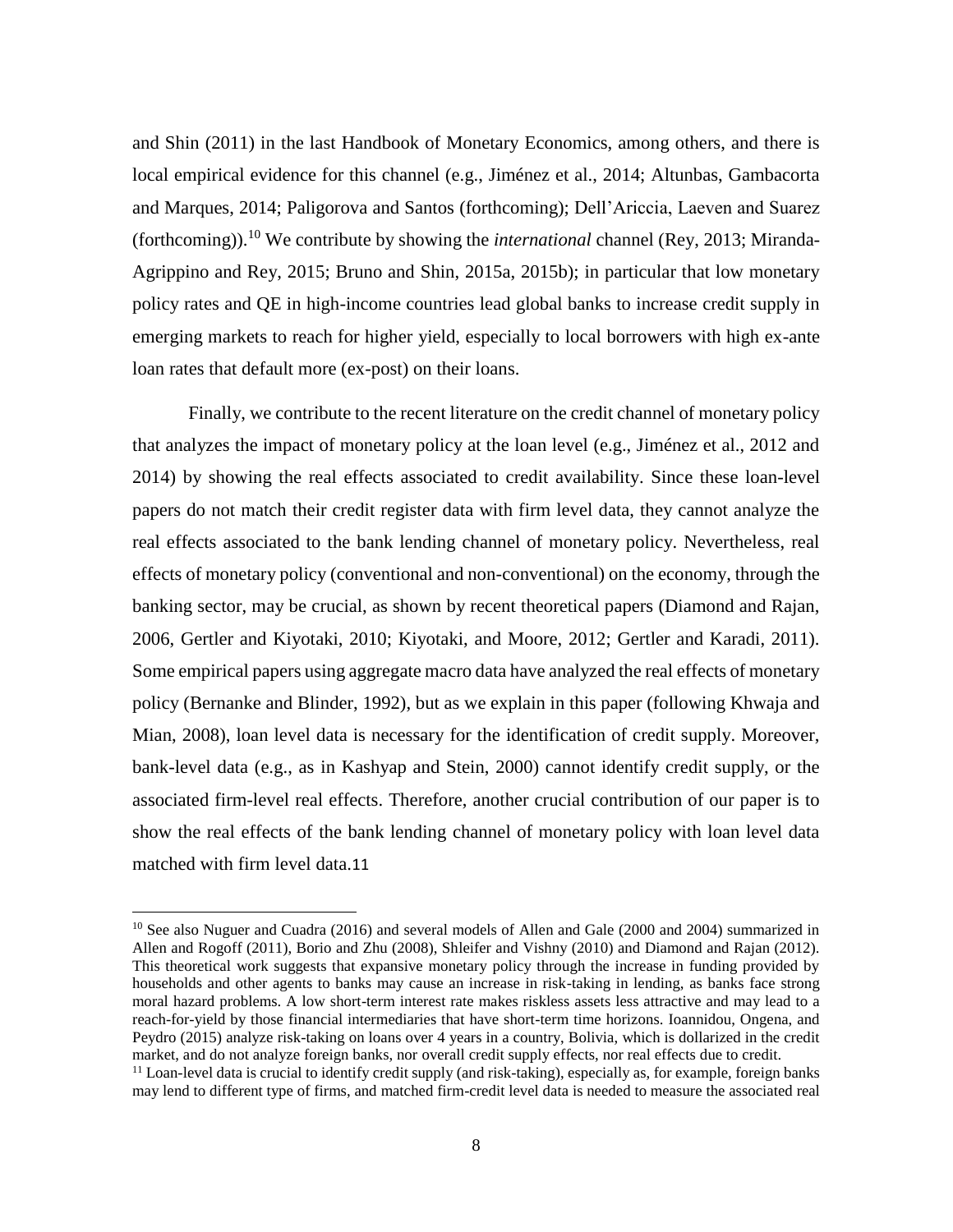The remainder of the paper is structured as follows. Section 2 presents the empirical strategy, including the data, institutional details, and econometric equations we run. Section 3 presents and discusses the results, and Section 4 concludes.

## **2. Empirical Strategy**

 $\overline{a}$ 

In this section, we present the empirical strategy to identify the impact of foreign monetary policy on local credit supply by foreign banks, and the associated risk-taking and real effects. We discuss the data and the institutional details, along with the empirical identification, and the associated econometric equations we run at the loan-, firm- and banklevel.

In our empirical analysis we use three main datasets. The first dataset has supervisory monthly information at the loan level on commercial bank lending. The second dataset contains balance-sheet and income statement information from non-financial firms at the yearly level, while the third main dataset has supervisory aggregate monthly information at the bank level, including balance sheet and income statements. Overall, the supervisory monthly datasets span from June 2001 to December 2015 albeit with different coverages, while the yearly dataset has information until 2014. Finally, we also use macroeconomic information, including local and international monetary policy variables.

The first dataset, at the loan-level, uses supervisory information on the universe of business loans. The data comes from reports sent monthly by every commercial bank to the regulator. Reports are mandatory, updated electronically, and include detailed characteristics of all the new and continuing loans made to firms by every bank in Mexico. Moreover, all business loans, regardless of their size, have to be reported.<sup>12</sup>

effects of the credit channel of monetary policy at the firm level differentiating firms by how affected they are by foreign banks via monetary policy. Additionally, our paper also contributes to the literature by analyzing the lags of the transmission of monetary policy on loan and firm outcomes, and by analyzing the impact of monetary policy on loan rates (our results are consistent with theoretical literature that argues that banks may adjust more volumes than rates in lending, see Stiglitz and Weiss (1981) and the literature following this paper).

<sup>&</sup>lt;sup>12</sup> To guarantee the comparability of our results across banks, and given our focus on corporate lending, we exclude from our analysis banks that specialize in consumer lending as well as niche banking, which comprise less than 3 percent of the assets in corporate bank lending.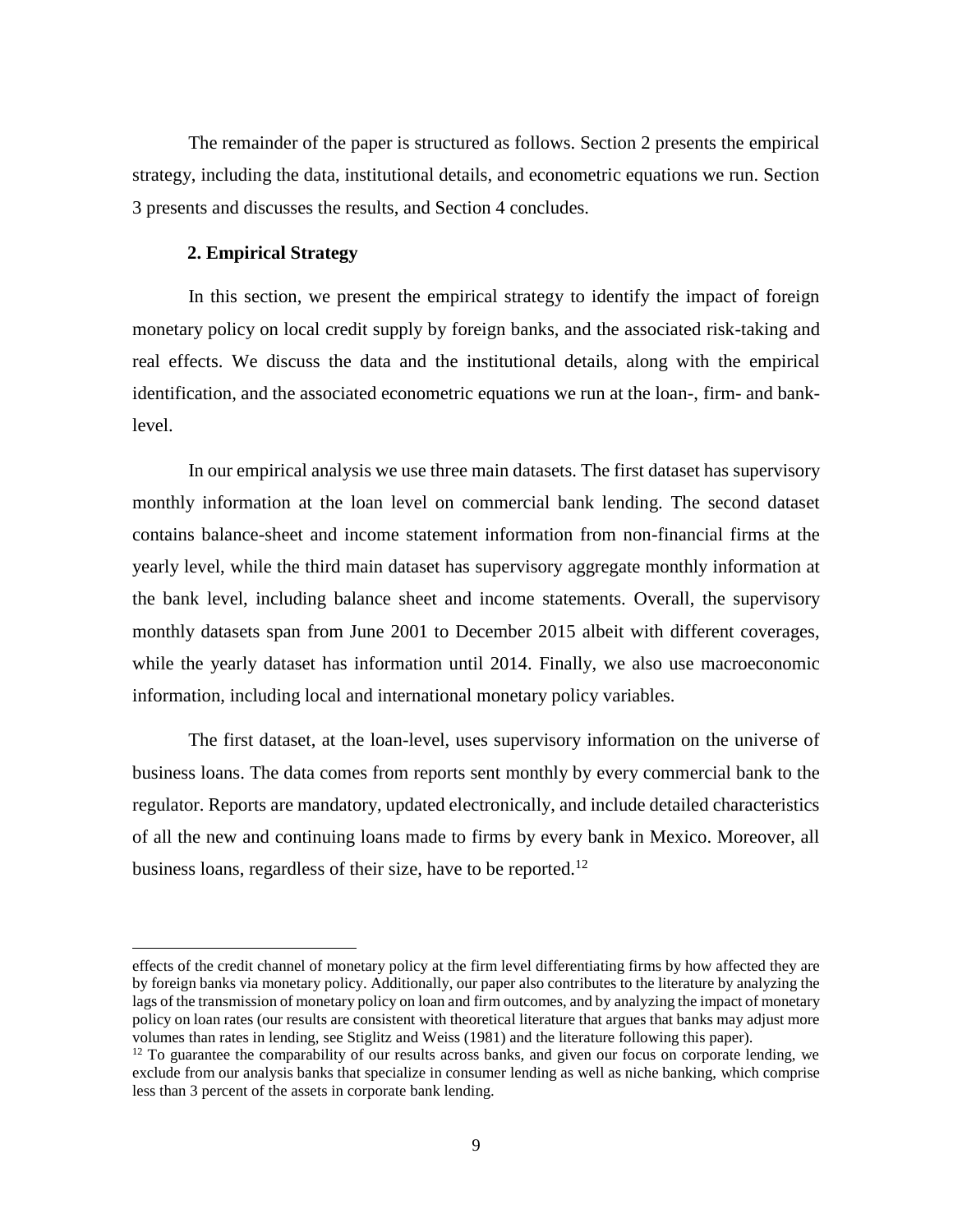For each loan, we know the issuing bank, the borrower (firm), the outstanding amount, the (annualized) interest rate, both start and ending date of the loan (maturity), the fraction covered by collateral, as well as certain firm information, such as its location, and industry. Since loans are tracked every month, we are able to see their evolution until maturity. Therefore, we observe whether the debtor obligations are being fulfilled, and in case they are not, by how much and for how long the loan has been underperforming. To ensure the consistency of the data and to obtain real effects associated with credit, we exclude from our study loans to people with entrepreneurial activity, restricting our analysis to loans to commercial firms, as the dataset we use to study the real effects on firms only has balance sheet information for commercial firms, not on individual entrepreneurs.<sup>13</sup>

Overall, the loan-level dataset contains information on 169,576 firms and 38 banks. We aggregate the observations at the firm-bank-month level, which we define as a "loan", ending up with 8,268,794 observations. For the vast majority of variables, we aggregate individual loans using a weighted average by loan volume; the only exception is loan volume, which is the sum of the value of all outstanding loans that a firm has from a certain bank in a given month. Table 1 presents the summary statistics of our main variables of interest: loan volume, maturity of the loan, fraction of the loan covered by collateral, loan interest rate and average default rate. The variable *loan volume* corresponds to the sum of the value of all outstanding loans of a firm from a certain bank in a given period. The average credit volume is MXN 2,244,000 (roughly USD 172,000), while the median loan is close to USD 30,000.<sup>14</sup> The median loan interest rate and loan maturity are 15 percent and 36 months, respectively. Furthermore, the median loan is not collateralized, but the average collateral value is 26 percent. Finally, the variable *default* corresponds to the fraction of loans that are in arrears for more than 90 days (this definition follows the academic and policy literature). While the

<sup>&</sup>lt;sup>13</sup> Individuals with entrepreneurial activity are legally defined as "personas físicas con actividad empresarial" whereas commercial firms are defined as "personas morales". Banks may change the classification of loans to individuals with entrepreneurial activity from commercial to consumption loans and vice versa, artificially moving the number of commercial loans in our data. Therefore, for identification of both credit supply and for real effects of credit, it is better to only analyze loans to commercial firms.

<sup>&</sup>lt;sup>14</sup> Around 97 percent of the loans in our dataset are denominated in Mexican pesos. Loans in foreign currency does not alter our results in any significant way.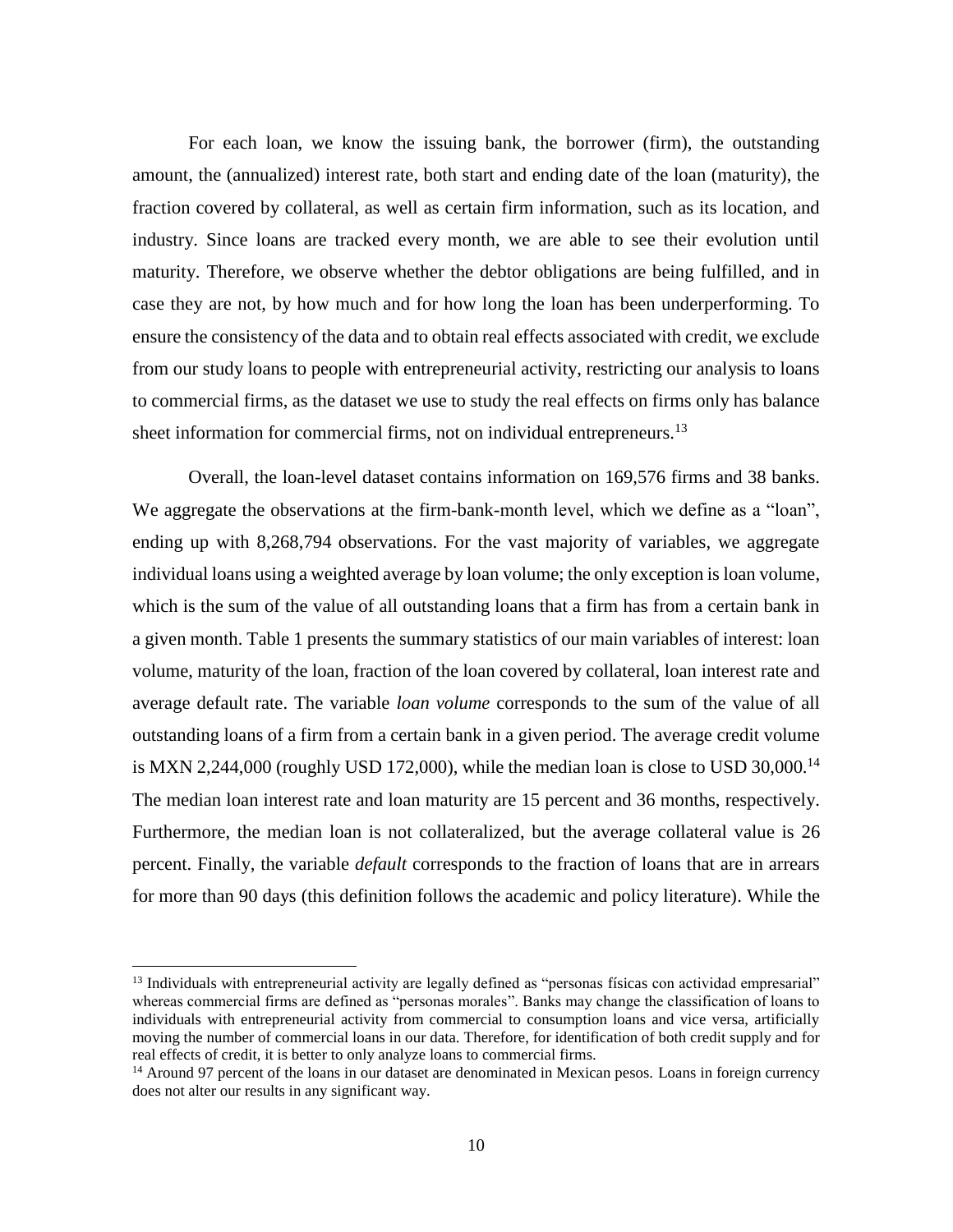average default rate is 7 percent, the median loan is not in default. See Table A1 in the Appendix for the exact definition of all the variables used in the paper.

The macroeconomic and policy independent variables used in our empirical analysis are also exhibited in Table 1 (summary statistics) and in Figure A1 (graphs). The Mexican monetary policy rate used is the *Tasa de Interés Interbancaria a 1 Día* (variable intrate-mex), while the U.S., U.K. and Eurozone policy rates are the *Fed Funds* rate (intrate-us), the *Sonia* rate (intrate-uk), and the *Eonia* rate respectively (intrate-euro). Considering that the Mexican economy is a small open economy highly influenced by the U.S. economy, we run an OLS regression of the Mexican overnight interest rate on the Mexican annual real GDP growth and CPI inflation, as well as on the Fed Funds rate and U.S. annual real GDP growth and CPI inflation, and use the residuals (variable *intrate-mexr*) in our benchmark regressions to isolate movements in the domestic monetary policy that are not explained by movements in the Mexican or U.S. economic activity.<sup>15</sup> Similarly, we regress the overnight rates of the foreign central banks – U.S., Eurozone and U.K. – on their respective annual real GDP growth and CPI inflation. For example, the variable *intrate-usr* is the residual from the regression of the Fed Funds rate on U.S. annual real GDP growth and CPI inflation, proxying for a Taylorshock, and accounts for any movement in the monetary policy from the U.S. that is not related to the U.S. business cycle. Given the synchronization of the world economy, one possible concern is the multicollinearity of the monetary policies; however, as we are controlling for the business cycles, the correlations between the residual monetary policies are relatively moderate (see Figure A1 in the Appendix).<sup>16</sup>

After the Lehman failure, as U.S. and European overnight interest rates went to very low levels, especially in 2009, central banks engaged in different non-standard policies such as large scale asset purchases and unlimited lending to banks with the objective of further stimulating the economy. In our analysis, we include these policies (the variables *qe-us*, *qe-*

<sup>&</sup>lt;sup>15</sup> As a robustness test, we have also run a specification using the residual of an OLS regression of the Mexican overnight interest rate only on the Mexican macro variables. The results are qualitatively similar.

<sup>&</sup>lt;sup>16</sup> For example, the correlation of intrate-usr and intrate-euro is 0.38. Moreover, the correlations up to mid-2009 – when policy rates hit the zero lower bound – are around 0.15. As a robustness test, in Table A7 in the Appendix, we replicate our results using that subsample.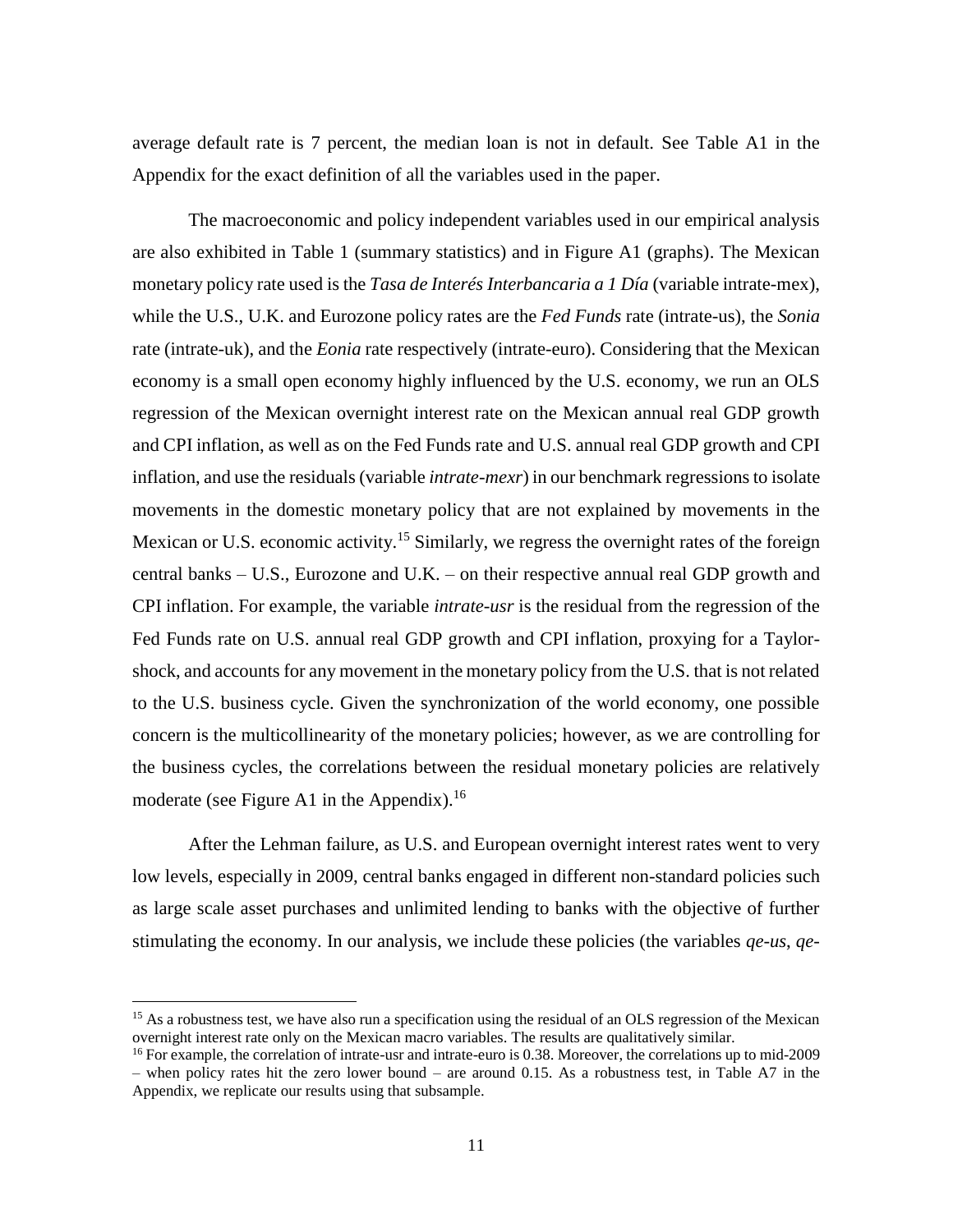*uk* and *qe-euro*) as the yearly real change of the balance sheet of the central banks as a share of GDP to account for all the different non-standard policies across the core central banks. All three central banks increased sharply their assets holdings in the third quarter of 2008, by around 8 to 10 percent of GDP, nevertheless, going forward these programs exhibited different purchasing patterns (see Figure A1 in the Appendix and Table 1). While the Federal Reserve, and in smaller scale the BoE, maintained their purchasing rate for a full year through the third quarter of 2009, the ECB sharply decreased its buying rate by early 2009. These differences are important for identification. Later, in the second half of 2010, the Federal Reserve boosted its program (dubbed *QE2*), while the BoE and the ECB only increased their purchasing programs by the second half of 2011 (the ECB introduced the 3-year LTRO in December 2011). Since 2013 there has been further divergence between central banks, while for example the Fed pursued tapering (reduction in the buying of assets), the ECB started TLTROs and QE. Overall, and since the start of the financial crisis, the Federal Reserve, the ECB and the BoE expanded their balance sheet as a share of GDP by an average of 15 percentage points, but with significant differences in intensity and direction over the different years.

Table 1 also presents indicator variables on whether the loan is from a Mexican, U.S., U.K. or Eurozone owned bank (variables *bank-mex, bank-us, bank-uk* and *bank-euro*, respectively). 39 percent of loans are from Mexican banks, followed by Eurozone banks, concentrating 32 percent of loans. U.S. and U.K. banks account for around 15 and 13 percent of the loans respectively. Additionally, in some specifications we include period or borrower\*period fixed effects to exhaustively control at the monthly level for unobserved time-varying global shocks. Apart from controlling for global shocks via month fixed effects, we also control for foreign economic activity in interactions with our main variables, as this could be a separate channel of influence, including annual real GDP growth and CPI inflation as well as the sovereign CDS as a measure of financial risk.

The second main dataset used – Orbis – contains information on the balance sheet and income statement of the borrowing firms at the yearly level. We use this dataset to examine whether movements in foreign monetary policy have real effects on firms. To do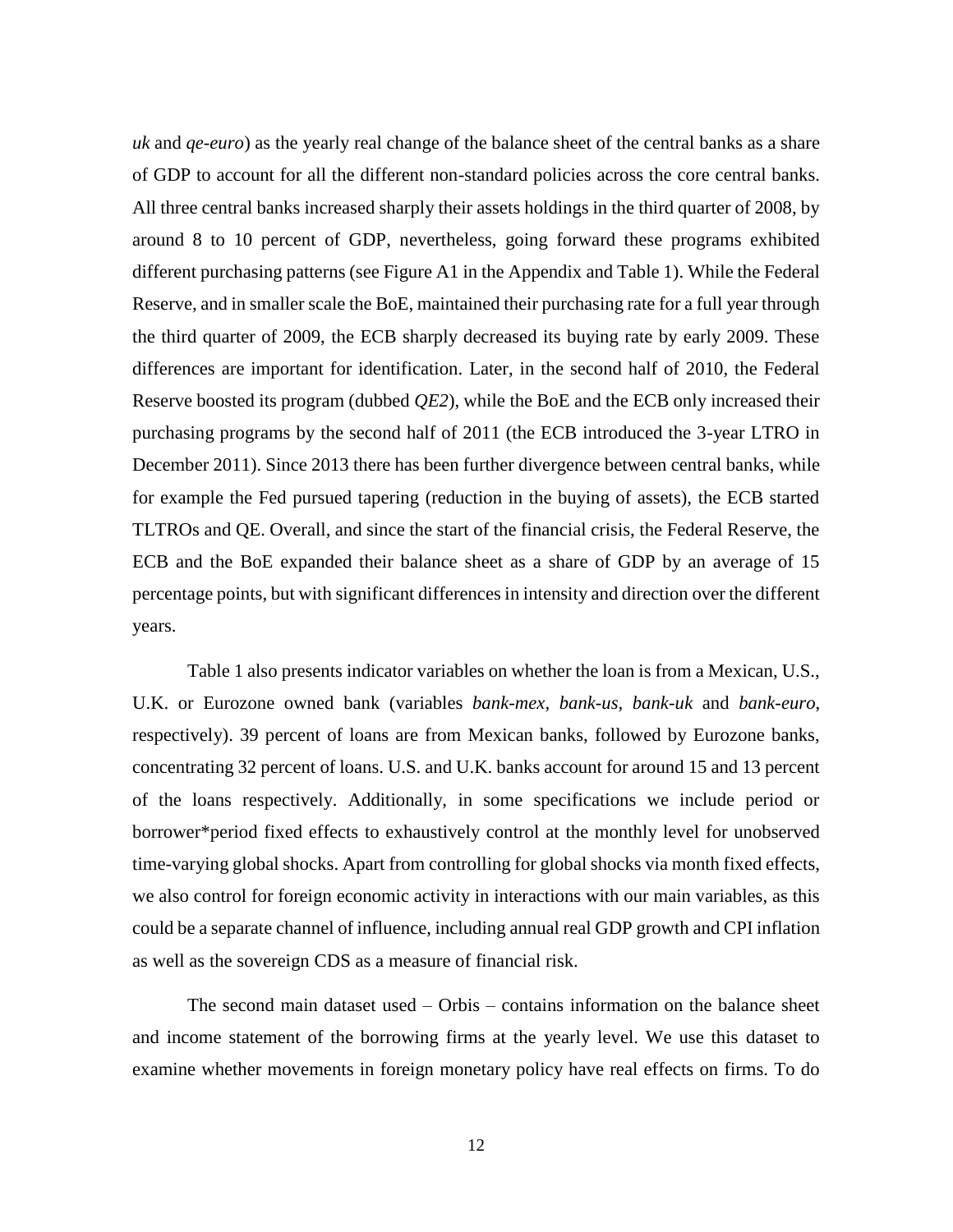so, we aggregate our credit dataset to one observation per firm and year. Table 1 presents the summary statistics of the firm-year level data set. The first variable, *loan volume<sup>Y</sup>* , corresponds to the sum of the value of all outstanding bank loans that a firm has in a given year from all the different banks. The variable *loan maturity<sup>Y</sup>* is the average maturity of all bank loans of a firm in a given year, weighted by loan volume. Similarly, the variables *loan collateral<sup>Y</sup>*, *loan rate<sup>Y</sup>* and *loan default<sup>Y</sup>* correspond to the weighted averages of the collateral, interest and default rates of all bank loans of a firm in a given year, again weighted by their respective loan volume. Finally, the variable *exit<sup>Y</sup>* is an indicator variable that takes the value of 1 if a firm with loan default drops from the loan-level dataset in a given year until the end of the sample proxying for firm closure. Combining the credit information with Orbis results in a significant loss of observations, since information of many firms in Orbis is missing. Nevertheless, we successfully match around 14,563 firm-year observations, with information on firms' total assets, fixed-assets (whose variation provides net investment), total employment, as well as total, current and non-current liabilities to check for other sources of firm finance. The vast majority of firms in Orbis, around 98 percent, are non-listed firms. Using the employment information from the loan-level data we find that the Orbis sample is not very different from the universe of firms (see Table A5 of the Appendix) though it is biased towards larger firms. Moreover, in Table A19 in the Appendix, we show that the results on real effects are stronger for smaller firms. Therefore, our results by using Orbis for the firm balance-sheet variables are a lower-bound estimate of the real effects of the average firm in Mexico.

To identify the real effects at the firm level, we aggregate information at the firmyear level, and therefore weigh the monetary policy of each country (both standard and nonstandard) by the share of the loans that a firm had with banks from this country in the previous year. The intuition is as follows: if a firm borrows only from one bank (say an U.K. one), then the most relevant monetary policy affecting the firm's outcomes through the bank lending channel should be the U.K. one. In other words, assume that in the previous year 40 percent of a firm's debt was obtained from U.K. banks and 60 percent from Mexican banks. If firm-bank relations are persistent, which in our dataset they are, then the most relevant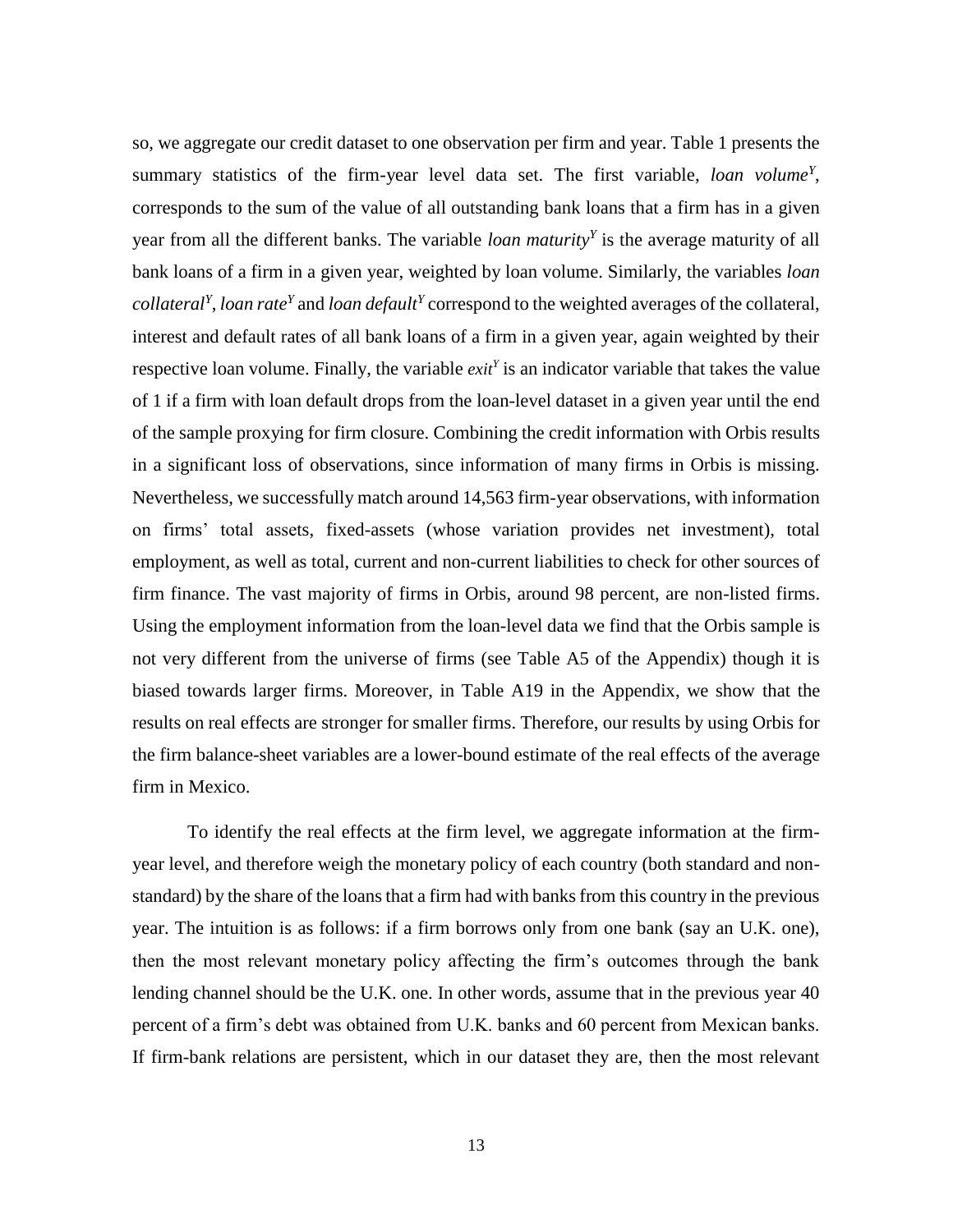monetary policies for this firm are from the U.K. (with a 0.4 weight) and Mexico (with a 0.6 weight). $17$ 

For each firm, the variable *intrate<sup>Y</sup>-mexr\*share<sup>Y</sup>-mex* refers to the annual Mexican monetary policy times the share of bank credit that a firm had with Mexican banks in the previous year. Similarly, the variable *intrate<sup>Y</sup> -fgnr\*share<sup>Y</sup> -fgn* is the annual average of the U.S., U.K. and Eurozone monetary policy rates, weighted by the share of debt that a firm had with U.S., U.K. and Eurozone banks, respectively, times the share of foreign loans in the previous year. These aggregate monetary policy variables allow us to investigate whether firms with higher shares of credit from banks of a particular country are more vulnerable to changes of the monetary policy of that country.<sup>18</sup> If firms can switch banks at no cost, then their past banking relationships should not impact their current or future real activity following a particular monetary policy shock, since they could smooth it by switching to other banks or to other sources of financing. However, if switching banks is costly, the impact of, say, a U.K. monetary policy shock (through U.K. banks) can have real effects on outcomes of Mexican firms' that are dependent on U.K. banks.

The third main dataset has monthly aggregate information on the banks' balance sheets, as well as information on their income and financial statements. We use this dataset to analyze the banks providing the commercial loans, to control for their characteristics, and also to test how the different sources of bank funding are affected by international monetary policy shocks. While there have been 38 commercial banks operating in Mexico during the period we analyze, the banking system has been dominated by five large banks concentrating 72 percent of total assets, which is common in most countries. Four of these banks are foreign-owned subsidiaries of major international banks from the U.S., U.K. and the Eurozone, with one, one and two banks respectively. The remaining banks are mostly

<sup>&</sup>lt;sup>17</sup> We find that bank-firm relationships are indeed very sticky, with only 9 percent of firms switching their main bank from one year to the next. Furthermore, persistence of bank-firm relations is not different across foreign and domestic banks (Table A6 in the Appendix). Regarding the switching determinants, we find that switching rates are positively related with firm size and with the number of bank relations of a firm, and negatively related with loan's duration and volume. Somewhat surprisingly, if we define small (large) firms as those with fewer (more) than 50 employees (as defined by Beck and Demirguc-Kunt (2006)) we find that the switching rates are somewhat similar at 8 and 11 percent respectively.

<sup>18</sup> For convenience, we will refer to the Eurozone as a *country*.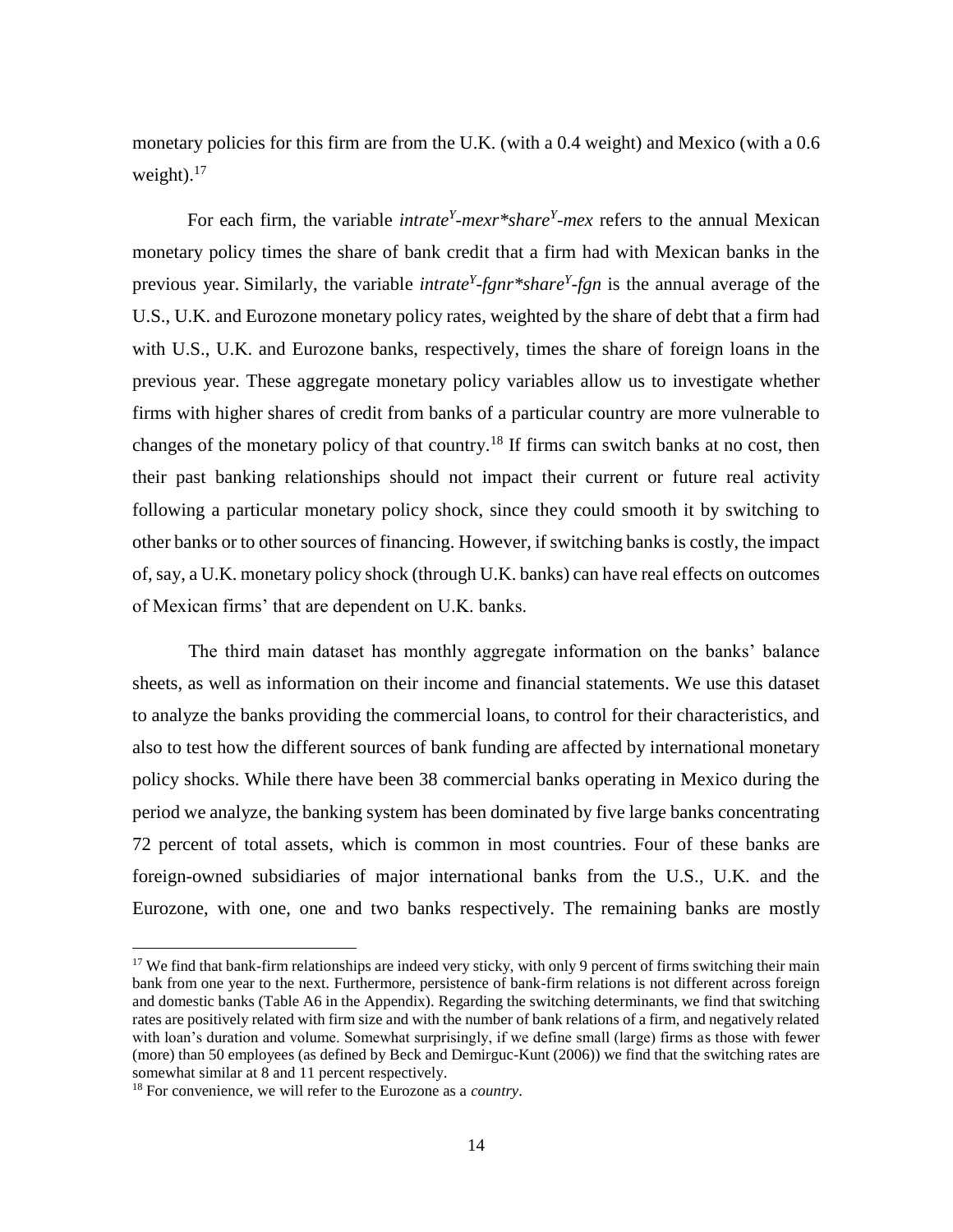domestic and represent a very heterogeneous group that focuses on different segments, such as corporate and consumer lending as well as niche banking.

Table A2 in the Appendix presents some summary statistics of all the commercial banks in our sample. The top half of the panel displays common bank measures such as total assets, liquidity and capital ratios as well as return on assets, while the bottom half exhibits the fraction of commercial loans that go into each sector. The Mexican banking system as a whole is profitable, liquid and well capitalized with average returns on assets of 1.0 percent and average returns on equity of 12.9 percent from 2001 to 2015. For comparison, during the same period the average returns on assets for U.S. banks were 1.0 percent while their average returns on equity were 10.4 percent. Lastly, the remaining columns of the Table present the statistics of the largest five banks, divided by the country of their parent bank. As highlighted in the Table, compared to the largest foreign banks, the characteristics of the largest Mexican bank are roughly within the range. Our results moreover go through if we only analyze the five largest banks in Mexico (see e.g. Table A13).

Apart from banking, capital markets in Mexico are substantially small and used exclusively by the largest corporations (Carabarin, de la Garza and Moreno (2016); IMF, 2012). Furthermore, shadow banking has grown as an alternative form of financing for firms over the last decade, albeit from a very low base. By 2014, the assets from the shadowbanking sector, defined as financial entities not subject to traditional banking regulation, represented 16 percent of Mexico's GDP, compared to 42 percent for the banking industry (Banco de Mexico,  $2014$ ).<sup>19</sup> Therefore, and even though Mexico is a bank dominated economy, we further analyze in this paper the substitution of bank credit with other sources of liabilities for firms, in particular total firm liabilities, as well as current and non-current ones.

<sup>&</sup>lt;sup>19</sup> In Mexico shadow banks comprise brokerage firms, multiple purpose financial companies (Sofomes), investment funds, companies or entities granting all kinds of loans (e.g. auto financing companies or those issuing non-bank credit cards), together with entities issuing asset-backed securities or securitizations, including local exchange traded funds (ETFS), development capital certificates (DCCS) and infrastructure and real estate trusts.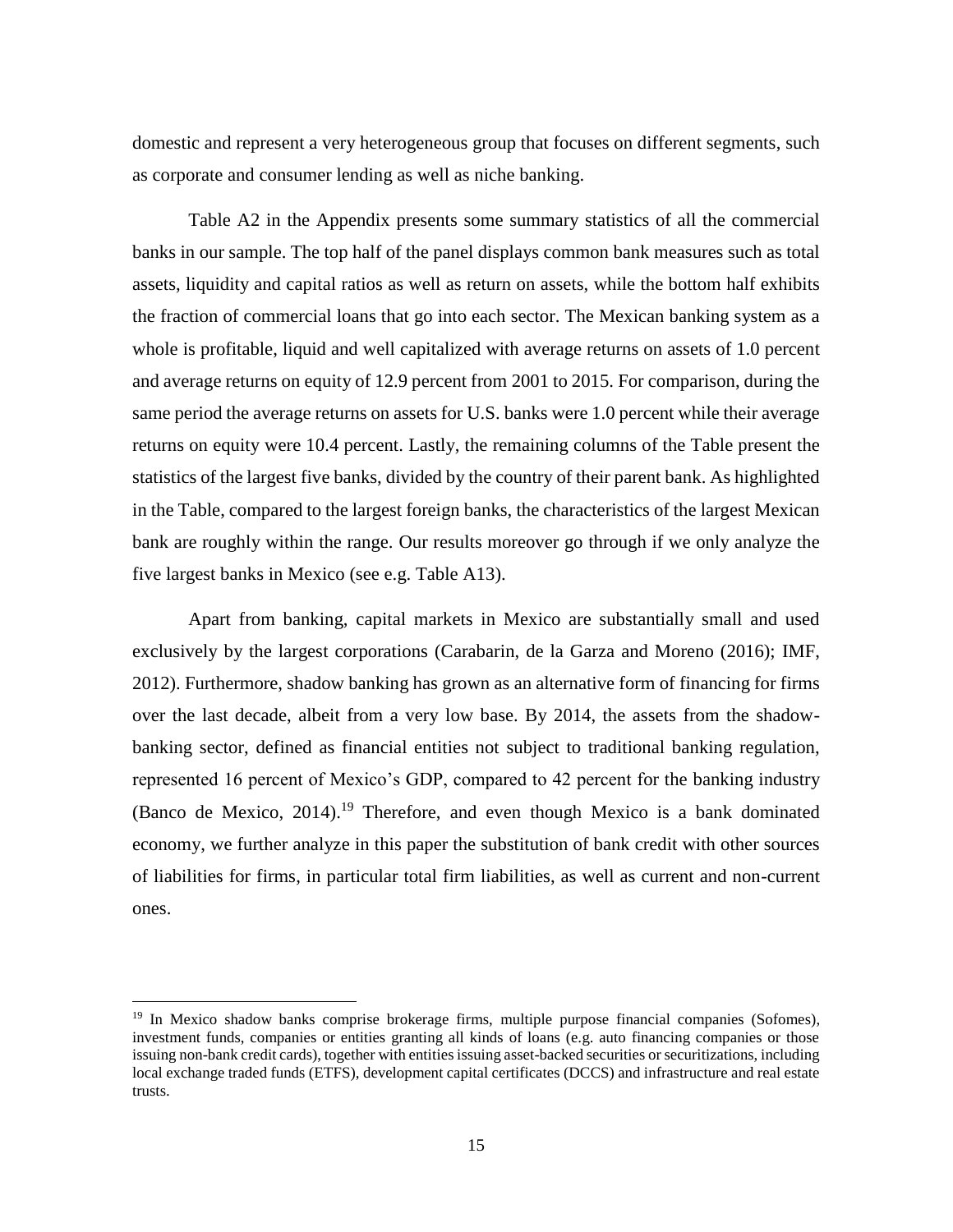Finally, to understand whether banks engage in reach-for-yield as monetary policies become more expansive, we split our sample in two, depending on the previous (ex-ante) loan rates firms paid in the previous quarter. More concretely, for each period we calculate the average loan interest rate charged to all Mexican firms, weighted by loan volume. We then define firms that are above (below) this threshold to be high-yield (low-yield) firms. The loan characteristics of these two groups are displayed in Table A3 in the Appendix. Lowyield firms pay lower interest rates, by definition, and have substantially higher collateral rates and lower default rates as compared to high-yield firms, thus suggesting that they are indeed less risky.

As discussed earlier, we use regressions at the *loan-month level* (more concretely, firm-bank-month level) to identify changes in the credit margins of firms, and regressions at the *firm-year level* to examine changes in firms' real effects and credit substitution. We first discuss the loan-level econometric equations and then the firm-level ones.

#### *A. Outcomes at the loan level*

 $\overline{a}$ 

Our main objective is to understand whether foreign monetary policy shocks are transmitted to local firms through banks from the countries where the shocks occur (e.g., Eurozone monetary policy transmitted by Eurozone banks in Mexico through their lending to Mexican firms). To do so, we investigate whether credit availability of a given bank is especially affected by changes in the monetary policy of the country where the bank is headquartered. As borrowers from different banks can be different, we need to analyze firmbank-month data for identification.

Our baseline specification is given by equation 1. This specification consists of an OLS regression relating the credit outcome of each firm-bank pair in a given month to the quarterly-lagged monetary policies of each of the four countries examined (both traditional and non-standard monetary policies).<sup>20</sup> Each monetary policy is also interacted with an

<sup>&</sup>lt;sup>20</sup> We also perform different lags of monetary policy, other than a quarter. As robustness tests, instead of using the monetary policies with one-quarter lag, we ran specification (1) using the alternative monetary policies with lags up to 24-month months. Up to 12 months all these tests yield qualitatively similar results, but slightly different quantitative results. After 12-15 months, the coefficients start to become statistically indifferent from zero.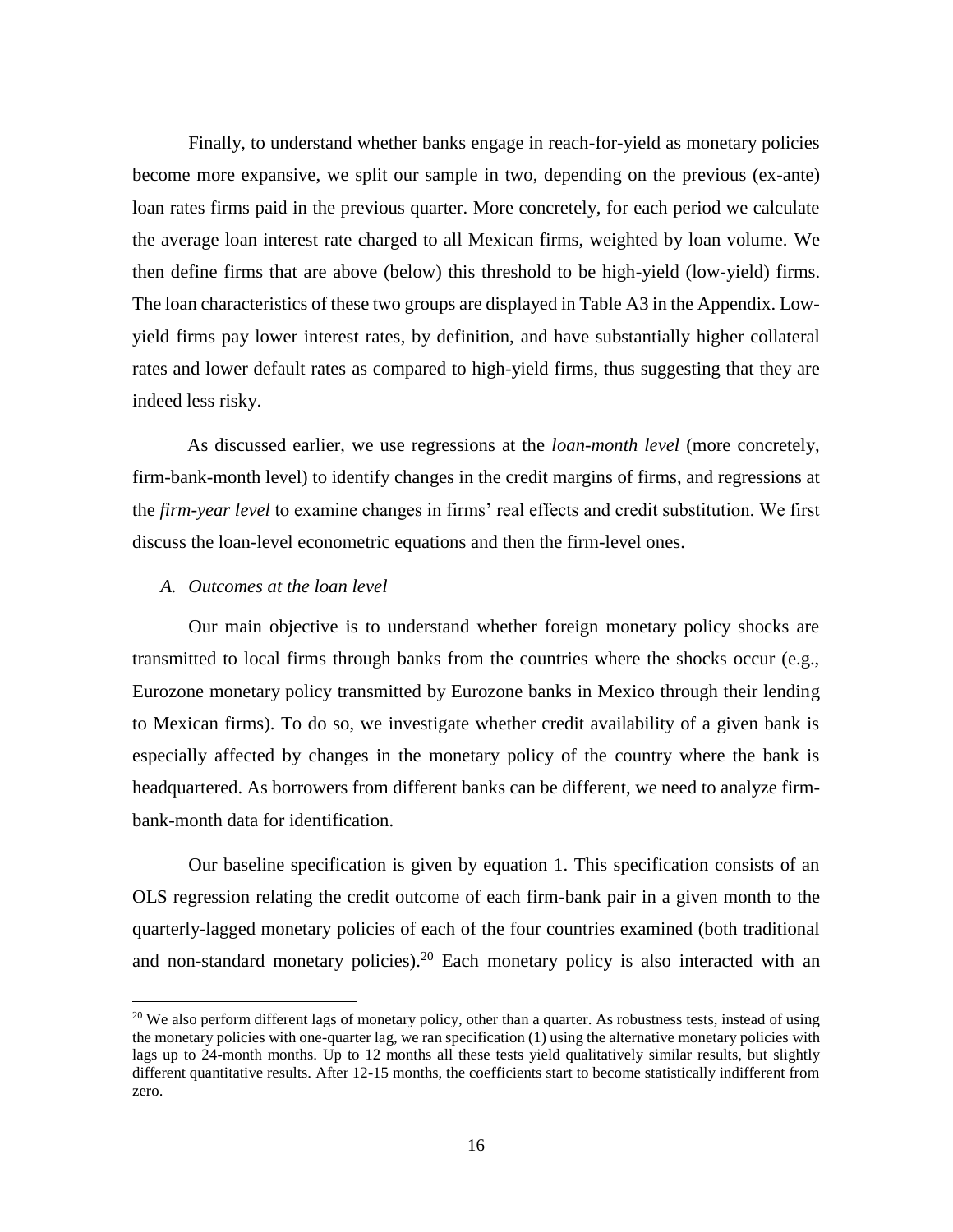indicator variable that equals one if the bank providing the loan is headquartered in this country and zero otherwise. For example, a loan given by a UK bank will have 0 for all the dummies except for UK monetary policy.

(1) 
$$
y_{i,b,t} = \rho + \sum_{\text{country}} \left[ a_{\text{country}} \text{ intracti} + \beta_{\text{country}} \text{ intracti} + \beta_{\text{country}} \text{ intracti} + \beta_{\text{country}} \text{ intracti} + \beta_{\text{country}} \right] +
$$

$$
+\sum_{\text{country}}\Big[\gamma_{\text{country}}q\text{e-}country_{t\text{-}3}+\delta_{\text{country}}q\text{e-}country_{t\text{-}3}*\text{bank-}country_{b}\Big]+X_{b,t}+\epsilon_{i,b,t}
$$

In equation (1), *yi,b,t* corresponds to the credit outcome *y* of firm *i* with bank *b* at month *t*. Credit outcome *y* refers to log(loan volume), log(loan maturity), collateral rate, loan rate or the fraction of loans in default 12 months ahead. <sup>21</sup> The regressor *intrate-countryi,t-3* is the one-quarter lagged monetary policy rate of a *country = {U.S., U.K., Euro, Mex}*, whereas *bank-country* is an indicator of bank nationality.<sup>22</sup> The regressor *qe-country*<sub>*i*,t-3</sub> measures the yearly real change in the balance sheet of the central bank (over its GDP) of a country in the previous quarter  $(t-3)$ . Moreover, additional controls included in  $X_{b,t}$  are the one-quarter lagged annual growth rates of all countries' GDPs and CPIs (all in levels and interacted with the indicator variables of banks' nationalities) as well as sovereign CDS. These variables allow us to control for the business cycles, and to better isolate changes in monetary policy from other changes in economic activity.<sup>23</sup>

Equation (1) also has several fixed effects. A key challenge of our empirical strategy is that different banks may have borrowers with different characteristics, complicating the identification of the (international) bank lending (supply) channel of monetary policy. To achieve identification, we first saturate our loan-level specification with fixed effects at the

<sup>&</sup>lt;sup>21</sup> For robustness, we also tested for the fraction of loans in default 6 and 24 months ahead. The main results hold in all specifications. Results are available upon request.

<sup>&</sup>lt;sup>22</sup> We use the residuals of the regression of monetary policy on macro movements *intrate-countryr* instead of *intrate-country* to isolate in our analysis the monetary policy shocks from changes in rates due to business cycle movements. More concretely, to calculate *intrate-mexr* we use the residuals of the regression of *intrate-mex* on Mexican and U.S. annual real *GDP* growth and *CPI* inflation*,* and on *intrate-us*. For the remaining countries we use the residuals of the regression of *intrate-country* on *country* annual real *GDP* growth and *CPI* inflation. For simplicity, the residuals of the monetary policy regressions described above are referred to as monetary policy rates in the empirical strategy and results' sections.

 $^{23}$  Furthermore, when we saturate the regressions with different sets of time fixed effects to control for timevarying unobservable heterogeneity in fundamentals, the macro controls are spanned by these fixed effects (including all unobserved time-varying bank fundamentals).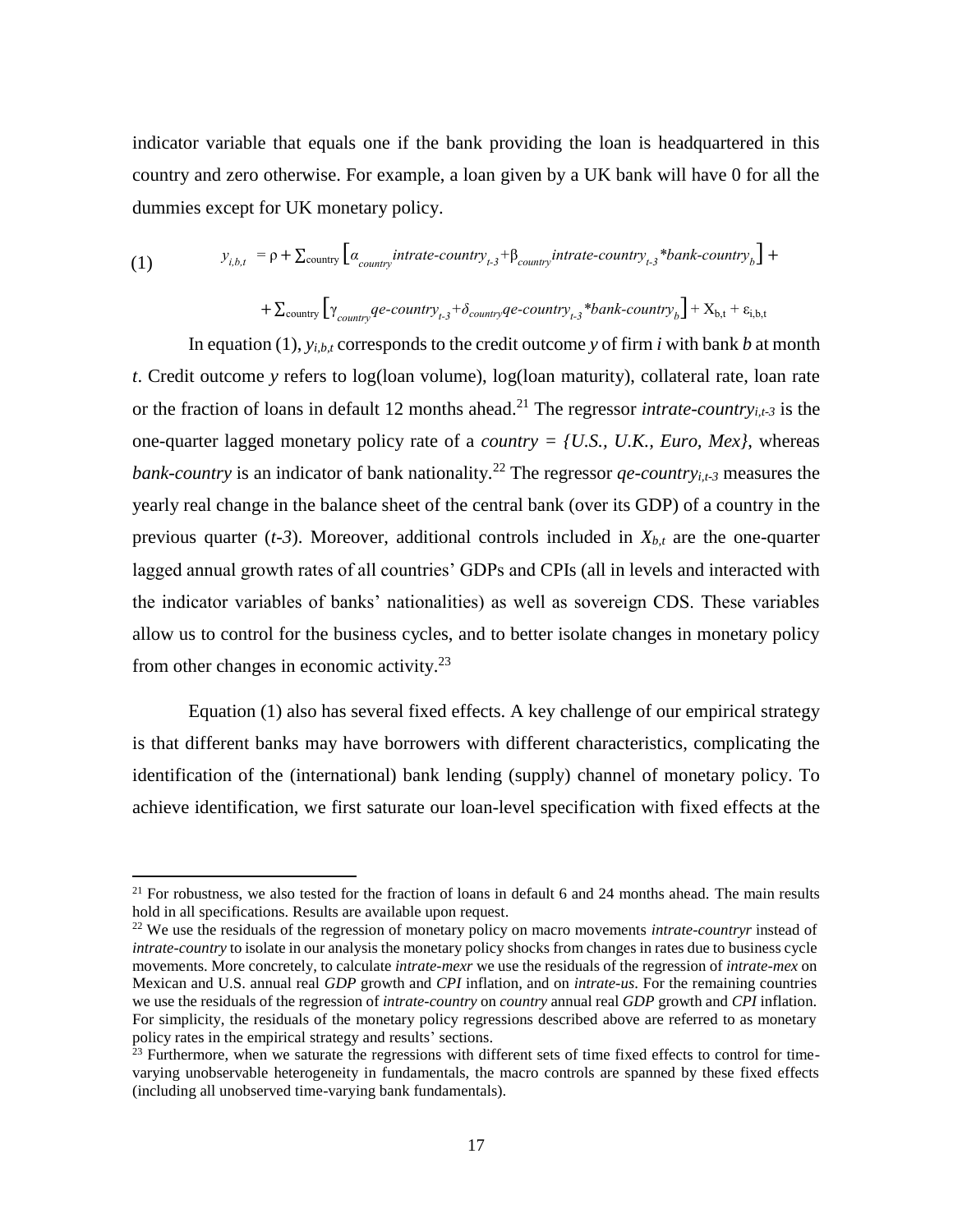firm\*bank level.<sup>24</sup> By doing this, we exploit the variation within the same firm and bank over time. This not only controls for unobserved (time-invariant) firm heterogeneity (industry, location, ownership), or bank heterogeneity, but also for sticky bank-firm relationships. Our identification comes from the fact that within a period, banks from different nationalities may be affected differently by the monetary policy shocks of their respective countries.

We also include in some specifications firm\*month fixed effects. By doing so, we examine whether for the same firm in the same month, the loans offered by different banks depend on the monetary policy shocks of their parent countries. In this case, we control exhaustively for unobserved time-varying firm fundamentals (such as firm risk, investment opportunities and balance sheet characteristics). One drawback of the specifications that include firm\*month fixed effects is that these restrict the sample to firms that in a given point in time have loans with more than one bank, which represent only 21 percent of the firms, holding 37 percent of the loans. Therefore, this exercise could bias our results since these firms tend to be larger and older. Therefore, in some specifications instead of firm\*month, we use state\*industry\*month fixed effects to proxy for demand shocks. However, in order to determine whether differences across specifications are due to unobservables or to the sample selection of firms, we run the latter specification twice: First using all the firms in our data, and then using only firms with multiple bank relationships. As further robustness checks, we test the validity of the bank-lending channel by analyzing the impact of foreign monetary policy on different subsamples of firms, such as firms in more tradeable versus less tradeable sectors, following Mian and Sufi (2014), and firms located in the northern versus southern states (Tables A9 and A10 of Appendix). Furthermore, period fixed effects control for unobserved global shocks, and, hence, the identification also comes in a particular period from the differential of monetary policies among Mexico, U.S., U.K., and the Eurozone. Therefore, since our identification also compares lending from different foreign banks (themselves shocked by their home monetary policy), borrower selection is less of an issue.<sup>25</sup>

<sup>&</sup>lt;sup>24</sup> Importantly, note that identification is not possible with just bank level or firm level data as different banks may lend to different type of firms. For example, foreign banks could lend to firms that tend to export more.

 $25$  For instance, we find that within the largest banks, borrowers are not statistically different. Using loan and firm level information, we find that across the largest banks (which include one domestic bank as well as banks from the U.S., U.K. and the Euro Area) borrowers have similar characteristics in terms of their bank credit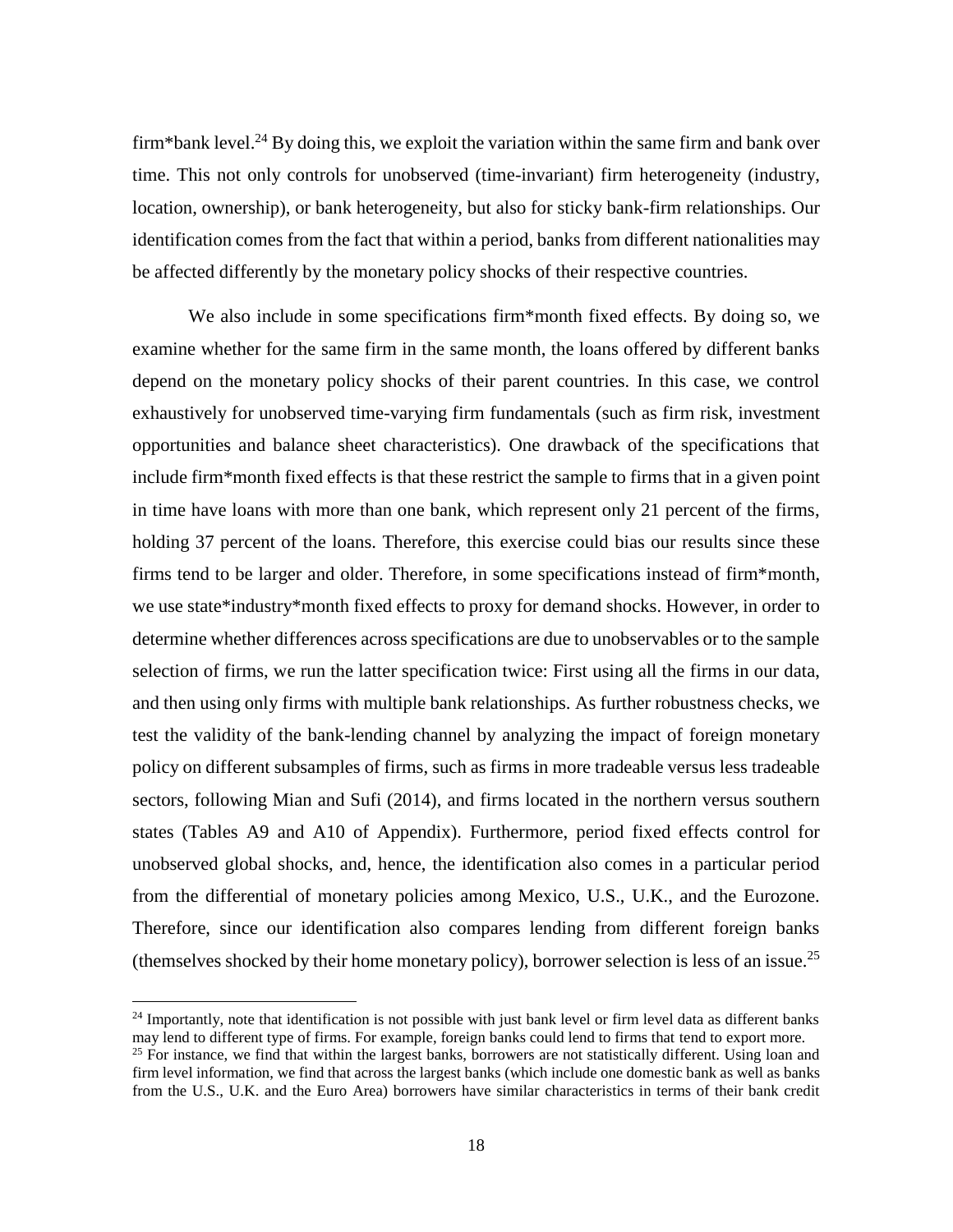Note that time fixed effects imply that we identify how foreign monetary policies affect foreign versus domestic banks in lending to the same firm (or industry-location) in the same month. Finally, to identify the risk-taking channel of monetary policy, we test equation (1) in the sample of firms with high versus low ex-ante loan yield, and analyze all credit outcomes, including (ex-post) loan defaults.

### *B. Outcomes at the firm level*

 $\overline{a}$ 

While monetary policy shocks may be passed to firms through the bank lending channel, this may not imply a substantial real impact on firms if, for instance, they can smooth monetary policy shocks by easily switching banks, or by replacing bank credit for other sources of finance, like market debt, including finance from the shadow banking sector. Therefore, to analyze any real effects, we need to examine firm level data (matched with credit data to differentiate firms across their dependence on foreign banks, and hence monetary policy). Equation 2 presents the specification that we use to test the impact of monetary policy shocks on firms' credit and on real effects.

(2) 
$$
y_{i,t}^{Y} = \theta + \lambda_{max} \text{ intrate}^{Y} - \text{mex}_{t} \cdot \text{*share}^{Y} - \text{mex}_{i,t-1}
$$

$$
+ \lambda_{foreign} \sum_{country} \text{ intrate}^{Y} - \text{country}_{t} \cdot \text{*share}^{Y} - \text{country}_{i,t-1}
$$

$$
+ \mu_{foreign} \sum_{country} q e^{Y} - \text{country}_{t} \cdot \text{*share}^{Y} - \text{country}_{i,t-1} + \epsilon_{i,t}
$$

The dependent variable  $y<sup>Y</sup>$  corresponds to: (i) the bank-credit outcomes *aggregated at the firm-year level* (*loan volume<sup>Y</sup>* and *loan maturity<sup>Y</sup>* in logs, *loan collateral<sup>Y</sup>* , *loan rate<sup>Y</sup>* and *loan default<sup>Y</sup>* ); (ii) an indicator of whether a firm with loan defaults closes down in a given year (*exit<sup>Y</sup>* ); (iii) firm total, current and long-term liabilities (*liabilities<sup>Y</sup>* , *current liabilities<sup>Y</sup> and non-current liabilities<sup>Y</sup>* ); and (iv) firm total assets (*assets<sup>Y</sup>* ), fixed assets (*fixed-assets<sup>Y</sup>* ), which its variation proxies for net investment, and employment

volume and total assets (Table A4 of Appendix) and, therefore, conditional on borrowing from the largest banks, firms with loans from U.S., Eurozone or U.K. banks are not statistically different from each other and from firms with loans from the largest Mexican bank. Interestingly, we also confirm that our results of the main regressions hold for firms only borrowing from large banks, foreign or Mexican (Table A13 in the Appendix).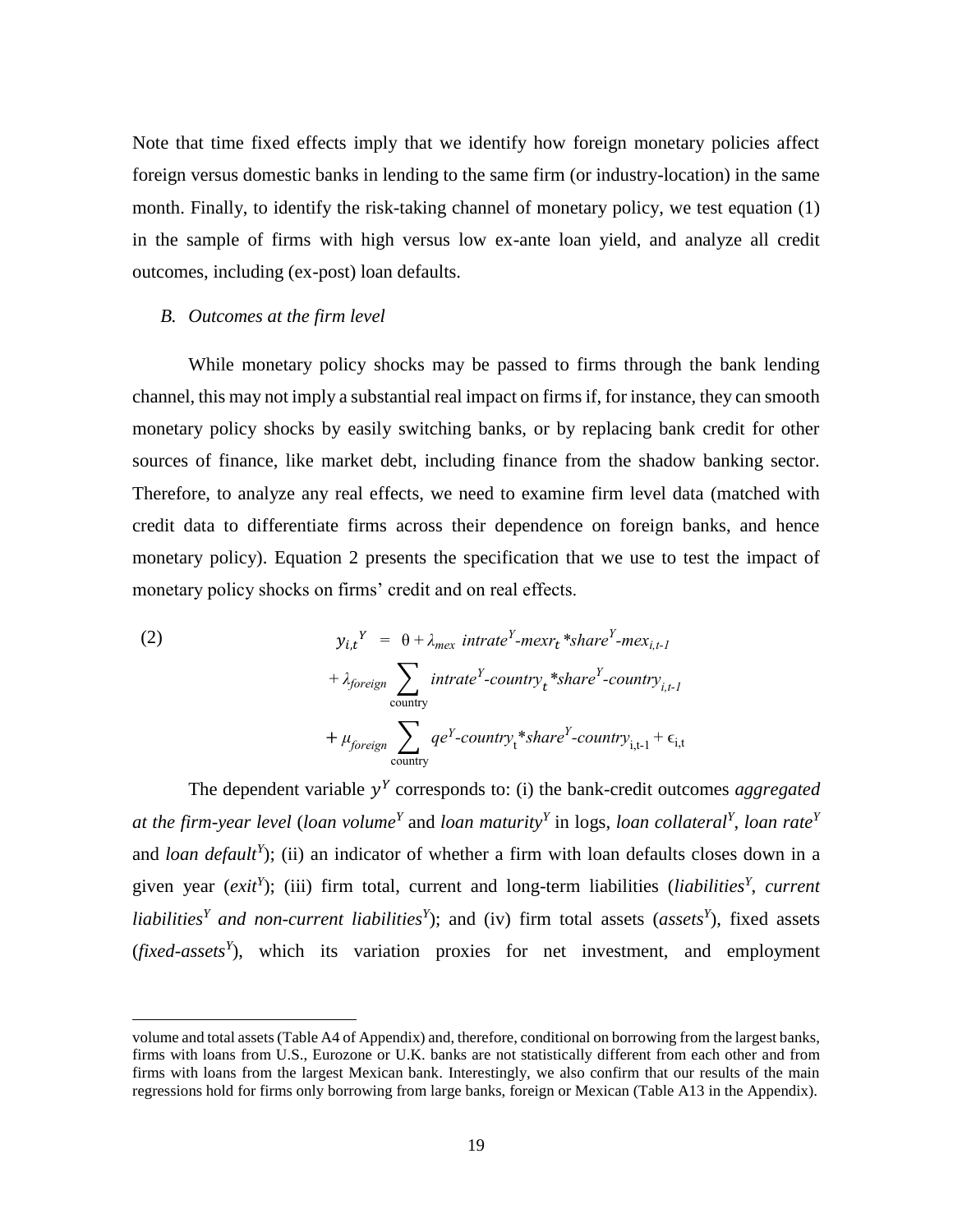(*employment<sup>Y</sup>* ). These last six variables (from Orbis) are in logs and only available at the yearly frequency, thus the main regressions for firm level are at the firm-year.<sup>26</sup>

The first covariate, *intrate*<sup>*Y*</sup>-country<sub>*i*,*t*</sub><sup>\*</sup>*share*<sup>*Y*</sup>-country<sub>*i*</sub>, $t$ <sub>-1</sub>, refers to the average monetary policy rate of *country = {U.S., U.K., Euro, Mex}* in year *t* times the share of previous year's bank loans that a firm had with banks headquartered in that country (see also previous subsection on data and Appendix Table 1 for all the definitions of the variables). Similarly, *qe<sup>Y</sup>-country<sub>i,t</sub>\*share<sup>Y</sup>-country<sub>i,t-1</sub></sup> corresponds to the annual average <i>QE* of *country = {U.S., U.K., Euro}* times the one-year-lagged share of a firm's loans with a bank from that country. Given our interest in contrasting foreign from domestic banks, we aggregate the foreign monetary policies (weighting each foreign policy by the lagged share of loans that a firm has from banks of each foreign country), *intrate*<sup>*Y*</sup>-fgnr<sub>*i*</sub>,t\*share<sup>*Y*</sup>-fgn<sub>*i*</sub>,t<sub>-1</sub>, and  $qe^{Y}$ *fgn*<sub>*i*</sub>,*t*<sup>\*</sup>*share*<sup>*Y*</sup>-*fgn*<sub>*i*</sub>,*t*<sub>-1</sub>, and we calculate two coefficients ( $\lambda_{\text{max}}$ ,  $\lambda_{\text{foreign}}$ ) for the monetary rates and one coefficient ( $\mu$ <sub>foreign</sub>) for the QE.

Different from specification (1), on the left hand side we analyze *all* bank credit to a firm in a given year. The right hand side of this specification consists of a measure of firmlevel exposure to each monetary policy shock that is based on previous bank relationships. Given that banking relationships are sticky over time (see Table A6 for our Mexican data and Ongena and Smith, 2001, for other countries), the assumption behind this specification is that the intensity of the monetary policy shock of a particular country is proxied by the previous year share of a firm's debt with banks from that country.<sup>27</sup>

Finally, we saturate our specification with fixed effects at the firm level allowing us to control for time-invariant unobserved firm heterogeneity (such as location), and at the state\*industry\*year level, which allow us to control for time varying borrower fundamentals (and exploit the variation among loans from different banks to the same industry, in the same location and the same period). Importantly, as we discuss in the next section, following

<sup>&</sup>lt;sup>26</sup> However, and for comparison purposes for the variables at the loan level we also run the regressions at the monthly level for bank credit related variables.

<sup>&</sup>lt;sup>27</sup> In our dataset only a small fraction of borrowers (9 percent) change their main bank from one year to the next. See Table A6 for an analysis of the determinants of bank switching.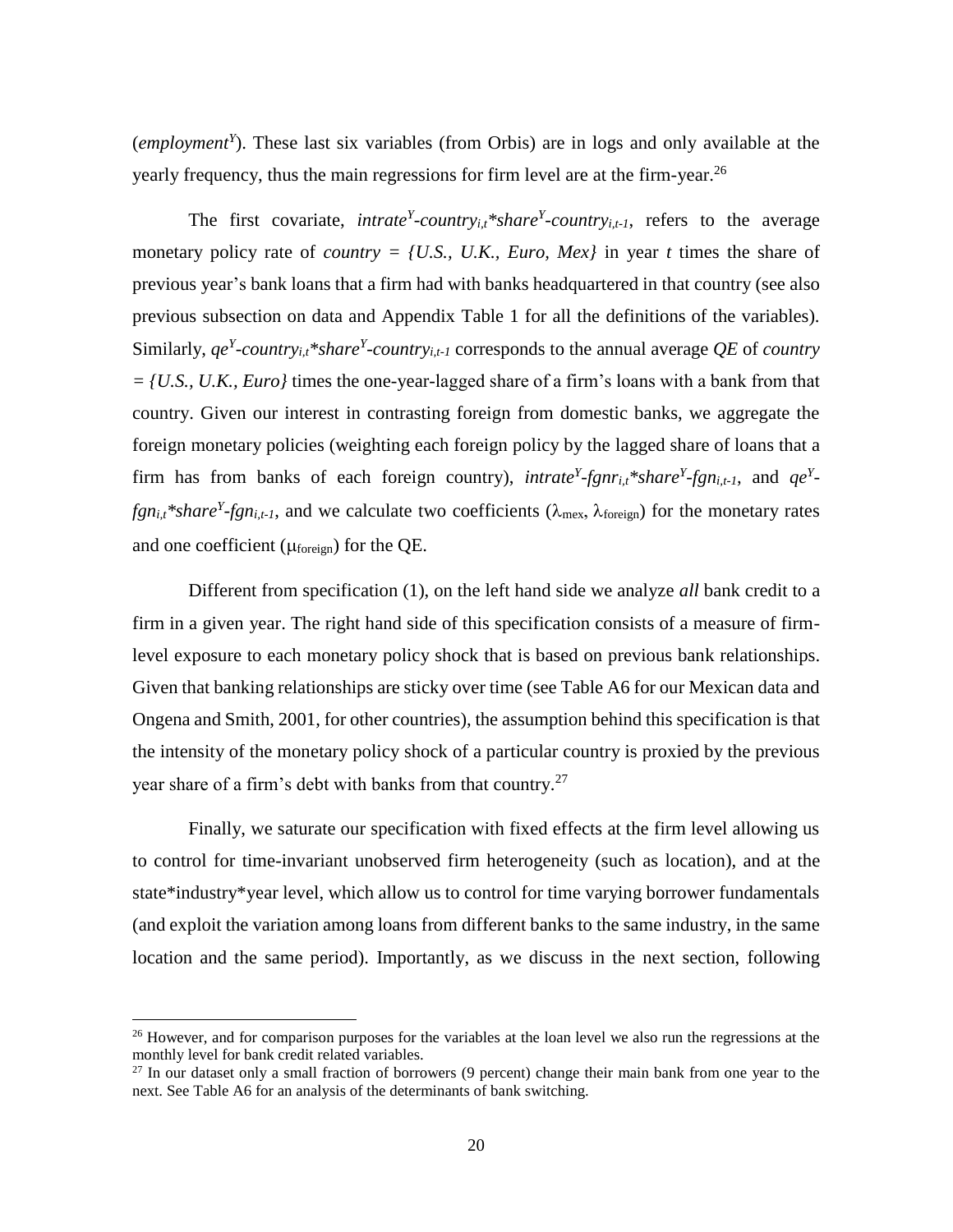Altonji et al (2005), the loan level regressions show that controlling for firm\*period fixed effects provides very similar coefficients to controlling only for firm and state\*industry\*period fixed effects (i.e., results suggest that both specifications similarly control for borrower fundamentals). Therefore, the firm-level regressions, where we cannot include firm\*year fixed effects, but can include firm and state\*industry\*year fixed effects, can be interpreted as identifying the credit availability channel.

All in all, in equation (2) we investigate if firms are able to smooth monetary policy shocks of a foreign country by switching banks or other sources of finance. If firms can easily switch banks to smooth shocks, the coefficients *λforeign* and *μforeign* should not be statistically different from zero. Thus, this equation tests if a monetary policy shock of the country of origin of the firm's previous banks influences the firm's overall bank credit in the current year. Therefore, if changing banks is relatively easy, previous bank relationships should not be important and monetary policy shocks should have little real impact on a firm.

Since we also analyze firms' total (current and non-current) liabilities, we can check whether firms are able to replace bank credit for other types of debt, or if foreign monetary policy shocks passed through the bank lending channel have a binding effect on firms' overall liabilities. In this latter case, the coefficients *λforeign* and *μforeign* for *liabilities<sup>Y</sup> , non-current liabilities<sup>Y</sup>* and *current liabilities<sup>Y</sup>* should be statistically different from zero. Finally, if bank credit and overall liabilities are affected, real effects stemming from foreign monetary shocks should probably exist. We test this by looking at the change on firms' total assets and employment as well as firm net investment (variation of fixed assets).<sup>28</sup>

<sup>&</sup>lt;sup>28</sup> We further analyze bank-level data at the monthly frequency to verify whether our findings are also observed at a more aggregate level, and to understand the mechanism underlying our results. With this dataset, we examine how sensitive are the total bank assets, the various liabilities and share of credit in arrears of foreign and domestic banks to movements in monetary policies. Results are displayed in Table A8, where the regressors correspond to: *intrate-fgnr\*bank-fgn*, which is the one-quarter lagged foreign monetary policy rate residual times an indicator variable that equals one if the bank is foreign; *intrate-mexr\*bank-mex*, which is the onequarter lagged residual of the Mexican policy rate times an indicator variable that equals one if the bank is headquartered in Mexico; and *qe-fgn\*bank-fgn*, which is the one-quarter-lagged yearly change in the balance sheet of its corresponding central bank over the GDP times an indicator variable that equals one if the bank is of foreign origin. Finally, we also include macro controls, namely, the annual GDP and CPI growth, a linear trend for each country/region where banks are headquartered (to allow for different growth rates of the regions examined), in addition to period and bank fixed effects.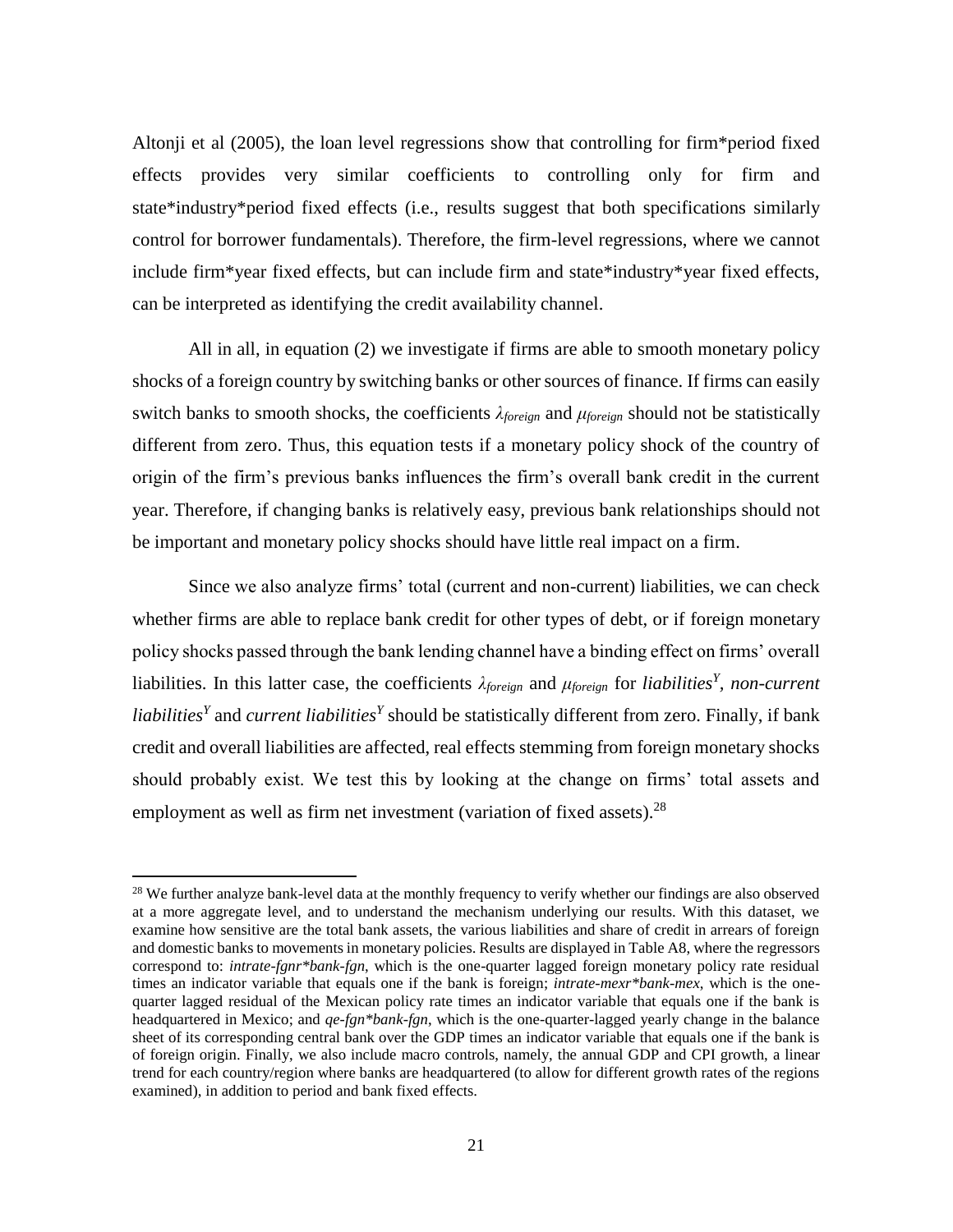#### **3. Results**

 $\overline{a}$ 

This section presents our findings. We use data at the borrower-lender-month (loan) level to analyze the influence of foreign monetary policy on credit supply and risk-taking of banks.<sup>29</sup> To study the associated real effects and credit substitution we use firm-year level data.

#### *A. Loan-Level Credit Supply Outcomes*

Panel A of Table 2 presents the results of the impact of the various foreign monetary policies on the volume of loans to firms in Mexico. The first column exhibits the baseline specification outlined in equation (1) controlling for fixed effects at the firm\*bank level. As column 1 shows, the three different foreign monetary policy rates affect more strongly credit outcomes of banks from the same country. That is, each regional policy shock mainly affects lending via their respective foreign banks: U.S., U.K. and Eurozone policy affects more the lending in Mexico via U.S., U.K., and Eurozone banks respectively.<sup>30</sup> As for the non-standard monetary policies, the QE of the U.S., U.K. and the Eurozone affects more the credit volume of firms whose loans are from U.S., U.K. or Eurozone banks respectively. In contrast, the Mexican policy rate affects the credit volume of all banks, regardless of their nationality. In other words, the overnight rate set by the Bank of Mexico has an impact on banks operating in Mexico irrespective of whether they are Mexican.<sup>31</sup>

To further control for time-varying unobserved borrower characteristics, column 2 saturates equation (1) with state\*industry\*period in addition to firm\*bank fixed effects. Results from columns 1 and 2 suggest that even after controlling for these proxies of credit demand, the coefficients of monetary policy remain statistically and economically

 $29$  In addition, we also exploit bank-month data to further explore the mechanisms behind our loan and firmlevel results.

<sup>&</sup>lt;sup>30</sup> Despite the numerous time-varying controls and the exogeneity of foreign monetary policy, Table A12 provides an additional robustness check of the exogeneity of the U.S. monetary policy. In that table, we instrument the Fed Funds rate (following the instruments suggested in Gertler and Karadi, 2015) for the period June 2001-November 2009, which correspond to the period in which the Fed Funds rate had not reached the zero lower bound. The results using the instrument of the U.S. policy rate are consistent with our findings. We thank Mark Gertler and Peter Karadi for sharing their data.

 $31$  This may be due to the fact that, similar to domestically owned banks, foreign subsidiaries in Mexico have substantial local retail deposits and are therefore also affected by local monetary policy. See also Table A2.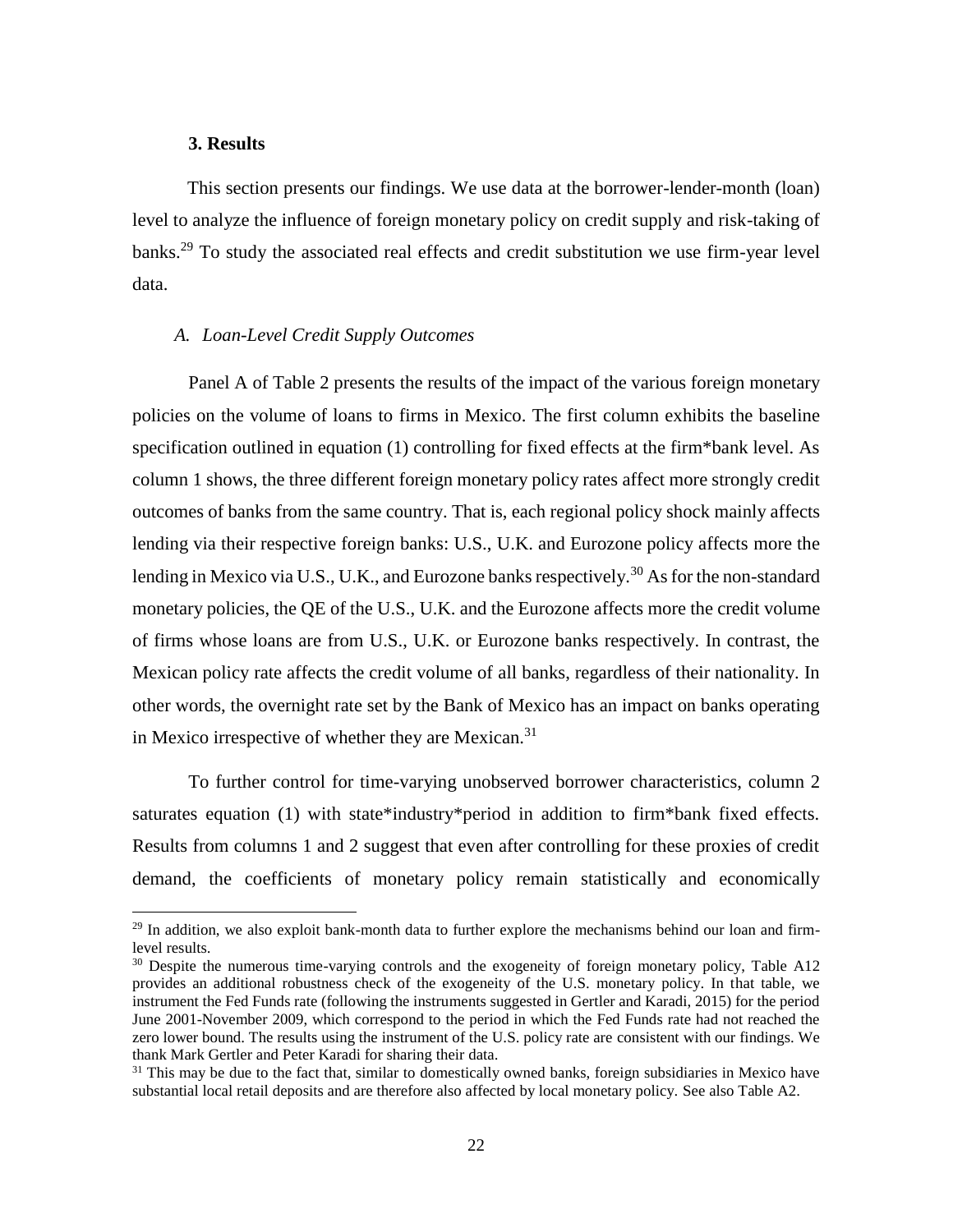significant. As mentioned above, variation in a foreign monetary policy rate affects substantially more the banks from that origin. For example, and focusing on column 2, a 1 standard deviation decrease in the Fed Funds rate raises the average loan volume of U.S. banks in Mexico by 6 percent, and a 1 standard deviation decrease in the monetary policy from U.K. (Eurozone) expands credit by an average of 4.8 (2) percent.<sup>32</sup> It is important to stress that the coefficients of column 2 are better identified than in column 1 as in addition to firm\*bank fixed effects we control for time-varying firm fundamental heterogeneity via state\*industry\*period fixed effects.

While the impact of QE on the supply of credit volume is not trivial, it is lower than that of standard monetary policy rates. For example, a 1 standard deviation expansion in the assets held by the Federal Reserve (relative to the U.S. GDP) increases the volume of loans from U.S. banks by 2.6 percent. Similarly, a 1 standard deviation increase in the BoE's assets expands credit by 2.1 percent. In contrast, the QE of the Eurozone becomes statistically insignificant once we control for time-varying unobservables at the state and industry level. This result showcases that analyzing credit-supply outcomes with only bank-level data would be partially misleading as lenders are not matched exogenously with borrowers.<sup>33</sup>

In column 4 we saturate equation (1) with firm\*month fixed effects (in addition to firm\*bank effects) and focus on variation across loans offered by different banks to the same firm in the same month. However, this specification requires firms to be holding loans from multiple banks in the same month, and these firms tend to be larger and therefore may be differently affected by monetary policy shocks. In fact, we lose more than half of the observations and some coefficients lose statistical significance. To better understand if our coefficients change due to the sample selection, in column 3 we use the same specification as in column 2, but restrict the sample to firms that in a given period have loans with more than one bank. As column 3 indicates, the coefficients that drop by half in column 4 do so

<sup>&</sup>lt;sup>32</sup> Note that the standard deviations of interest rates and also of QE are different across the different countries' monetary policies. See Table 1.

<sup>&</sup>lt;sup>33</sup> However, we next show that monetary policy effects are stronger when the sovereign risk of the foreign country is lower, hence the weak results of Eurozone banks in the crisis via QE reflects the higher financial risk. See also Table A14.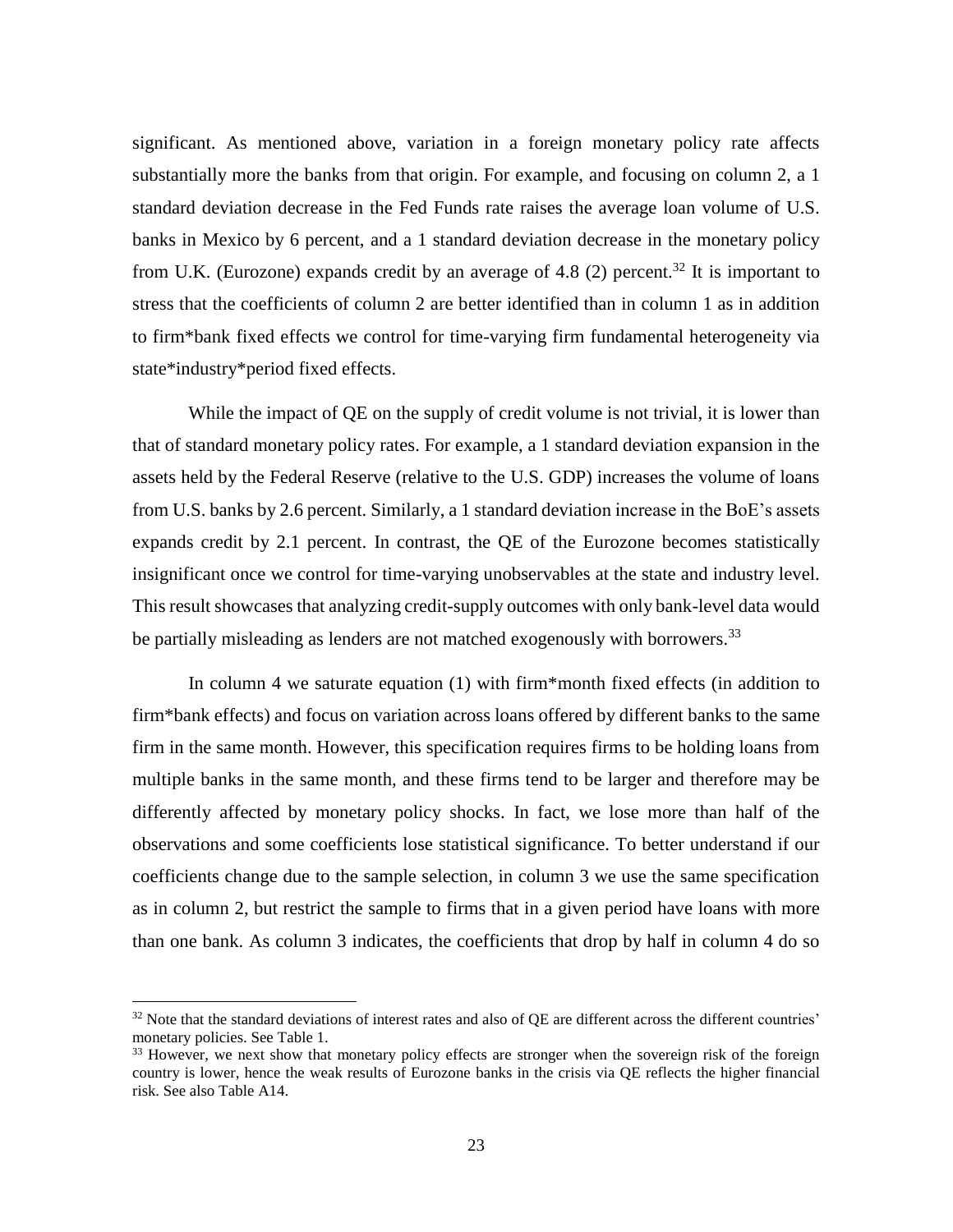because of the sample selection towards larger firms. Importantly, note that in column 4 the estimated coefficients are not statistically different from those of column 3 despite a substantial increase of the  $\mathbb{R}^2$  (around 43 percentage points). This suggests that our main coefficients on credit supply shocks (foreign banks and monetary policy) are exogenous to unobserved demand proxied by (firm\*month) time-varying firm unobservables and observables (following Altonji et al., 2005).

Panel B of Table 2 displays the effects of monetary policies on the three other margins of loans – maturity, collateral, and interest rate, respectively – as well as future loan defaults. On average, a 1 standard deviation reduction in foreign monetary policy translates into loans not only of larger volume, but also of longer-term maturity, and, for U.S. banks, in lower loan interest rates.<sup>34</sup> While the supply of bank credit also increases with an expansion of foreign QE, its economic effect is lower, and is concentrated on volume. Moreover, movements in qe-us have a larger impact than movements in qe-uk or qe-euro, as it affects not only loan volume but also loan rate and maturity. More concretely, a 1 standard deviation increase in qe-us results in loans from U.S. banks that are on average 2.6 percent larger in volume, 7.8 percent lengthier, with no change on collateral and 0.3 percentage points lower loan rate.

Finally, in the last two columns we further investigate if future loan defaults (the share of loans observed in default at *t+12* months) are influenced by the loosening of credit conditions in response to softer monetary policy.<sup>35</sup> The results suggest that in general, softer monetary policies abroad (standard and non-standard) induce higher future loan default rates of banks from the same country or region. Furthermore, and as we show later, softer monetary

<sup>&</sup>lt;sup>34</sup> Moreover, a softening of foreign monetary policy increases collateral by 5.7 percent, which could be due to higher valuation of the collateralized assets when policy is softer. Our main results hold when we control for changes in collateral; that is, our results are robust to controlling for the collateral as right hind side value (so even if collateral value is higher, the softening effects on the other loan outcomes are significant).

<sup>35</sup> Our measure of future default for the firm-bank relation at time *t* is the default rate of the firm-bank pair at  $t+12$ , or in case the pair left our sample prior to  $t+12$ , the last observation available. In the empirical exercises involving the default rate at  $t+12$  we only use data until December of 2014. In addition, to  $t+12$  we also studied the impact on default at  $t+6$  and  $t+24$ ; results are qualitatively similar.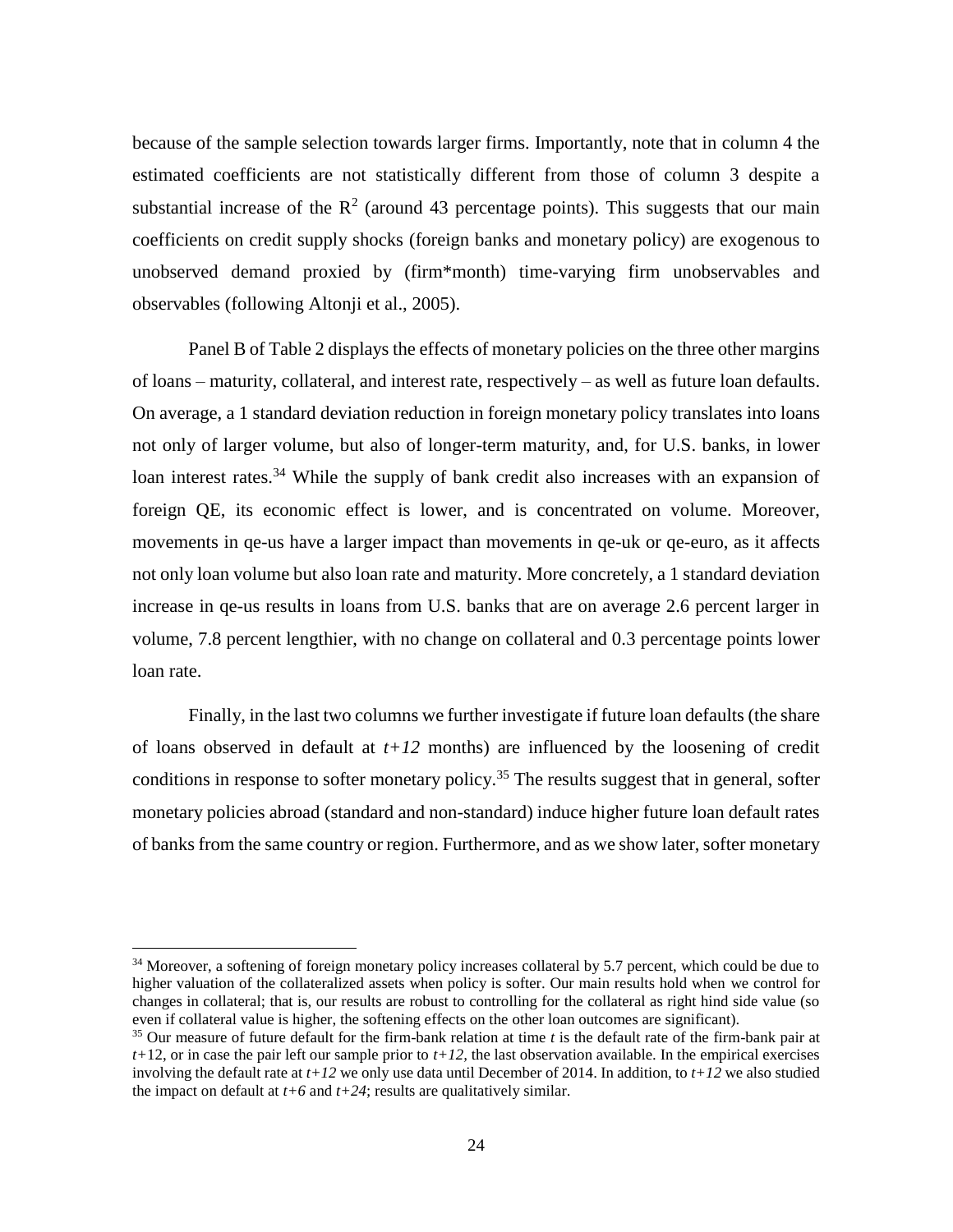policy induces banks to lend relatively more to firms with higher risk as proxied by higher ex-ante loan rates, which also explains our result on defaults.<sup>36</sup>

Next, in Panel C, we analyze the sensitivity of changes in the various credit margins to the timing of the monetary policy. We classify banks in domestic or foreign, and regress the different credit margins on different lags of foreign and domestic monetary policies (ranging from 3 to 24 months). In this way, the level of observation is still at the firm-bankperiod level but each firm has at most two observations per period depending on whether it has loans from both domestic and foreign banks.<sup>37</sup>

Our results first suggest that, when the benchmark one-quarter lagged foreign monetary policy rate declines by 1 standard deviation, loans from foreign banks increase their volume by 1.5 percent, lengthen their maturity by 4.8 percent and increase collateral values by 4.6 percent. Second, the impact of lagged foreign monetary policy on credit supply is somewhat persistent within a range of 3 and 12 months, and declines after 12 months (not shown). Loan volume, collateral, rates and loan rates coefficients have the maximum absolute value at the 12 month lags, while maturity and the default rate are relatively less persistent. Regarding the coefficients on QE, we also find that they increase for higher lags, especially for volume and defaults. All in all, the speed of transmission of both types of monetary policy shocks becomes weaker after 12 to 15 months, there is some heterogeneity in the speed of transmission across loan margins in the first 12 months, but effects are generally strongest between 6 and 12 months for both monetary rates and QE.

A possible concern is that the results in Table 2 could be driven by the commercial characteristics of banks and not by the specificities of foreign monetary policies.<sup>38</sup> To test

<sup>&</sup>lt;sup>36</sup> As a robustness check, we also analyzed asymmetric monetary policy effects, and we do not find statistically different results. The results of this test are displayed in Table A15 in the Appendix, with most of the coefficients on asymmetry being not different from zero, though in some other few cases, it may be due to lack of statistical power. One coefficient which is asymmetric is the impact of QE on loan defaults, which entirely comes from the expansive monetary period.

<sup>&</sup>lt;sup>37</sup> We construct the credit margins as follows: In each month, the loan volume that a given firm obtains from foreign (domestic) banks corresponds to the sum of the outstanding loans that a firm has from all foreign (domestic) banks in the period. Similarly, the other credit margins of loans from foreign (domestic) banks maturity, collateral and loan rate- as well as defaults correspond to their average weighted by loan volume.

<sup>&</sup>lt;sup>38</sup> In Table A2 in the Appendix, we show that while foreign banks are indeed larger than the average bank, they are very similar to the largest Mexican bank.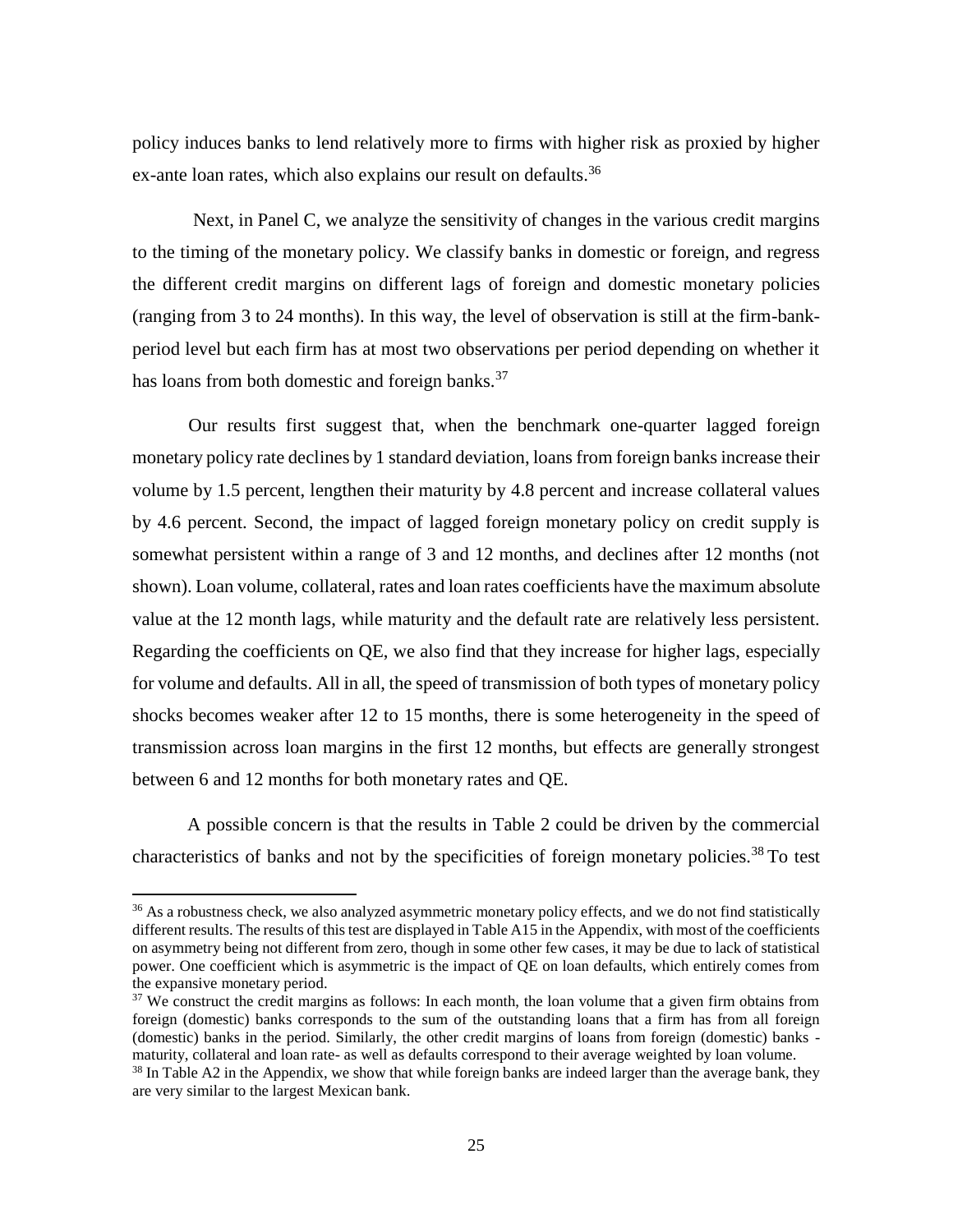formally for this possibility, we re-estimate Panel A of Table 2, controlling for a series of time-varying bank characteristics (in addition to bank\*firm fixed effects) such as bank total size, liquidity and capital ratio. Results are displayed in Table A11 of Appendix, and are not affected in any meaningful way by the introduction of these controls. Moreover, in Table A13 we find similar results when we estimate the loans of the only five large banks (the four foreign and the largest Mexican one). Furthermore, another similar concern is that the results are driven by a segmentation of customers. For example, U.K. banks may be serving firms exporting to the U.K. To control for this hypothesis, we compare our regressions for exporters vs. non-exporters, proxying them by firms in either (i) tradable vs. non-tradable industries following Mian and Sufi (2014) or in (ii) northern vs. southern states, since the northern states have substantially more economic relations with the U.S. (INEGI (2014)) as well as a larger share of exports to GDP (39 percent compared to 12 percent). Results are displayed in Tables A9 and A10, and show not different results for exporters and non-exporters for the impact of foreign monetary policy on credit outcomes via foreign subsidiaries. This result, we believe, is not surprising as the subsidiaries of foreign banks in Mexico are important across all sectors as displayed in Table A2 in the Appendix.

Finally, we use bank-level data to test whether our loan-level results are also present at a more aggregate level, and to further understand the economic mechanisms behind our findings. The results are displayed in Table A8 of the Appendix. Columns 1 and 2 corroborate our loan-level results: when foreign monetary policy becomes more expansive, the total assets and one-year-ahead credit-in-arrears of foreign banks increase relatively more. We find a similar pattern with changes of foreign QE. The next three columns provide an insight on the economic mechanisms behind our results. Compared to domestic banks, foreign banks borrow substantially more, especially from abroad, when foreign monetary policy is softer. That is, compared to domestic banks, foreign banks obtain more funds from foreign markets when foreign monetary policy is softer. Furthermore, and while not statistically significant, the economic magnitude of the coefficient of foreign monetary policy on short-term liabilities is very strong (the coefficient is high and larger than in the other margins but with substantial higher standard errors), thereby suggesting that foreign banks obtain more short-term funding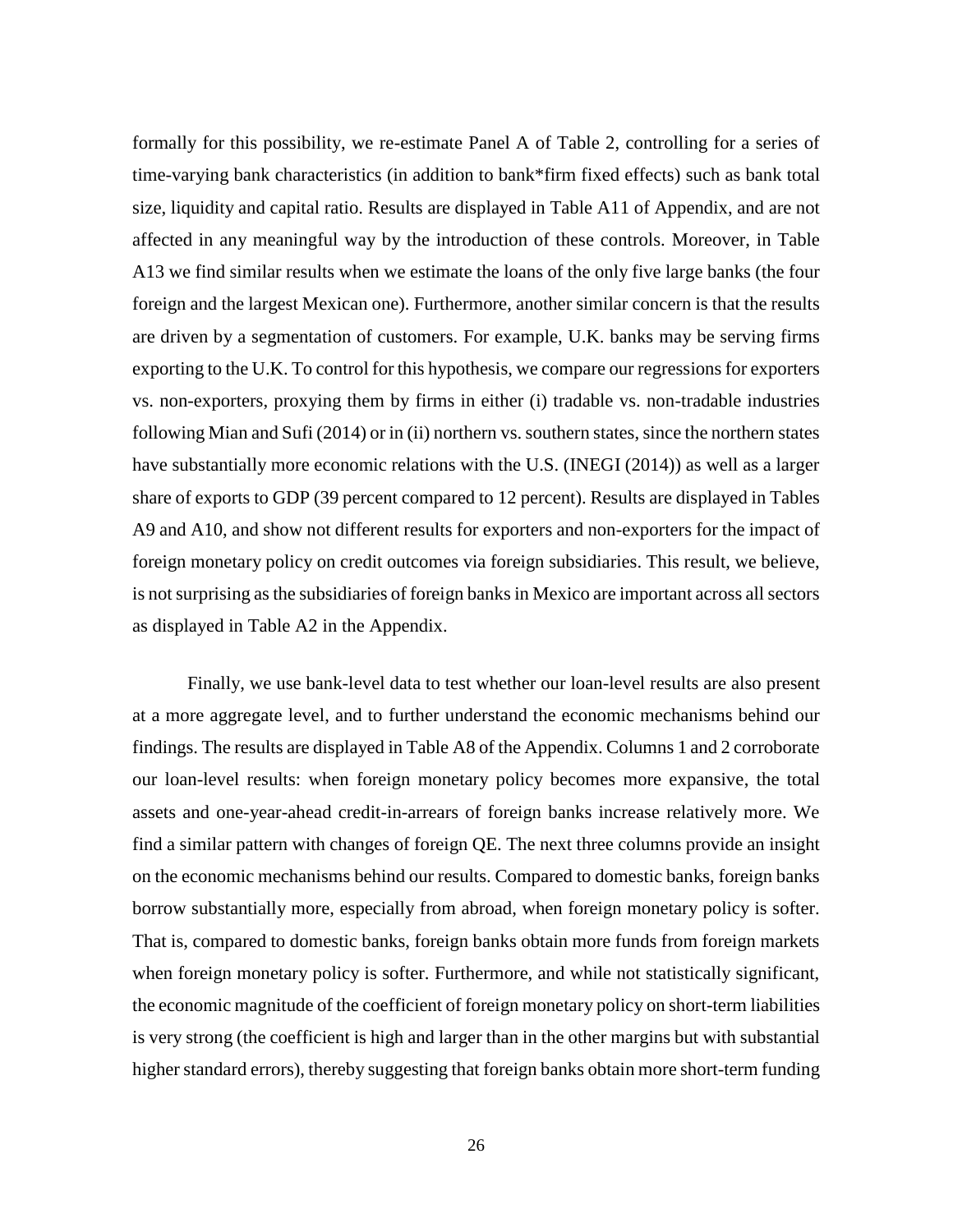when foreign monetary policy is softer.

All in all, our results are consistent with foreign banks taking on higher liquidity (partly from abroad) and credit risk (providing more credit and with higher ex-post defaults), and despite that the liabilities are more fragile (i.e., foreign and partially shorter), these banks lend at longer maturities in the asset side (with higher credit volume and to riskier borrowers, as suggested by the higher ex-post loan defaults, and as we will see in the last subsection of the results, as suggested also by lending to ex-ante riskier borrowers).

### *B. Firm-level Credit Supply Outcomes and Real Effects*

To examine whether monetary policy shocks have real effects on firms, we need to analyze firm-period level data by matching the credit register to the firm balance sheet data. This allows us to investigate if for example the total credit that firms obtain is sensitive to changes in foreign monetary policies. Importantly, when we restricted the analysis in the loan level regressions to firms that borrowed from at least two banks in a period, the estimated coefficients of monetary policy remained relatively unchanged (see e.g. the comparison of columns 3 and 4 of Table 2, Panel A). Therefore, fixed effects at both firm and state\*industry\*period in firm-level data provide good enough controls for unobserved borrowers allowing us to identify the bank credit supply channel.

Moreover, as explained in the empirical strategy, we introduce an interaction of the one-year-lagged average monetary policy of a country with the one-year-lagged share of bank credit of a firm with banks from this country. A coefficient that is statistically different from zero implies that the monetary policy of a country has a stronger effect over firms with a higher ex-ante share of their credit from banks from this country, which may imply significant real effects. Conversely, a coefficient that is statistically zero implies that while at the loan level we find that (foreign) monetary policy matters, firms are able to smooth these foreign shocks by switching to other banks or to other forms of credit. An important assumption of this specification is that firm-bank relations are persistent, and that is precisely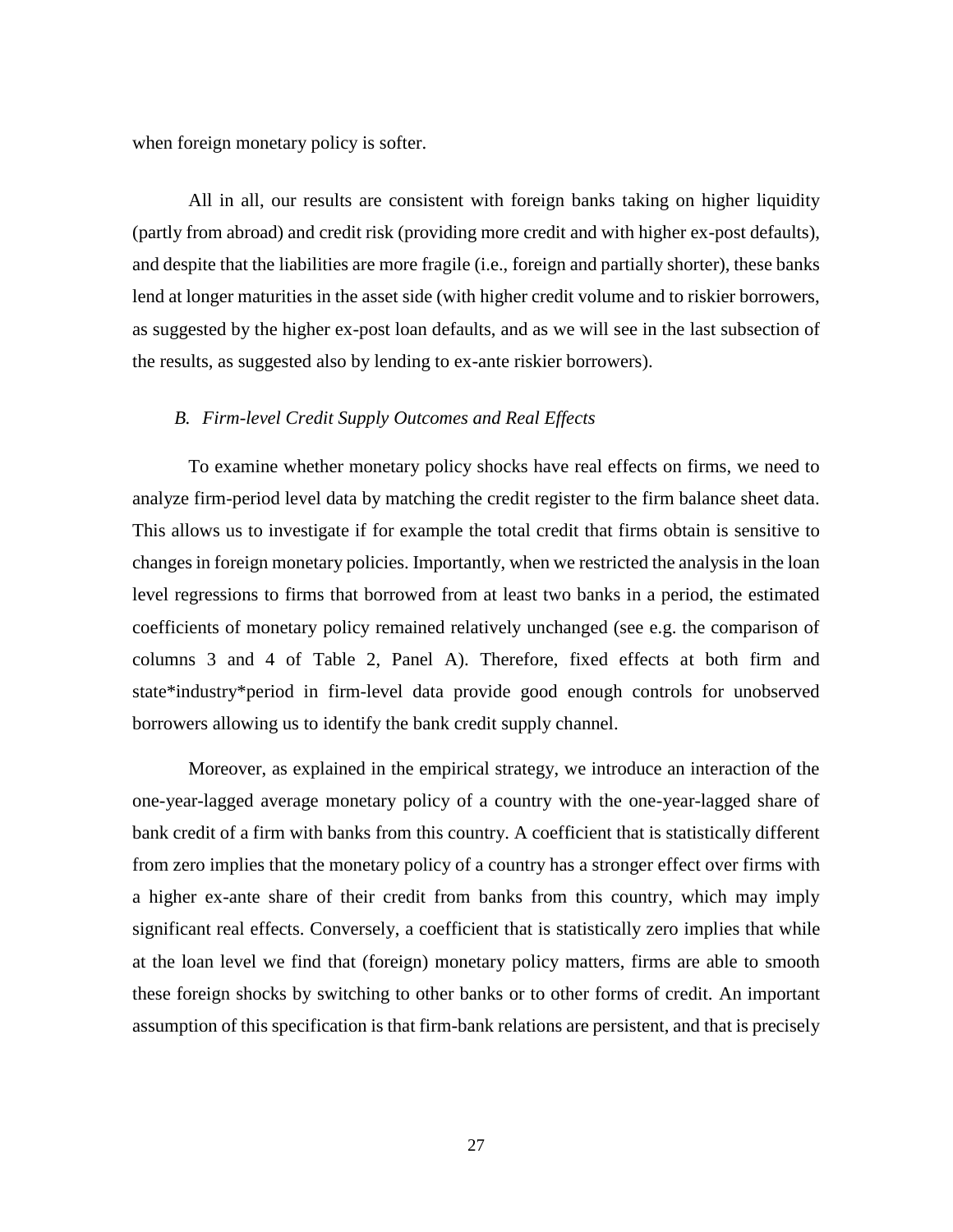what we find in the data, with only 9 percent of firms switching their main bank from one year to the next.<sup>39</sup>

The first five columns of Table 3 present the results of our bank credit outcomes for the firm-year level data. We find that, on average, firms with a higher lagged share of bank credit from foreign banks are more affected by the monetary policy in these countries.<sup>40</sup> For example, for firms that had their total bank credit with foreign banks in the previous year, a 1 standard deviation reduction in the *intrate<sup>Y</sup> -fgn* in the current year leads to an increase in the loan volume of 1.5 percent, a rise in maturity and collateral of 4.9 percent and 4.8 percent respectively, and a decline of 0.8 percent in interest rate. In addition, regarding loan default (delinquencies), a 1 standard deviation reduction in the *intrate<sup>Y</sup> -fgn* increases loan default by 5.3 percent. Finally, the impact of the average non-standard monetary policy at the firm-level is in general not statistically significant, except for collateral and default, but the lack of significance is partly due to higher standard errors.

There are also significant real effects. On the extensive margin, a 1 standard deviation reduction in *intrate<sup>Y</sup> -fgn* reduces firm exit due to loan defaults by 1 percent. The final six columns display the results for the intensive margin for firm-level variables obtained from Orbis. For total liabilities, assets, fixed-assets and employment, we find that foreign monetary policy shocks have real impacts on firms (columns 7 to 12). For instance, total liabilities of firms (including bank credit) increase by 1.2 percent, when in a given year the average foreign monetary policy declines by 1 standard deviation, while fixed-assets (i.e., net investment) rise by  $0.5$  percent.<sup>41</sup> Employment also increases, but only by  $0.3$  percent.

<sup>&</sup>lt;sup>39</sup> Regarding the switching determinants, we find that switching rates are positively related with firm size and with the number of bank relations of a firm, and negatively related with loan's duration and volume. Somewhat surprisingly, if we define small (large) firms as those with fewer (more) than 50 employees (as defined by Beck and Demirguc-Kunt (2006)) we find that the switching rates are somewhat similar at 8 and 11 percent respectively. See also Table A6.

 $40$  Even when the lagged variable is of one year in the firm level as opposed to one month in the loan level.

<sup>&</sup>lt;sup>41</sup> We analyze net, not gross, investment, which is common in the literature, see e.g. Lang, Ofek, and Stulz (1996). If investment expenditures just match the depreciation of capital equipment, then gross investment rises; however, net investment is unchanged. Higher net investment, not gross one, is what matters for overall productivity, where net investment is computed as the annual change in fixed tangible assets. Note also that the effects are larger for bank credit than total liabilities and assets (see Table A18 that results do not depend on the scale of the different firm variables).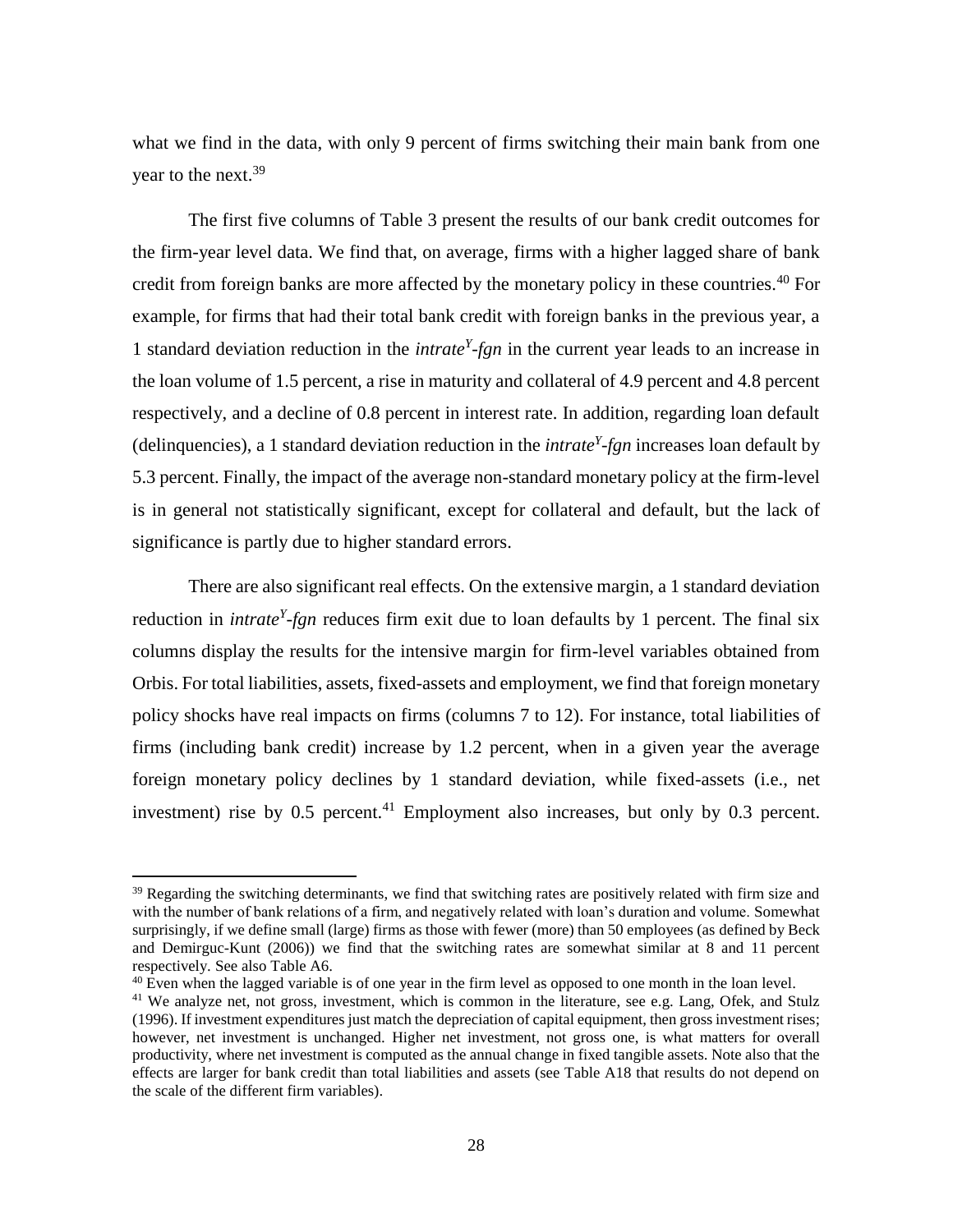Furthermore, since with this data set we only have few yearly observations for each firm after the QE period started, our results for the impact of non-standard monetary policies on real outcomes could lack statistical power (e.g. for loan outcomes, all QE results are statistically significant in the monthly level data).<sup>42</sup> Moreover, we analyze whether the impact of the monetary policy is different depending on firm size. To do that, we re-estimate equation (2) interacting the monetary policies with an indicator for small firms with fewer than 50 employees (following Beck and Demirguc-Kunt (2006)). Results are displayed in Table A19 in the Appendix, and indicate that the effects are indeed stronger for smaller firms, while inexistent for large firms. Therefore, and given the somewhat overrepresentation of large firms in Orbis (see Table A5), our results for the firm balance-sheet variables suggest a lower bound on the real effects.

A possible concern regarding the relatively subdued impact of QE on the majority of the results is that this non-conventional policy is highly correlated with periods of high risk and uncertainty, such as those lived after the global financial crisis. Therefore, it is possible that the results, especially on QE, may be biased towards zero given the positive correlation between the QE measures and various measures of financial risk. To test for this possibility, we interact our QE measure with sovereign CDS of that same country. Results are displayed in Table A14 in the Appendix. We find that indeed QE results are stronger, the lower the CDS of the sovereign where the foreign bank is headquartered in. This may explain why for some results, elasticities from QE are lower than interest rates ones, especially from the Eurozone banks given the Eurozone crisis. All in all, when the Federal Reserve, the ECB and the Bank of England expand their balance sheet via nonstandard monetary policies, the U.S. and European banks expand less into Mexico, the higher the risk in the countries where their parent countries are.

# *C. Reach-for-yield and Risk-taking Channel of Monetary Policy*

To further understand the risk taking behavior of banks, and to know whether they engage in ex-ante *reach-for-yield*, we examine whether credit terms are more likely to change

 $42$  See Table A16 and A17 for different lags of monetary policy on firm outcomes.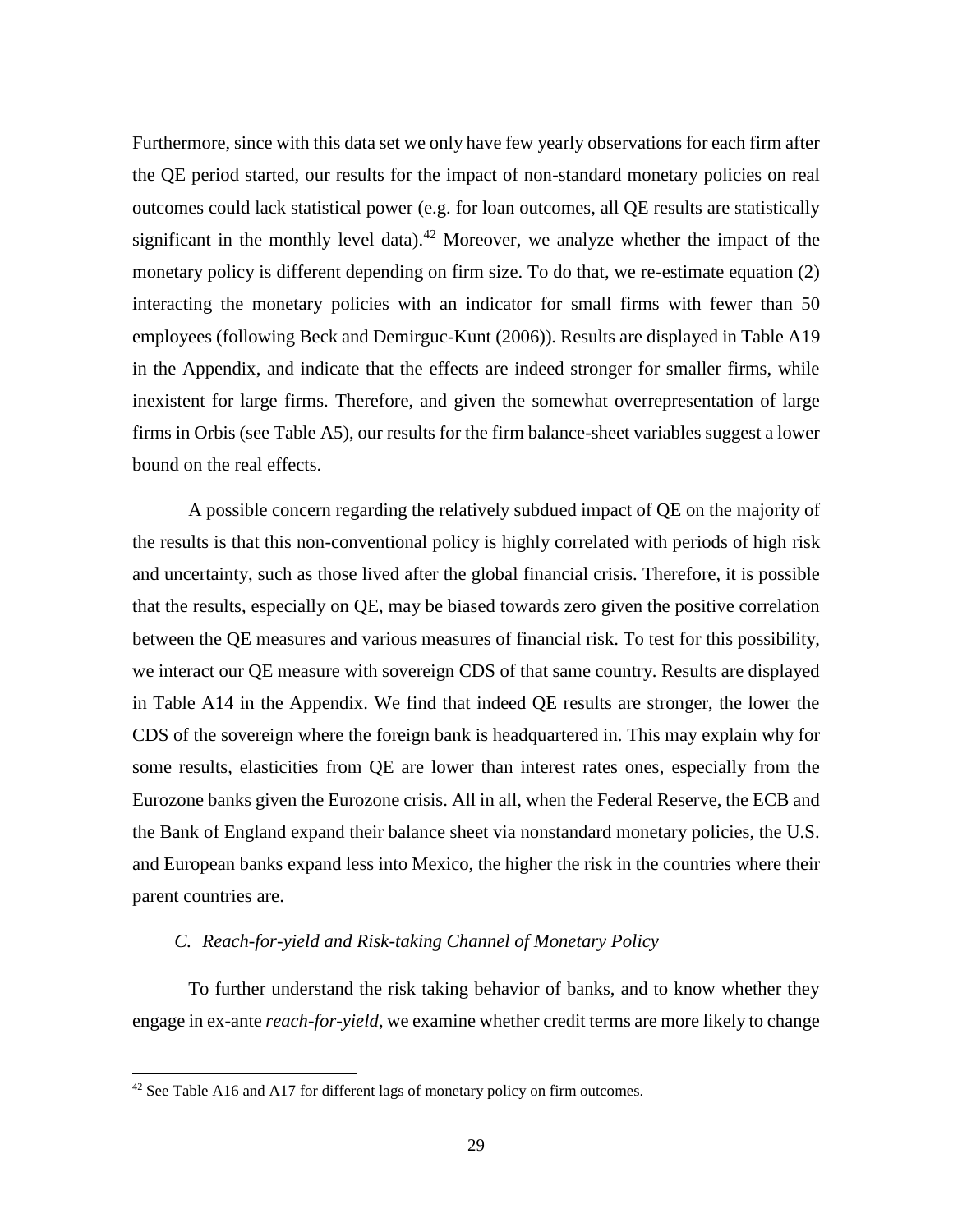for firms with higher ex-ante loan interest rates, which tend to have higher ex-post default rates (see Table A3). To do this, in each period we calculate the average interest rate charged by banks to all firms (firm-bank observations weighted by loan volume). We then separate our sample into two groups depending on whether their ex-ante cost of credit is above or below this average cost. Finally, we run equation (1) separately for these two samples of firms. The results of this exercise are exhibited in Table 4.

Results indicate that on average, foreign banks soften more lending conditions to firms with higher ex-ante interest rate when foreign monetary policy is relaxed. These effects operate in the same direction for the different lending margins and imply higher future loan defaults. In the first two columns of Table 4, we find that a 1 standard deviation decrease in the foreign monetary policy expands loan volume for the high-yield group by an average of 5 percent, and only by 1.3 percent in the low-yield group. Effects are large for US, UK and Eurozone banks. Similarly, a 1 standard deviation increase in QE increases loan volume of the high-yield firms by around 1.5 percent but has no statistically significant effect on the sample of low yield firms.<sup>43</sup>

Loan maturity (proxying liquidity risk) is the credit margin by which high-yield firms (proxying credit risk) benefit relatively more with an expansion in monetary policies. As columns 3 and 4 indicate, a reduction of 1 standard deviation in the average foreign interest rate lengthens the average loan maturity by 10 percent for firms with high-yield, whereas its effect is negligible among low-yield firms. Furthermore, we also find that on average foreign QE has a stronger, albeit smaller, effect on low-yield firms. In addition, while banks extend on average larger and longer loans to riskier firms when foreign monetary policy expands, the value of collateral requirements is higher, possibly due to valuation effects (Columns 5 and 6).<sup>44</sup> Regarding loan rates, columns 7-8 display our results. In general, loan interest rates from high-yield firms respond in the direction of the changes to foreign monetary policy,

<sup>&</sup>lt;sup>43</sup> On QE, effects are not significant for Eurozone banks, except for higher ex-post loan defaults. Note these banks were more affected by higher CDSs of their sovereign, which we show that mitigate the impact of QE on loan margins.

<sup>44</sup> However, adjustments in collateral values vary substantially depending on the bank's nationality, but again, are in general higher for low-yield firms when foreign monetary policy is relaxed.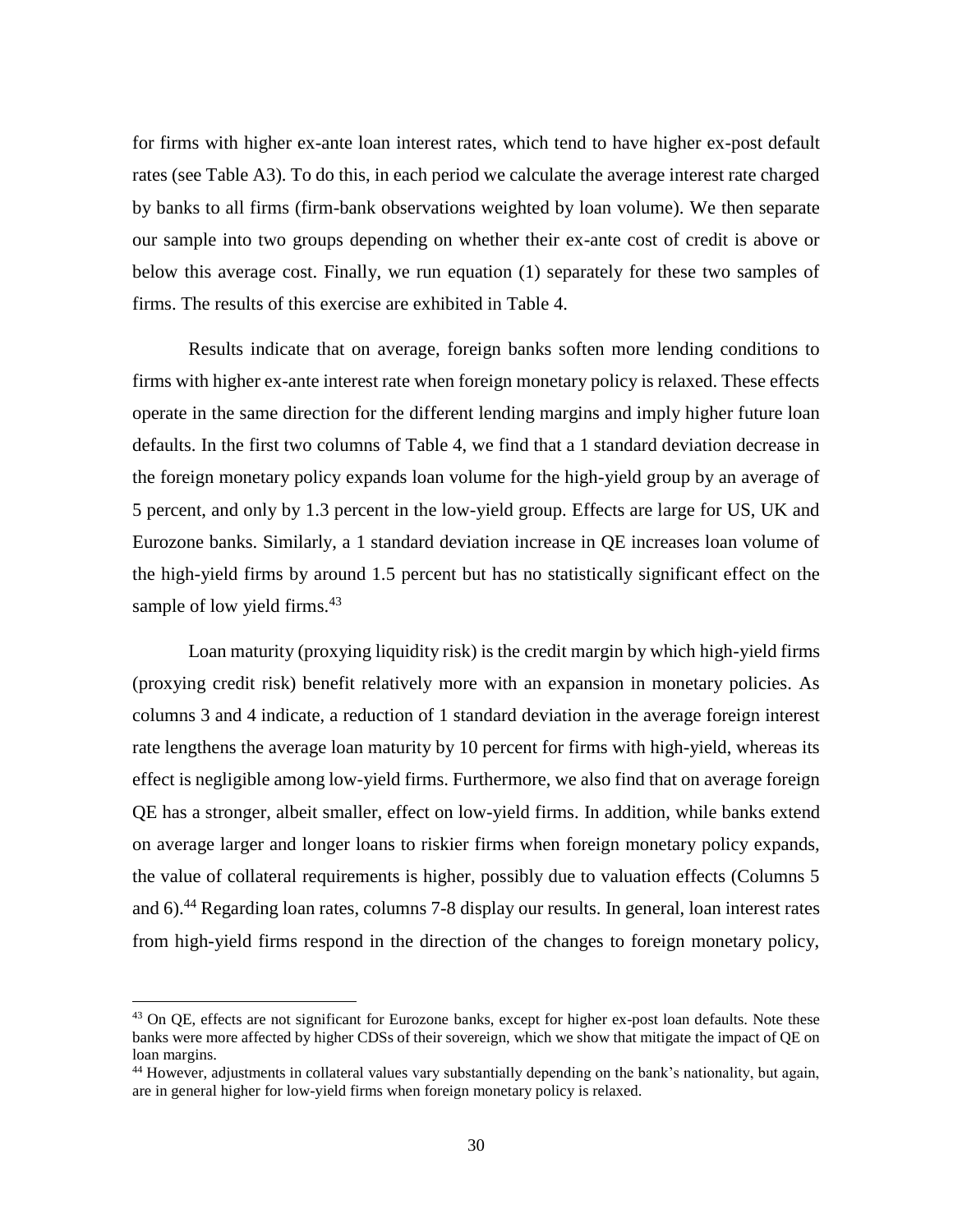whereas low-yield firms do not. On average, a 1 standard deviation reduction of foreign monetary policy translates into a 1.1 percent reduction of the average loan rate of high-yield firms. As with other credit margins, interest rates of loans are also influenced by movements in QE. Our results suggest that a 1 standard deviation increase in *qe-us* translates in a reduction of 0.3 percentage points on the average loan rate of loans for high-yield firms.

Focusing on future default, in columns 9 and 10, we also find that the impact of loosening of credit conditions on future default is concentrated among firms with high-yield. In particular, default rates are more responsive to movements in the monetary policy from the U.S. and the U.K. (both standard and non-standard) and from the Eurozone (mainly nonstandard). For instance, a reduction of 1 standard deviation in the foreign interest rate increases the average default for high-yield firms by 11.7 percent and has no significant impact for low-yield firms. Similarly, the expansion in QE also increases the incidence of default. Changes in foreign QE are associated on average with an 8.6 percent increase in the share of bank credit in default among high-yield firms.

All in all, the impact of low foreign monetary policy rates and expansive QE on higher credit supply is stronger on borrowers with higher ex-ante loan rates, proxying for reach-foryield, and with higher ex-post loan defaults, thus suggesting an international risk-taking channel of monetary policy.

## **4. Conclusions**

In this paper, we analyze the international bank lending and risk-taking channel of monetary policy rates and QE through foreign banks, and their effects on the supply of credit to local firms, the associated real effects in the economy and reach-for-yield risk-taking incentives. We analyze foreign banks, as foreign banks, apart from being affected by their home monetary policy, are important around the world, and even more in emerging markets and developing countries where they have around 50 percent of the market share in terms of loans, deposits and profits (see Claessens and van Horen, 2012). Despite the importance of these questions for public policy (notably central banking policies and international monetary and financial coordination) and academia (international macro-finance), identification of the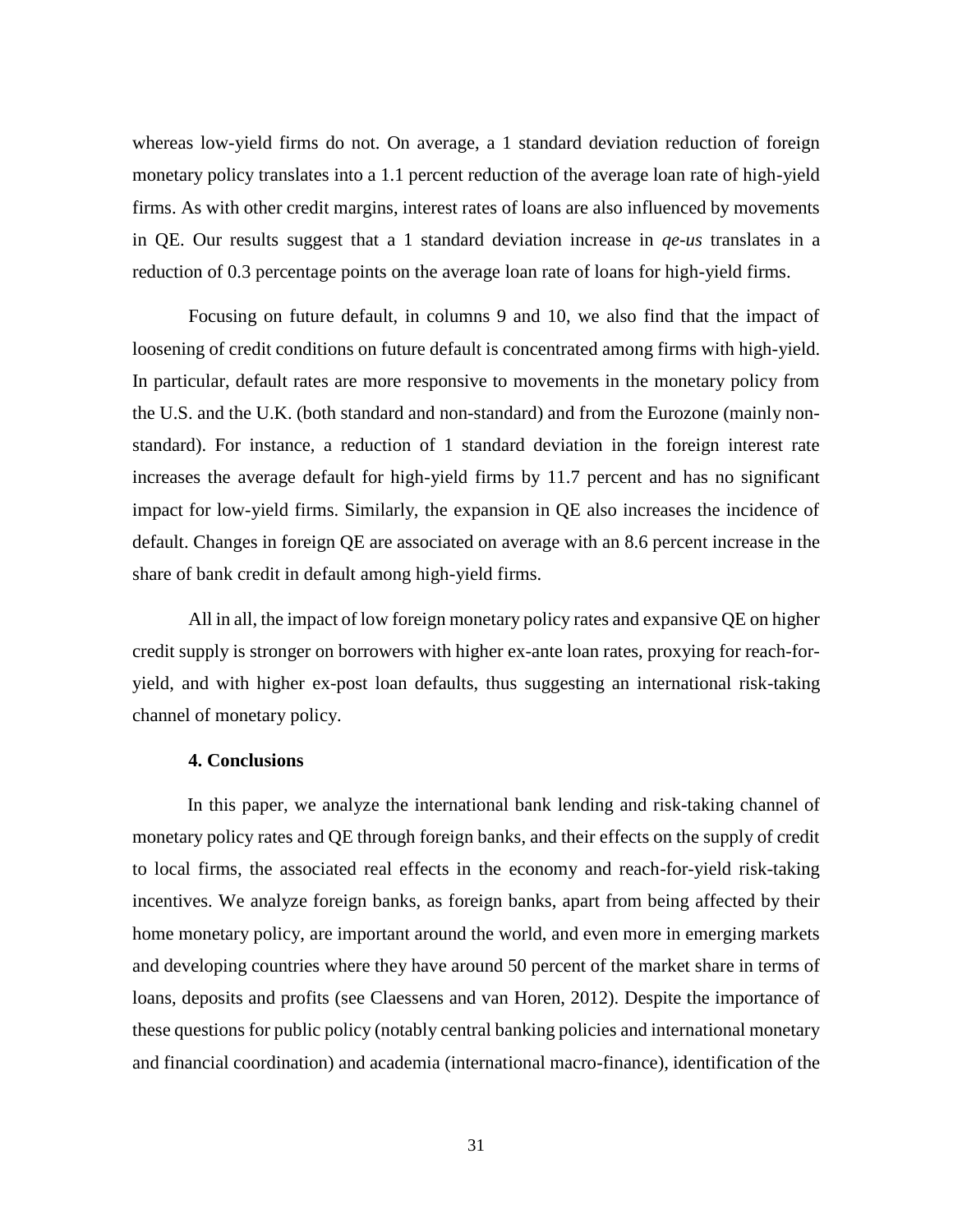international channel of monetary policy has been elusive due to the lack of exploitation of comprehensive credit registry data matched with firm and bank information. As we stressed in the Introduction, the empirical literature on the international risk-taking and credit channel of monetary policy has worked on macro or bank level data. We overcome this hurdle by analyzing Mexico, an excellent empirical setting for identification given the exhaustive micro datasets (credit register matched to firm and bank level data) and also given the important presence of foreign banks.

We use the supervisory dataset that contains all business loans in Mexico, including loan rates which are absent in most credit registers around the world, while exploiting foreign monetary policy shocks, both (standard) interest rate and (non-standard) QE. Loan-level data is crucial to identify credit supply (and risk-taking), especially as foreign banks may lend to different type of firms, and matched firm-credit level data is needed to measure the associated real effects of the credit channel of monetary policy.

The robust results suggest that a softening of foreign monetary policy increases the supply of credit of foreign banks to Mexican firms. Each regional policy shock mainly affects supply via their respective foreign banks, i.e. U.S., U.K. and Eurozone monetary policy mainly affects credit supply to Mexican firms via U.S., U.K. and Eurozone banks in Mexico, respectively. All loan terms are affected, but effects are substantially weaker for loan rates. Moreover, the international monetary policy channel implies strong real effects, with substantial stronger elasticities from monetary rates than QE. Finally, low foreign monetary policy rates and an expansion in QE lead to higher credit supply by foreign banks for borrowers with higher ex-ante loan rates (reach-for-yield), with substantial higher ex-post loan defaults, thus suggesting an international risk-taking channel of monetary policy.

All in all, the results suggest spillovers of core-countries' monetary policies on emerging markets, both in the foreign monetary softening part (with not only higher credit risk taken by foreign banks, but also higher liquidity risk stemming from higher foreign funding) and in the tightening part (with the negative associated local real effects in terms of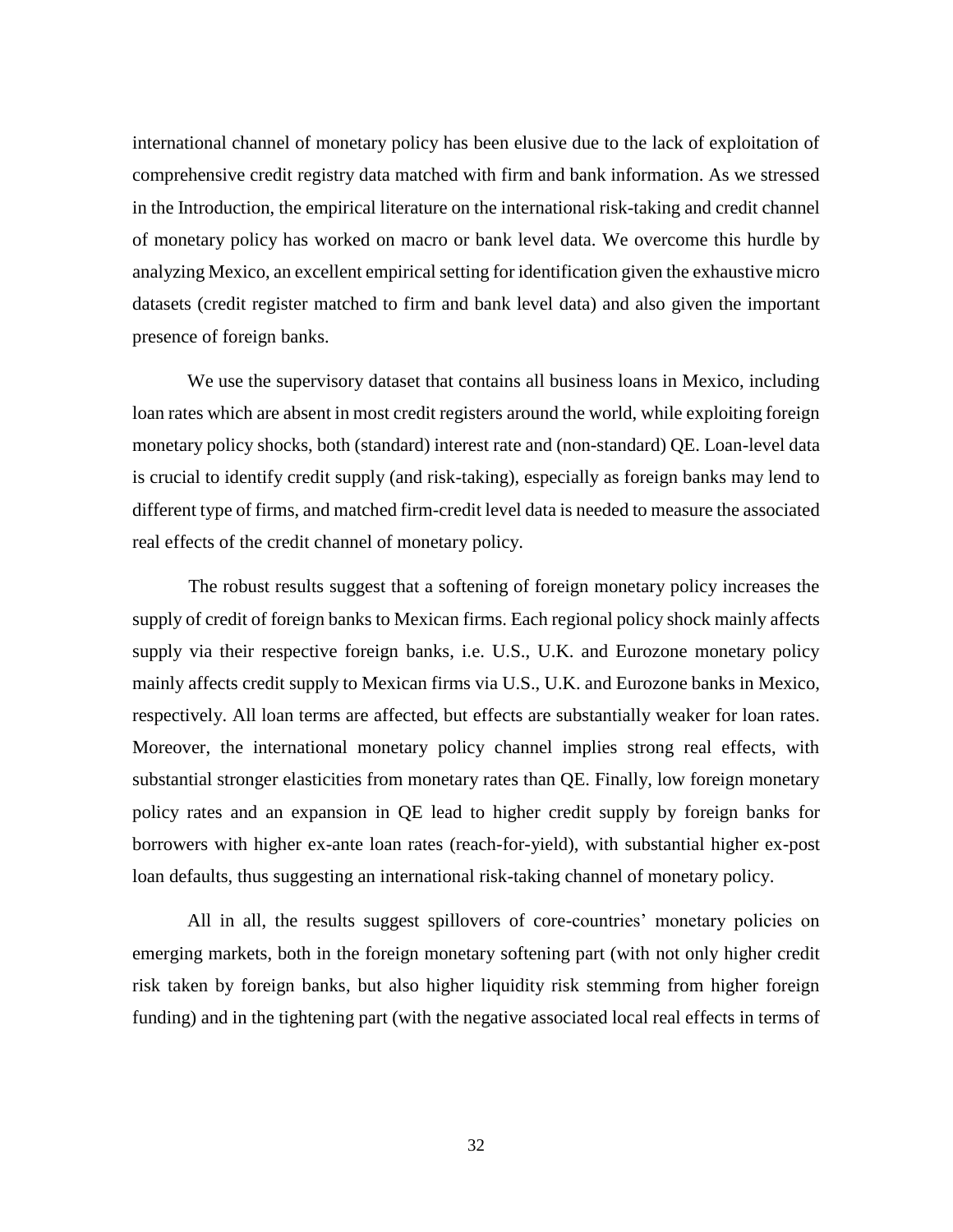lower firm total assets, net investment, employment and survival).<sup>45</sup> Importantly, foreign monetary policy is not only key to analyze the international channel and to obtain exogenous variation of monetary policy, as compared to local policy, but moreover it is not determined by the local economic conditions of emerging markets, so a change of foreign policy can be further destabilizing, especially given the foreign bank channel we show in this paper. Results are consistent, among others, with some claims by the Governor Rajan of the Reserve Bank of India (2014) and Jackson Hole´s speech by Rey (2013) on the effects of core countries' monetary policies on emerging markets' economies, and thus suggest a potential need for a more coordinated global monetary policy, for example at the G-20 level with both high income and emerging countries, or the use of local prudential policies in emerging markets. Hence, an avenue for future research, apart from analyzing the external (international) versus internal (local) spillovers of monetary policy, is whether local macroprudential policies can reduce, or even neutralize, the foreign spillovers stemming on emerging markets from foreign monetary policy in core economic areas, or whether global coordination of monetary policies are the only solution.

#### **Acknowledgments**

 $\overline{a}$ 

We are grateful to Banco de México, in particular to Ana Aguilar and Adrián De la Garza, for their support to this project. We thank Gabriel Chodorow-Reich, Mark Gertler, Peter Karadi, Fabrizio Lopez-Gallo Dey, Soledad Martinez-Peria, Victoria Nuguer, Pascual O'Dogherty, Raghuram Rajan, Hélène Rey, John Rogers, Andrei Shleifer, Jeremy Stein, conference participants at the NBER Summer Institute in Finance-Macro and Monetary Economics, and the seminar participants at Bank of England, Banca d'Italia, Banco de México, Banco de Portugal, CREI, Istituto Einaudi, Oxford University, World Bank, Vanderbilt University and the Federal Reserve Board for helpful comments. We thank Carlos Zarazúa for outstanding research assistance. The views in this paper are solely the

<sup>&</sup>lt;sup>45</sup> Note that at the bank level, we also find that when foreign monetary policy is softer, the foreign subsidiaries take on more liabilities, especially foreign and short-term, and have more loan defaults on the asset side and higher expansion of the balance sheet. Therefore, our results are consistent with banks taking on higher liquidity risk (partly from foreigners, which are more fragile) and higher credit risk, providing more credit, to riskier exante and ex-post borrowers, and despite the shorter foreign liabilities, these banks lend at longer maturities in their assets.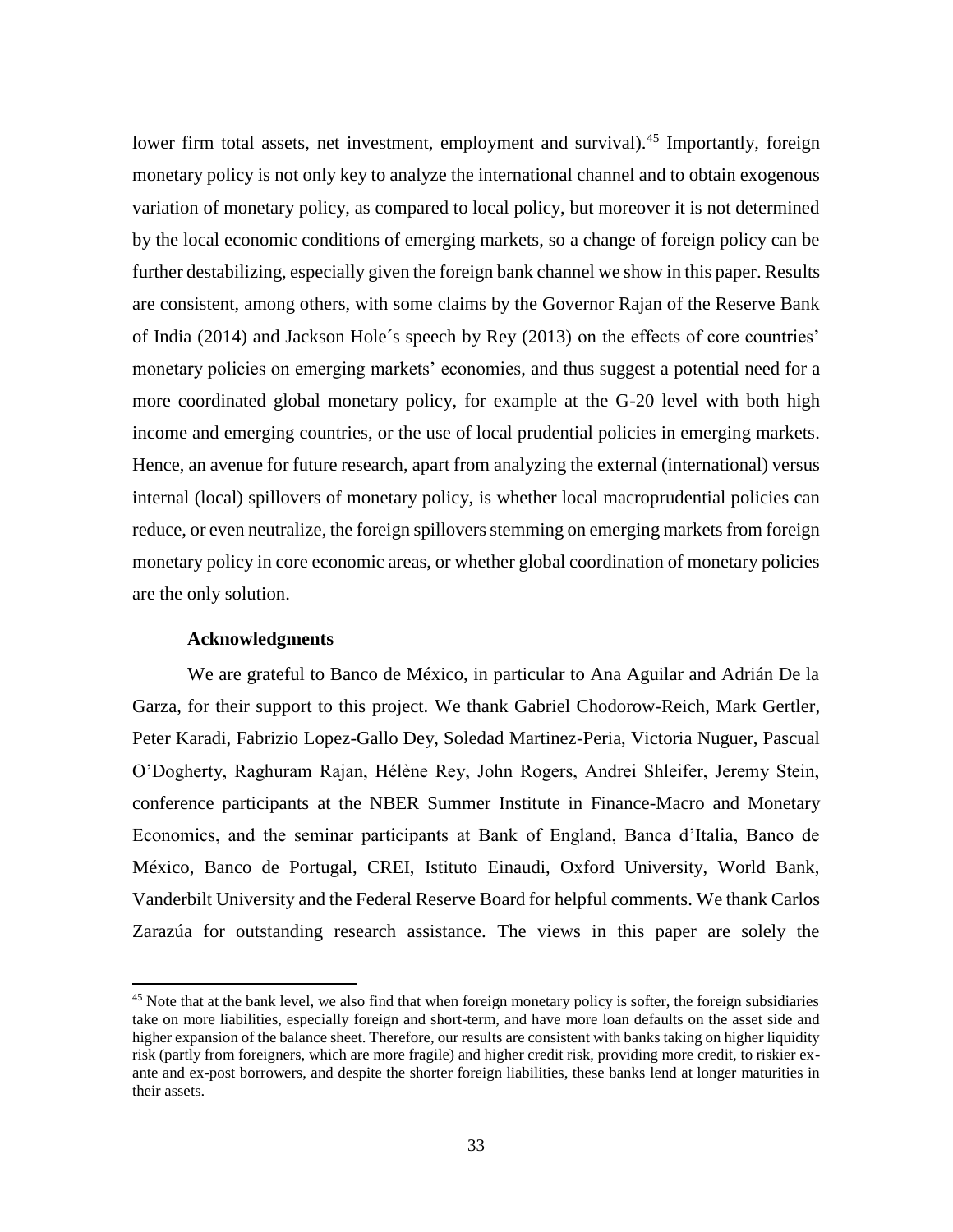responsibility of the authors and should not be interpreted as reflecting the views of the Board of Governors of the Federal Reserve System or of any other person associated with the Federal Reserve System, the World Bank, or Banco de México. Peydró acknowledges financial support from project ECO2012-32434 of the Spanish Ministry of Economics and Competitiveness and the European Research Council Grant (project 648398).

### **References**

Acharya, V. and P. Schnabl. (2010): "Do Global Banks Spread Global Imbalances? The Case of Asset-Backed Commercial Paper During the Financial Crisis of 2007-09." *IMF Economic Review* vol. 58 (1), 37-73.

Adrian, T., and H. S. Shin (2011): "Financial Intermediaries and Monetary Economics," in *Handbook of Monetary Economics* 3a, ed. by B. M. Friedman, and M. Woodford. New York NY: Elsevier, 601-650.

Allen, F., and D. Gale (2000): "Bubbles and Crises," *Economic Journal*, 110, 236- 255.

—— (2004): "Asset Price Bubbles and Monetary Policy," in Global Governance and Financial Crises, ed. by M. Desai, and Y. Said. London: Routledge, 19-42.

—— (2007): "Understanding Financial Crises," New York NY: Oxford University Press.

Allen, F., and K. Rogoff (2011): "Asset Prices, Financial Stability and Monetary Policy," in The Riksbank's *Inquiry into the Risks in the Swedish Housing Market*, ed. by P. Jansson, and M. Persson. Stockholm: Sveriges Riksbank, 189-218.

Allen, F., E. Carletti, and D. Gale (2009): "Interbank Market Liquidity and Central Bank Intervention," *Journal of Monetary Economics,* 56(5), 639–652.

—— (2014): "Money, Financial Stability and Efficiency," *Journal of Economic Theory,* 149, 100–127.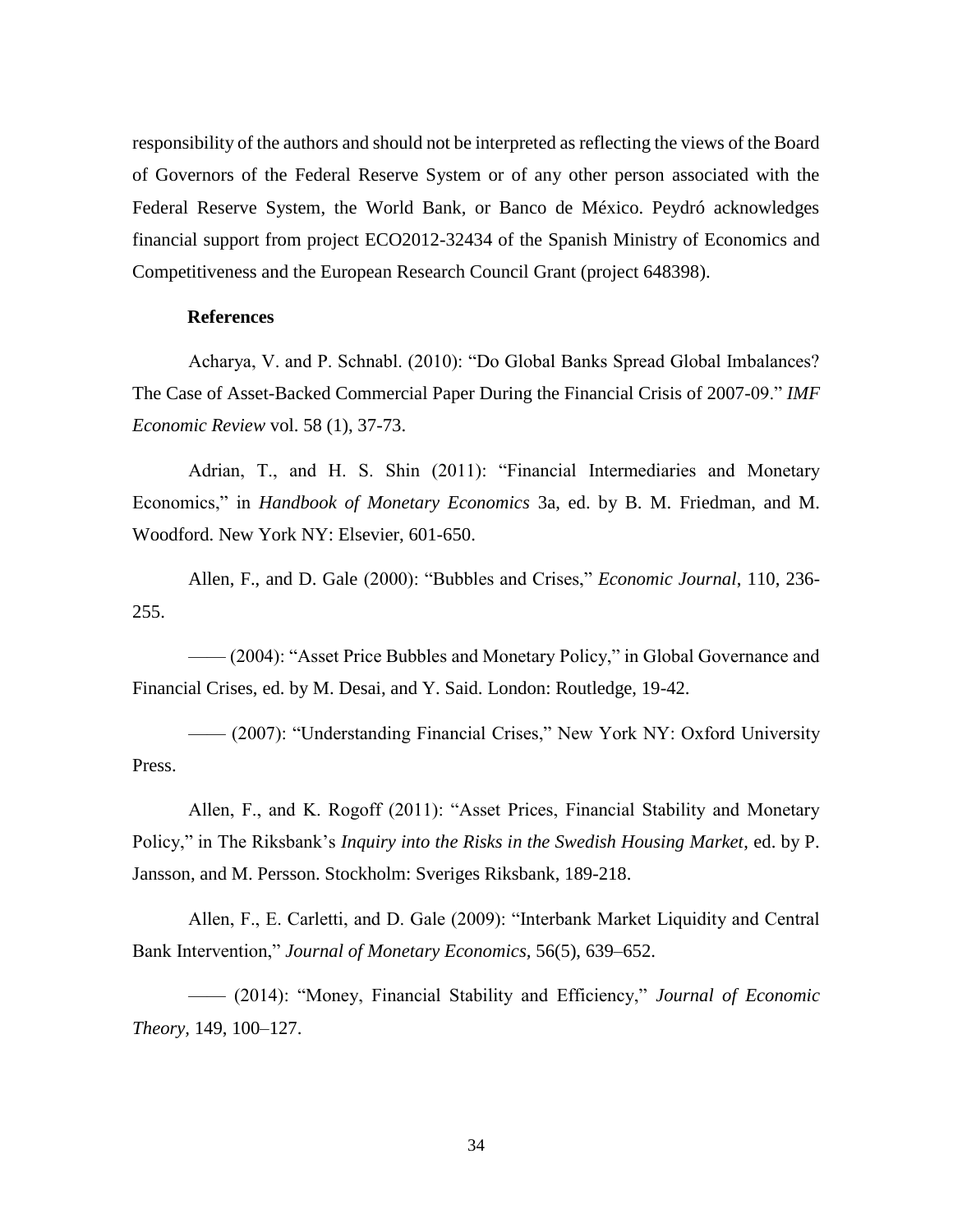Altonji, J. G., T. E. Elder and C. R. Taber, (2005): "Selection on Observed and Unobserved Variables: Assessing the Effectiveness of Catholic Schools," *Journal of Political Economy*, 113(1), 151-184.

Altunbas, Y., Gambacorta, L., and D. Marques. (2014): "Does monetary policy affect bank risk?" *International Journal of Central Banking* 10(1): 95-135.

Arellano, M. (1987): "Computing Robust Standard Errors for Within-Group Estimators," *Oxford Bulletin of Economics and Statistics*, 49, 431-434.

Banco de Mexico (2014): "Reporte Sobre el Sistema Financiero".

Beck, Thorsten, and Asli Demirguc-Kunt. "Small and medium-size enterprises: Access to finance as a growth constraint." *Journal of Banking & Finance* 30.11 (2006): 2931- 2943.

Bernanke, B., (1983): "Nonmonetary Effects of the Financial Crisis in Propagation of the Great Depression," *American Economic Review* 73(3): 257-76.

Bernanke, B. and M. Gertler (1995): "Inside the Black Box: The Credit Channel of Monetary Policy Transmission," *Journal of Economic Perspectives*, 9(4), 27–48.

Bernanke, B. and A. Blinder (1992): "The Federal Funds Rate and the Channels of Monetary Transmission," *American Economic Review*, 82, 901-921.

Bernanke, B. and C. Lown (1991): "The Credit Crunch," *Brookings Papers on Economic Activity*, 22, 205-248.

Borio, C., and H. Zhu (2008): "Capital Regulation, Risk-Taking and Monetary Policy: A Missing Link in the Transmission Mechanism," *Working Paper, Bank for International Settlements*.

Bruno, V. and Shin, H. (2015a): "Cross-Border Banking and Global Liquidity", *Review of Economic Studies*, 82 (2), 535-564.

——(2015b): "Capital Flows and the Risk-Taking Channel of Monetary Policy" *Journal of Monetary Economics*, 71, 119–132.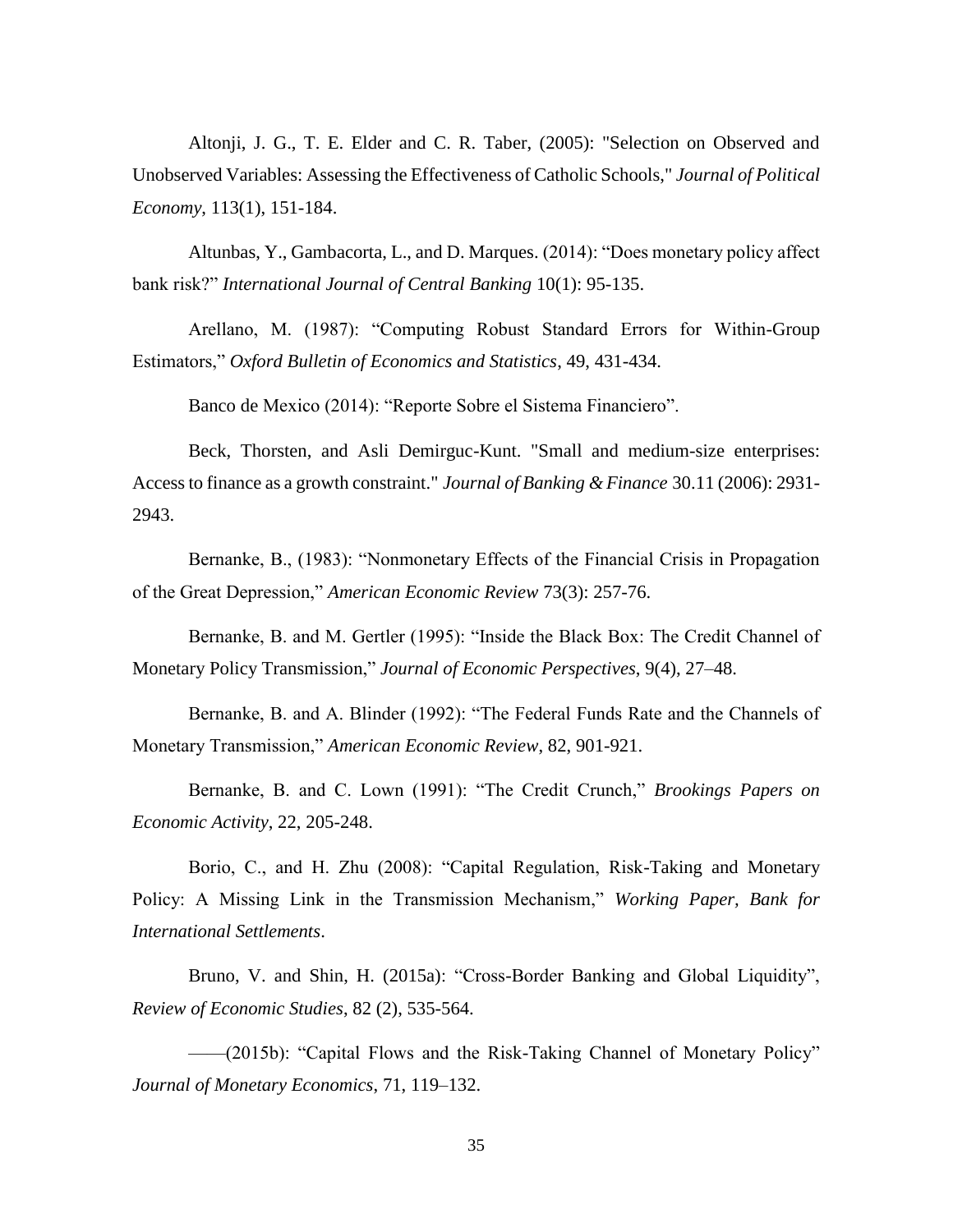Calvo, G. and C. Reinhart (2000): ["When Capital Inflows Come to a Sudden Stop:](http://mpra.ub.uni-muenchen.de/6982/)  [Consequences and Policy Options".](http://mpra.ub.uni-muenchen.de/6982/) In Kenen, P.; Swoboda, A. *Reforming the International Monetary and Financial System*. Washington, DC: International Monetary Fund.

Carabarin, M., A de la Garza, O. Moreno (2016): "Global Liquidity and Corporate Financing in Mexico", *mimeo.*

Cetorelli, N. and L. Goldberg (2012a): "Liquidity management of U.S. Global Banks: Internal Capital Markets in the Great Recession", *Journal of International Economics*, 88, 299-311.

——(2012b): "Banking Globalization and Monetary Transmission," *Journal of Finance*, 67(5), 1811-43.

Claessens, S. and N. Van Horen (2012), "Foreign Banks: Trends, Impact and Financial Stability", International Monetary Fund Working Paper 12/10.

De Haas, R., N. Van Horen, (2012): "International Shock Transmission after the Lehman Brothers Collapse: Evidence from Syndicated Lending." Ame*rican Economic Review: Papers & Proceedings*, 102(3): 231-237.

——(2013): "Running for the Exit? International Bank Lending During a Financial Crisis." *Review of Financial Studies* 26: 244-285.

Dell'Ariccia, G, L Laeven and G Suarez (2015): "Bank leverage and monetary policy's risk-taking channel: Evidence from the United States", *Journal of Finance*, forthcoming.

Diamond, D. and R. Rajan (2006): "Money in a Theory of Banking," *American Economic Review,* 96(1), 30–53.

Diamond, D. and R. Rajan (2012): "Illiquid Banks, Financial Stability, and Interest Rate Policy," *Journal of Political Economy*, 120(3), 552-591.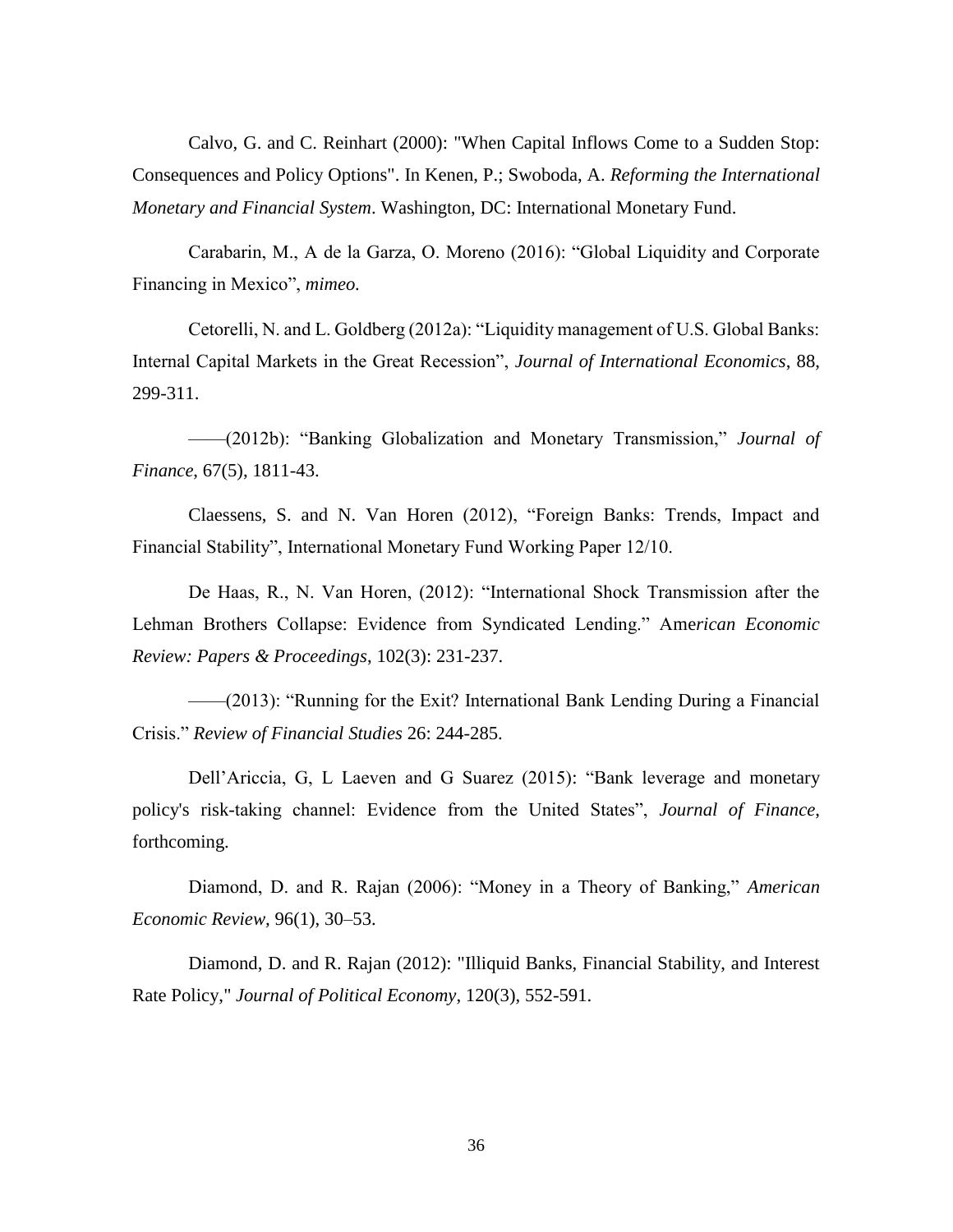European Central Bank (2009): "Recent Developments in the Balance Sheets of the Eurosystem, the Federal Reserve System and the Bank of Japan," *ECB Monthly Bulletin*, October, 81-94.

—— (2011): "The Monetary Policy of the ECB," Third edition, May.

Freixas, X. and J. Jorge (2008): "The Role of Interbank Markets in Monetary Policy: A Model with Rationing," *Journal of Money, Credit and Banking,* 40(6), 1151–1176.

Freixas, X., A. Martin, and D. Skeie, (2011): "Bank Liquidity, Interbank Markets, and Monetary Policy," *The Review of Financial Studies,* 24(8), 2656–2692.

Fischer, Stanley (2014): "The Federal Reserve and the Global Economy," Speech by Vice Chairman of the Board of Governors of the Federal Reserve System delivered as the Per Jacobsson Foundation Lecture. Ann*ual Meetings of the International Monetary Fund and the World Bank Group Washington*.

Gertler, M. and N. Kiyotaki (2010): "Financial Intermediation and Credit Policy in Business Cycle Analysis" In B. M. Friedman and M. Woodford (Eds.), Volume 3 of *Handbook of Monetary Economics*, Chapter 11, 547–599.

Gertler, M., and P. Karadi. (2011): "A Model of Unconventional Monetary Policy," *Journal of Monetary Economics* 58 (1), 17–34.

Gertler, M., and P. Karadi. (2015): "Monetary Policy Surprises, Credit Costs, and Economic Activity," American Economic Journal: Macroeconomics, 7(1): 44-76.

Giannetti, M. and L. Laeven. (2012): "The Flight Home Effect: Evidence from the Syndicated Loan Market during Financial Crises," *Journal of Financial Economics* 104(1): 23-43.

Gourinchas, P.-O. & M. Obstfeld, (2012): "Stories of the Twentieth Century for the Twenty-First," *American Economic Journal: Macroeconomics*, 4(1), 226-65.

Holmstrom, B. and J. Tirole (1998): "Private and Public Supply of Liquidity," *Journal of Political Economy,* 106(1), 1–40.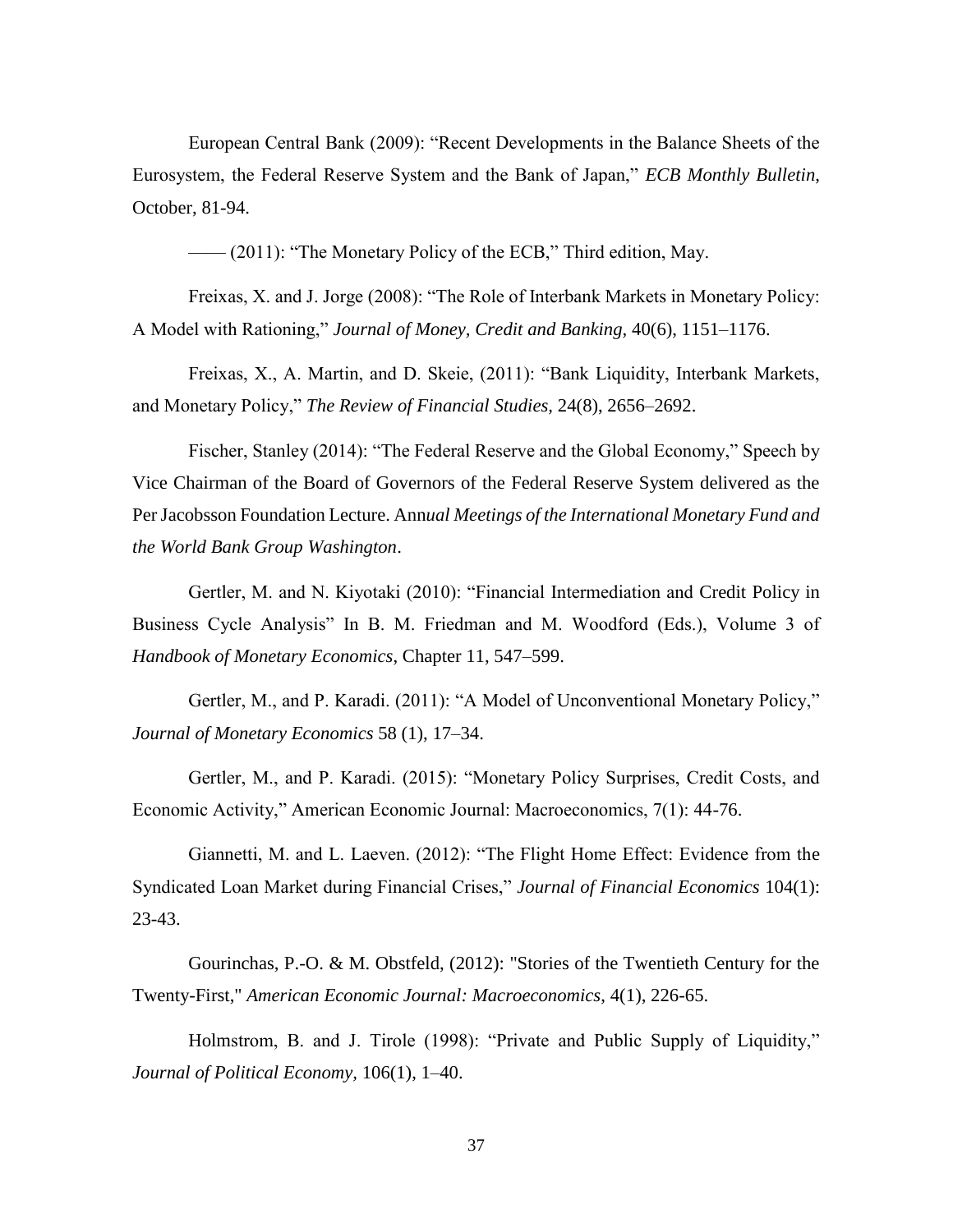IMF (2012): "Mexico: Financial Stability Assessment," *IMF Country Report No. 12/65.*

INEGI (2014): "Exportaciones por Entidad Federativa".

Ioannidou, V. P., S. Ongena, and J.-L. Peydró (2015): "Monetary Policy, Risk-Taking and Pricing: Evidence from a Quasi-Natural Experiment," *Review of Finance* 19(1), 95-144.

Jeon, B. N., Olivero, M. P., Wu, J. (2013): "Multinational banking and the international transmission of financial shocks: Evidence from foreign bank subsidiaries." *Journal of Banking and Finance* 37: 952-972.

Jiménez, G., S. Ongena, J.-L. Peydró, and J. Saurina (2012): "Credit Supply and Monetary Policy: Identifying the Bank Balance-Sheet Channel with Loan Applications" *American Economic Review,* 102(5), 2301–26.

——(2014): "Hazardous Times for Monetary Policy: What do Twenty-Three Million Bank Loans Say about the Effects of Monetary Policy on Credit Risk-Taking?" *Econometrica,* 82(2), 463-505.

Jordà, Ò. and M. Schularick & A. Taylor, (2011): "Financial Crises, Credit Booms, and External Imbalances: 140 Years of Lessons," *IMF Economic Review*, Palgrave Macmillan, 59(2), 340-378.

Kalemli-Ozcan, S., E. Papaioannou, and J.-L. Peydró (2013): "Financial Regulation, Financial Globalization, and the Synchronization of Economic Activity," *Journal of Finance*, 68, 1179–1228.

Kashyap, A. K., and J. Stein (2000): "What Do a Million Observations on Banks Say About the Transmission of Monetary Policy?" *American Economic Review*, 90, 407-428.

Khwaja, A. I. and A. Mian (2008): "Tracing the Impact of Bank Liquidity Shocks: Evidence from an Emerging Market," *American Economic Review,* 98(4), 1413–42.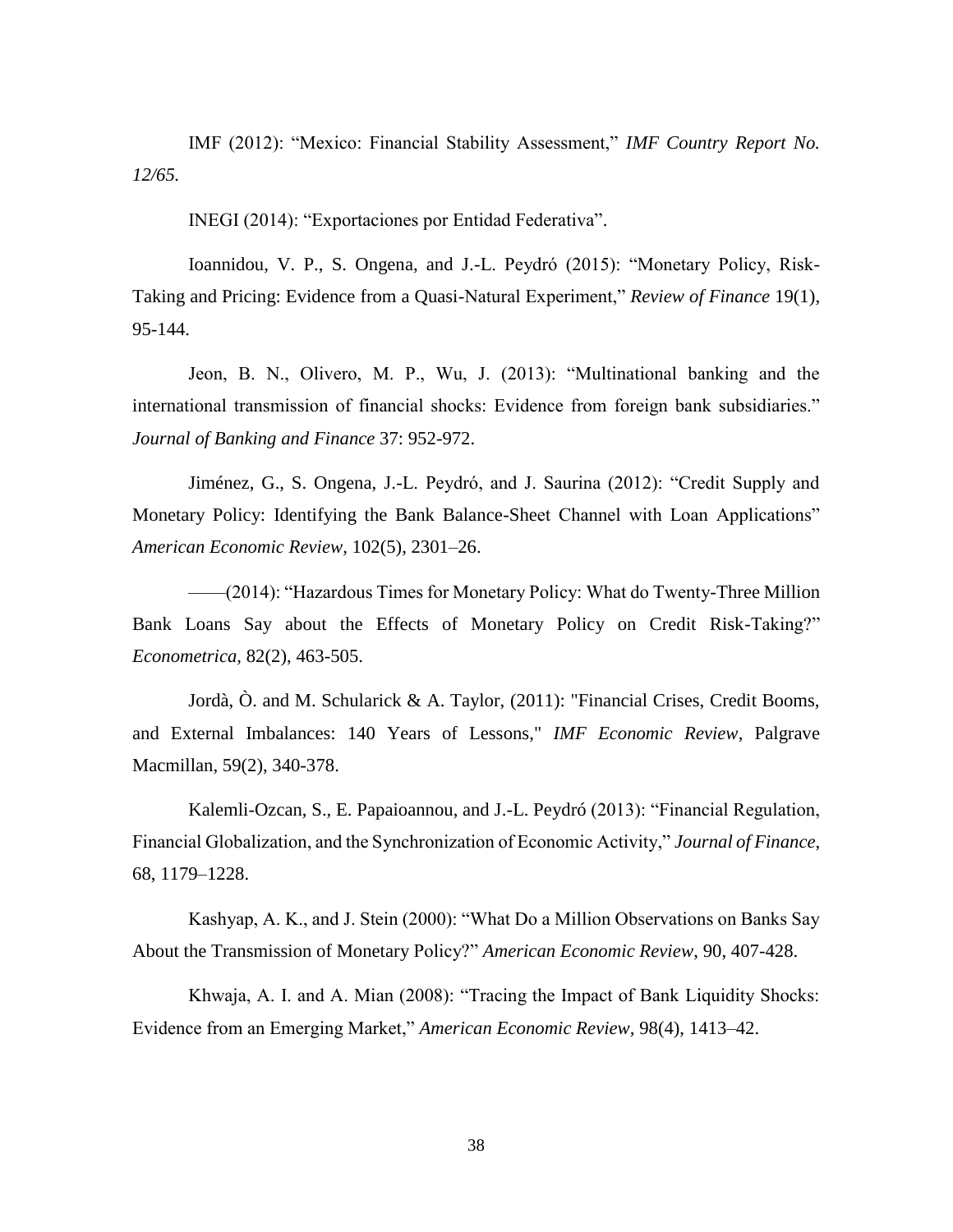Kiyotaki, N. and J. Moore (2012): "Liquidity, Business Cycles, and Monetary Policy," *NBER Working Papers* 17934, National Bureau of Economic Research.

Lang, L., E. Ofek, and R. Stulz (1996): "Leverage, Investment and Firm Growth," *Journal of Financial Economics*, 40, 3-29.

Maddaloni, A., and J.-L. Peydró (2011): "Bank Risk-Taking, Securitization, Supervision, and Low Interest Rates: Evidence from Euro-Area and U.S. Lending Standards," *Review of Financial Studies*, 24, 2121-2165.

Mian, A. (2006): "Distance Constraints: The Limits of Foreign Lending in Poor Economies" *Journal of Finance*, 61(6), 1465–1505.

Mian, A., and A. Sufi. (2014): "What Explains the 2007-2009 Drop in Employment" *Econometrica*, 82, 2197-2223.

Miranda-Agrippino, S., Rey, H. (2015): "World Asset Markets and the Global Financial Cycle" Mimeo.

Nuguer, V., and G. Cuadra (2016): "Risky Banks and Macroprudential Policy for Emerging Economies", Working Papers 2016-06, Banco de México.

Ongena S. and D. Smith, (2001): "The Duration of Bank Relationships", *Journal of Financial Economics*, 61, 449-475.

Paligorova, T., and J. Santos (2014): "Monetary Policy and Bank Risk- Taking: Evidence from the Corporate Loan Market," *Journal of Financial Intermediation,*  forthcoming.

Peek, J., and E. S. Rosengren (2000): "Collateral Damage: Effects of the Japanese Bank Crisis on Real Activity in the United States," *American Economic Review* 90, 30–45.

Popov, A., G. Udell, (2012): "Cross-border banking, credit access, and the financial crisis." *Journal of International Economics* 87: 147–161.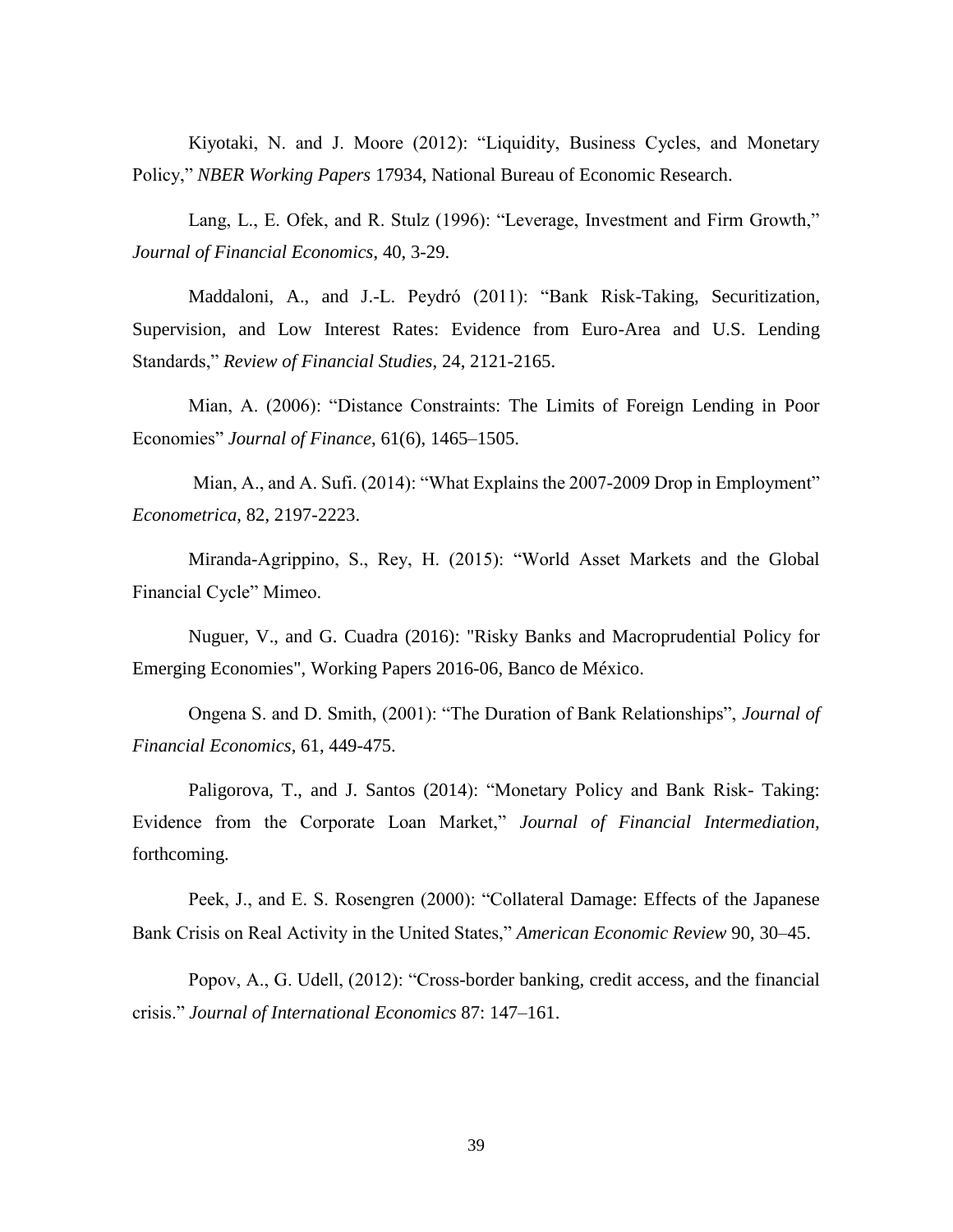Rajan, R. (2005): "Has Finance Made the World Riskier?" speech presented at Jackson Hole, Federal Reserve Bank, Federal Reserve Bank, August.

—— (2014): "Competitive Monetary Easing: Is It Yesterday Once More?" Speech at the Brookings Institution.

Reinhart, C., and K. Rogoff (2009): "This Time is Different: Eight Centuries of Financial Folly", *Princeton University Press*.

Rey, H. (2013): "Dilemma Not Trilemma: The Global Financial Cycle and Monetary Policy Independence," paper presented at "Global Dimensions of Unconventional Monetary Policy," Jackson Hole, Federal Reserve Bank, August 22-24.

Schnabl, P. (2012): "The International Transmission of Bank Liquidity Shocks: Evidence from an Emerging Market," *Journal of Finance*, 67:897–932.

Schularick, M., and A. M. Taylor (2012): "Credit Booms Gone Bust: Monetary Policy, Leverage Cycles, and Financial Crises, 1870–2008," *American Economic Review*, 102, 1029–61.

Shleifer, A., and R. Vishny, (2010): "Unstable Banking," *Journal of Financial Economics* 97(3): 306-318.

Stein, J. (1998): "An Adverse-Selection Model of Bank Asset and Liability Management with Implications for the Transmission of Monetary Policy." *RAND Journal of Economics* 29 (3): 466-486.

——(2012): "Monetary Policy as Financial-Stability Regulation." *Quarterly Journal of Economics* 127 (1): 57-95.

——(2013): "Overheating in Credit Markets: Origins, Measurement, and Policy Responses," Speech by Federal Reserve Board Governor Jeremy Stein, February 7, 2013.

Stiglitz, J. and A. Weiss, (1981): "Credit Rationing in Markets with Imperfect Information." *American Economic Review*, 71, Issue 3, p. 393-410.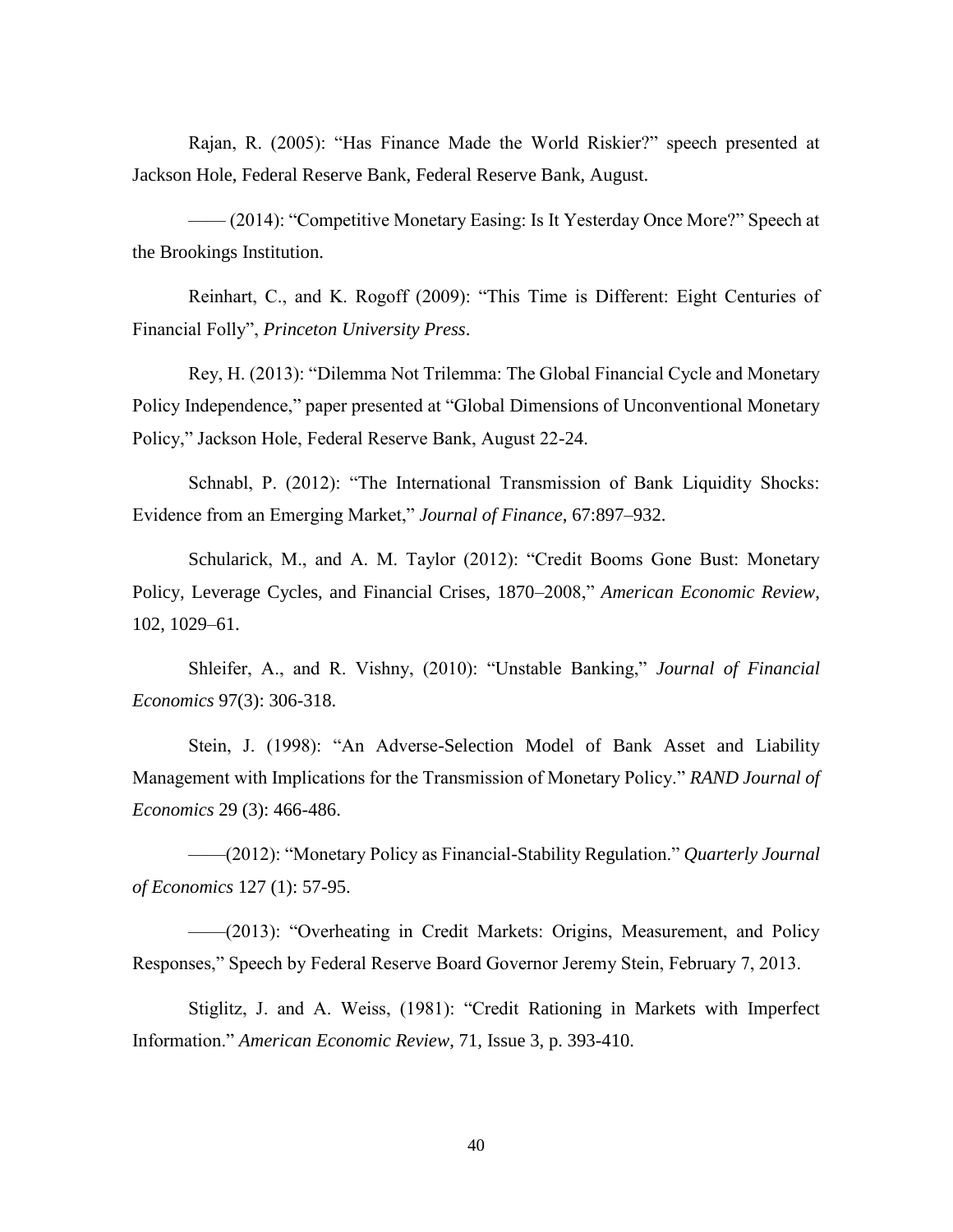| Variable                                           | Mean     | Median   | St. Dev |
|----------------------------------------------------|----------|----------|---------|
| Variables at the Loan-Month Level                  |          |          |         |
| loan volume (thousands of Mexican pesos)           | 2,244    | 379      | 6,168   |
| loan maturity (months)                             | 33.2     | 36.0     | 21.1    |
| loan collateral                                    | 0.26     | 0.00     | 0.52    |
| loan rate                                          | 0.15     | 0.15     | 0.07    |
| loan default                                       | 0.07     | 0.00     | 0.26    |
| intrate-us                                         | 0.015    | 0.002    | 0.019   |
| intrate-uk                                         | 0.024    | 0.005    | 0.022   |
| intrate-euro                                       | 0.017    | 0.010    | 0.015   |
| intrate-mex                                        | 0.058    | 0.046    | 0.018   |
| intrate-usr                                        | $-0.002$ | $-0.007$ | 0.017   |
| intrate-ukr                                        | 0.000    | $-0.002$ | 0.020   |
| intrate-euror                                      | 0.000    | $-0.003$ | 0.012   |
| intrate-fgnr                                       | 0.000    | 0.000    | 0.014   |
| intrate-mexr                                       | 0.000    | $-0.001$ | 0.010   |
| qe-us                                              | 0.022    | 0.013    | 0.027   |
| qe-uk                                              | 0.018    | 0.004    | 0.030   |
| qe-euro                                            | 0.015    | 0.013    | 0.032   |
| qe-fgn                                             | 0.002    | 0.000    | 0.028   |
| bank-us                                            | 0.152    | 0.000    | 0.359   |
| bank-uk                                            | 0.134    | 0.000    | 0.341   |
| bank-euro                                          | 0.323    | 0.000    | 0.468   |
| bank-mex                                           | 0.386    | 0.000    | 0.487   |
| <b>Variables at the Firm-Year Level</b>            |          |          |         |
| loan volume <sup>Y</sup> (thousands of Mexican     | 25,795   | 3,304    | 86,906  |
| pesos)                                             |          |          |         |
| loan maturity <sup>Y</sup> (months)                | 33.1     | 34.3     | 22.8    |
| loan collateral <sup>Y</sup>                       | 0.27     | 0.00     | 0.57    |
| loan rate <sup>Y</sup>                             | 0.15     | 0.15     | 0.08    |
| loan default <sup>Y</sup>                          | 0.06     | 0.00     | 0.24    |
| exit <sup>Y</sup>                                  | 0.04     | 0.00     | 0.19    |
| intrate <sup>Y</sup> -fgnr*share <sup>Y</sup> -fgn | 0.000    | 0.000    | 0.010   |
| intrate <sup>Y</sup> -mexr*share <sup>Y</sup> -mex | 0.000    | 0.000    | 0.004   |
| qe <sup>Y</sup> -fgn*share <sup>Y</sup> -fgn       | 0.001    | 0.000    | 0.022   |

**Table 1. Summary Statistics**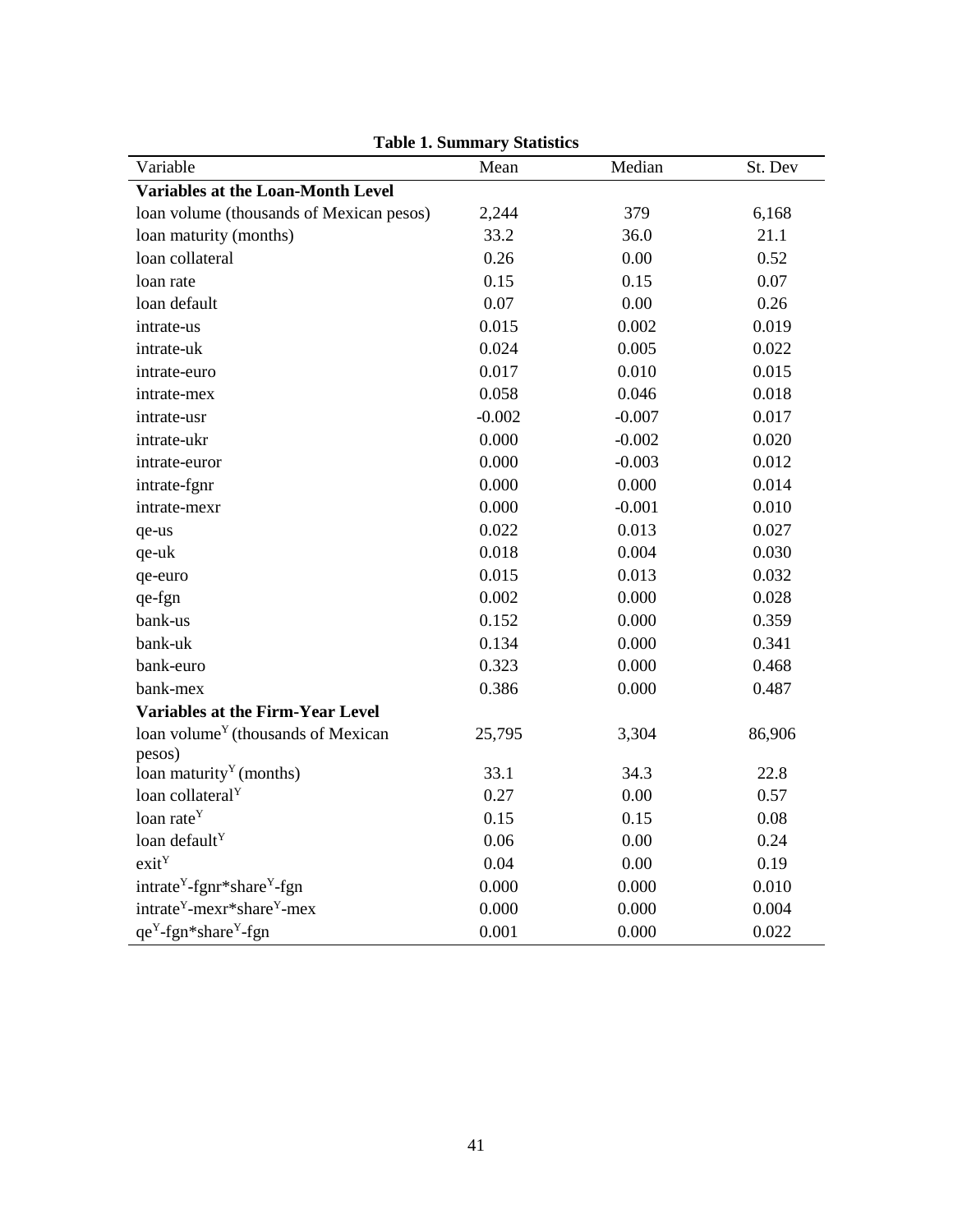| Variable                                        | Mean    | Median   | St. Dev   |
|-------------------------------------------------|---------|----------|-----------|
| Variables at the Firm-Year Level (Orbis sample) |         |          |           |
| assets <sup>Y</sup>                             | 308,128 | 19,850   | 1,105,935 |
| fixed assets <sup>Y</sup>                       | 95,202  | 3,042    | 354,762   |
| liabilities <sup>Y</sup>                        | 110,190 | 9,350    | 362,078   |
| non-current liabilities <sup>Y</sup>            | 22,949  | $\theta$ | 94,264    |
| current liabilities <sup>Y</sup>                | 82,555  | 8,180    | 216,639   |
| employment <sup><math>Y</math></sup> (units)    | 115     | 40       | 177       |

Notes: Table A1 presents the definitions of all variables. Loan-level data at the loan-month and firmyear levels consist of 8,268,794 and 747,910 observations, respectively, and 14,563 firm-year observations from Orbis (see Table 2 and 3 and the data section of the paper for more detailed information); all variables from the Orbis sample are in thousands of Mexican pesos, with the exception of *employment<sup>Y</sup> .*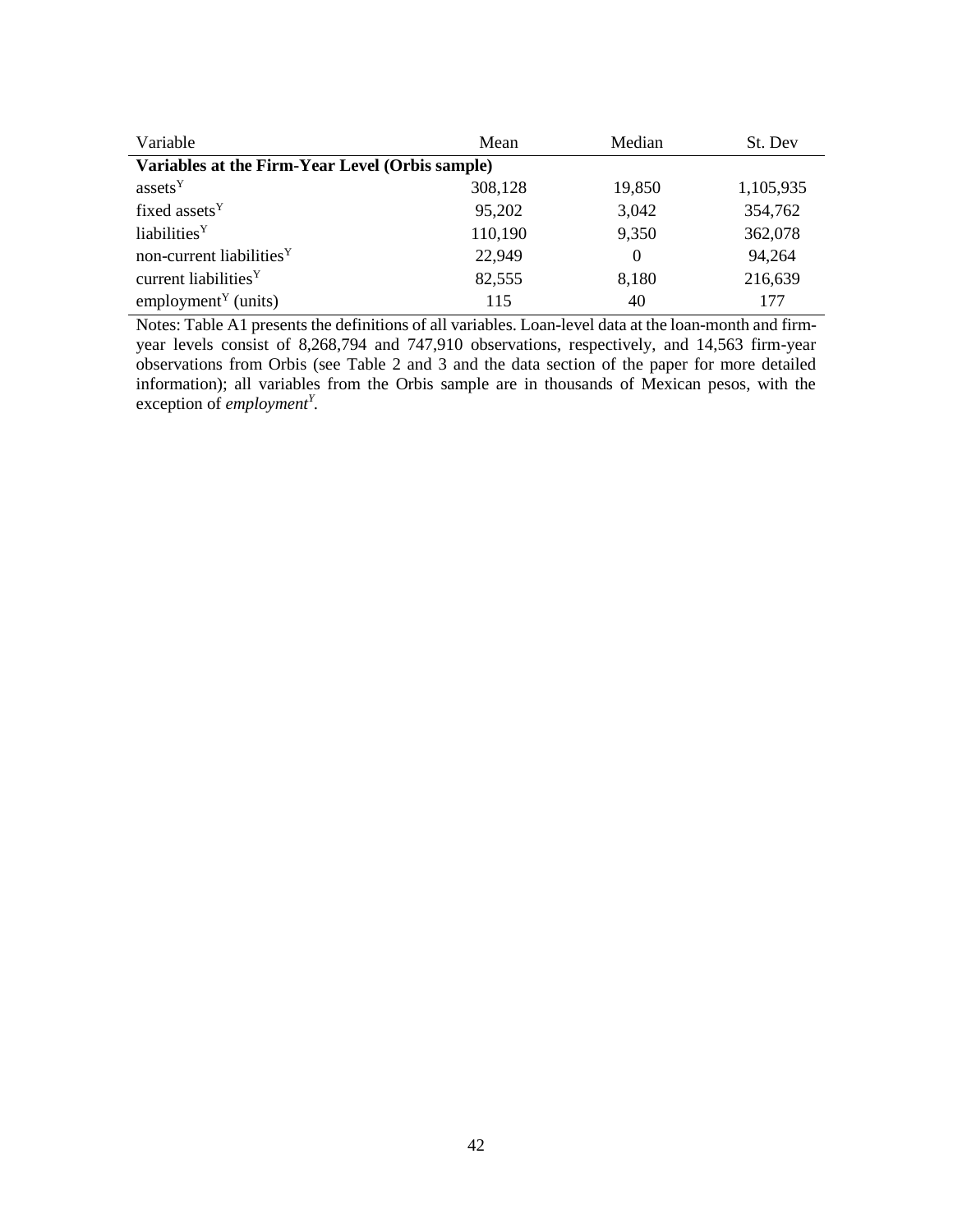| Table 2- Panel A. Impact of International Monetary Policies on Domestic Loan Volume |                |                |            |                |  |  |  |  |  |
|-------------------------------------------------------------------------------------|----------------|----------------|------------|----------------|--|--|--|--|--|
|                                                                                     | (1)            | (2)            | (3)        | (4)            |  |  |  |  |  |
| intrate-usr                                                                         | $-0.19$        |                |            |                |  |  |  |  |  |
|                                                                                     | (0.16)         |                |            |                |  |  |  |  |  |
| intrate-usr * bank-us                                                               | $-2.93***$     | $-3.55***$     | $-3.21***$ | $-3.31***$     |  |  |  |  |  |
|                                                                                     | (0.34)         | (0.40)         | (0.35)     | (0.54)         |  |  |  |  |  |
| intrate-ukr                                                                         | $-0.11$        |                |            |                |  |  |  |  |  |
|                                                                                     | (0.30)         |                |            |                |  |  |  |  |  |
| intrate-ukr * bank-uk                                                               | $-1.05**$      | $-2.42***$     | $-2.11***$ | $-2.45***$     |  |  |  |  |  |
|                                                                                     | (0.49)         | (0.54)         | (0.46)     | (0.74)         |  |  |  |  |  |
| intrate-euror                                                                       | $2.05***$      |                |            |                |  |  |  |  |  |
|                                                                                     | (0.63)         |                |            |                |  |  |  |  |  |
| intrate-euror * bank-euro                                                           | $-2.10**$      | $-1.70*$       | $-1.12**$  | $-0.63$        |  |  |  |  |  |
|                                                                                     | (0.82)         | (0.97)         | (0.54)     | (0.82)         |  |  |  |  |  |
| intrate-mexr                                                                        | $-0.59***$     |                |            |                |  |  |  |  |  |
|                                                                                     | (0.19)         |                |            |                |  |  |  |  |  |
| intrate-mexr * bank-mex                                                             | $-0.03$        | 0.58           | $-0.03$    | $-0.10$        |  |  |  |  |  |
|                                                                                     | (0.32)         | (0.47)         | (0.47)     | (0.75)         |  |  |  |  |  |
| qe-us                                                                               | $-0.52***$     |                |            |                |  |  |  |  |  |
|                                                                                     | (0.10)         |                |            |                |  |  |  |  |  |
| qe-us * bank-us                                                                     | $0.56**$       | $0.95***$      | $0.85***$  | $0.90***$      |  |  |  |  |  |
|                                                                                     | (0.26)         | (0.26)         | (0.20)     | (0.28)         |  |  |  |  |  |
| qe-uk                                                                               | $-0.04$        |                |            |                |  |  |  |  |  |
|                                                                                     | (0.11)         |                |            |                |  |  |  |  |  |
| qe-uk * bank-uk                                                                     | $0.65***$      | $0.70**$       | $0.58*$    | 0.55           |  |  |  |  |  |
|                                                                                     | (0.19)         | (0.34)         | (0.32)     | (0.48)         |  |  |  |  |  |
| qe-euro                                                                             | $0.13*$        |                |            |                |  |  |  |  |  |
|                                                                                     | (0.07)         |                |            |                |  |  |  |  |  |
| qe-euro * bank-euro                                                                 | $0.37***$      | 0.07           | 0.10       | 0.06           |  |  |  |  |  |
|                                                                                     | (0.12)         | (0.14)         | (0.10)     | (0.16)         |  |  |  |  |  |
|                                                                                     |                |                |            |                |  |  |  |  |  |
| Firm*Bank F.E.                                                                      | Yes            | Yes            | Yes        | Yes            |  |  |  |  |  |
| State*Industry*Period F.E.                                                          | No             | Yes            | Yes        | $\overline{a}$ |  |  |  |  |  |
| Firm*Period F.E.                                                                    | No             | No             | No         | Yes            |  |  |  |  |  |
| Firms borrowing from more than 1                                                    | N <sub>o</sub> | N <sub>o</sub> | Yes        | Yes            |  |  |  |  |  |
| bank                                                                                |                |                |            |                |  |  |  |  |  |
| Observations                                                                        | 8,268,794      | 8,268,794      | 3,020,617  | 3,020,617      |  |  |  |  |  |
| R-squared                                                                           | 0.01           | 0.03           | 0.04       | 0.47           |  |  |  |  |  |
|                                                                                     |                |                |            |                |  |  |  |  |  |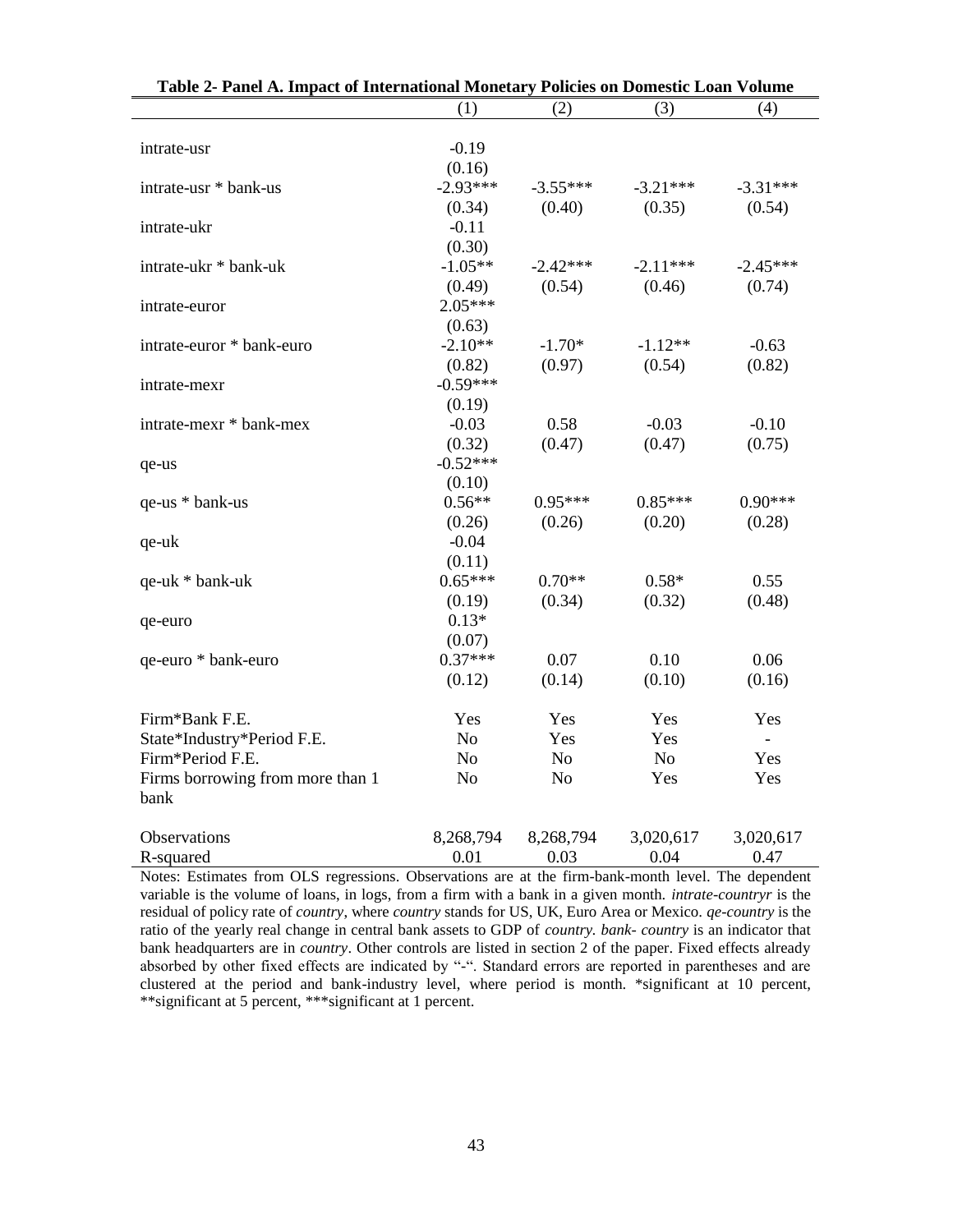|                                       |                |               |            |                 |            | -         |                |              |  |
|---------------------------------------|----------------|---------------|------------|-----------------|------------|-----------|----------------|--------------|--|
|                                       | (1)            | (2)           | (3)        | (4)             | (5)        | (6)       | (7)            | (8)          |  |
|                                       |                | Loan Maturity |            | Loan Collateral |            | Loan Rate |                | Loan Default |  |
|                                       |                |               |            |                 |            |           |                |              |  |
| intrate-usr * bank-us                 | $-5.80***$     | $-5.79***$    | $-0.66***$ | $-0.86***$      | $0.16**$   | $0.16***$ | $-0.48*$       | $-0.59**$    |  |
|                                       | (1.60)         | (1.63)        | (0.18)     | (0.22)          | (0.09)     | (0.05)    | (0.28)         | (0.28)       |  |
| intrate-ukr * bank-uk                 | $-9.17***$     | $-8.63***$    | $-0.98***$ | $-0.85***$      | $-0.01$    | 0.01      | $-0.62**$      | $-0.09$      |  |
|                                       | (0.89)         | (1.35)        | (0.16)     | (0.20)          | (0.01)     | (0.11)    | (0.25)         | (0.34)       |  |
| intrate-euror * bank-euro             | 1.13           | 0.70          | $-1.95***$ | $-2.16***$      | 0.05       | 0.04      | $-0.61*$       | $-0.59*$     |  |
|                                       | (1.20)         | (1.37)        | (0.28)     | (0.36)          | (0.07)     | (0.10)    | (0.35)         | (0.35)       |  |
| intrate-mexr * bank-mex               | 2.35***        | 1.48*         | $-0.35*$   | $-0.40$         | $-0.06$    | $-0.02$   | 0.25           | 0.44         |  |
|                                       | (0.75)         | (0.85)        | (0.19)     | (0.26)          | (0.04)     | (0.07)    | (0.18)         | (0.30)       |  |
| qe-us * bank-us                       | $2.64***$      | 2.90***       | 0.08       | 0.07            | $-0.09***$ | $-0.10**$ | $0.13*$        | $0.14*$      |  |
|                                       | (0.82)         | (0.87)        | (0.12)     | (0.14)          | (0.03)     | (0.04)    | (0.07)         | (0.08)       |  |
| qe-uk * bank-uk                       | 0.65           | 0.28          | $-0.08$    | $-0.03$         | $-0.01$    | 0.01      | $0.18*$        | 0.19         |  |
|                                       | (0.54)         | (0.72)        | (0.10)     | (0.14)          | (0.01)     | (0.09)    | (0.10)         | (0.20)       |  |
| qe-euro * bank-euro                   | $-0.08$        | 0.01          | $0.16**$   | 0.12            | $0.03***$  | $0.03**$  | 0.05           | 0.09         |  |
|                                       | (0.26)         | (0.28)        | (0.07)     | (0.09)          | (0.01)     | (0.01)    | (0.07)         | (0.11)       |  |
| Firm*Bank F.E.                        | Yes            | Yes           | Yes        | Yes             | Yes        | Yes       | Yes            | Yes          |  |
| State*Industry*Period F.E.            | Yes            |               | Yes        |                 | Yes        |           | Yes            | $\sim$       |  |
| Firm*Period F.E.                      | No             | Yes           | No         | Yes             | No         | Yes       | N <sub>o</sub> | Yes          |  |
| Firms borrowing from more than 1 bank | N <sub>o</sub> | Yes           | No         | Yes             | No         | Yes       | N <sub>o</sub> | Yes          |  |
| Observations                          | 8,268,794      | 3,020,617     | 8,268,794  | 3,020,617       | 8,268,794  | 3,020,617 | 6,537,533      | 2,301,790    |  |
| R-squared                             | 0.17           | 0.54          | 0.04       | 0.46            | 0.23       | 0.58      | 0.03           | 0.57         |  |

**Table 2- Panel B. Impact of International Monetary Policies on Other Domestic Credit Margins**

Notes: Estimates from OLS regressions. Observations are at the firm-bank-month level. The loan dependent variables (given by a bank in a month) are the firms': log loan maturity in months, collateral rate, loan rate and default in t+12 in a given month. *intrate-countryr* is the residual of policy rate of *country*, where *country* stands for US, UK, Euro Area or Mexico. *qe-country* is the ratio of the yearly real change in central bank assets to GDP of *country. bank-country* is an indicator that bank is from *country*. Other controls are listed in section 2 of the paper. Fixed effects already absorbed by other fixed effects are indicated by "-". Standard errors are reported in parentheses and are clustered at the period and bank-industry level, where period is month. \*significant at 10 percent, \*\*significant at 5 percent, \*\*\*significant at 1 percent.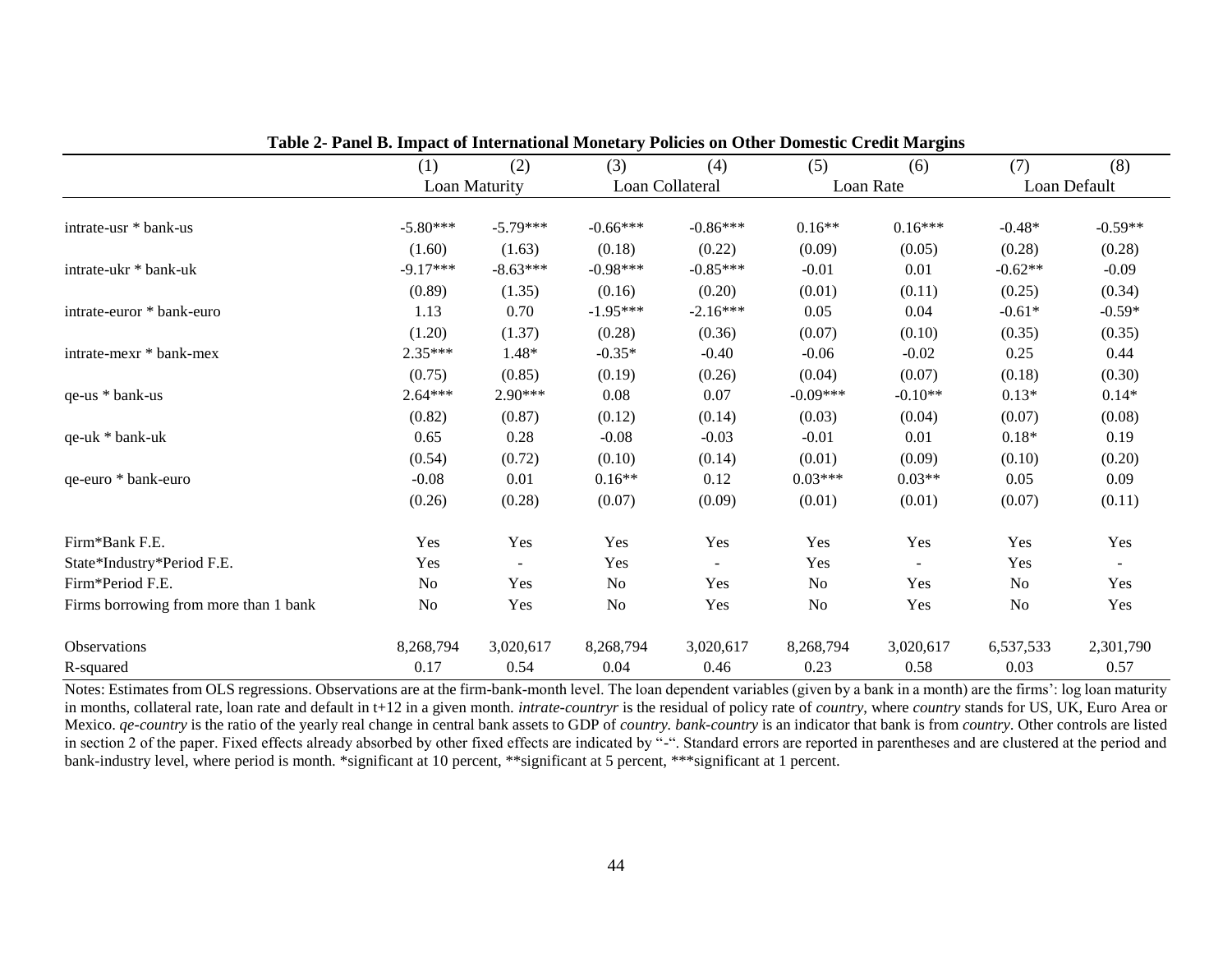|              | (1)       | (2)         | (3)        | (4)        | (5)           | (6)        | (7)        | (8)             | (9)        | (10)      | (11)      | (12)      | (13)       | (14)         | (15)      |
|--------------|-----------|-------------|------------|------------|---------------|------------|------------|-----------------|------------|-----------|-----------|-----------|------------|--------------|-----------|
|              |           | Loan Volume |            |            | Loan Maturity |            |            | Loan Collateral |            |           | Loan Rate |           |            | Loan Default |           |
|              | 3m lag    | 6m lag      | 12m lag    | 3m lag     | 6m lag        | 12m lag    | 3m lag     | 6m lag          | 12m lag    | 3m lag    | 6m lag    | 12m lag   | 3m lag     | 6m lag       | 12m lag   |
| intrate-fgnr | $-1.46**$ | $-1.81***$  | $-2.05***$ | $-4.81***$ | $-4.72***$    | $-4.29***$ | $-1.09***$ | $-1.25***$      | $-1.34***$ | 0.04      | $0.07*$   | $0.20***$ | $-0.49***$ | $-0.49***$   | $-0.26*$  |
| *bank-fgn    | (0.58)    | (0.57)      | (0.46)     | (1.16)     | (1.21)        | (1.13)     | (0.33)     | (0.32)          | (0.28)     | (0.04)    | (0.04)    | (0.02)    | (0.14)     | (0.13)       | (0.13)    |
| intrate-     | 0.06      | 0.50        | 0.25       | $2.50***$  | 2.94***       | $3.41***$  | $-0.79***$ | $-0.34$         | $0.71***$  | 0.04      | $0.10**$  | $0.06**$  | 0.28       | 0.2          | 0.18      |
| *bank-mex    | (0.34)    | (0.40)      | (0.28)     | (0.84)     | (0.82)        | (0.89)     | (0.26)     | (0.25)          | (0.20)     | (0.04)    | (0.04)    | (0.02)    | (0.21)     | (0.17)       | (0.17)    |
| qe-fgn       | $0.31**$  | $0.46***$   | $0.50***$  | 1.00***    | $1.35***$     | 1.34***    | $0.17***$  | $0.13**$        | 0.08       | 0.01      | 0.01      | 0.01      | 0.03       | 0.05         | $0.21***$ |
| *bank-fgn    | (0.11)    | (0.09)      | (0.09)     | (0.24)     | (0.23)        | (0.25)     | (0.06)     | (0.05)          | (0.06)     | (0.01)    | (0.01)    | (0.01)    | (0.05)     | (0.05)       | (0.04)    |
| $F*B$ F.E.   | Yes       | Yes         | Yes        | Yes        | Yes           | Yes        | Yes        | Yes             | Yes        | Yes       | Yes       | Yes       | Yes        | Yes          | Yes       |
| $S*I*P$ F.E. | Yes       | Yes         | Yes        | Yes        | Yes           | Yes        | Yes        | Yes             | Yes        | Yes       | Yes       | Yes       | Yes        | Yes          | Yes       |
| Obs.         | 7,046,918 | 7,046,918   | 7,046,918  | 7,046,918  | 7,046,918     | 7,046,918  | 7,046,918  | 7,046,918       | 7,046,918  | 7,046,918 | 7,046,918 | 7,046,918 | 5,196,351  | 5,196,351    | 5,196,351 |
| R-squared    | 0.03      | 0.03        | 0.03       | 0.13       | 0.13          | 0.13       | 0.04       | 0.04            | 0.04       | 0.18      | 0.18      | 0.19      | 0.03       | 0.03         | 0.03      |

**Table 2- Panel C. Impact of 3-month to 12-month lagged International Monetary Policies on Domestic Credit Margins**

Notes: Estimates from OLS regressions. Observations are aggregated at the firm-bank-month level, where banks are classified as either foreign or domestic. The loan dependent variables (given by a bank in a month) are a firm's: total log loan volume with foreign (domestic) banks in a given month, a firm's average log maturity, collateral rate, loan interest rate and default rate at t+12 with foreign (domestic) banks in a given month. Columns *3m lag, 6m lag and 12m lag* use the policy rates lagged by 3, 6 and 12 months, respectively. *intrate-fgnr* is the average of the residual of foreign overnight rates weighted by the firm's share of loans from U.S., U.K., or Eurozone banks*. intrate-mexr* is the residual of the Mexican overnight rate. *qe-fgn* is the average of foreign QEs weighted by the firm's share of loans from U.S., U.K., or Eurozone banks. *bank-fgn* is a dummy variable that equals 1 if the bank is headquartered in the U.S, U.K or Eurozone. *bank-mex* is a dummy variable that equals 1 if the bank is headquartered in Mexico. All regressions include fixed effects at the firm\*bank *(F\*B)* and state\*industry\*period *(S\*I\*P)* levels. Other controls are listed in section 2 of the paper. Standard errors are reported in parentheses and are clustered at the period, state-industry level, where period is month. \*significant at 10 percent, \*\*significant at 5 percent, \*\*\*significant at 1 percent.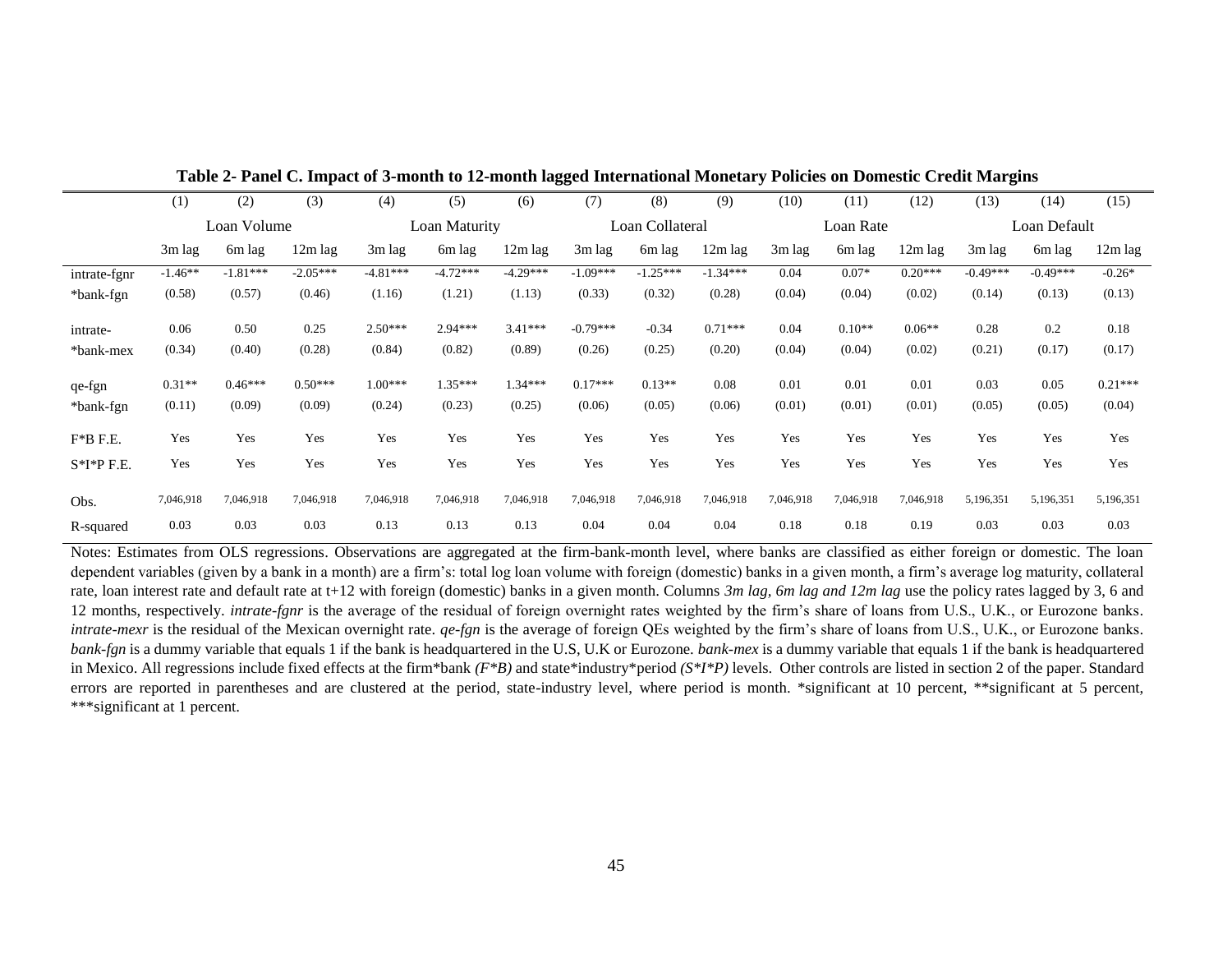|                                              | (1)<br>Credit<br>Volume | (2)<br>Credit<br>Maturity | (3)<br>Credit<br>Collateral | (4)<br>Credit<br>Rate | (5)<br>Credit<br>Default | (6)<br>Exit | (7)<br>Liabilities | (8)<br>Current<br>Liabilities | (9)<br>Non-<br>Current<br>Liabilities | (10)<br>Assets | (11)<br>Fixed<br>Assets | (12)<br>Employment |
|----------------------------------------------|-------------------------|---------------------------|-----------------------------|-----------------------|--------------------------|-------------|--------------------|-------------------------------|---------------------------------------|----------------|-------------------------|--------------------|
| $intracteY$ -fgnr*share <sup>Y</sup> -fgn    | $-1.54*$                | $-4.92**$                 | $-1.32**$                   | $0.12*$               | $-0.32*$                 | $0.92*$     | $-1.20**$          | $-1.26***$                    | $-2.08**$                             | $-0.76*$       | $-0.45*$                | $-0.34*$           |
|                                              | (0.89)                  | (1.88)                    | (0.52)                      | (0.07)                | (0.19)                   | (0.54)      | (0.40)             | (0.38)                        | (0.65)                                | (0.39)         | (0.25)                  | (0.20)             |
| $intracteY$ -mexr*share <sup>Y</sup> -mex    | $3.28*$                 | 4.37                      | 0.16                        | $-0.02$               | 0.05                     | $-0.22$     | 0.43               | 0.93                          | $-1.23$                               | $0.85**$       | 1.19***                 | 0.27               |
|                                              | (1.83)                  | (3.85)                    | (2.23)                      | (0.10)                | (0.68)                   | (0.70)      | (0.69)             | (0.61)                        | (2.88)                                | (0.31)         | (0.15)                  | (0.57)             |
| qe <sup>Y</sup> -fgn*share <sup>Y</sup> -fgn | 0.24                    | 0.95                      | $0.39**$                    | 0.03                  | $0.14*$                  | 0.02        | 0.20               | 0.09                          | 0.43                                  | 0.15           | $0.68***$               | $-0.06$            |
|                                              | (0.31)                  | (0.96)                    | (0.18)                      | (0.04)                | (0.08)                   | (0.10)      | (0.16)             | (0.20)                        | (0.40)                                | (0.15)         | (0.12)                  | (0.12)             |
| Firm F.E.<br>State*Industry*Year             | Yes                     | Yes                       | Yes                         | Yes                   | Yes                      | Yes         | Yes                | Yes                           | Yes                                   | Yes            | Yes                     | Yes                |
| F.E.                                         | Yes                     | Yes                       | Yes                         | Yes                   | Yes                      | Yes         | Yes                | Yes                           | Yes                                   | Yes            | Yes                     | Yes                |
| <b>Observations</b>                          | 747,910                 | 747,910                   | 747,910                     | 747,910               | 735,240                  | 747,913     | 13,918             | 13,918                        | 13,918                                | 14,563         | 14,563                  | 13,838             |
| R-squared                                    | 0.09                    | 0.14                      | 0.04                        | 0.17                  | 0.03                     | 0.04        | 0.20               | 0.20                          | 0.25                                  | 0.26           | 0.22                    | 0.19               |

**Table 3. Impact of International Monetary Policy on Domestic Firm-Level Real Effects and Credit Outcomes**

Notes: Estimates from OLS regressions. Observations are aggregated at the *firm-year* level. The first six columns use the information from the loan-level dataset and refer to a firm's: loan volume in logs, maturity in logs, collateral rate, loan interest rate, 1-year-ahead default rate and a proxy of firm survival. The last six columns restrict the sample to firms that are observed in the loan-level dataset and in the Orbis dataset. The dependent variables are a firm's log liabilities (total, current, noncurrent), log assets (total and fixed) and employment in a given year. *intrate<sup>Y</sup> -fgnr* is the yearly average of the residual of foreign overnight rates weighted by the firm's share of loans from U.S., U.K., or Eurozone banks*. share<sup>Y</sup> -fgn* is the one-year-lagged share of a firm's debt with foreign banks. *intrate<sup>Y</sup> -mexr* is the residual of the Mexican overnight rate*. share<sup>Y</sup> - mex* is a firm's one-year-lagged-share of loans from Mexican banks*. qe<sup>Y</sup> -fgn* is the average of foreign QE weighted by the firm's share of loans from U.S., U.K., or Eurozone banks. *share<sup>y</sup>-fgn* is the one-year-lagged share of a firm's bank debt from foreign banks. All regressions include fixed effects at the firm and state\*industry\*year level. Standard errors are reported in parentheses and are clustered at the state\*year level. \*significant at 10 percent, \*\*significant at 5 percent, \*\*\*significant at 1 percent.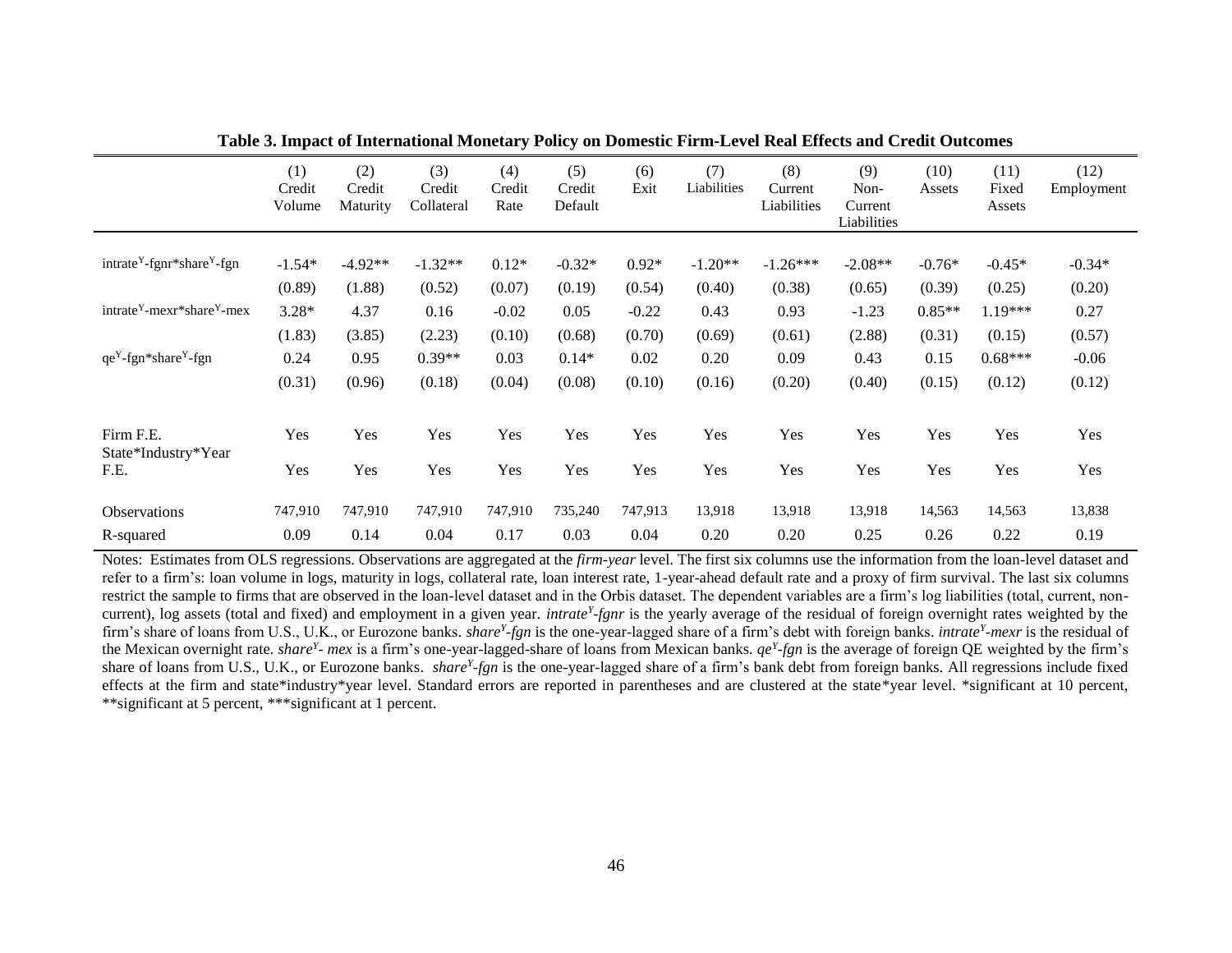| Table 7. Hilpact of Hitchnational Monctary I uncles on Domestic Create Margins by EX-Ante Loan Kates |             |            |            |               |            |                 |            |           |            |              |  |
|------------------------------------------------------------------------------------------------------|-------------|------------|------------|---------------|------------|-----------------|------------|-----------|------------|--------------|--|
|                                                                                                      | (1)         | (2)        | (3)        | (4)           | (5)        | (6)             | (7)        | (8)       | (9)        | (10)         |  |
|                                                                                                      | Loan Volume |            |            | Loan Maturity |            | Loan Collateral |            | Loan Rate |            | Loan Default |  |
|                                                                                                      | High yield  | Low yield  | High yield | Low yield     | High yield | Low yield       | High yield | Low yield | High yield | Low yield    |  |
| intrate-usr* bank-us                                                                                 | $-3.92***$  | $-2.28***$ | $-6.46***$ | $-0.89**$     | $-0.59***$ | $-1.40***$      | $0.20***$  | 0.02      | $-0.59*$   | $0.58**$     |  |
|                                                                                                      | (0.43)      | (0.69)     | (1.78)     | (0.45)        | (0.15)     | (0.42)          | (0.03)     | (0.04)    | (0.35)     | (0.26)       |  |
| intrate-ukr* bank-uk                                                                                 | $-2.75***$  | $-0.34$    | $-9.47***$ | 0.22          | $-1.08***$ | $-0.82*$        | 0.02       | 0.01      | $-0.55*$   | 0.19         |  |
|                                                                                                      | (0.59)      | (0.87)     | (1.00)     | (0.52)        | (0.15)     | (0.48)          | (0.08)     | (0.10)    | (0.29)     | (0.33)       |  |
| intrate-euror* bank- euro                                                                            | $-2.51**$   | $-1.04$    | 1.36       | 2.35***       | $-2.31***$ | $-0.71$         | $0.15*$    | 0.04      | $-0.35$    | $-0.24$      |  |
|                                                                                                      | (1.13)      | (1.14)     | (1.33)     | (0.61)        | (0.30)     | (0.54)          | (0.09)     | (0.06)    | (0.53)     | (0.52)       |  |
| intrate-mexr* bank-mex                                                                               | $0.80*$     | 1.23       | $2.72***$  | $-0.21$       | $-0.32$    | 0.01            | $-0.10*$   | $-0.06$   | 0.20       | 0.21         |  |
|                                                                                                      | (0.45)      | (0.75)     | (0.76)     | (0.69)        | (0.21)     | (0.42)          | (0.06)     | (0.06)    | (0.20)     | (0.18)       |  |
| qe-us* bank-us                                                                                       | $0.94***$   | 0.49       | $3.08***$  | 0.44          | 0.15       | $-0.70*$        | $-0.10**$  | 0.02      | $0.20***$  | $-0.02$      |  |
|                                                                                                      | (0.28)      | (0.31)     | (0.84)     | (0.28)        | (0.09)     | (0.37)          | (0.04)     | (0.02)    | (0.07)     | (0.11)       |  |
| $qe$ -uk* bank-uk                                                                                    | $0.70*$     | 0.03       | 0.74       | $-0.73$       | $-0.07$    | 0.22            | $-0.01$    | $-0.02$   | $0.20*$    | 0.22         |  |
|                                                                                                      | (0.38)      | (0.40)     | (0.58)     | (0.48)        | (0.08)     | (0.44)          | (0.05)     | (0.07)    | (0.10)     | (0.24)       |  |
| qe-euro* bank-euro                                                                                   | 0.01        | $-0.24$    | $-0.13$    | $0.45***$     | $0.10*$    | 0.26            | $0.04***$  | 0.01      | $0.13**$   | 0.06         |  |
|                                                                                                      | (0.12)      | (0.17)     | (0.27)     | (0.13)        | (0.06)     | (0.17)          | (0.01)     | (0.01)    | (0.07)     | (0.07)       |  |
| Firm*Bank F.E.                                                                                       | Yes         | Yes        | Yes        | Yes           | Yes        | Yes             | Yes        | Yes       | Yes        | Yes          |  |
| State*Industry*Period<br>F.E.                                                                        | Yes         | Yes        | Yes        | Yes           | Yes        | Yes             | Yes        | Yes       | Yes        | Yes          |  |
| <b>Observations</b>                                                                                  | 7,110,956   | 1,157,838  | 7,110,956  | 1,157,838     | 7,110,956  | 1,157,838       | 7,110,956  | 1,157,838 | 5,602,833  | 934,700      |  |
| R-squared                                                                                            | 0.03        | 0.09       | 0.21       | 0.08          | 0.04       | 0.10            | 0.25       | 0.29      | 0.03       | 0.10         |  |

**Table 4. Impact of International Monetary Policies on Domestic Credit Margins by Ex-Ante Loan Rates** 

Notes: Estimates from OLS regressions. Observations are at the firm-bank-month level. A firm-bank-period observation is high (low) yield if the interest rate it pays on its loans is above (below) the average loan interest rate, weighted by loan volume, paid by all firms in the previous quarter for all loans. The dependent variables are a firm's: log loan volume, log maturity in months, collateral rate, loan rate and future default rate (at period t+12) with a given bank in a given month. *intrate-countryr* is the residual of policy rate of *country*, where *country* stands for US, UK, Euro Area or Mexico. *qe-country* is the ratio of the yearly real change in central bank assets to GDP of *country. bank- country* is an indicator that bank headquarters are in *country*. Other controls are listed in section 2 of the paper. Standard errors clustered at the period and bank-industry level are reported in parentheses, where period is month. \*significant at 10 percent, \*\*significant at 5 percent, \*\*\*significant at 1 percent.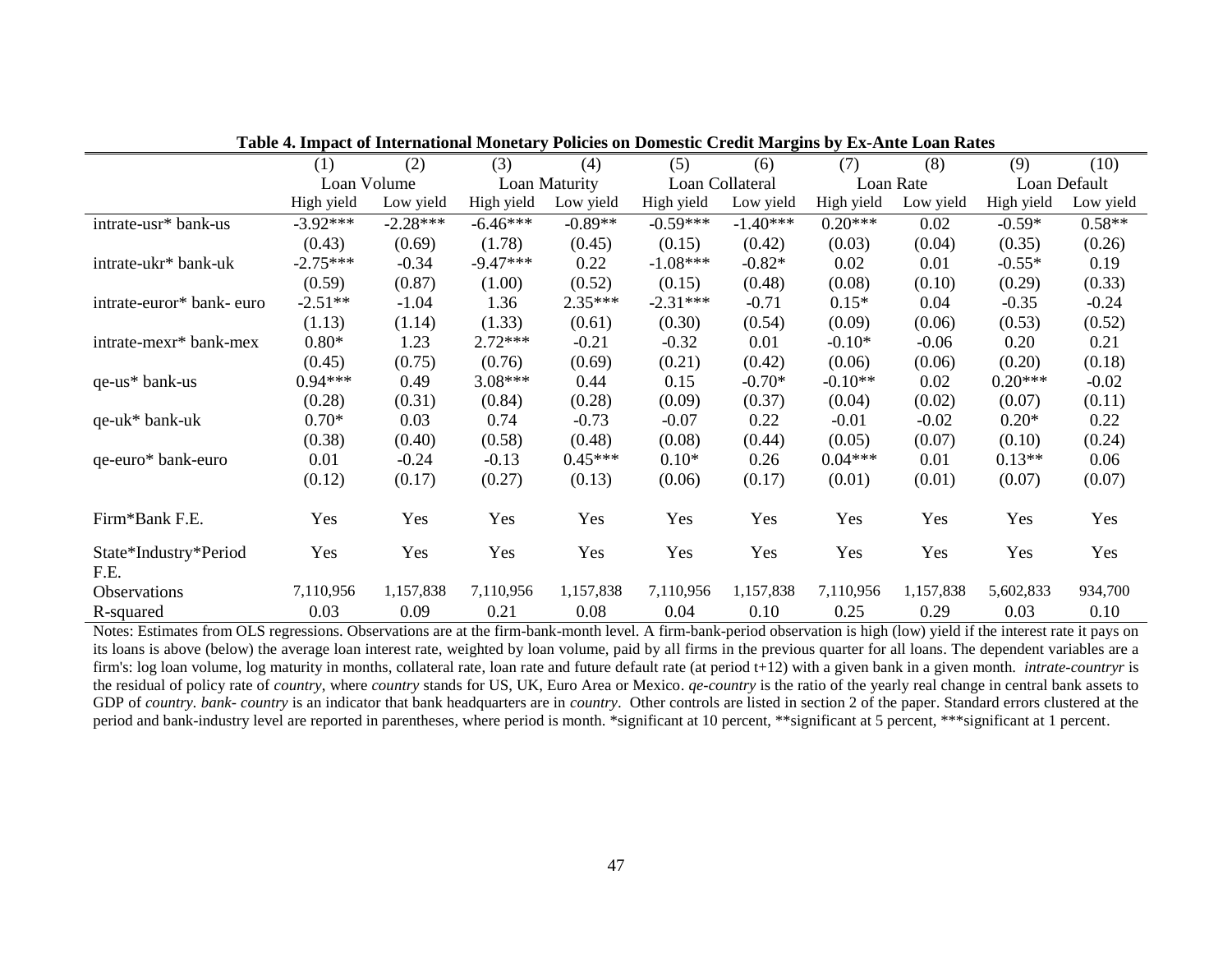# **Appendix**



**Figure A1. Monetary Policies and Quantitative Easing June 2001- December 2015**

Notes: The first figure plots the residuals from regressions of the foreign monetary policies (Eonia rate for the Eurozone, Sonia rate for the U.K. and Fed Funds rate for the U.S.) on the annual growth rate of real GDP and CPI of each region over time, and the residuals from a regression of the Mexican monetary policy (Tasa de Fondeo Bancario) on the Fed Funds, and the annual growth rate of CPI and real GDP of both Mexico and the U.S. The second figure plots the evolution of quantitative easing over time in the Eurozone, U.K. and U.S., respectively. The quantitative easing is measured as the yearly real change in total balance sheet assets of each central bank (ECB, BoE and Federal Reserve) as a share of GDP in each region.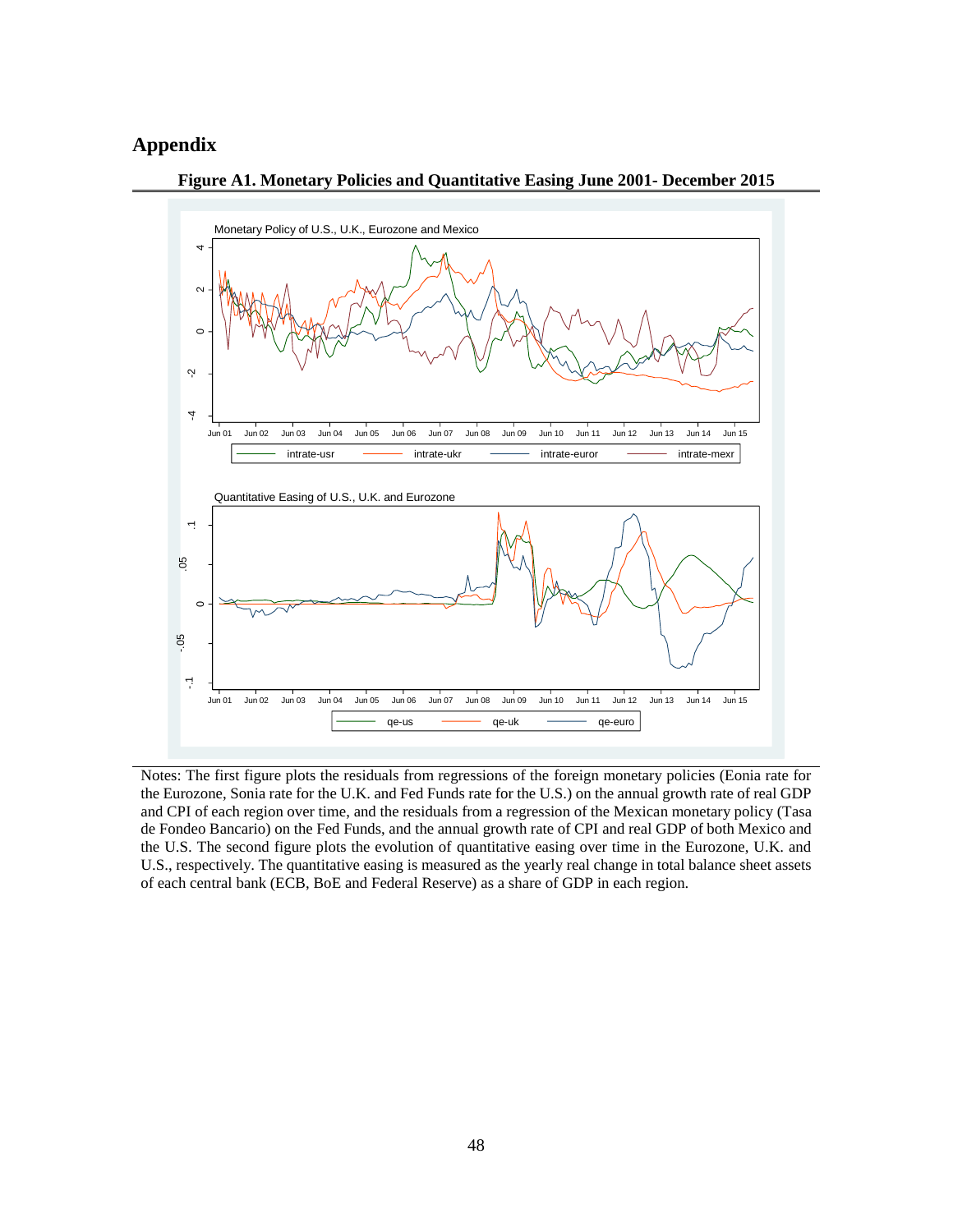|                     | <b>Table A1. Variable Definitions (Loan-Month Level)</b>                               |  |  |  |  |  |
|---------------------|----------------------------------------------------------------------------------------|--|--|--|--|--|
| <b>Variable</b>     | <b>Definition</b>                                                                      |  |  |  |  |  |
| loan volume         | Value of the outstanding loans that a firm has from a given bank in a given            |  |  |  |  |  |
|                     | month (thousands of Mexican pesos)                                                     |  |  |  |  |  |
|                     | Average maturity (in months) of the outstanding loans that a firm has from a           |  |  |  |  |  |
| loan maturity       | given bank in a given month, weighted by loan volume                                   |  |  |  |  |  |
|                     | Average fraction of the outstanding loans that a firm has from a given bank            |  |  |  |  |  |
| loan collateral     | in a given month that is covered by the firms' assets, weighted by loan                |  |  |  |  |  |
|                     | volume                                                                                 |  |  |  |  |  |
| loan rate           | Average annualized loan rate of the outstanding loans that a firm has from a           |  |  |  |  |  |
|                     | given bank in a given month, weighted by loan volume                                   |  |  |  |  |  |
|                     | Average fraction of the outstanding loans that a firm has from a given bank            |  |  |  |  |  |
| loan default        | in a given month that have been delinquent for at least 90 days, weighted by           |  |  |  |  |  |
|                     | loan volume                                                                            |  |  |  |  |  |
| intrate-us          | Fed Funds rate                                                                         |  |  |  |  |  |
| intrate-uk          | Sonia rate                                                                             |  |  |  |  |  |
| intrate-euro        | Eonia rate                                                                             |  |  |  |  |  |
| intrate-mex         | Mexican Overnight Interest Rate (Tasa de Fondeo Interbancaria)                         |  |  |  |  |  |
| intrate-usr         | Residual from regression of Fed Funds rate on annual growth rate of real               |  |  |  |  |  |
|                     | GDP-U.S. and CPI-U.S.                                                                  |  |  |  |  |  |
| intrate-ukr         | Residual from regression of Sonia rate on annual growth rate of real GDP-              |  |  |  |  |  |
|                     | U.K. and CPI-U.K.                                                                      |  |  |  |  |  |
| intrate-euror       | Residual from regression of Eonia rate on annual growth rate of real GDP-              |  |  |  |  |  |
|                     | Eurozone and CPI- Eurozone                                                             |  |  |  |  |  |
| intrate-fgnr        | Average policy rate residuals of U.K., U.S. and Eurozone weighted by firm's            |  |  |  |  |  |
|                     | loan volume from each geographical region                                              |  |  |  |  |  |
|                     | Residual from regression of Overnight Mexican interest rate on Fed Funds               |  |  |  |  |  |
| intrate-mexr        | and annual growth rate of real GDP-mex, real GDP-U.S., CPI-mex and CPI-                |  |  |  |  |  |
|                     | U.S.                                                                                   |  |  |  |  |  |
| qe-us               | Ratio of the yearly real change in the Federal Reserve's balance sheet assets          |  |  |  |  |  |
|                     | to U.S. GDP                                                                            |  |  |  |  |  |
| qe-uk               | Ratio of the yearly real change in the BoE's balance sheet assets to U.K.              |  |  |  |  |  |
|                     | <b>GDP</b>                                                                             |  |  |  |  |  |
| qe-euro             | Ratio of the yearly real change in the ECB's balance sheet assets to Eurozone          |  |  |  |  |  |
|                     | <b>GDP</b><br>Average QE of the U.S., U.K. and Eurozone areas weighted by firm's loan  |  |  |  |  |  |
| qe-fgn              | volume from each geographical region                                                   |  |  |  |  |  |
|                     | Indicator variable that equals one if bank is headquartered in country, where          |  |  |  |  |  |
| bank-country        | country is U.S., U.K., Eurozone or Mexico                                              |  |  |  |  |  |
|                     | Seasonally adjusted real GDP annual growth of <i>country</i> , where <i>country</i> is |  |  |  |  |  |
| gdp-country         | U.S., U.K., Eurozone or Mexico                                                         |  |  |  |  |  |
|                     | CPI annual growth of <i>country</i> , where <i>country</i> is U.S., U.K., Eurozone or  |  |  |  |  |  |
| cpi- <i>country</i> | Mexico                                                                                 |  |  |  |  |  |
|                     | Sovereign credit default swaps (CDS) of <i>country</i> , where <i>country</i> is U.S., |  |  |  |  |  |
| cds- <i>country</i> | U.K. or Eurozone                                                                       |  |  |  |  |  |
|                     |                                                                                        |  |  |  |  |  |

Notes: All *intrate-country* and *qe-country* variables are lagged 1-quarter.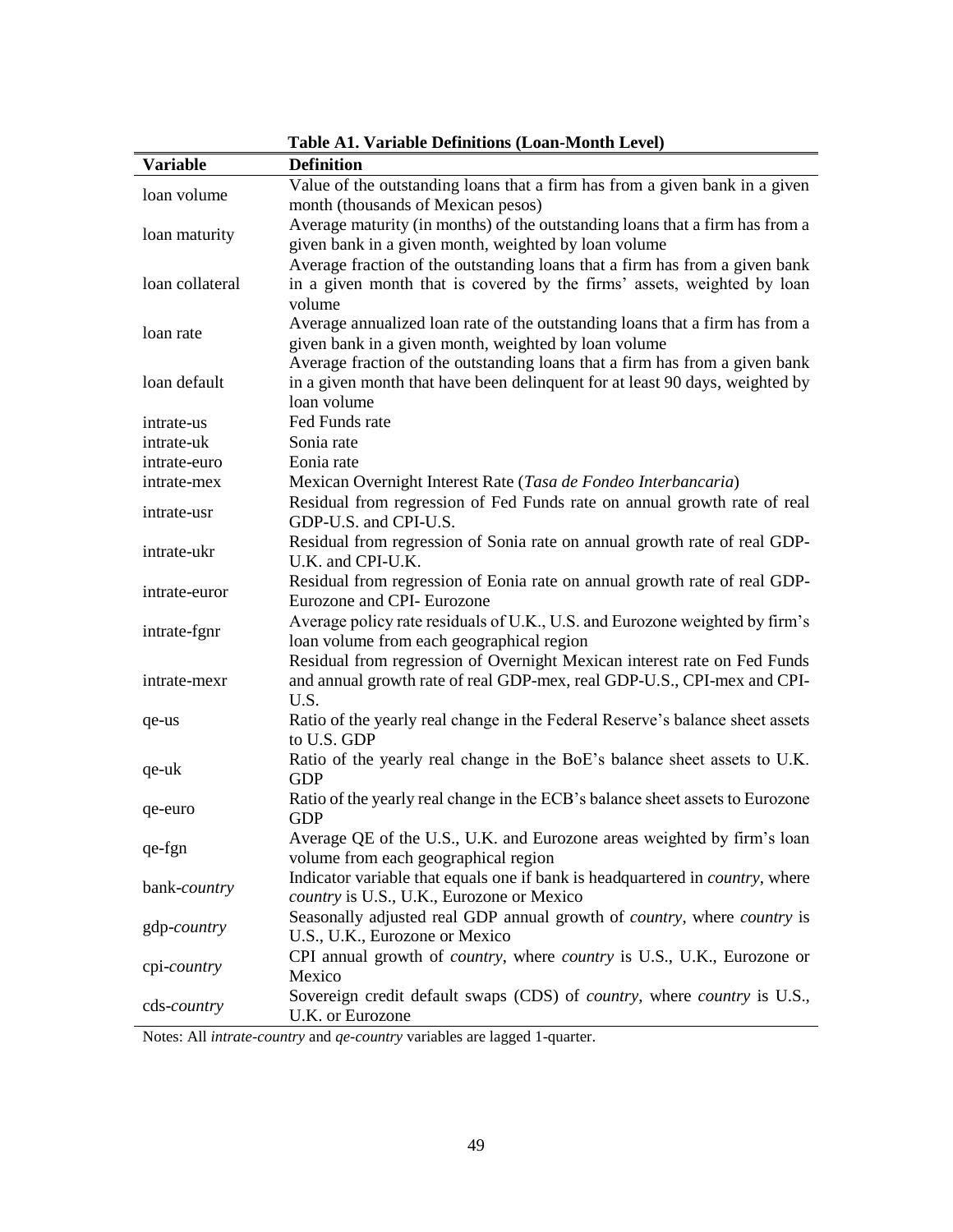|                                                                                  | Table AT. Valiable Definitions (Firm-Teal Level)                             |
|----------------------------------------------------------------------------------|------------------------------------------------------------------------------|
| Variable                                                                         | <b>Definition</b>                                                            |
| loan volume <sup>Y</sup>                                                         | Value of the outstanding loans that a firm has from a given bank in a given  |
|                                                                                  | year (thousands of Mexican pesos)                                            |
| loan maturity <sup>Y</sup>                                                       | Average maturity (in months) of the outstanding loans that a firm has from   |
|                                                                                  | a given bank in a given year, weighted by loan volume                        |
| loan collateral <sup>Y</sup>                                                     | Average fraction of the outstanding loans that a firm has from a given       |
|                                                                                  | bank in a given year that is covered by the firms' assets, weighted by loan  |
|                                                                                  | volume                                                                       |
| loan rate <sup>Y</sup>                                                           | Average annualized loan rate of the outstanding loans that a firm has from   |
|                                                                                  | a given bank in a given year, weighted by loan volume                        |
| loan default <sup>Y</sup>                                                        | Average fraction of the outstanding loans that a firm has from a given       |
|                                                                                  | bank in a given year that are more than 90 days in arrears, weighted by      |
|                                                                                  | loan volume                                                                  |
| exit <sup>Y</sup>                                                                | Proxy for firm survival due to loan defaults. Indicator variable that equals |
|                                                                                  | 1 if a firm in default exits permanently from the loan-level dataset in a    |
|                                                                                  | given year                                                                   |
| intrate <sup>Y</sup> -fgnr $*$ share <sup>Y</sup> -fgn                           | Average annual residuals of monetary policies, weighted by the firm's        |
|                                                                                  | loan volume from each geographical region, times the one-year-lagged         |
|                                                                                  | share of a firm's loans with foreign banks                                   |
| intrate <sup><math>Y</math></sup> -mexr $*$ share <sup><math>Y</math></sup> -mex | Residual of the regression of annual overnight Mexican rate on Fed Funds,    |
|                                                                                  | GDP-mex, GDP-us, CPI-mex, CPI-us- times the one-year-lagged share of         |
|                                                                                  | a firm's loans from Mexican banks                                            |
| $qe^{Y}$ -fgn * share <sup>Y</sup> -fgn                                          | Average annual QE, weighted by the firm's loan volume from each              |
|                                                                                  | geographical region, times the one-year-lagged share of a firm's loans       |
|                                                                                  | from foreign banks                                                           |
| <b>Variables from Orbis</b>                                                      |                                                                              |
| assets <sup>Y</sup>                                                              | Total firm assets (thousands of Mexican pesos) in a given year               |
| fixed assets <sup>Y</sup>                                                        | Total fixed-assets of a firm (thousands of Mexican pesos) in a given year    |
| liabilities <sup>Y</sup>                                                         | Total liabilities of a firm (thousands of Mexican pesos) in a given year     |
| non-current liabilities <sup>Y</sup>                                             | Liabilities of a firm in a given year with a maturity over 12 months         |
|                                                                                  | (thousands of Mexican pesos)                                                 |
| current liabilities <sup>Y</sup>                                                 | Liabilities of a firm in a given year with a maturity under 12 months        |
|                                                                                  | (thousands of Mexican pesos)                                                 |
| employment <sup>Y</sup>                                                          | Total number of employees of a firm in a given year                          |

## **Table A1. Variable Definitions (Firm-Year Level)**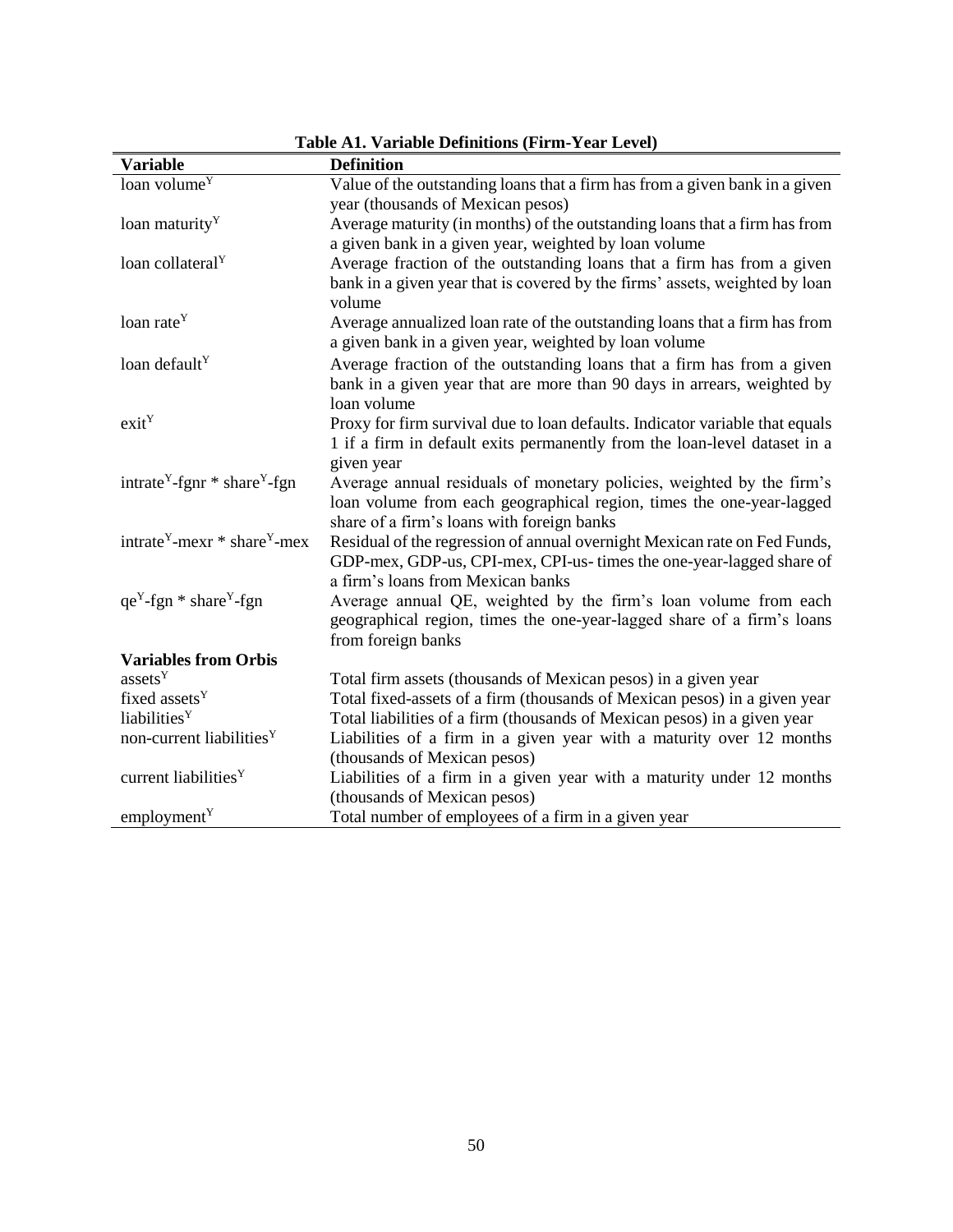|                                           | (1)       | (2)       | (3)          | (4)               | (5)        |
|-------------------------------------------|-----------|-----------|--------------|-------------------|------------|
|                                           | All banks | Mex banks | Euro Area    | <b>U.K. Banks</b> | U.S. Banks |
|                                           |           | (large)   | <b>Banks</b> |                   |            |
| <b>Balance Sheet Information</b>          |           |           |              |                   |            |
| Assets (logs)                             | 4.4       | 6.0       | 6.4          | 5.8               | 6.6        |
|                                           | (1.8)     | (0.6)     | (0.1)        | (0.5)             | (0.5)      |
| Liquidity ratio                           | 0.09      | 0.09      | 0.12         | 0.14              | 0.10       |
|                                           | (0.05)    | (0.02)    | (0.03)       | (0.05)            | (0.03)     |
| Capital ratio                             | 0.09      | 0.07      | 0.09         | 0.07              | 0.12       |
|                                           | (0.07)    | (0.03)    | (0.08)       | (0.02)            | (0.01)     |
| Deposit ratio                             | 0.43      | 0.49      | 0.47         | 0.58              | 0.43       |
|                                           | (0.14)    | (0.08)    | (0.09)       | (0.06)            | (0.06)     |
| <b>ROA</b>                                | 1.0       | 1.1       | 1.7          | 0.8               | 1.5        |
|                                           | (2.0)     | (0.4)     | (0.7)        | (0.6)             | (0.7)      |
| <b>ROE</b>                                | 12.9      | 16.6      | 19.9         | 11.6              | 12.3       |
|                                           | (11.5)    | (6.8)     | (7.9)        | (9.1)             | (6.3)      |
| <b>Commercial Credit</b>                  | 0.34      | 0.34      | 0.28         | 0.29              | 0.23       |
|                                           | (0.16)    | (0.10)    | (0.06)       | (0.05)            | (0.06)     |
| Market share                              | 0.06      | 0.14      | 0.16         | 0.11              | 0.15       |
|                                           | (0.07)    | (0.03)    | (0.06)       | (0.03)            | (0.03)     |
| Commercial Loan Portfolio Composition (%) |           |           |              |                   |            |
| Agriculture                               | 4         | 7         | 5            | 8                 | 6          |
| Construction                              | 9         | 9         | 16           | 9                 | 6          |
| Manufacturing                             | 19        | 21        | 24           | 24                | 26         |
| Retail                                    | 38        | 35        | 31           | 36                | 42         |
| Services                                  | 22        | 18        | 15           | 15                | 12         |
| <b>Other Sectors</b>                      | $\,8\,$   | 10        | $8\,$        | 9                 | $8\,$      |

**Table A2. Summary Statistics Monthly Bank-level Data** 

Notes: *Assets* are measured in logs of billions of real Mexican Pesos at January 2008 prices. *Liquidity ratio* is the ratio of liquid assets to total assets. *Capital ratio* is the ratio of equity over total assets. *Deposit ratio* is the ratio of total deposits to assets. *ROA* is the return on assets measured as ratio of net income to assets. *ROE* is the return on equity measured as the ratio of net income to equity. *Commercial credit* is the ratio of commercial credit to total assets. *Market share* is the bank's market share of commercial credit. Standard deviations are reported in parentheses. Statistics cover the period of June 2001 to December 2015. The panel of *Commercial Loan Portfolio Composition* denotes the share of commercial credit allocated by a bank to firms in the Agriculture, Construction, Manufacturing, Retail, Services and Other Sectors.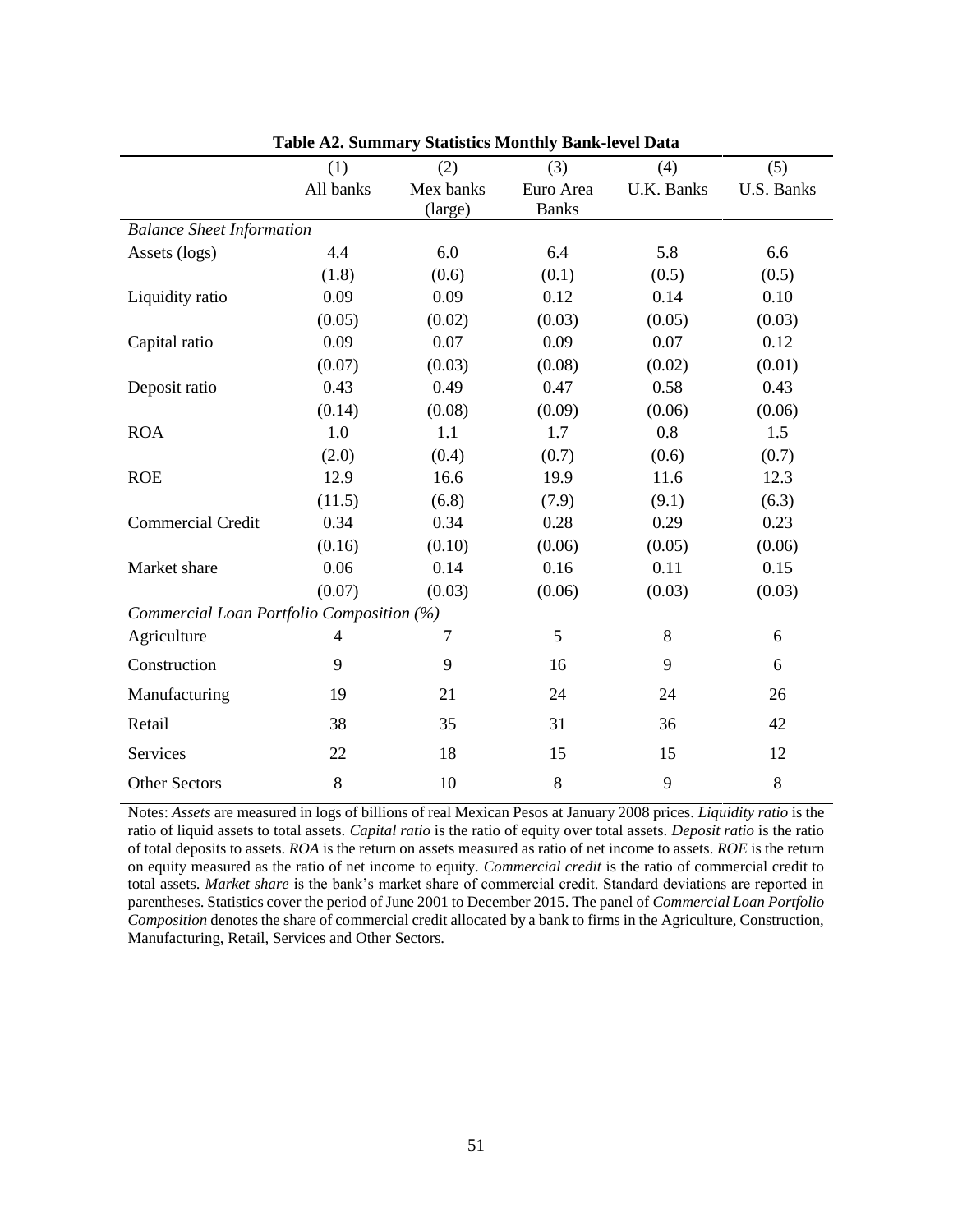|                 | (1)  | (2)                     | (3)     | (4)   | (5)             | (6)     |
|-----------------|------|-------------------------|---------|-------|-----------------|---------|
|                 |      | <b>High-yield firms</b> |         |       | Low-yield firms |         |
| Variable        | Mean | Median                  | St. Dev | Mean  | Median          | St. Dev |
| Loan Volume     | 842  | 302                     | 1,692   | 4,908 | 3,332           | 4,697   |
| Loan Maturity   | 33.5 | 36.0                    | 19.6    | 32.4  | 24.0            | 28.8    |
| Loan Collateral | 0.24 | 0.00                    | 0.43    | 0.45  | 0.23            | 0.83    |
| Loan Rate       | 16.2 | 16.1                    | 7.4     | 8.2   | 9.3             | 2.1     |
| Loan Default    | 0.08 | 0.00                    | 0.27    | 0.03  | 0.00            | 0.17    |

**Table A3. Summary Statistics Monthly Data by Firms' Yield**

*Notes: High (Low) yield firms -* A firm-bank-month observation has high (low) yield if the loan rate the firm pays on its loan is above (below) the average loan interest rate, weighted by loan volume, paid by all firms in all loans in that month.

| uvilitstit valin    |                    |                     |  |  |  |  |  |  |  |
|---------------------|--------------------|---------------------|--|--|--|--|--|--|--|
|                     | (1)                | (2)                 |  |  |  |  |  |  |  |
|                     | Loan Volume (logs) | Total Assets (logs) |  |  |  |  |  |  |  |
| bank-us             | 0.17               | 0.25                |  |  |  |  |  |  |  |
|                     | (0.40)             | (0.97)              |  |  |  |  |  |  |  |
| bank-uk             | 0.70               | 0.66                |  |  |  |  |  |  |  |
|                     | (0.45)             | (1.67)              |  |  |  |  |  |  |  |
| bank-euro           | 0.31               | 0.59                |  |  |  |  |  |  |  |
|                     | (0.26)             | (0.91)              |  |  |  |  |  |  |  |
| <b>Observations</b> | 642,309            | 13,287              |  |  |  |  |  |  |  |
| R-squared           | 0.54               | 0.88                |  |  |  |  |  |  |  |

**Table A4. Characteristics of firms borrowing from foreign banks and the largest domestic bank**

Notes: Estimates from OLS regressions. Each observation represents a firm-year pair. The sample is constrained to firms borrowing from foreign banks and the largest domestic bank. *bank-country* is an indicator variable that equals one if a bank is from *country,* where *country* stands for the U.S., U.K., and the Euro Area (the omitted category corresponds to the largest Mexican bank). The dependent variables correspond to the total bank loan volume and total assets (both in logs) of a firm at a given year. All regressions include fixed effects at the state\*industry\*year level. Standard errors that are clustered at the year and state\*industry level are reported in parentheses. \* significant at 10%, \*\* significant at 5%, \*\*\* significant at 1%.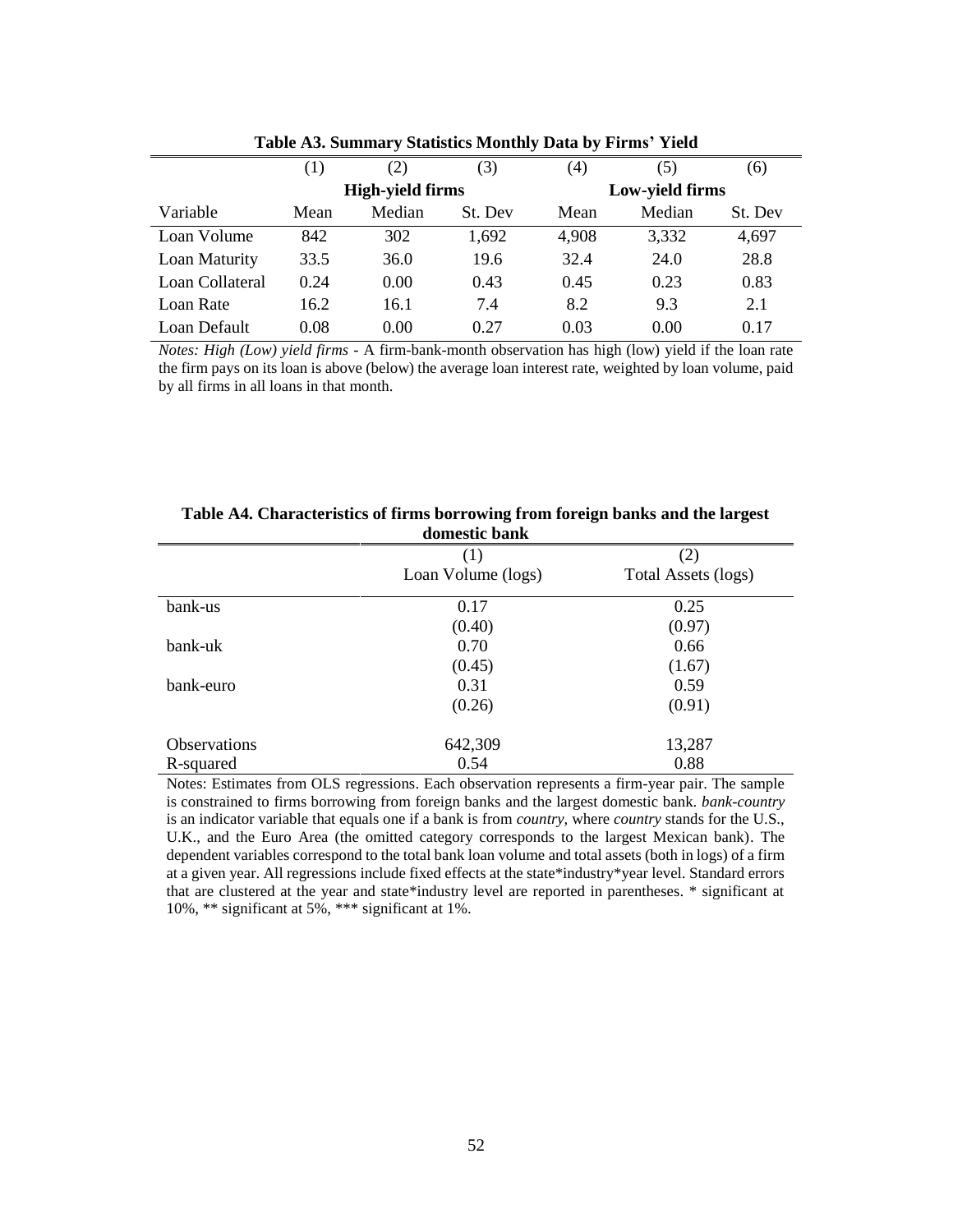|                        | (1)    | (2)       | (3)         |
|------------------------|--------|-----------|-------------|
|                        | Orbis  | Non-Orbis | Difference  |
|                        |        |           | $(t-stats)$ |
| firm age               | 15.5   | 13.9      | 1.8         |
|                        | (10.0) | (13.9)    | (34.7)      |
| loan volume (logs)     | 16.0   | 15.0      | 1.0         |
|                        | (2.4)  | (2.7)     | (118.3)     |
| loan maturity (months) | 30.0   | 34.2      | $-4.2$      |
|                        | (28.5) | (28.1)    | $(-38.8)$   |
| loan collateral        | 0.30   | 0.27      | 0.03        |
|                        | (0.42) | (0.5)     | (15.8)      |
| loan rate              | 13.8   | 15.1      | 1.3         |
|                        | (5.1)  | (5.4)     | $(-63.7)$   |
| loan default           | 0.07   | 0.13      | $-0.05$     |
|                        | (0.23) | (0.3)     | $(-45.4)$   |

**Table A5. Characteristics of firms in Orbis and rest of firms**

Notes: The first two columns report means and standard deviations (in parentheses) of the characteristics of firms - present in the loan-level dataset - depending on whether they are in the Orbis data set. The third column presents the mean difference of each variable between the two groups (with its t-stat in parentheses). *Firm age* is measured in years; *loan volume* is measured in thousands of Mexican pesos at January 2008 prices; *loan maturity* is the average duration of the loans; *loan collateral* is the fraction of loans that are guaranteed by firm assets; *loan rate* is the loan rate charged by banks in percent; *loan default* is the fraction of loans in arrears for more than 90 days.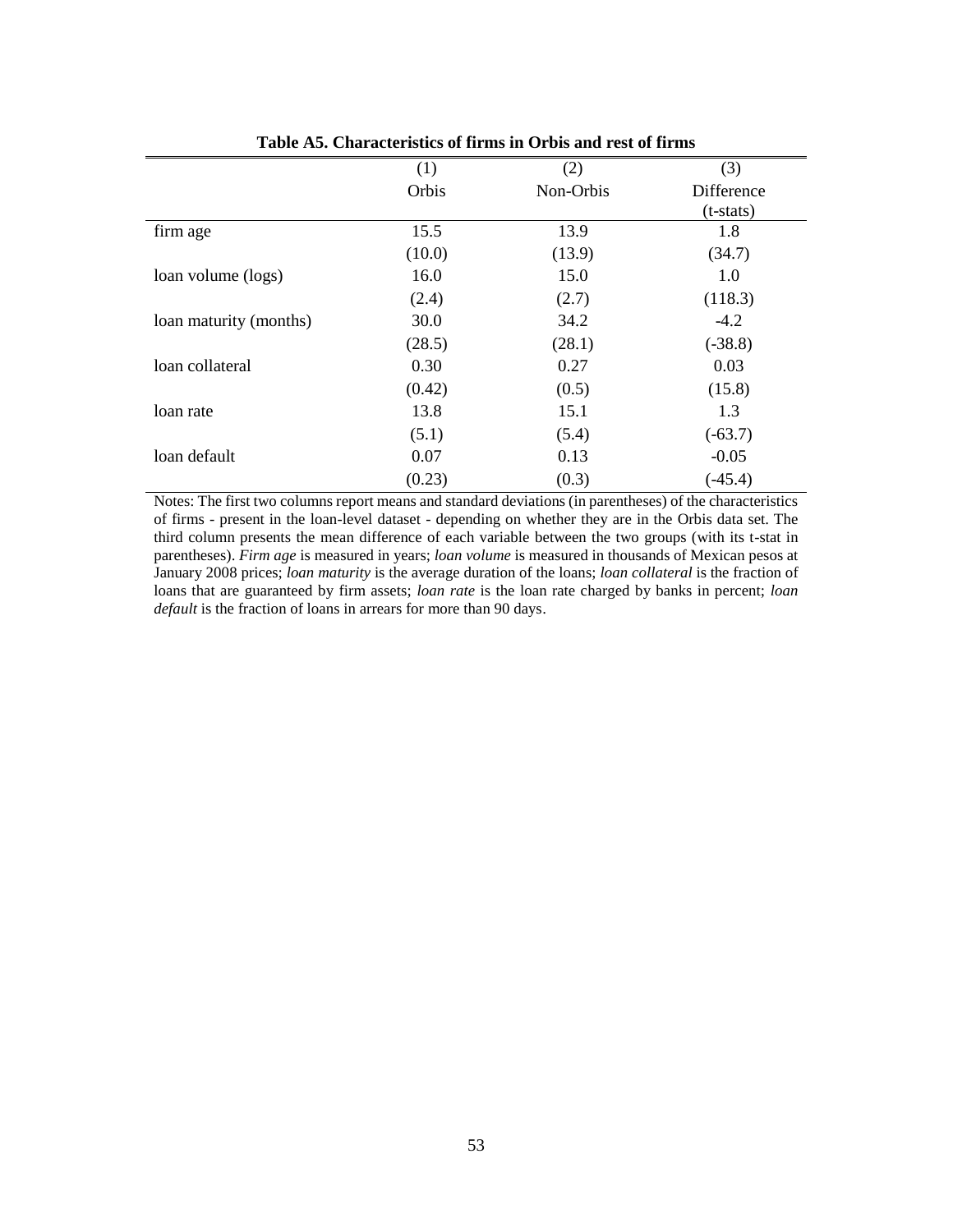|                                | (1)                             |  |
|--------------------------------|---------------------------------|--|
|                                | $I$ (switching <sub>i,t</sub> ) |  |
| domestic bank                  | 0.00                            |  |
|                                | (0.01)                          |  |
| number of bank relations (log) | $0.30***$                       |  |
|                                | (0.03)                          |  |
| loan volume (logs)             | $-0.00*$                        |  |
|                                | (0.00)                          |  |
| loan maturity (logs)           | $-0.02***$                      |  |
|                                | (0.01)                          |  |
| Large firm                     | $-0.00$                         |  |
|                                | (0.01)                          |  |
| Sector F.E.                    | Yes                             |  |
| Period F.E.                    | Yes                             |  |
| Observations                   | 5,630,290                       |  |
| R-squared                      | 0.18                            |  |

**Table A6. Probability that a firm switches banks**

Notes: Estimates from OLS regressions. Observations are at the firm-year level. The dependent variable is an indicator variable that equals one if the largest bank from which the firm borrows changes from year *t* to *t+1*. *Domestic bank* is an indicator variable that equals one if the main bank at year *t* is domestic. *# of bank relations* is the number of banks from which the firm is borrowing in year *t*. *Loan maturity* is the average loan maturity of a firm at year *y*. *Loan volume* is the total outstanding amount of loans of a firm at year *t*. Large firm is an indicator variable of whether the firm had more than 50 workers proxying for larger firms. Standard errors are clustered at the period and bank-state level and are presented in parentheses.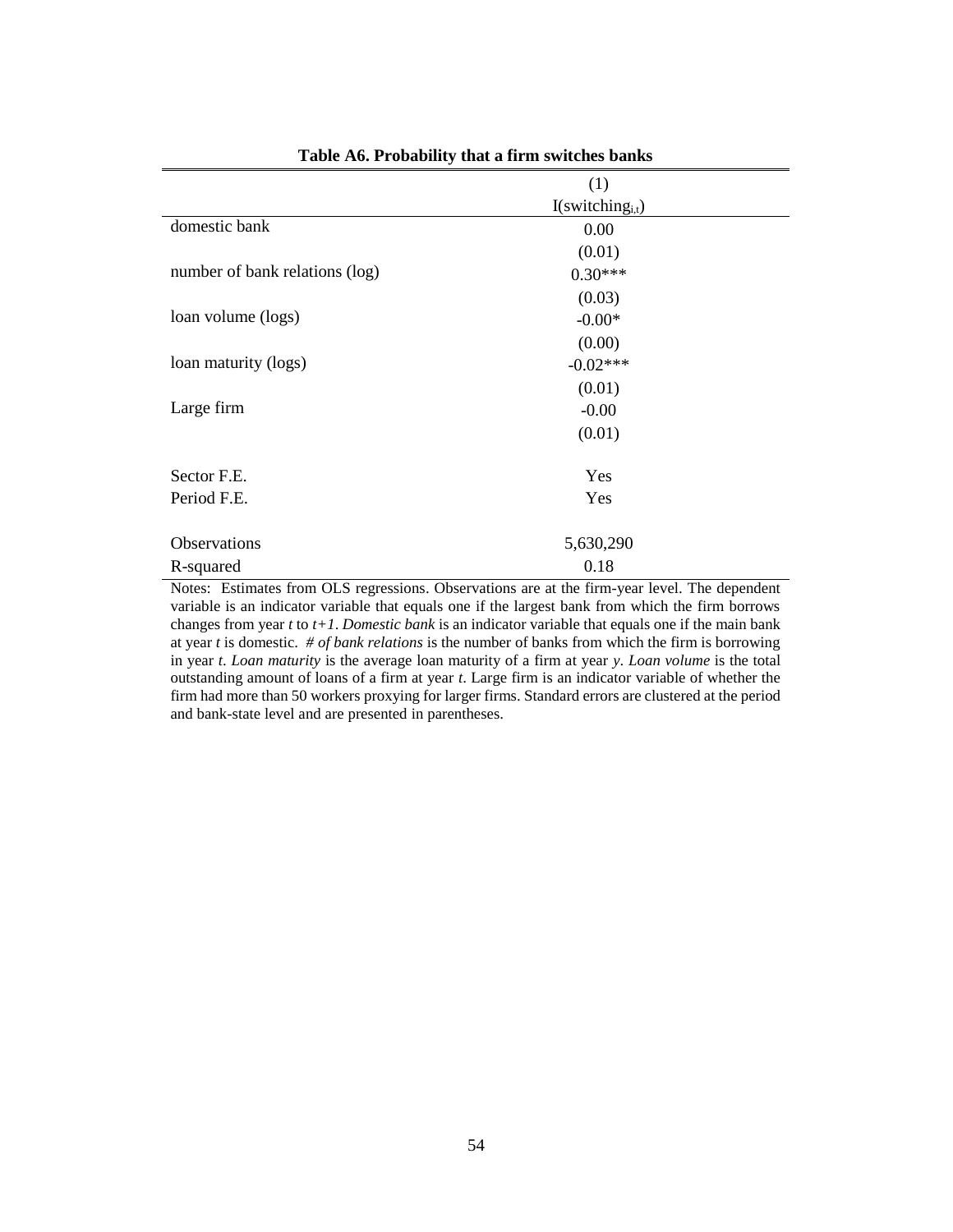| (JUNE 2001 – INOV 2009)          |                |                |                |                          |  |  |  |  |  |  |
|----------------------------------|----------------|----------------|----------------|--------------------------|--|--|--|--|--|--|
|                                  | (1)            | (2)            | (3)            | (4)                      |  |  |  |  |  |  |
| intrate-usr                      | $-0.44*$       |                |                |                          |  |  |  |  |  |  |
|                                  | (0.24)         |                |                |                          |  |  |  |  |  |  |
| intrate-usr * bank-us            | $-1.08**$      | $-1.53**$      | $-1.69***$     | $-2.06***$               |  |  |  |  |  |  |
|                                  | (0.54)         | (0.60)         | (0.50)         | (0.78)                   |  |  |  |  |  |  |
| intrate-ukr                      | $0.85**$       |                |                |                          |  |  |  |  |  |  |
|                                  | (0.39)         |                |                |                          |  |  |  |  |  |  |
| intrate-ukr * bank-uk            | $-2.65***$     | $-4.81***$     | $-5.60***$     | $-5.90***$               |  |  |  |  |  |  |
|                                  | (0.95)         | (1.22)         | (1.08)         | (1.82)                   |  |  |  |  |  |  |
| intrate-euror                    | $1.29**$       |                |                |                          |  |  |  |  |  |  |
|                                  | (0.54)         |                |                |                          |  |  |  |  |  |  |
| intrate-euror * bank-euro        | 0.89           | 0.83           | 0.74           | 0.77                     |  |  |  |  |  |  |
|                                  | (0.94)         | (1.08)         | (0.88)         | (1.43)                   |  |  |  |  |  |  |
| intrate-mexr                     | $-0.91***$     |                |                |                          |  |  |  |  |  |  |
|                                  | (0.30)         |                |                |                          |  |  |  |  |  |  |
| intrate-mexr * bank-mex          | $-0.18$        | 0.63           | 0.39           | 0.74                     |  |  |  |  |  |  |
|                                  | (0.39)         | (0.84)         | (0.65)         | (1.08)                   |  |  |  |  |  |  |
| Firm*Bank F.E.                   | Yes            | <b>Yes</b>     | Yes            | Yes                      |  |  |  |  |  |  |
| State*Industry*Period F.E.       | N <sub>o</sub> | Yes            | Yes            | $\overline{\phantom{a}}$ |  |  |  |  |  |  |
| Firm*Period F.E.                 | N <sub>o</sub> | N <sub>0</sub> | N <sub>0</sub> | Yes                      |  |  |  |  |  |  |
| Firms borrowing from more than 1 | N <sub>o</sub> | N <sub>o</sub> |                | Yes                      |  |  |  |  |  |  |
| bank                             |                |                | Yes            |                          |  |  |  |  |  |  |
| <b>Observations</b>              | 4,309,232      | 4,309,232      | 1,367,706      | 1,367,706                |  |  |  |  |  |  |
| R-squared                        | 0.01           | 0.03           | 0.05           | 0.50                     |  |  |  |  |  |  |
|                                  |                |                |                |                          |  |  |  |  |  |  |

#### **Table A7. Impact of International Monetary Policies on Domestic Loan Volume (June 2001 – Nov 2009)**

Notes: Estimates from OLS regressions for the period up to November 2009. Observations are at the firmbank-month level. The dependent variable is the firm's loan volume from a given bank in a given month. *intrate-countryr* is the residual of policy rate of *country*, where *country* stands for US, UK, Euro Area or Mexico. *bank-country* is an indicator variable that equals 1 if bank is from *country*. Other controls are listed in section 2 of the paper. Fixed effects already absorbed by other fixed effects are indicated by "- ". Standard errors clustered at the period and bank-industry level are reported in parentheses, where period is month. \*significant at 10 percent, \*\*significant at 5 percent, \*\*\*significant at 1 percent.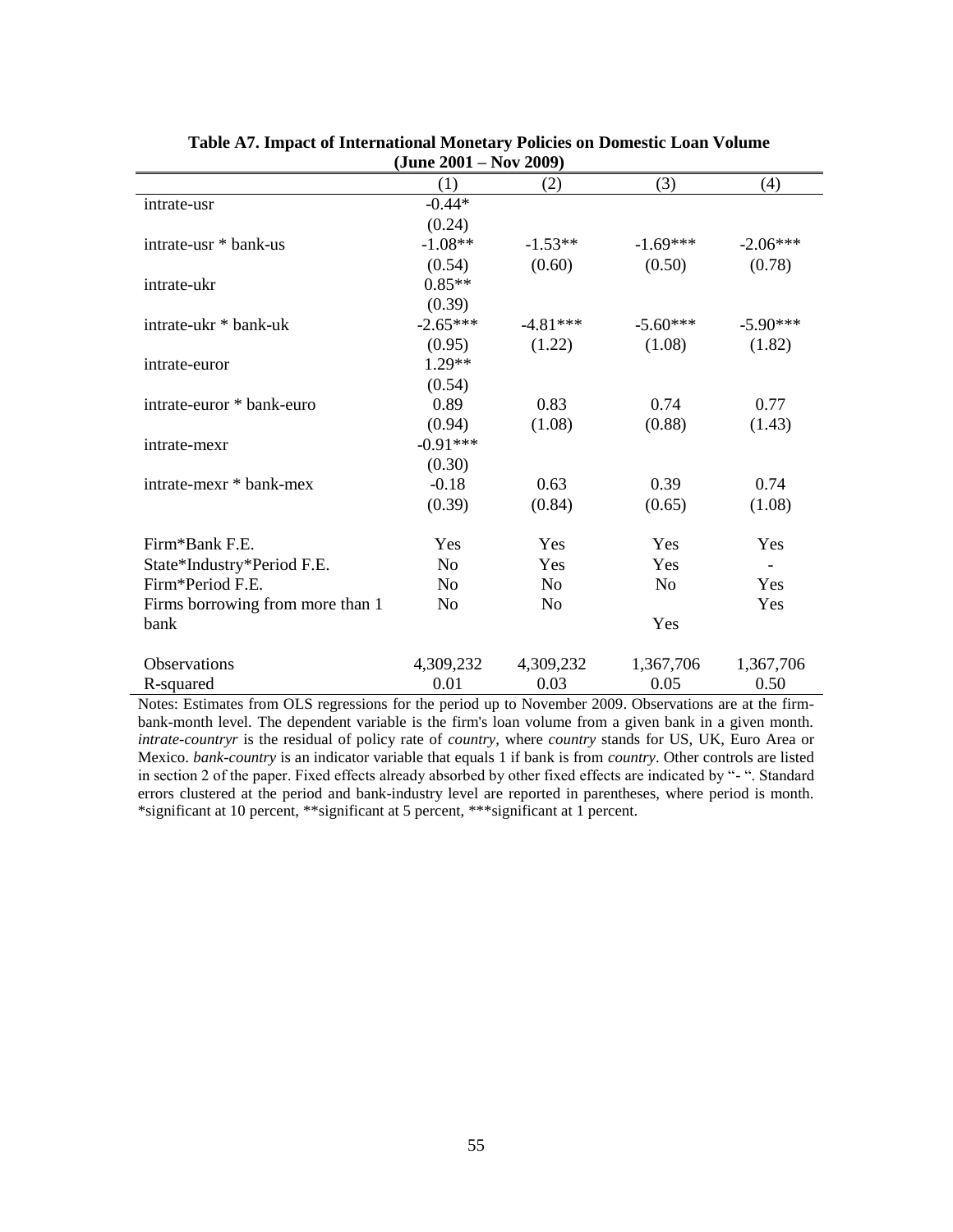|                         | (1)       | (2)        | (3)         | (4)         | (5)         |
|-------------------------|-----------|------------|-------------|-------------|-------------|
|                         | Assets    | Overdue    | Liabilities | Short-term  | Foreign     |
|                         |           | Credit     |             | Liabilities | Liabilities |
|                         |           |            |             |             |             |
| intrate-fgnr* bank-fgn  | $-1.55*$  | $-0.36***$ | $-2.52***$  | $-8.10$     | $-6.09***$  |
|                         | (0.79)    | (0.09)     | (0.93)      | (6.05)      | (1.80)      |
| intrate-mexr * bank-mex | $-0.45$   | 0.06       | $-0.21$     | 2.69        | $-3.12*$    |
|                         | (0.70)    | (0.10)     | (0.75)      | (3.28)      | (1.76)      |
| qe-fgn * bank-fgn       | $1.62***$ | $0.13***$  | $1.51***$   | 1.85        | $1.87**$    |
|                         | (0.25)    | (0.03)     | (0.27)      | (1.27)      | (0.73)      |
|                         |           |            |             |             |             |
| Period F.E.             | Yes       | Yes        | Yes         | Yes         | Yes         |
| Bank F.E.               | Yes       | Yes        | Yes         | Yes         | Yes         |
|                         |           |            |             |             |             |
| <b>Observations</b>     | 2,627     | 2,591      | 2,627       | 2,593       | 2,593       |
| R-squared               | 0.97      | 0.16       | 0.96        | 0.80        | 0.85        |

**Table A8. Impact of International Monetary Policies on Balance Sheet Variables of Banks**

Notes: Estimates from OLS regressions. Observations are at the bank-month level. *Assets* are the total assets (in logs) of a bank in a given month. *Overdue credit* is the ratio of credit in arrears to total credit of a bank in a given month. *Liabilities* are the total liabilities (in logs) of a bank in a given month. Short-term liabilities are the short-term and immediate liabilities (in logs) in a given month. *Foreign Liabilities* are the liabilities from foreign banks and central banks (in logs) in a given month. *intrate-fgnr* is the residual of the interest rate of the country in which the foreign bank is headquartered in, on its respective GDP and CPI growth. *fgn-bank* is an indicator of foreign bank*. intrate-mexr* is the residual of policy rate of Mexico. *qe-fgn* is the QE of the foreign country in which the bank is headquartered in, with QE measured as the ratio of the yearly change in central bank assets to GDP. Controls include linear time trends for banks headquartered in Mexico, the Eurozone, U.K. and U.S. Additional control variables are listed in section 2 of the paper. Standard errors clustered at the period level are in parentheses, where period is month level. \*significant at 10 percent, \*\*significant at 5 percent, \*\*\*significant at 1 percent.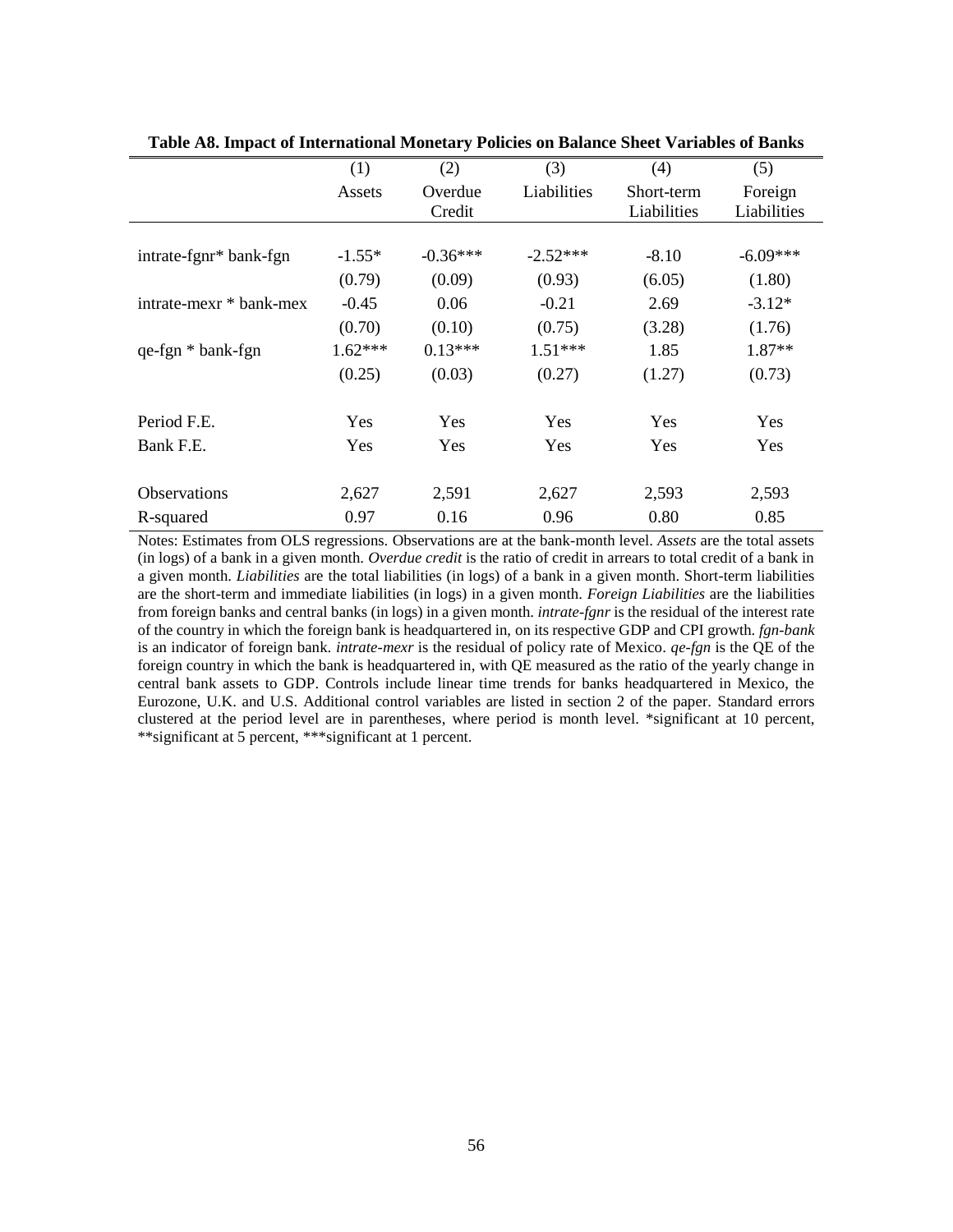|                               | (1)        | (2)         | (3)        | (4)           | (5)        | (6)             | (7)       | (8)        | (9)        | (10)         |
|-------------------------------|------------|-------------|------------|---------------|------------|-----------------|-----------|------------|------------|--------------|
|                               |            | Loan Volume |            | Loan Maturity |            | Loan Collateral |           | Loan Rate  |            | Loan Default |
|                               | Trade      | Non-        | Trade      | Non-          | Trade      | Non-            | Trade     | Non-       | Trade      | Non-         |
|                               |            | Trade       |            | Trade         |            | Trade           |           | Trade      |            | Trade        |
| intrate-usr* bank-us          | $-3.30***$ | $-3.78***$  | $-4.85***$ | $-5.82***$    | $-0.83***$ | $-0.68***$      | $0.16***$ | $0.18**$   | $-0.38***$ | $-0.44$      |
|                               | (0.38)     | (0.45)      | (0.96)     | (1.92)        | (0.20)     | (0.18)          | (0.03)    | (0.04)     | (0.11)     | (0.36)       |
| intrate-ukr* bank-uk          | $-2.18***$ | $-2.63***$  | $-8.45***$ | $-9.10***$    | $-1.07***$ | $-1.01***$      | $-0.01$   | 0.01       | $-0.45**$  | $-0.59**$    |
|                               | (0.54)     | (0.61)      | (1.14)     | (1.01)        | (0.20)     | (0.15)          | (0.09)    | (0.03)     | (0.19)     | (0.29)       |
| intrate-euror* bank-euro      | $-1.91***$ | $-2.17*$    | 1.37       | 1.67          | $-2.31***$ | $-2.04***$      | 0.08      | 0.11       | $-0.22$    | $-0.30$      |
|                               | (0.68)     | (1.24)      | (1.28)     | (1.24)        | (0.41)     | (0.30)          | (0.09)    | (0.05)     | (0.23)     | (0.55)       |
| intrate-mexr* bank-mex        | 0.72       | $1.00**$    | 1.90***    | $2.22***$     | $-0.20$    | $-0.31$         | $-0.07$   | $-0.09$    | 0.23       | 0.19         |
|                               | (0.54)     | (0.46)      | (0.71)     | (0.72)        | (0.21)     | (0.20)          | (0.06)    | (0.07)     | (0.21)     | (0.20)       |
| qe-us* bank-us                | $0.69***$  | $0.92***$   | $2.22***$  | $2.85***$     | $-0.01$    | 0.07            | $-0.06**$ | $-0.09***$ | $0.09*$    | $0.17***$    |
|                               | (0.26)     | (0.28)      | (0.47)     | (0.86)        | (0.14)     | (0.11)          | (0.02)    | (0.04)     | (0.05)     | (0.06)       |
| qe-uk* bank- uk               | $0.62*$    | $0.71*$     | 0.56       | 0.68          | $-0.11$    | $-0.08$         | $-0.00$   | $-0.01$    | $0.21**$   | $0.20**$     |
|                               | (0.35)     | (0.36)      | (0.44)     | (0.54)        | (0.14)     | (0.09)          | (0.05)    | (0.02)     | (0.09)     | (0.09)       |
| qe-euro* bank-euro            | $-0.07$    | $-0.00$     | 0.16       | $-0.02$       | $0.23**$   | $0.12*$         | $0.04***$ | $0.04***$  | $0.11*$    | $0.13*$      |
|                               | (0.13)     | (0.12)      | (0.19)     | (0.24)        | (0.11)     | (0.06)          | (0.01)    | (0.00)     | (0.06)     | (0.06)       |
| Firm*Bank F.E.                | Yes        | Yes         | Yes        | Yes           | Yes        | Yes             | Yes       | Yes        | Yes        | Yes          |
| State*Industry*Period<br>F.E. | Yes        | Yes         | Yes        | Yes           | Yes        | Yes             | Yes       | Yes        | Yes        | Yes          |
| Observations                  | 1,369,877  | 6,898,917   | 1,369,877  | 6,898,917     | 1,369,877  | 6,898,917       | 1,369,877 | 6,898,917  | 1,102,025  | 5,435,508    |
| R-squared                     | 0.02       | 0.03        | 0.12       | 0.18          | 0.04       | 0.04            | 0.22      | 0.23       | 0.03       | 0.03         |

**Table A9. Impact of International Monetary Policies on Domestic Credit Margins of Firms in Tradeable and Non-Tradeable Sectors**

Notes: Estimates from OLS regressions. Observations are at the firm-bank-month level. *Trade* is an indicator of tradable industries following the classification outlined by Amir and Mian (2012), whereas *Non-trade* are the remaining industries. The dependent variables are: a firm's log loan volume, maturity, collateral rate, loan interest rate and default rate at  $t+12$  with a given bank in a given month. *intrate-countryr* is the residual of the policy rate of *country*, where *country* stands for US, UK, Euro Area or Mexico. *qe-country* is the ratio of the yearly real change in central bank assets to GDP of *country. country-bank* is an indicator that bank is from *country*. Other controls are listed in section 2 of the paper. Standard errors are reported in parentheses and are clustered at the period and bank-industry level, where period is month. \*significant at 10 percent, \*\*significant at 5 percent, \*\*\*significant at 1 percent.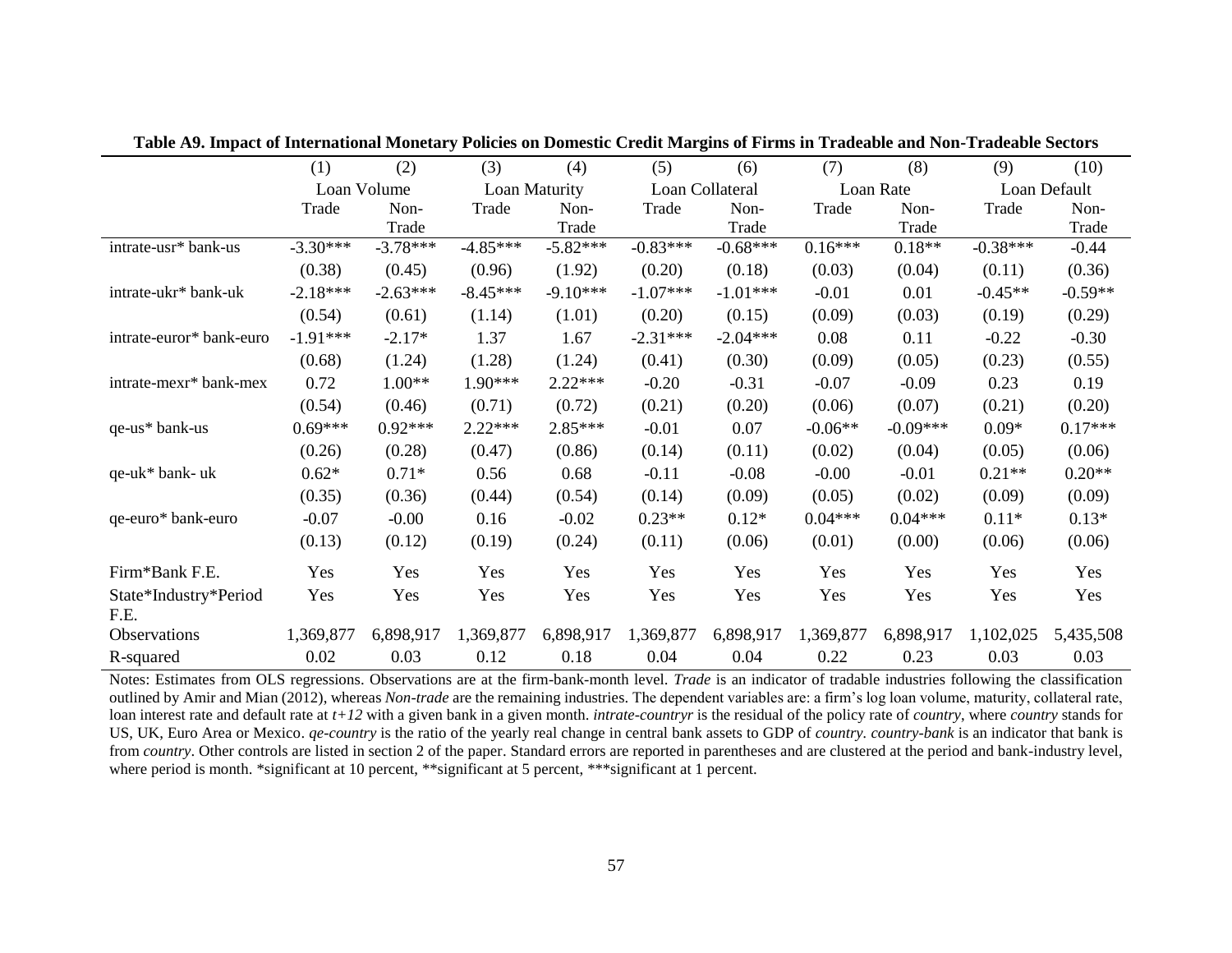|                               | (1)        | (2)         | (3)        | (4)           | (5)        | (6)             | (7)        | (8)        | (9)        | (10)         |
|-------------------------------|------------|-------------|------------|---------------|------------|-----------------|------------|------------|------------|--------------|
|                               |            | Loan Volume |            | Loan Maturity |            | Loan Collateral |            | Loan Rate  |            | Loan Default |
|                               | North      | South       | North      | South         | North      | South           | North      | South      | North      | South        |
| intrate-usr * bank-us         | $-3.21***$ | $-3.95***$  | $-6.03***$ | $-5.41***$    | $-0.56***$ | $-0.79***$      | $0.16**$   | $0.19**$   | $-0.67**$  | $-0.29$      |
|                               | (0.76)     | (0.51)      | (1.44)     | (1.81)        | (0.20)     | (0.18)          | (0.09)     | (0.11)     | (0.26)     | (0.34)       |
| intrate-ukr * bank-uk         | $-2.26***$ | $-2.75***$  | $-8.79***$ | $-9.13***$    | $-1.03***$ | $-1.03***$      | 0.00       | 0.01       | $-0.78***$ | $-0.43$      |
|                               | (0.70)     | (0.69)      | (0.89)     | (0.93)        | (0.16)     | (0.15)          | (0.01)     | (0.02)     | (0.21)     | (0.31)       |
| intrate-euror * bank- euro    | $-2.74***$ | $-1.95$     | 1.35       | 1.73          | $-2.23***$ | $-2.04***$      | 0.12       | 0.10       | $-0.43$    | $-0.18$      |
|                               | (0.89)     | (1.36)      | (1.31)     | (1.07)        | (0.26)     | (0.32)          | (0.08)     | (0.09)     | (0.38)     | (0.54)       |
| intrate-mexr * bank-mex       | 0.81       | $1.05***$   | $2.11***$  | $2.21**$      | $-0.10$    | $-0.44**$       | $-0.08$    | $-0.08$    | 0.27       | 0.14         |
|                               | (0.75)     | (0.38)      | (0.51)     | (0.93)        | (0.26)     | (0.20)          | (0.11)     | (0.13)     | (0.18)     | (0.22)       |
| qe-us * bank-us               | $0.95***$  | $0.85***$   | $2.52***$  | $2.82***$     | 0.02       | 0.08            | $-0.07***$ | $-0.09***$ | 0.13       | $0.16***$    |
|                               | (0.32)     | (0.26)      | (0.72)     | (0.83)        | (0.14)     | (0.10)          | (0.02)     | (0.03)     | (0.09)     | (0.05)       |
| qe-uk * bank-uk               | $0.81*$    | $0.66*$     | 0.62       | 0.68          | $-0.10$    | $-0.08$         | $-0.01$    | $-0.01$    | 0.16       | $0.22**$     |
|                               | (0.50)     | (0.37)      | (0.46)     | (0.55)        | (0.10)     | (0.09)          | (0.03)     | (0.02)     | (0.10)     | (0.09)       |
| qe-euro * bank-euro           | 0.16       | $-0.10$     | 0.08       | $-0.02$       | 0.11       | $0.15**$        | $0.03***$  | $0.04***$  | 0.10       | $0.14**$     |
|                               | (0.31)     | (0.13)      | (0.29)     | (0.21)        | (0.06)     | (0.07)          | (0.00)     | (0.00)     | (0.09)     | (0.06)       |
| Firm*Bank F.E.                | Yes        | Yes         | Yes        | Yes           | Yes        | Yes             | Yes        | Yes        | Yes        | Yes          |
| State*Industry*Period<br>F.E. | Yes        | Yes         | Yes        | Yes           | Yes        | Yes             | Yes        | Yes        | Yes        | Yes          |
| Observations                  | 3,034,567  | 5,234,227   | 3,034,567  | 5,234,227     | 3,034,567  | 5,234,227       | 3,034,567  | 5,234,227  | 2,428,606  | 4,108,927    |
| R-squared                     | 0.03       | 0.03        | 0.15       | 0.18          | 0.04       | 0.03            | 0.21       | 0.24       | 0.03       | 0.03         |

**Table A10. Impact of International Monetary Policies on Domestic Credit Margins of Firms from Northern and Southern States**

Notes: Estimates from OLS regressions. Observations are at the firm-bank-month level. *North* is an indicator of northern states according to the classification of the National Statistics Agency (INEGI) and includes all Northeast, Northwest and Center-North states, whereas *South* are all the remaining states. The dependent variables are: firm's log loan volume, maturity, collateral rate, loan interest rate and default rate at *t+12* with a given bank in a given month. *intrate-country* is the residual of policy rate of *country*, where *country* stands for US, UK, Euro Area or Mexico. qe-country is the ratio of the yearly change in central bank assets to GDP of country. bank- country is an indicator that bank is from country. Other controls are listed in section 2 of the paper. Standard errors are reported in parentheses and are clustered at the period and bank-industry level, where period is month. \*significant at 10 percent, \*\*significant at 5 percent, \*\*\*significant at 1 percent.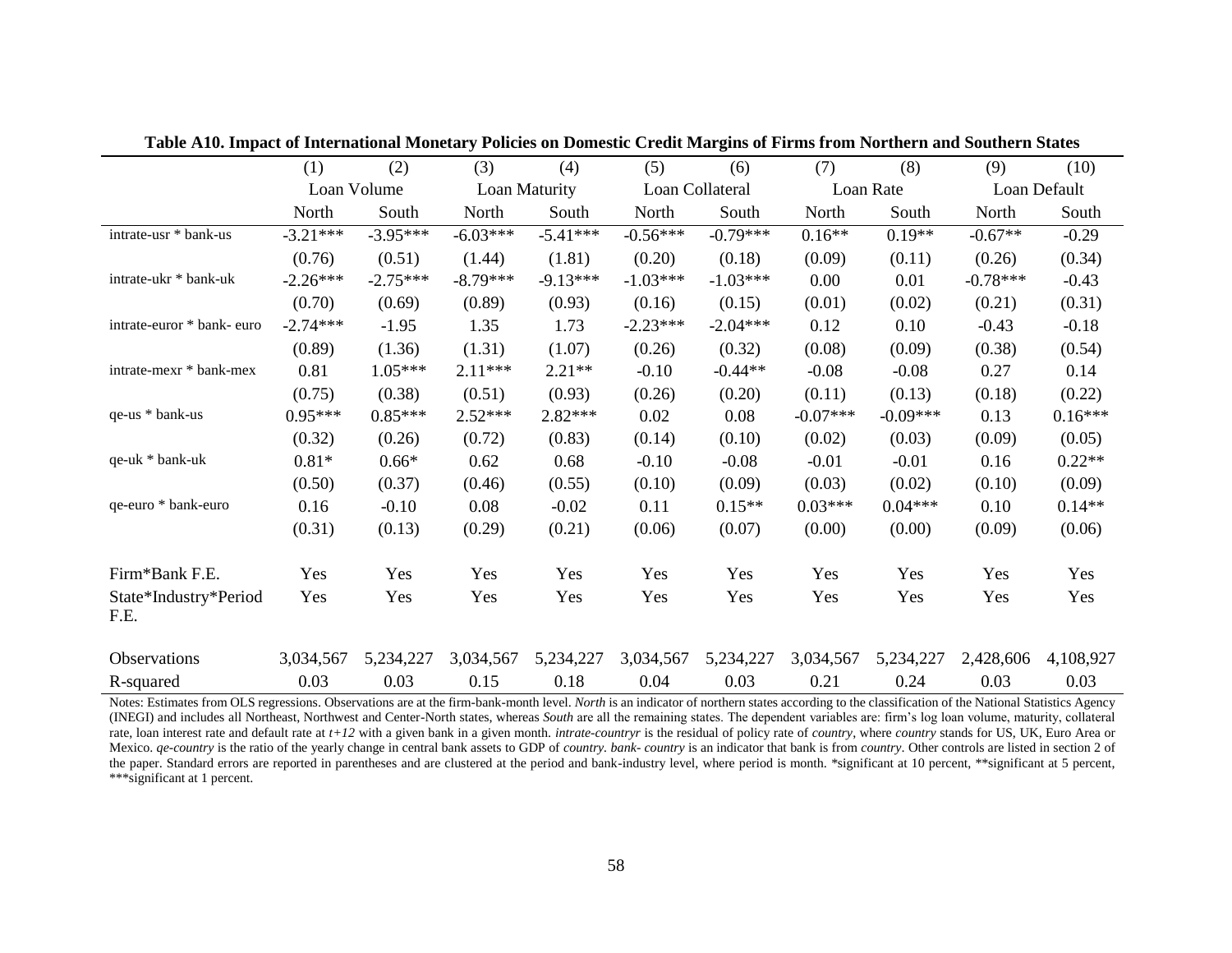|                                       | (1)            | (2)            | (3)        | (4)        |  |  |
|---------------------------------------|----------------|----------------|------------|------------|--|--|
| intrate-usr                           | $-0.27*$       |                |            |            |  |  |
|                                       | (0.16)         |                |            |            |  |  |
| intrate-usr * bank-us                 | $-2.83***$     | $-3.39***$     | $-2.92***$ | $-3.04***$ |  |  |
|                                       | (0.34)         | (0.37)         | (0.33)     | (0.50)     |  |  |
| intrate-ukr                           | $-0.08$        |                |            |            |  |  |
|                                       | (0.31)         |                |            |            |  |  |
| intrate-ukr * bank-uk                 | $-1.15**$      | $-2.49***$     | $-2.31***$ | $-2.67***$ |  |  |
|                                       | (0.48)         | (0.61)         | (0.45)     | (0.70)     |  |  |
| intrate-euror                         | 1.84***        |                |            |            |  |  |
|                                       | (0.62)         |                |            |            |  |  |
| intrate-euror * bank-euro             | $-2.32***$     | $-1.90*$       | $-1.14**$  | $-0.64$    |  |  |
|                                       | (0.81)         | (1.04)         | (0.53)     | (0.82)     |  |  |
| intrate-mexr                          | $-0.78***$     |                |            |            |  |  |
|                                       | (0.19)         |                |            |            |  |  |
| intrate-mexr * bank-mex               | $0.00\,$       | 0.80           | $-0.03$    | $-0.01$    |  |  |
|                                       | (0.32)         | (0.50)         | (0.51)     | (0.80)     |  |  |
| qe-us                                 | $-0.46***$     |                |            |            |  |  |
|                                       | (0.11)         |                |            |            |  |  |
| qe-us * bank-us                       | $0.64***$      | 0.98***        | $0.94***$  | $1.01***$  |  |  |
|                                       | (0.25)         | (0.25)         | (0.19)     | (0.28)     |  |  |
| qe-uk                                 | $-0.08$        |                |            |            |  |  |
|                                       | (0.11)         |                |            |            |  |  |
| qe-uk * bank-uk                       | $0.59***$      | $0.65*$        | $0.53*$    | 0.45       |  |  |
|                                       | (0.18)         | (0.34)         | (0.31)     | (0.47)     |  |  |
| qe-euro                               | $0.13*$        |                |            |            |  |  |
|                                       | (0.08)         |                |            |            |  |  |
| qe-euro * bank-euro                   | $0.39***$      | 0.13           | 0.17       | 0.13       |  |  |
|                                       | (0.12)         | (0.15)         | (0.12)     | (0.19)     |  |  |
| Firm*Bank F.E.                        | Yes            | Yes            | Yes        | Yes        |  |  |
| State*Industry*Period F.E.            | N <sub>o</sub> | Yes            | Yes        | $\equiv$   |  |  |
| Firm*Period F.E.                      | N <sub>o</sub> | N <sub>o</sub> | No         | Yes        |  |  |
| Firms borrowing from more than 1 bank | No             | N <sub>o</sub> | Yes        | Yes        |  |  |
| Observations                          | 8,268,794      | 8,268,794      | 3,020,617  | 3,020,617  |  |  |
| R-squared                             | 0.01           | 0.03           | 0.04       | 0.48       |  |  |

#### **Table A11. Impact of International Monetary Policies on Loan Volume Controlling for Bank Characteristics**

Notes: Estimates from OLS regressions. Observations are at the firm-bank-month level. All regressions control for time-varying bank size (in logs) as well as liquidity and capital ratio of a given bank at a given month. The dependent variable is the volume of loans, in logs, from a firm with a bank in a given month. *intrate-countryr* is the residual of policy rate of *country*, where *country* stands for US, UK, Euro Area or Mexico. *qe-country* is the ratio of the yearly real change in central bank assets to GDP of *country. bankcountry* is an indicator that bank headquarters are in *country*. Other controls are listed in section 2 of the paper. Fixed effects already absorbed by other fixed effects are indicated by "-". Standard errors are reported in parentheses and are clustered at the period and bank-industry level, where period is month. \*significant at 10 percent, \*\*significant at 5 percent, \*\*\*significant at 1 percent.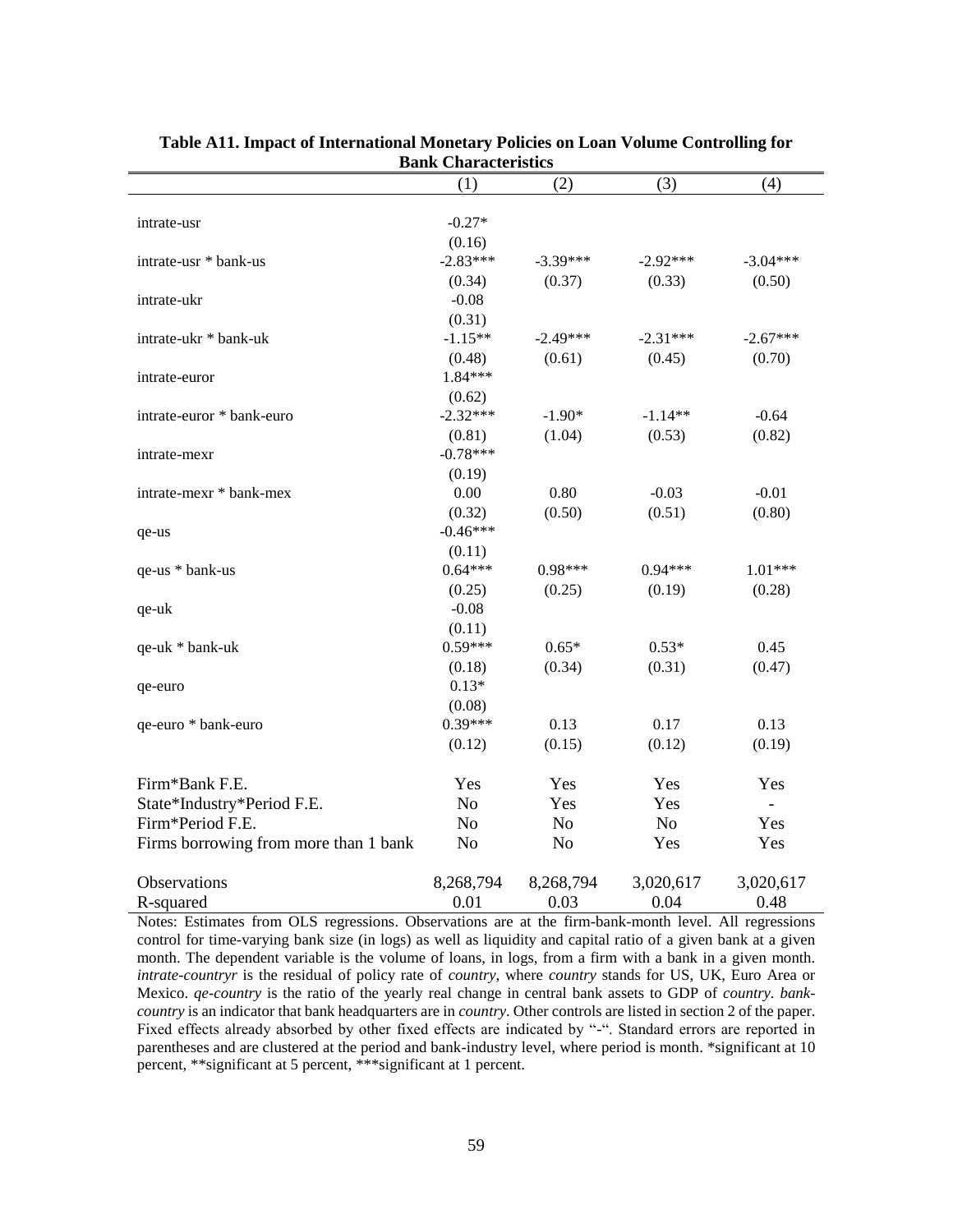|                                      | (1)            | (2)        | (3)        | (4)        | (5)        | (6)        | (7)        | (8)        | (9)            | (10)       | (11)       | (12)       |
|--------------------------------------|----------------|------------|------------|------------|------------|------------|------------|------------|----------------|------------|------------|------------|
| chg_intrate-us* bank-us              | $-0.06***$     | $-0.10***$ |            |            |            |            |            |            |                |            |            |            |
|                                      | (0.01)         | (0.01)     |            |            |            |            |            |            |                |            |            |            |
| instr-fed $f_{m1}$ * bank-us         |                |            | $-0.05***$ | $-0.06***$ |            |            |            |            |                |            |            |            |
|                                      |                |            | (0.01)     | (0.01)     |            |            |            |            |                |            |            |            |
| instr-fedf <sub>m3</sub> *bank-us    |                |            |            |            | $-0.12***$ | $-0.13***$ |            |            |                |            |            |            |
|                                      |                |            |            |            | (0.03)     | (0.03)     |            |            |                |            |            |            |
| instr-edollar <sub>q2</sub> *bank-us |                |            |            |            |            |            | $-0.16***$ | $-0.19***$ |                |            |            |            |
|                                      |                |            |            |            |            |            | (0.02)     | (0.02)     |                |            |            |            |
| instr-edollar <sub>q3</sub> *bank-us |                |            |            |            |            |            |            |            | $-0.14***$     | $-0.18***$ |            |            |
|                                      |                |            |            |            |            |            |            |            | (0.02)         | (0.02)     |            |            |
| instr-edollar $_{q4}$ *bank-us       |                |            |            |            |            |            |            |            |                |            | $-0.10***$ | $-0.14***$ |
|                                      |                |            |            |            |            |            |            |            |                |            | (0.02)     | (0.02)     |
| intrate-mexr* bank-mex               | 0.10           | $0.05\,$   | 0.13       | 0.17       | 0.13       | 0.18       | 0.13       | 0.18       | 0.13           | 0.18       | 0.13       | $0.17\,$   |
|                                      | (0.25)         | (0.30)     | (0.24)     | (0.28)     | (0.24)     | (0.28)     | (0.24)     | (0.28)     | (0.24)         | (0.28)     | (0.24)     | (0.28)     |
|                                      |                |            |            |            |            |            |            |            |                |            |            |            |
| EU controls                          | N <sub>o</sub> | Yes        | No         | Yes        | No         | Yes        | No         | Yes        | N <sub>o</sub> | Yes        | No         | Yes        |
| U.K. controls                        | N <sub>0</sub> | Yes        | $\rm No$   | Yes        | $\rm No$   | Yes        | $\rm No$   | Yes        | N <sub>o</sub> | Yes        | $\rm No$   | Yes        |
|                                      |                |            |            |            |            |            |            |            |                |            |            |            |
| Firm*Bank F.E.                       | Yes            | Yes        | Yes        | Yes        | Yes        | Yes        | Yes        | Yes        | Yes            | Yes        | Yes        | Yes        |
| State*Industry*Period<br>FE          | Yes            | Yes        | Yes        | Yes        | Yes        | Yes        | Yes        | Yes        | Yes            | Yes        | Yes        | Yes        |
| Observations                         | 4,309,232      | 4,309,232  | 4,309,232  | 4,309,232  | 4,309,232  | 4,309,232  | 4,309,232  | 4,309,232  | 4,309,232      | 4,309,232  | 4,309,232  | 4,309,232  |
| R-squared                            | 0.03           | 0.04       | 0.03       | 0.04       | 0.03       | 0.04       | 0.03       | 0.04       | 0.03           | 0.04       | 0.03       | 0.04       |

Notes: Estimates from OLS regressions for the period up to November 2009 to exclude the period when policy rates reached the zero lower bound. Observations are at the firm-bank-month level. The dependent variable is the firm's log loan volume with a given bank at a given month*. chg\_intrate-us* is the monthly change of the Fed Funds rate. *bank-country* is an indicator that bank headquarters are in *country*, where *country* stands for US or Mexico. The variables *instr-fedf (m1, m3)* and *instr-edollar (q2, q3, q4)* correspond to instruments outlined in Gertler and Karadi (2013) consisting of surprises in the current month and three months ahead Fed funds futures, as well as surprises in the second, third, and fourth quarter ahead futures on Eurodollar deposits. *EU controls* (U.K. controls) refer to the Eurozone (U.K.) monetary policy and QE, interacted with an indicator that equals one if the headquarters of the bank issuing the loan is from the Euro Area (the U.K.). Other controls are listed in section 2 of the paper. Standard errors are reported in parentheses and are clustered at the period and bank-industry level, where period is month. \*significant at 10 percent, \*\*significant at 5 percent, \*\*\*significant at 1 percent.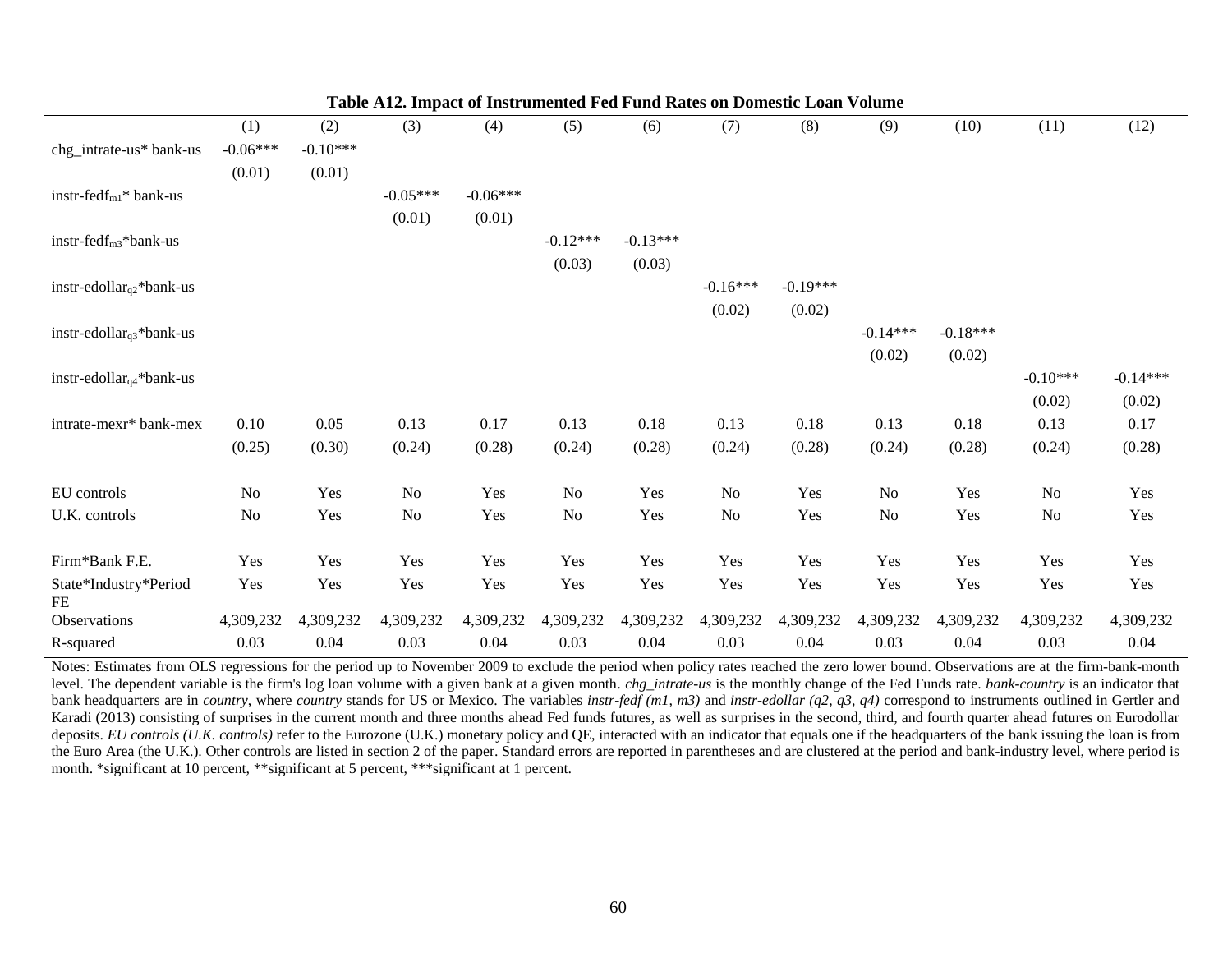|                           | (1)        | (2)         | (3)           | (4)        | (5)        | (6)             | (7)        | (8)       | (9)        | (10)         |
|---------------------------|------------|-------------|---------------|------------|------------|-----------------|------------|-----------|------------|--------------|
|                           |            | Loan Volume | Loan Maturity |            |            | Loan Collateral |            | Loan Rate |            | Loan Default |
| intrate-usr               | $-0.73***$ |             | $-2.54***$    |            | $-0.15$    |                 | $-0.05**$  |           | $-0.19$    |              |
|                           | (0.19)     |             | (0.40)        |            | (0.10)     |                 | (0.02)     |           | (0.14)     |              |
| intrate-usr * bank-us     | $-2.13***$ | $-2.86***$  | $-5.38***$    | $-5.51***$ | $-0.61***$ | $-0.88***$      | $0.04*$    | $0.13***$ | $-0.56***$ | $-0.49**$    |
|                           | (0.27)     | (0.32)      | (0.67)        | (1.83)     | (0.18)     | (0.23)          | (0.02)     | (0.04)    | (0.13)     | (0.22)       |
| intrate-ukr               | $-0.67**$  |             | $-2.84***$    |            | $0.87***$  |                 | $0.29***$  |           | $-1.01***$ |              |
|                           | (0.32)     |             | (0.47)        |            | (0.15)     |                 | (0.04)     |           | (0.17)     |              |
| intrate-ukr * bank-uk     | $-0.31$    | $-1.69***$  | $-8.62***$    | $-8.98***$ | $-1.51***$ | $-1.30***$      | $-0.14***$ | $-0.03$   | $-1.08***$ | $-0.87***$   |
|                           | (0.49)     | (0.44)      | (0.66)        | (1.06)     | (0.13)     | (0.19)          | (0.05)     | (0.08)    | (0.15)     | (0.18)       |
| intrate-euror             | 1.96***    |             | $2.50**$      |            | $-0.72***$ |                 | $-0.09$    |           | 1.55***    |              |
|                           | (0.48)     |             | (1.16)        |            | (0.24)     |                 | (0.08)     |           | (0.32)     |              |
| intrate-euror * bank-euro | $-0.52$    | $-0.32$     | 0.48          | 1.74       | $-1.72***$ | $-2.28***$      | $-0.20***$ | $-0.07$   | $-0.94***$ | $-0.68**$    |
|                           | (0.66)     | (0.81)      | (1.09)        | (1.45)     | (0.41)     | (0.38)          | (0.06)     | (0.10)    | (0.21)     | (0.32)       |
| intrate-mexr              | $-1.18***$ |             | $-1.82***$    |            | $-0.24**$  |                 | $0.16***$  |           | $-0.56***$ |              |
|                           | (0.20)     |             | (0.40)        |            | (0.11)     |                 | (0.03)     |           | (0.12)     |              |
| intrate-mexr * bank-mex   | $-0.14$    | 0.62        | 2.38***       | 2.83***    | $-0.89***$ | $-0.75***$      | 0.03       | $-0.07$   | $0.33***$  | 0.28         |
|                           | (0.36)     | (0.57)      | (0.73)        | (1.06)     | (0.32)     | (0.28)          | (0.04)     | (0.07)    | (0.12)     | (0.24)       |
| qe-us                     | $-1.18***$ |             | $0.74***$     |            | 0.08       |                 | $-0.04***$ |           | $-0.35**$  |              |
|                           | (0.18)     |             | (0.22)        |            | (0.08)     |                 | (0.02)     |           | (0.16)     |              |
| qe-us * bank-us           | $0.85***$  | $0.97***$   | 0.57          | 2.58***    | $-0.19$    | 0.23            | $-0.14***$ | $-0.10*$  | $-0.08$    | 0.12         |
|                           | (0.24)     | (0.25)      | (0.61)        | (0.93)     | (0.14)     | (0.14)          | (0.03)     | (0.05)    | (0.08)     | (0.09)       |
| qe-uk                     | $-0.16$    |             | $-0.27$       |            | 0.04       |                 | $0.04***$  |           | $-0.22***$ |              |
|                           | (0.10)     |             | (0.20)        |            | (0.05)     |                 | (0.01)     |           | (0.08)     |              |
| qe-uk * bank-uk           | $0.73***$  | $0.79**$    | 1.14***       | 0.71       | $-0.03$    | $-0.02$         | 0.07       | $-0.01$   | $0.13*$    | 0.11         |
|                           | (0.21)     | (0.37)      | (0.35)        | (0.62)     | (0.07)     | (0.09)          | (0.05)     | (0.05)    | (0.07)     | (0.10)       |
| qe-euro                   | 0.10       |             | $0.29*$       |            | $0.11***$  |                 | $-0.03***$ |           | $0.33***$  |              |
|                           | (0.07)     |             | (0.15)        |            | (0.03)     |                 | (0.01)     |           | (0.11)     |              |
| qe-euro * bank-euro       | $0.44***$  | 0.26        | $0.45**$      | 0.01       | $0.52***$  | $0.23***$       | 0.00       | $0.03**$  | 0.12       | 0.05         |
|                           | (0.12)     | (0.17)      | (0.20)        | (0.30)     | (0.09)     | (0.08)          | (0.01)     | (0.01)    | (0.11)     | (0.11)       |
| <b>Observations</b>       | 6,476,960  | 6,476,960   | 6,476,960     | 6,476,960  | 6,476,960  | 6,476,960       | 6,476,960  | 6,476,960 | 4,690,739  | 4,690,739    |
| R-squared                 | 0.01       | 0.03        | 0.16          | 0.20       | 0.01       | 0.04            | 0.19       | 0.25      | 0.01       | 0.03         |

**Table A13. Impact of International Monetary Policies on Domestic Credit Margins (sample of five largest banks)**

Notes: Estimates from OLS regressions. Observations are at the firm-bank-month level. Sample restricted to loans from the five largest banks by total commercial credit. Dependent variables are the firm's log loan volume, log maturity, collateral rate, loan interest rate and default rate 12-months ahead with a given bank in a given month. intrate-countryr is the residual of policy rate of country, where country stands for US, UK, Euro Area or Mexico. *ge-country* is the ratio of the yearly real change in central bank assets to GDP of *country. country-bank* is an indicator that bank headquarters are in *country*, where *country* stands for US, UK, Euro Area or Mexico. Other controls are listed in section 2 of the paper. All regressions include fixed effects at the firm-bank level. Columns 2, 4, 6, 8 and 10 include State\*Industry\*Period Fixed Effects. Standard errors are reported in parentheses and are clustered at the period and bank-industry level, where period is month. \*significant at 10 percent, \*\*significant at 5 percent, \*\*\*significant at 1 percent.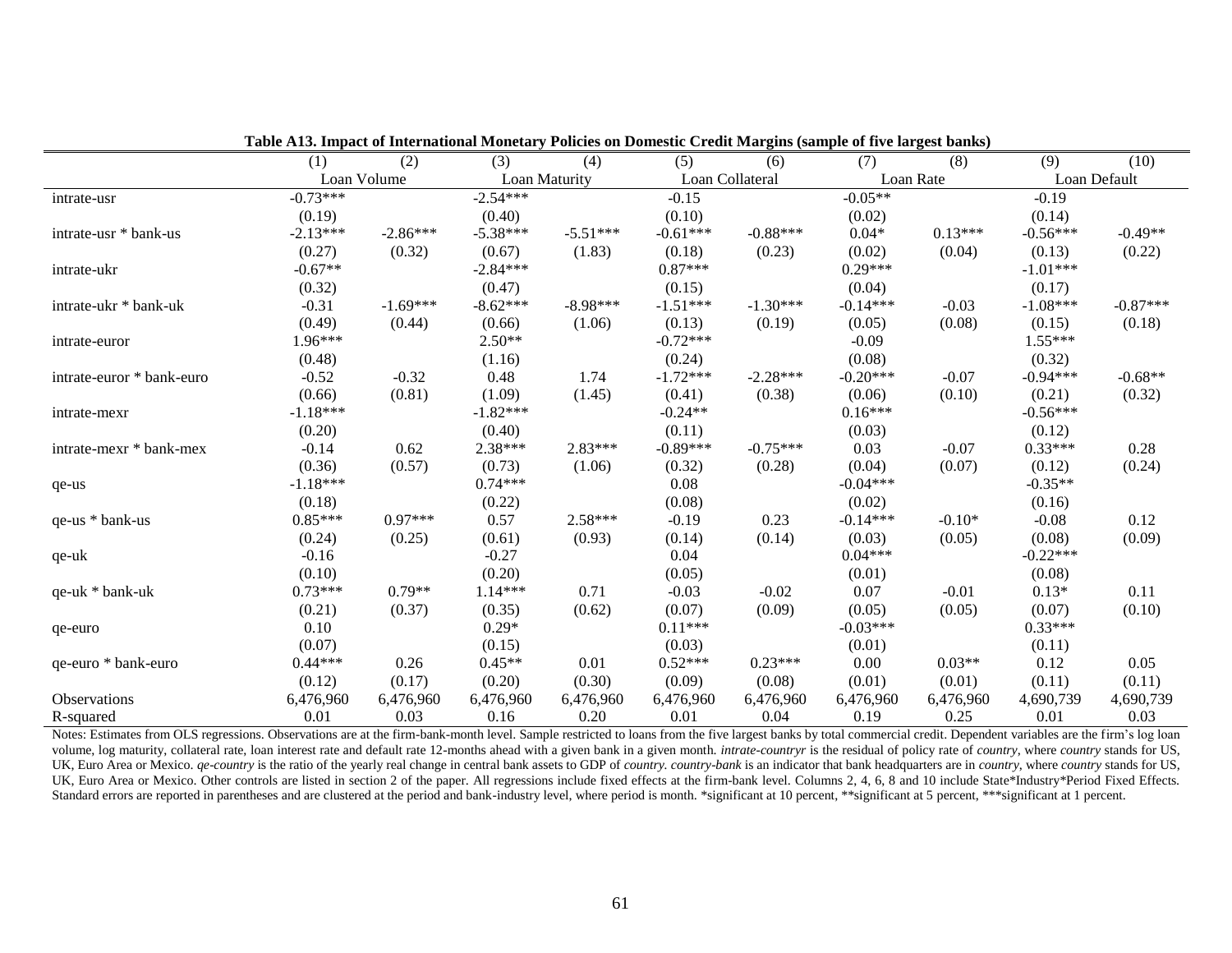|                            | (1)        | (2)         | (3)        | (4)           | (5)        | (6)             | (7)        | (8)        | (9)        | (10)         |  |
|----------------------------|------------|-------------|------------|---------------|------------|-----------------|------------|------------|------------|--------------|--|
|                            |            | Loan Volume |            | Loan Maturity |            | Loan Collateral |            | Loan Rate  |            | Loan Default |  |
| intrate-fgnr*share-fgn     | $-1.70***$ | $-1.49***$  | $-4.64***$ | $-4.89***$    | $-1.23***$ | $-1.14***$      | $0.10***$  | $0.09***$  | $-0.25***$ | $-0.26***$   |  |
|                            | (0.23)     | (0.22)      | (0.60)     | (0.64)        | (0.20)     | (0.21)          | (0.02)     | (0.02)     | (0.08)     | (0.08)       |  |
| intrate-mexr*share-mex     | 0.43       | $0.52**$    | $2.09**$   | $2.16**$      | $-0.19$    | $-0.17$         | $-0.07***$ | $-0.07***$ | 0.29       | 0.28         |  |
|                            | (0.26)     | (0.24)      | (0.96)     | (0.95)        | (0.62)     | (0.63)          | (0.03)     | (0.03)     | (0.19)     | (0.19)       |  |
| qe-fgn*share-fgn           | $0.22**$   | $0.37*$     | $1.04***$  | 1.76***       | $0.11**$   | 0.09            | $0.04***$  | $0.05**$   | $0.15***$  | $0.13**$     |  |
|                            | (0.10)     | (0.19)      | (0.20)     | (0.32)        | (0.05)     | (0.08)          | (0.01)     | (0.02)     | (0.04)     | (0.06)       |  |
| $\textit{cds}$ *share-fgn  |            | $0.02***$   |            | $-0.01***$    |            | $0.01***$       |            | $-0.00**$  |            | $-0.00$      |  |
|                            |            | (0.00)      |            | (0.00)        |            | (0.00)          |            | (0.00)     |            | (0.00)       |  |
| qe-fgn*cds*share-fgn       |            | $-0.17**$   |            | $-0.40***$    |            | $-0.01$         |            | $-0.00$    |            | 0.04         |  |
|                            |            | (0.08)      |            | (0.11)        |            | (0.02)          |            | (0.01)     |            | (0.04)       |  |
| Firm F.E.                  | Yes        | Yes         | Yes        | Yes           | Yes        | Yes             | Yes        | Yes        | Yes        | Yes          |  |
| State*Industry*Period F.E. | Yes        | Yes         | Yes        | Yes           | Yes        | Yes             | Yes        | Yes        | Yes        | Yes          |  |
| <b>Observations</b>        | 5,852,277  | 5,852,277   | 5,852,277  | 5,852,277     | 5,852,277  | 5,852,277       | 5,852,277  | 5,852,277  | 4,682,443  | 4,682,443    |  |
| R-squared                  | 0.03       | 0.03        | 0.12       | 0.13          | 0.04       | 0.04            | 0.17       | 0.18       | 0.03       | 0.03         |  |

**Table A14. Impact of International Monetary Policies on Credit Margins (controlling for Sovereign Credit Default Swaps of the U.K., U.S. and Eurozone)**

Notes: Estimates from OLS regressions. Observations are at the firm-month level. The dependent variables are a firm's: log total loan volume, log maturity, collateral rate, loan interest rate and default rate 12-months ahead with a given bank in a given month. *intrate-fgnr* is the average of the residual of foreign overnight rates, weighted by the firm's share of loans from U.S., U.K., and Eurozone banks. *share-fgn* is the one-quarter lagged share of loans from foreign banks*. intrate-mexr* is the residual of Mexican overnight rate. *share-mex* is the one-quarter lagged share of loans from Mexican banks. *qe-fgn* is the average of foreign QEs, weighted by the firm's share of loans from U.S., U.K., or Eurozone banks. *cds* is the average level of the foreign Sovereign Credit Default Swaps, weighted by the firm's share of loans from U.S., U.K., and Eurozone banks. Other controls are listed in section 2 of the paper. Standard errors are reported in parentheses and are clustered at the period level. \*significant at 10 percent, \*\*significant at 5 percent, \*\*\*significant at 1 percent.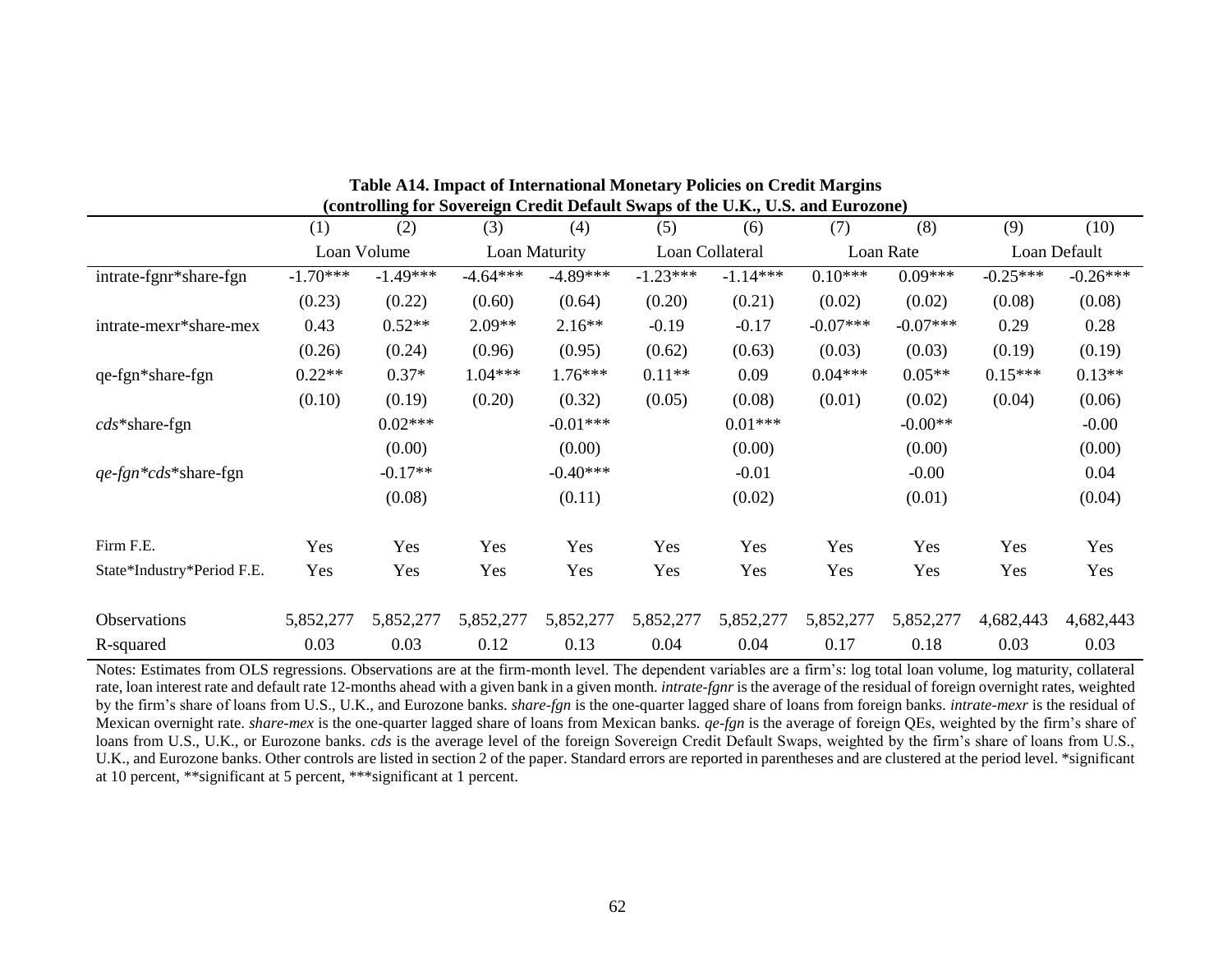| was treed by minimize amplied of Expansions and Contractions of International Profession Domestic Create Pain | (1)            | (2)              | (3)                | (4)          | (5)             |
|---------------------------------------------------------------------------------------------------------------|----------------|------------------|--------------------|--------------|-----------------|
|                                                                                                               | Loan<br>Volume | Loan<br>Maturity | Loan<br>Collateral | Loan<br>Rate | Loan<br>Default |
|                                                                                                               |                |                  |                    |              |                 |
| intrate-fgnr*share-fgn                                                                                        | $-2.11***$     | $-3.18**$        | $-1.91***$         | $0.22**$     | $-0.36**$       |
|                                                                                                               | (0.56)         | (1.48)           | (0.38)             | (0.10)       | (0.18)          |
| intrate-fgnr*share-fgn* $I(exp_{intfrn})$                                                                     | 1.97           | $-3.76$          | $2.74***$          | $-0.28$      | 0.16            |
|                                                                                                               | (1.38)         | (3.38)           | (0.83)             | (0.17)       | (0.52)          |
| intrate-mexr*share-mex                                                                                        | 0.50           | $2.08*$          | 0.06               | $-0.12$      | 0.28            |
|                                                                                                               | (1.36)         | (1.14)           | (0.87)             | (0.15)       | (0.35)          |
| intrate-mexr*share-mex *I(exp <sub>intdom</sub> )                                                             | 2.17           | 0.20             | $1.61***$          | 0.17         | 0.35            |
|                                                                                                               | (7.06)         | (1.74)           | (0.53)             | (0.21)       | (0.45)          |
| qe-fgn*share-fgn                                                                                              | $0.99**$       | 0.98             | 0.12               | $-0.09*$     | 0.60            |
|                                                                                                               | (0.43)         | (0.96)           | (0.32)             | (0.05)       | (0.64)          |
| qe-fgn*share-fgn * $I(exp_{qe})$                                                                              | $-0.42$        | 0.40             | $-0.13$            | 0.05         | $1.04***$       |
|                                                                                                               | (0.61)         | (1.38)           | (0.43)             | (0.09)       | (0.35)          |
| Firm F.E.                                                                                                     | Yes            | Yes              | Yes                | Yes          | Yes             |
| State*Industry*Period F.E.                                                                                    | Yes            | Yes              | Yes                | Yes          | Yes             |
| Observations                                                                                                  | 5,852,277      | 5,852,277        | 5,852,277          | 5,852,277    | 4,682,443       |
| R-squared                                                                                                     | 0.04           | 0.13             | 0.05               | 0.18         | 0.03            |

**Table A15. Asymmetric Impact of Expansions and Contractions of International Monetary Policies on Domestic Credit Margins**

Notes: Estimates from OLS regressions. Observations are at the firm-month level. The dependent variables are: a firm's log total loan volume, log maturity, collateral rate, loan rate and default rate 12-months ahead with a given bank in a given month. *intrate-fgnr* is the average of the residual of foreign overnight rates, weighted by the firm's share of loans from U.S., U.K., or Eurozone banks. *share-fgn* is the one-quarter lagged share of loans from foreign banks*. intrate-mexr* is the residual of Mexican overnight rate. *share-mex* is the one-quarter lagged share of loans from Mexican banks. *qefgn* is the average of foreign QEs, weighted by the firm's share of loans from U.S., U.K., or Eurozone banks. *I(expintcountry)* is an indicator variable that equals one if the residual of the overnight rate of *country* in period t is positive.  $I(exp_{ge})$  is an indicator of a positive annual real change in the net value of central bank assets, weighted by the firm's exposure to loans from banks from different countries. Other controls are listed in section 2 of the paper. Standard errors are reported in parentheses and are clustered at the period level. \*significant at 10 percent, \*\*significant at 5 percent, \*\*\*significant at 1 percent.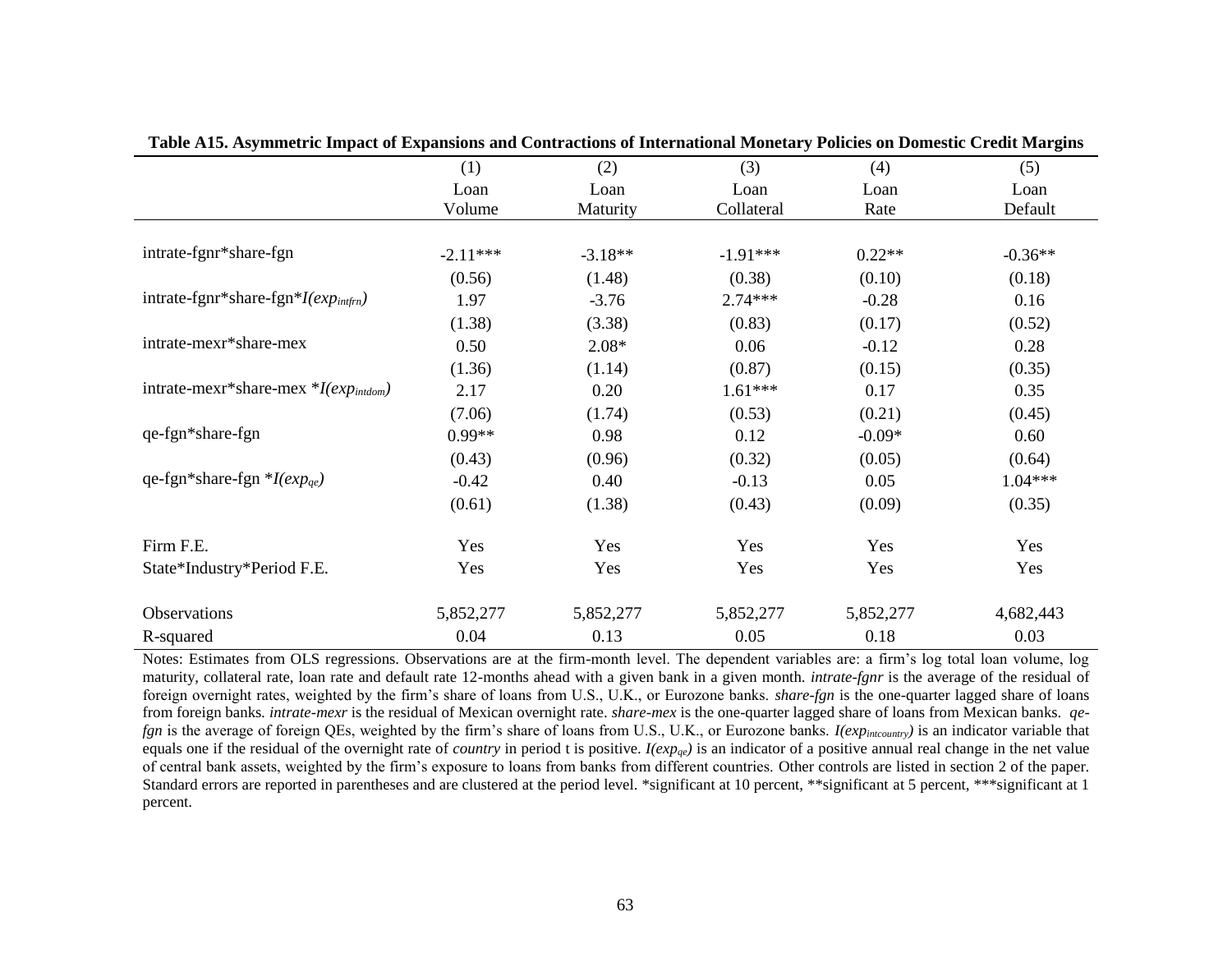|              | 011010<br><b>UMACOUL</b><br>Crean <b>Bruggers</b> and |             |            |            |               |            |                 |            |            |            |           |              |            |           |           |
|--------------|-------------------------------------------------------|-------------|------------|------------|---------------|------------|-----------------|------------|------------|------------|-----------|--------------|------------|-----------|-----------|
|              | (1)                                                   | (2)         | (3)        | (4)        | (5)           | (6)        | (7)             | (8)        | (9)        | (10)       | (11)      | (12)         | (13)       | (14)      | (15)      |
|              |                                                       | Loan Volume |            |            | Loan Maturity |            | Loan Collateral |            | Loan Rate  |            |           | Loan Default |            |           |           |
|              | 3m lag                                                | 6m lag      | $12m$ lag  | $3m$ lag   | 6m lag        | 12m lag    | 3m lag          | 6m lag     | $12m$ lag  | $3m$ lag   | 6m lag    | 12m          | $3m$ lag   | 6m lag    | 12m lag   |
|              |                                                       |             |            |            |               |            |                 |            |            |            |           | lag          |            |           |           |
| intrate-fgnr | $-1.70***$                                            | $-1.86***$  | $-1.70***$ | $-4.64***$ | $-4.43***$    | $-4.64***$ | $-1.23***$      | $-1.22***$ | $-1.09***$ | $0.10***$  | $0.14***$ | $0.25***$    | $-0.25***$ | $-0.18**$ | 0.01      |
| *share-fgn   | (0.23)                                                | (0.24)      | (0.29)     | (0.60)     | (0.66)        | (0.60)     | (0.20)          | (0.19)     | (0.20)     | (0.02)     | (0.02)    | (0.03)       | (0.08)     | (0.08)    | (0.08)    |
| intrate-mexr | 0.43                                                  | 0.53        | $-0.67**$  | $2.09**$   | $2.52***$     | $2.09**$   | $-0.19$         | 0.07       | $1.00*$    | $-0.07***$ | $-0.01$   | $0.07***$    | 0.29       | 0.27      | 0.29      |
| *share-mex   | (0.26)                                                | (0.37)      | (0.26)     | (0.96)     | (0.96)        | (0.96)     | (0.62)          | (0.60)     | (0.55)     | (0.03)     | (0.03)    | (0.02)       | (0.19)     | (0.20)    | (0.18)    |
| qe-fgn       | $0.22**$                                              | $0.48***$   | $0.72***$  | $1.04***$  | $1.39***$     | $1.04***$  | $0.11**$        | $0.11**$   | $0.13**$   | $0.04***$  | $0.03**$  | 0.01         | $0.15***$  | $0.12***$ | $0.09***$ |
| *share-fgn   | (0.10)                                                | (0.10)      | (0.12)     | (0.20)     | (0.21)        | (0.20)     | (0.05)          | (0.05)     | (0.05)     | (0.01)     | (0.01)    | (0.01)       | (0.04)     | (0.04)    | (0.03)    |
| Firm F.E.    | Yes                                                   | Yes         | Yes        | Yes        | Yes           | Yes        | Yes             | Yes        | Yes        | Yes        | Yes       | Yes          | Yes        | Yes       | Yes       |
|              |                                                       |             |            |            |               |            |                 |            |            |            |           |              |            |           |           |
| $S*I*P$ F.E. | Yes                                                   | Yes         | Yes        | Yes        | Yes           | Yes        | Yes             | Yes        | Yes        | Yes        | Yes       | Yes          | Yes        | Yes       | Yes       |
| Obs.         | 5,852,277                                             | 5,852,277   | 5,852,277  | 5,852,277  | 5,852,277     | 5,852,277  | 5,852,277       | 5,852,277  | 5,852,277  | 5,852,277  | 5,852,277 | 5,852,277    | 4,682,443  | 4,682,443 | 4,682,443 |
| R-squared    | 0.03                                                  | 0.03        | 0.03       | 0.12       | 0.12          | 0.12       | 0.04            | 0.04       | 0.04       | 0.17       | 0.18      | 0.19         | 0.03       | 0.03      | 0.03      |

**Table A16. Impact of Various Lags of International Monetary Policies on Domestic Credit Margins and Future Default** *(Firm Level)*

Notes: Estimates from OLS regressions. Observations are aggregated at the firm-month level. The dependent variables are a firm's: log total loan volume, average maturity, collateral rate, loan interest rate and default rate at 12-months ahead in a given month. Columns *3m lag, 6m lag, 12m lag* use the policy rates lagged by 3, 6 and 12 months, respectively. *intrate-fgnr* is the average of the residual of foreign overnight rates, weighted by the firm's share of loans from U.S., U.K., and Eurozone banks. *share-fgn* is the one-quarter lagged share of loans from foreign banks*. intrate-mexr* is the residual of Mexican overnight rate. *share-mex* is the one-quarter lagged share of loans from Mexican banks. *qe-fgn* is the average of foreign QEs weighted by firm's loans. All regressions include fixed effects at the firm and state\*industry\*period *(S\*I\*P)* levels. Other controls are listed in section 2 of the paper. Standard errors are reported in parentheses and are clustered at the period level, where period is month. \*significant at 10 percent, \*\*significant at 5 percent, \*\*\*significant at 1 percent.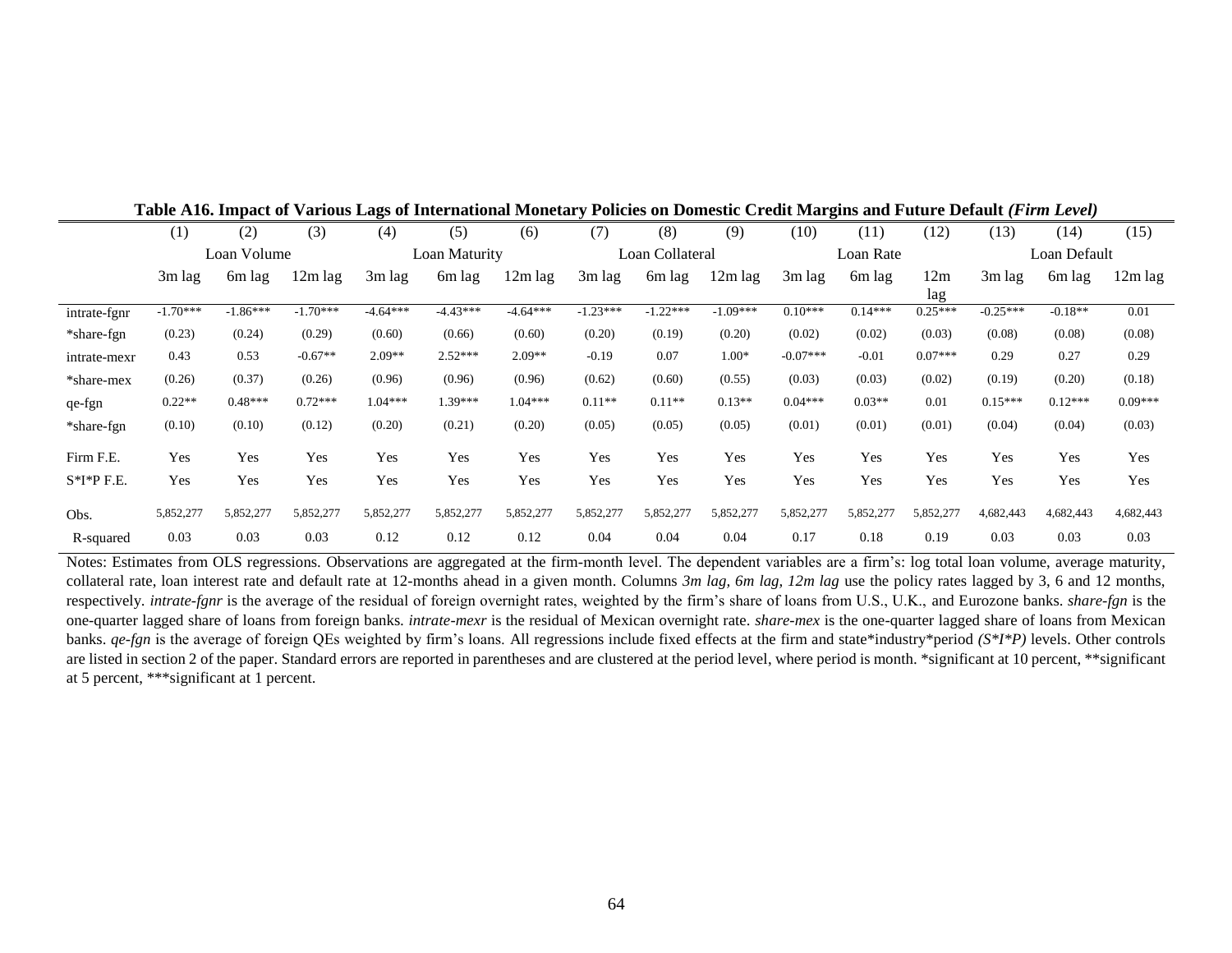|                                                                                | (1)     | (2)         | (3)                    | (4)                        | (5)      | (6)                 | (7)        |
|--------------------------------------------------------------------------------|---------|-------------|------------------------|----------------------------|----------|---------------------|------------|
|                                                                                | Exit    | Liabilities | Current<br>Liabilities | Non-Current<br>Liabilities | Assets   | <b>Fixed Assets</b> | Employment |
|                                                                                |         |             |                        |                            |          |                     |            |
| intrate <sup>Y-1</sup> -fgnr*share <sup>Y</sup> -fgn                           | $0.88*$ | $-1.22**$   | $-1.34**$              | $-1.32**$                  | $-0.64*$ | $-0.00$             | $-0.39*$   |
|                                                                                | (0.54)  | (0.41)      | (0.42)                 | (0.49)                     | (0.37)   | (0.37)              | (0.23)     |
| intrate <sup><math>Y-1</math></sup> -mexr*share <sup><math>Y</math></sup> -mex | $-0.21$ | 0.46        | 1.02                   | $-2.02$                    | $0.74**$ | $0.96***$           | 0.30       |
|                                                                                | (0.75)  | (0.80)      | (0.71)                 | (2.69)                     | (0.29)   | (0.28)              | (0.62)     |
| $qe^{Y-1}$ -fgn*share <sup>Y</sup> -fgn                                        | $-0.13$ | 0.03        | $-0.14$                | 1.78*                      | 0.31     | 0.82                | $-0.12$    |
|                                                                                | (0.09)  | (0.43)      | (0.47)                 | (0.92)                     | (0.29)   | (0.46)              | (0.11)     |
|                                                                                |         |             |                        |                            |          |                     |            |
| Firm F.E.                                                                      | Yes     | Yes         | Yes                    | Yes                        | Yes      | Yes                 | Yes        |
| State*Industry*Year F.E.                                                       | Yes     | Yes         | Yes                    | Yes                        | Yes      | Yes                 | Yes        |
| Observations                                                                   | 744,221 | 13,945      | 13,918                 | 6,923                      | 14,563   | 14,563              | 13,838     |
| R-squared                                                                      | 0.04    | 0.20        | 0.20                   | 0.25                       | 0.26     | 0.22                | 0.19       |

|  |  | Table A17. Impact of Lagged-1-year International Monetary Policies on Real Variables of Domestic Firms |  |  |  |
|--|--|--------------------------------------------------------------------------------------------------------|--|--|--|
|  |  |                                                                                                        |  |  |  |

Notes: Estimates from OLS regressions. Observations are at the firm-year level. The dependent variable in the first column is a proxy for firm survival due to loans in arrears. The next columns restrict the sample to firms that are observed in the loan-level dataset and in the Orbis dataset. The dependent variables are a firm's: log liabilities (total, current, noncurrent), log total assets, log fixed assets, and log employment at year *t. intrate*<sup>Y-1</sup>-fgnr is the one-year lagged average of the foreign residual overnight rates, weighted by the firm's share of loans from U.S., U.K., or Eurozone banks. share<sup>y</sup>-fgn is the one-year lagged share of loans from foreign banks. *Intrate<sup>Y-1</sup>-mexr* is the one-year lagged residual of Mexican overnight rate. *share<sup>Y</sup>-mex* is the one-year lagged share of loans from Mexican banks.  $qe^{Y}$ -*fgn* is the one-year lag of the average of foreign QEs, weighted by the firm's share of loans from U.S., U.K., or Eurozone banks. All regressions include fixed effects at the firm and state\*industry\*year level. Standard errors are reported in parentheses and are clustered at the state\*year level. \*significant at 10 percent, \*\*significant at 5 percent, \*\*\*significant at 1 percent.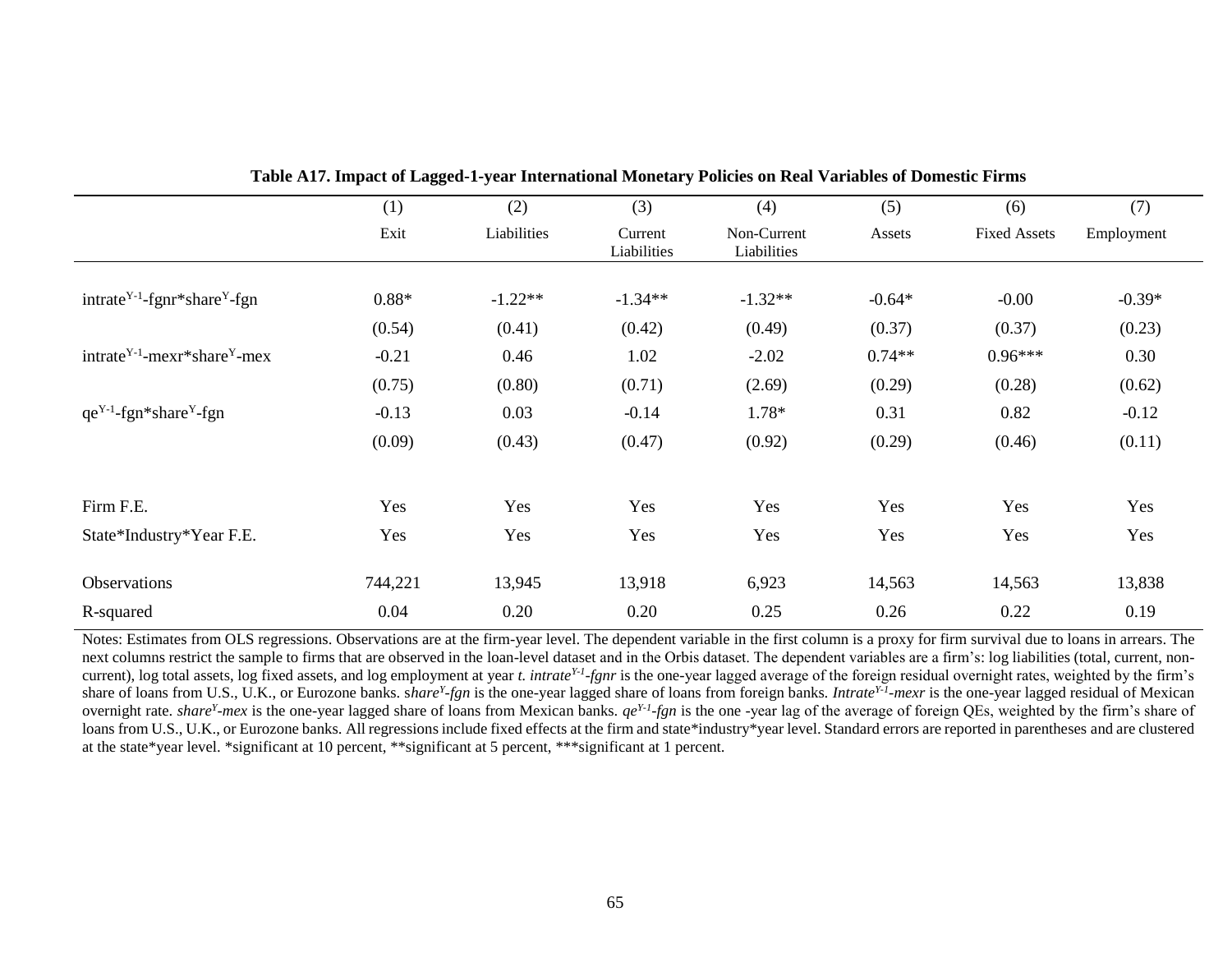| (1)         | (2)         | (3)       |
|-------------|-------------|-----------|
| Loan Volume | Liabilities | Assets    |
|             |             |           |
| $-1.64*$    | $-1.03**$   | $-0.69**$ |
| (0.94)      | (0.43)      | (0.32)    |
| $-0.03$     | 0.38        | 0.66      |
| (1.26)      | (0.75)      | (0.50)    |
| 0.35        | 0.22        | 0.17      |
| (0.33)      | (0.23)      | (0.21)    |
| Yes         | Yes         | Yes       |
| Yes         | Yes         | Yes       |
| 42,574      | 13,943      | 14,563    |
| 0.24        | 0.20        | 0.26      |
|             |             |           |

**Table A18. Impact of International Monetary Policies on Real Variables re-scaled by Initial Local Firm Assets**

Notes: Estimates from OLS regressions. Observations are at the firm-year level for the sample of firms matched with Orbis data. The dependent variables are a firm's: log loan volume, log liabilities and log total assets, re-scaled by the firm's initial assets. *intratefgnr* is the average of the residual of foreign overnight rates weighted by firm's loans. *share-fgn* is the one-quarter lagged share of loans from foreign banks*. intrate-mexr* is the residual of Mexican overnight rate. *share-mex* is the one-quarter lagged share of loans from Mexican banks. *qe-fgn* is the average of foreign QEs weighted by firm's loans. All regressions include fixed effects at the firm, state\*industry\*year level. Standard errors are reported in parentheses and are clustered at the state\*year level. \*significant at 10 percent, \*\*significant at 5 percent, \*\*\*significant at 1 percent.